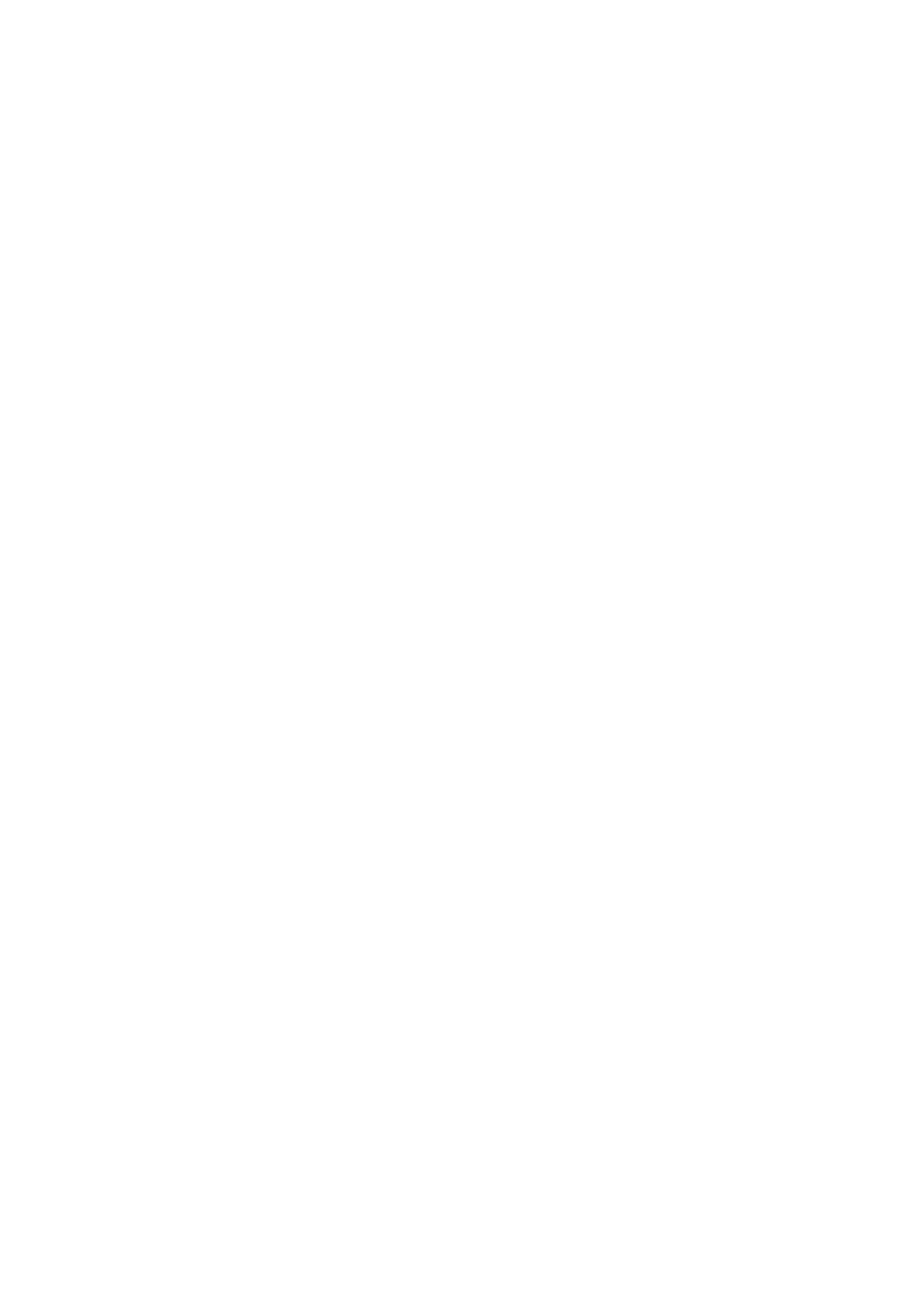# Red Hat OpenShift Service on AWS 4 Installing, accessing, and deleting ROSA clusters

Installing, accessing, and deleting Red Hat OpenShift Service on AWS (ROSA) clusters.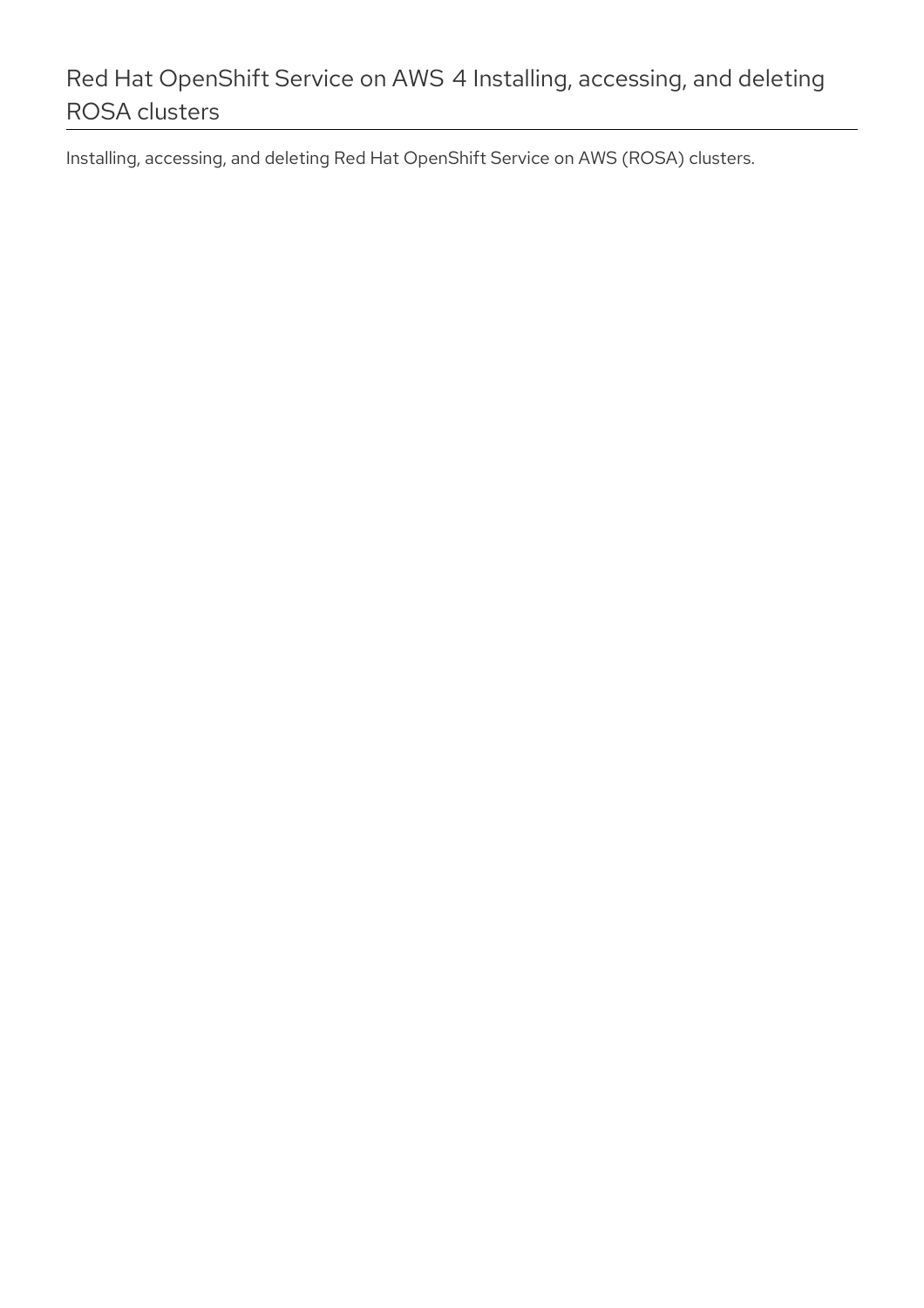# Legal Notice

Copyright © 2022 Red Hat, Inc.

The text of and illustrations in this document are licensed by Red Hat under a Creative Commons Attribution–Share Alike 3.0 Unported license ("CC-BY-SA"). An explanation of CC-BY-SA is available at

http://creativecommons.org/licenses/by-sa/3.0/

. In accordance with CC-BY-SA, if you distribute this document or an adaptation of it, you must provide the URL for the original version.

Red Hat, as the licensor of this document, waives the right to enforce, and agrees not to assert, Section 4d of CC-BY-SA to the fullest extent permitted by applicable law.

Red Hat, Red Hat Enterprise Linux, the Shadowman logo, the Red Hat logo, JBoss, OpenShift, Fedora, the Infinity logo, and RHCE are trademarks of Red Hat, Inc., registered in the United States and other countries.

Linux ® is the registered trademark of Linus Torvalds in the United States and other countries.

Java ® is a registered trademark of Oracle and/or its affiliates.

XFS ® is a trademark of Silicon Graphics International Corp. or its subsidiaries in the United States and/or other countries.

MySQL<sup>®</sup> is a registered trademark of MySQL AB in the United States, the European Union and other countries.

Node.js ® is an official trademark of Joyent. Red Hat is not formally related to or endorsed by the official Joyent Node.js open source or commercial project.

The OpenStack ® Word Mark and OpenStack logo are either registered trademarks/service marks or trademarks/service marks of the OpenStack Foundation, in the United States and other countries and are used with the OpenStack Foundation's permission. We are not affiliated with, endorsed or sponsored by the OpenStack Foundation, or the OpenStack community.

All other trademarks are the property of their respective owners.

# Abstract

This document provides information on how to install Red Hat OpenShift Service on AWS (ROSA) clusters. The document also provides details on how to access a cluster, configure identity providers, revoke cluster access, and delete a cluster.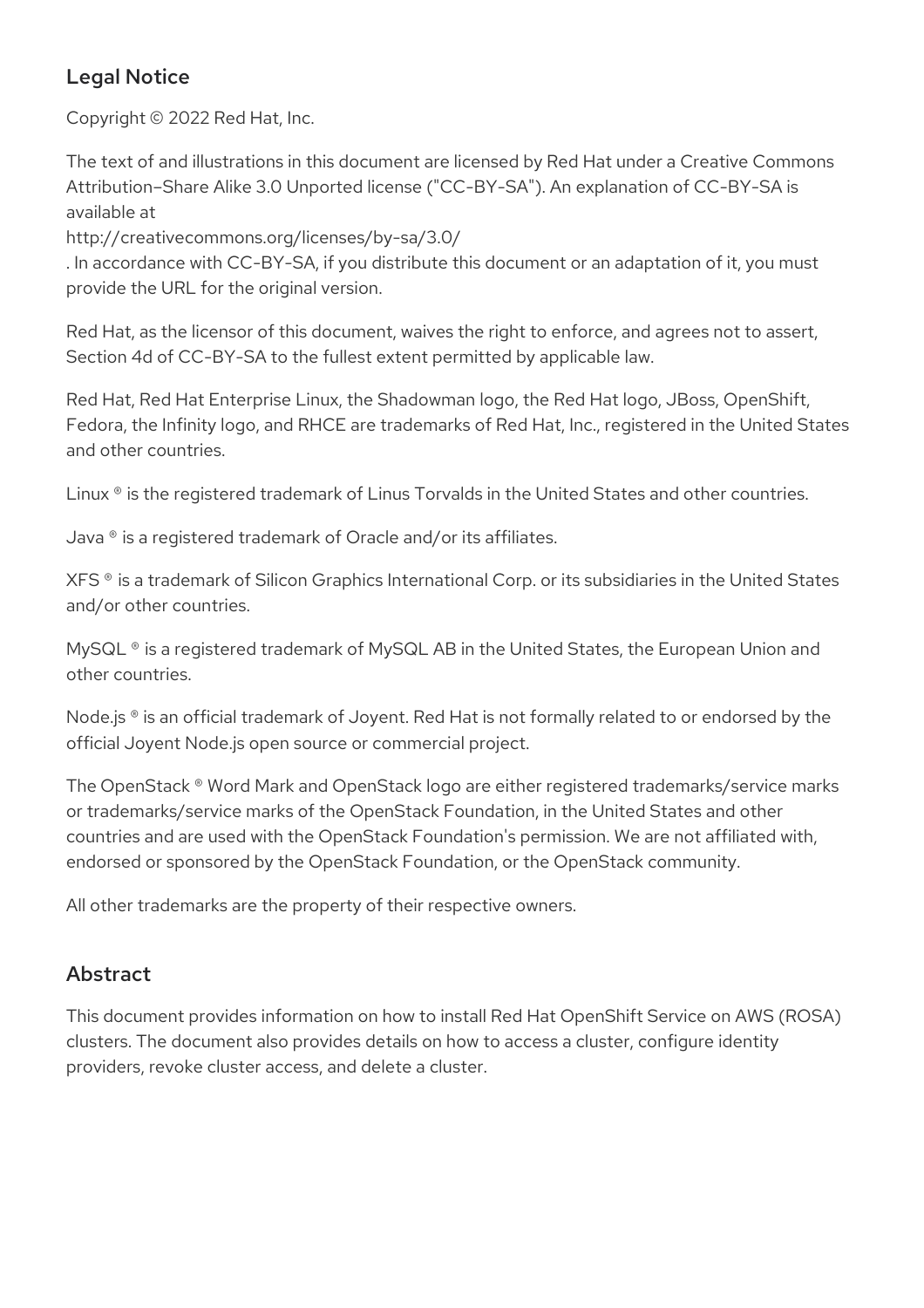# Table of Contents

| CHAPTER 1. CREATING A ROSA CLUSTER WITH STS USING THE DEFAULT OPTIONS  5             |     |
|--------------------------------------------------------------------------------------|-----|
| 1.1. CREATING A CLUSTER WITH THE DEFAULT OPTIONS                                     |     |
| 1.1.1. Creating a cluster with the default options using OpenShift Cluster Manager   |     |
| 1.1.2. Creating a cluster with the default options using the CLI                     |     |
| 1.2. NEXT STEPS                                                                      |     |
| 1.3. ADDITIONAL RESOURCES                                                            | 15  |
|                                                                                      |     |
| CHAPTER 2. CREATING A ROSA CLUSTER WITH STS USING CUSTOMIZATIONS                     | 16  |
| 2.1. UNDERSTANDING THE AUTO AND MANUAL DEPLOYMENT MODES                              | 16  |
| 2.1.1. Creating the Operator roles and OIDC provider using OpenShift Cluster Manager |     |
| 2.2. SUPPORT CONSIDERATIONS FOR ROSA CLUSTERS WITH STS                               |     |
| 2.3. CREATING A CLUSTER USING CUSTOMIZATIONS                                         |     |
| 2.3.1. Creating a cluster with customizations by using OpenShift Cluster Manager     |     |
| 2.3.2. Creating a cluster with customizations using the CLI                          | 27  |
| 2.4. NEXT STEPS                                                                      | 33  |
| 2.5. ADDITIONAL RESOURCES                                                            | 33  |
|                                                                                      |     |
| CHAPTER 3. INTERACTIVE CLUSTER CREATION MODE REFERENCE                               | 34  |
| 3.1. UNDERSTANDING THE INTERACTIVE CLUSTER CREATION MODE OPTIONS                     | 34  |
| 3.2. ADDITIONAL RESOURCES                                                            | 36  |
|                                                                                      | 37  |
| 4.1. UNDERSTANDING AWS PRIVATELINK                                                   | 37  |
| 4.2. REQUIREMENTS FOR USING AWS PRIVATELINK CLUSTERS                                 | 37  |
|                                                                                      |     |
| 4.3. CREATING AN AWS PRIVATELINK CLUSTER                                             | 38  |
| 4.4. CONFIGURING AWS PRIVATELINK DNS FORWARDING                                      | 39  |
| 4.5. NEXT STEPS                                                                      | 39  |
| 4.6. ADDITIONAL RESOURCES                                                            | 40  |
|                                                                                      |     |
| 5.1. ACCESSING YOUR CLUSTER QUICKLY                                                  | 41  |
| 5.2. ACCESSING YOUR CLUSTER WITH AN IDP ACCOUNT                                      | 42  |
| 5.3. GRANTING CLUSTER-ADMIN ACCESS                                                   | 44  |
| 5.4. GRANTING DEDICATED-ADMIN ACCESS                                                 | 45  |
| 5.5. ADDITIONAL RESOURCES                                                            | 46  |
|                                                                                      |     |
| <b>CHAPTER 6. CONFIGURING IDENTITY PROVIDERS FOR STS</b>                             | 47  |
| 6.1. UNDERSTANDING IDENTITY PROVIDERS                                                | 47  |
| 6.1.1. Supported identity providers                                                  | 47  |
| 6.1.2. Identity provider parameters                                                  | 47  |
| 6.2. CONFIGURING A GITHUB IDENTITY PROVIDER                                          | 48  |
| 6.3. CONFIGURING A GITLAB IDENTITY PROVIDER                                          | 50  |
| 6.4. CONFIGURING A GOOGLE IDENTITY PROVIDER                                          | -51 |
| 6.5. CONFIGURING A LDAP IDENTITY PROVIDER                                            | 52  |
| 6.6. CONFIGURING AN OPENID IDENTITY PROVIDER                                         | 54  |
| 6.7. CONFIGURING AN HTPASSWD IDENTITY PROVIDER                                       | 55  |
| 6.8. ADDITIONAL RESOURCES                                                            | 57  |
|                                                                                      |     |
|                                                                                      | 58  |
| 7.1. REVOKING ADMINISTRATOR ACCESS USING THE ROSA CLI                                | 58  |
| 7.1.1. Revoking dedicated-admin access using the rosa CLI                            | 58  |
| 7.1.2. Revoking cluster-admin access using the rosa CLI                              | 58  |
| 7.2. REVOKING ADMINISTRATOR ACCESS USING OPENSHIFT CLUSTER MANAGER CONSOLE           | 59  |
|                                                                                      |     |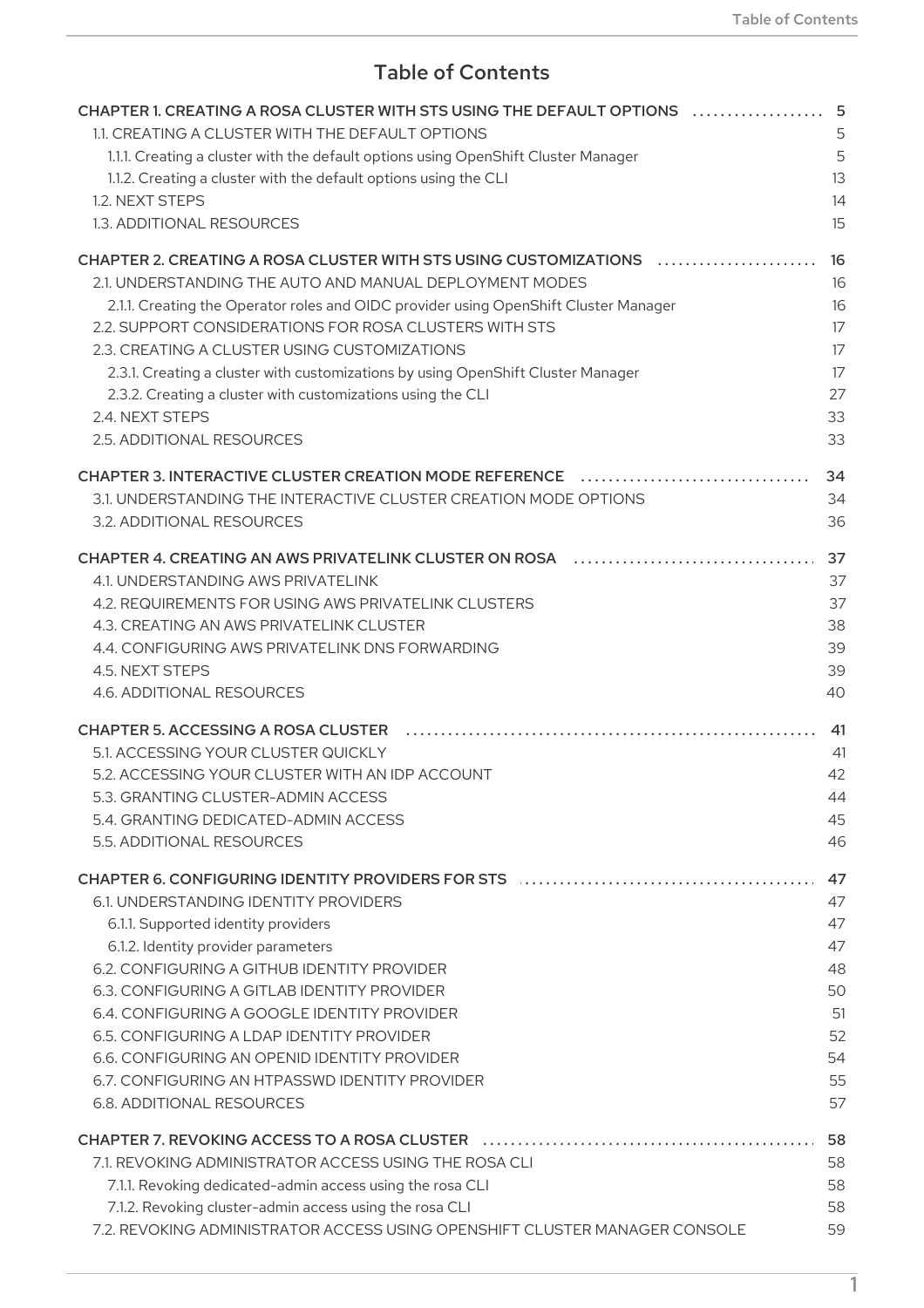| 8.1. PREREQUISITES                                                             | 60 |
|--------------------------------------------------------------------------------|----|
| 8.2. DELETING A ROSA CLUSTER AND THE CLUSTER-SPECIFIC IAM RESOURCES            | 60 |
| 8.3. DELETING THE ACCOUNT-WIDE IAM RESOURCES                                   | 62 |
| 8.3.1. Deleting the account-wide IAM roles and policies                        | 63 |
| 8.3.2. Unlinking and deleting the OpenShift Cluster Manager and user IAM roles | 64 |
| 8.4. ADDITIONAL RESOURCES                                                      | 67 |
|                                                                                |    |
| 9.1. AWS PREREQUISITES FOR ROSA                                                | 68 |
| 9.1.1. Deployment Prerequisites                                                | 68 |
| 9.1.2. Customer Requirements                                                   | 68 |
| 9.1.2.1. Account                                                               | 68 |
| 9.1.2.2. Access requirements                                                   | 69 |
| 9.1.2.3. Support requirements                                                  | 69 |
| 9.1.2.4. Security requirements                                                 | 69 |
| 9.1.3. Required customer procedure                                             | 70 |
| 9.1.3.1. Minimum required service control policy (SCP)                         | 70 |
| 9.1.4. Red Hat managed IAM references for AWS                                  | 74 |
| 9.1.4.1. IAM Policies                                                          | 74 |
| 9.1.4.2. IAM users                                                             | 74 |
| 9.1.5. Provisioned AWS Infrastructure                                          | 75 |
| 9.1.5.1. EC2 instances                                                         | 75 |
| 9.1.5.2. AWS Elastic Block Store (EBS) storage                                 | 75 |
| 9.1.5.3. Elastic load balancers                                                | 75 |
| 9.1.5.4. S3 storage                                                            | 76 |
| 9.1.5.5. VPC                                                                   | 76 |
| 9.1.5.5.1. Sample VPC Architecture                                             | 76 |
| 9.1.5.6. Security groups                                                       | 76 |
| 9.1.6. AWS firewall prerequisites                                              | 77 |
|                                                                                | 82 |
| 9.1.7. Next steps                                                              |    |
| 9.1.8. Additional resources                                                    | 82 |
| 9.2. UNDERSTANDING THE ROSA DEPLOYMENT WORKFLOW                                | 82 |
| 9.2.1. Overview of the ROSA deployment workflow                                | 82 |
| 9.2.2. Additional resources                                                    | 83 |
| 9.3. REQUIRED AWS SERVICE QUOTAS                                               | 83 |
| 9.3.1. Required AWS service quotas                                             | 83 |
| 9.3.2. Next steps                                                              | 84 |
| 9.3.3. Additional resources                                                    | 84 |
| 9.4. CONFIGURING YOUR AWS ACCOUNT                                              | 84 |
| 9.4.1. Configuring your AWS account                                            | 85 |
| 9.4.2. Next steps                                                              | 86 |
| 9.4.3. Additional resources                                                    | 86 |
| 9.5. INSTALLING THE ROSA CLI                                                   | 86 |
| 9.5.1. Installing and configuring the ROSA CLI                                 | 87 |
| 9.5.2. Next steps                                                              | 90 |
| 9.5.3. Additional resources                                                    | 90 |
| 9.6. CREATING A ROSA CLUSTER WITHOUT AWS STS                                   | 90 |
| 9.6.1. Creating your cluster                                                   | 90 |
| 9.6.2. Next steps                                                              | 92 |
| 9.6.3. Additional resources                                                    | 92 |
| 9.7. DELETING ACCESS TO A ROSA CLUSTER                                         | 92 |
|                                                                                |    |
| 9.7.1. Revoking dedicated-admin access using the rosa CLI                      | 92 |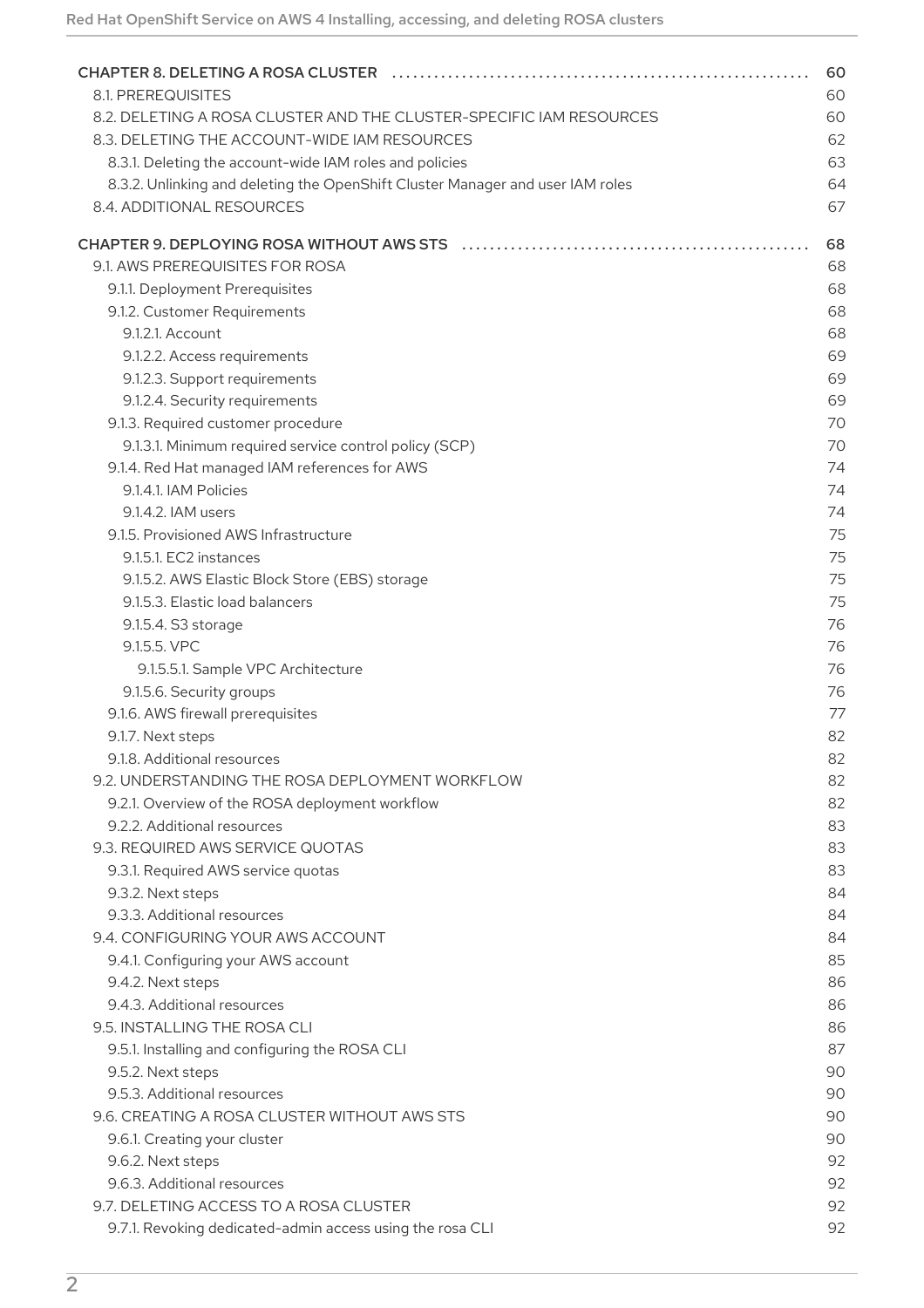| 9.7.2. Revoking cluster-admin access using the rosa CLI               | 93 |
|-----------------------------------------------------------------------|----|
| 9.8. DELETING A ROSA CLUSTER                                          | 93 |
| 9.8.1. Prerequisites                                                  | 93 |
| 9.8.2. Deleting a ROSA cluster and the cluster-specific IAM resources | 94 |
| 9.9. COMMAND QUICK REFERENCE FOR CREATING CLUSTERS AND USERS          | 96 |
| 9.9.1. Command quick reference list                                   | 96 |
| 9.9.2. Additional resources                                           | 96 |
|                                                                       |    |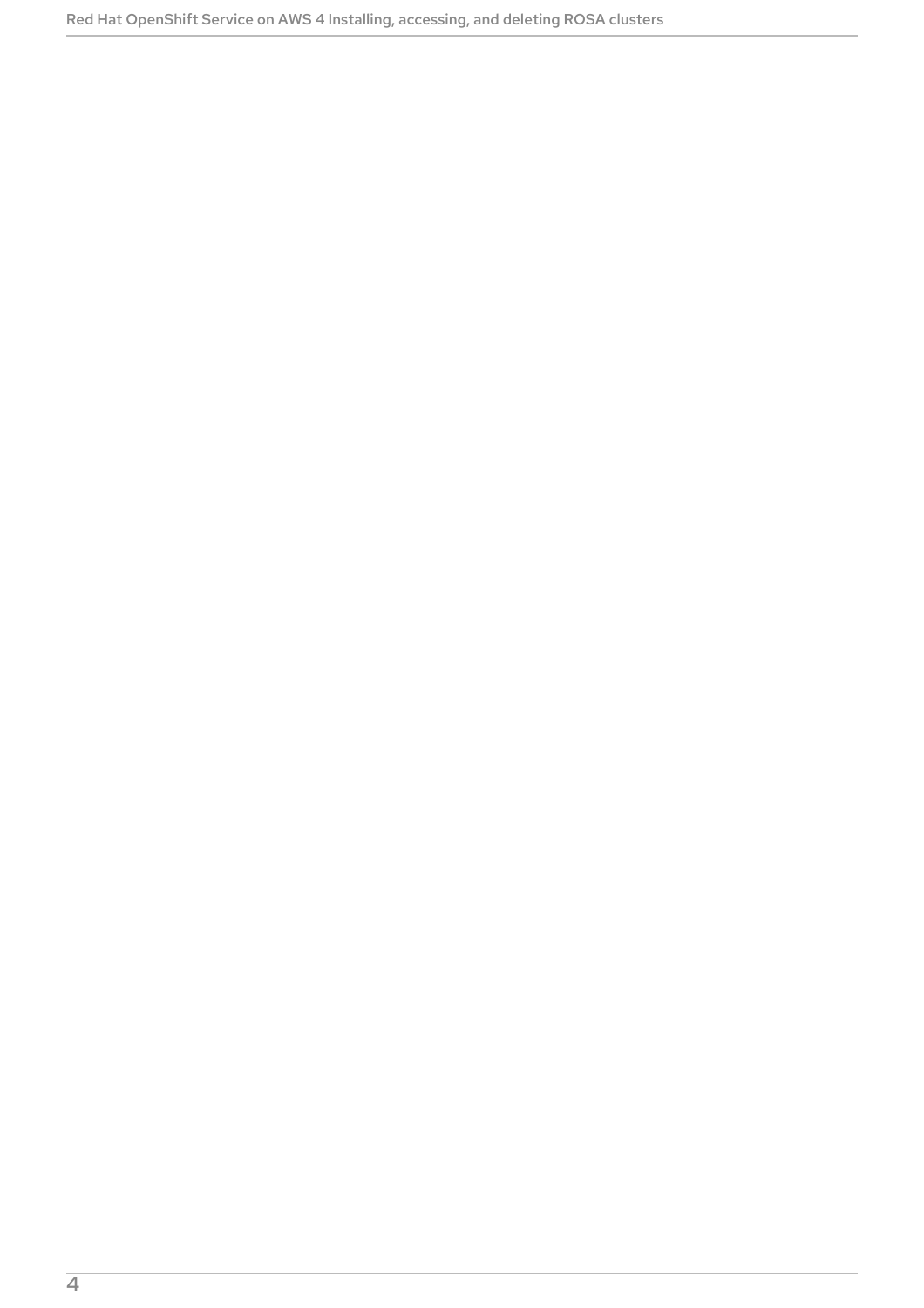# <span id="page-8-0"></span>CHAPTER 1. CREATING A ROSA CLUSTER WITH STS USING THE DEFAULT OPTIONS

Create a Red Hat OpenShift Service on AWS (ROSA) cluster quickly by using the default options and automatic AWS Identity and Access Management (IAM) resource creation. You can deploy your cluster by using Red Hat OpenShift Cluster Manager or the ROSA CLI (**rosa**).

The procedures in this document use **auto** mode to immediately create the required IAM resources using the current AWS account, including the account-wide IAM roles and policies, Operator policies, cluster-specific Operator roles, and the OpenID Connect (OIDC) identity provider.

Alternatively, you can use **manual** mode which outputs the **aws** commands needed to create the IAM resources instead of deploying them automatically. For information about the **auto** and **manual** deployment modes, see [Understanding](https://access.redhat.com/documentation/en-us/red_hat_openshift_service_on_aws/4/html-single/installing_accessing_and_deleting_rosa_clusters/#rosa-understanding-deployment-modes_rosa-sts-creating-a-cluster-with-customizations) the auto and manual deployment modes . For steps to deploy a ROSA cluster using **manual** mode, see Creating a cluster using [customizations](https://access.redhat.com/documentation/en-us/red_hat_openshift_service_on_aws/4/html-single/installing_accessing_and_deleting_rosa_clusters/#rosa-sts-creating-cluster-using-customizations_rosa-sts-creating-a-cluster-with-customizations) .

# <span id="page-8-1"></span>1.1. CREATING A CLUSTER WITH THE DEFAULT OPTIONS

Use the default options and **auto** mode to create a Red Hat OpenShift Service on AWS (ROSA) cluster quickly. You can deploy your cluster by using Red Hat OpenShift Cluster Manager or the ROSA CLI (**rosa**).

# <span id="page-8-2"></span>1.1.1. Creating a cluster with the default options using OpenShift Cluster Manager

When using Red Hat OpenShift Cluster Manager to create a Red Hat OpenShift Service on AWS (ROSA) cluster that uses the AWS Security Token Service (STS), you can select the default options to create the cluster quickly.

# Prerequisites

- You have completed the AWS prerequisites for ROSA with STS.
- You have available AWS service quotas.
- You have enabled the ROSA service in the AWS Console.
- You have installed and configured the latest ROSA CLI (**rosa**) on your installation host.



# **NOTE**

To successfully install ROSA 4.10 clusters, use the latest version of the ROSA CLI.

- You have logged in to your Red Hat account by using the **rosa** CLI.
- You have verified that the AWS Elastic Load Balancing (ELB) service role exists in your AWS account.

# Procedure

- 1. Navigate to [OpenShift](https://console.redhat.com/openshift) Cluster Manager and select Create cluster.
- 2. On the Create an OpenShift clusterpage, select Create clusterin the Red Hat OpenShift Service on AWS (ROSA) row.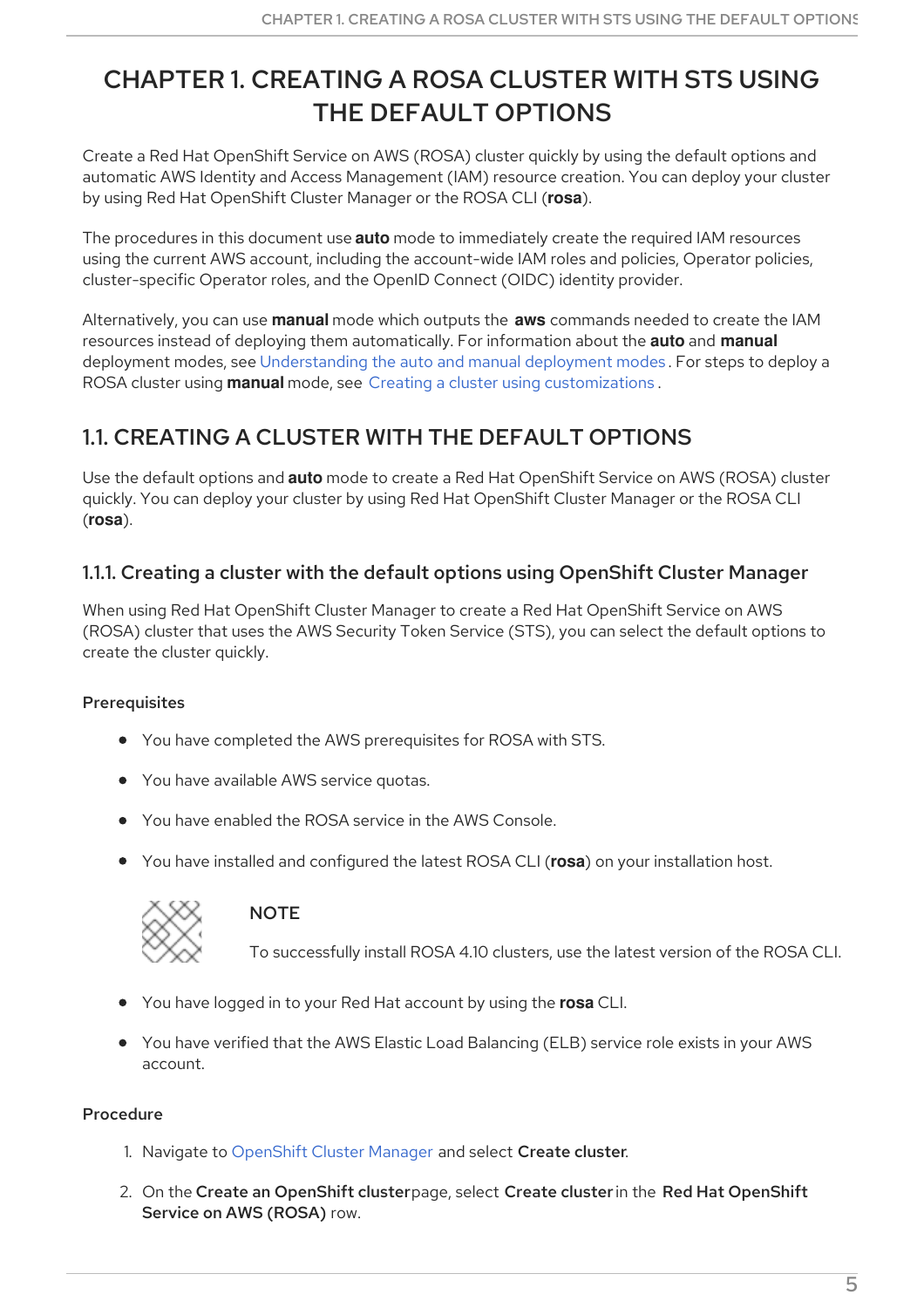- 3. Review and complete the Prerequisites listed on the Accounts and rolespage. Select the checkbox to acknowledge that you have read and completed all of the prerequisites.
- 4. Select an AWS account from the Associated AWS account drop-down menu. If no associated AWS accounts are found, click Associate AWS accountand follow these steps:
	- a. On the Authenticate page, click the copy button next to the **rosa login** command. The provided command includes your ROSA API login token.



<span id="page-9-0"></span>You can also load your API token on the OpenShift Cluster Manager API Token page on [OpenShift](https://console.redhat.com/openshift/token) Cluster Manager.

b. Run the copied command in the CLI to log in to your ROSA account:



\$ rosa login --token=<api\_login\_token> **1**



Replace **<api login token>** with the token that is provided in the copied command.

#### Example output

I: Logged in as '<username>' on 'https://api.openshift.com'

- c. On the Authenticate page in OpenShift Cluster Manager, click Next.
- d. On the OCM role page, click the copy button next to the Admin OCM role command. The admin role enables automatic deployment of the cluster-specific Operator roles and the OpenID Connect (OIDC) provider by using OpenShift Cluster Manager.
- e. Run the copied command in the CLI and follow the prompts to create the OpenShift Cluster Manager IAM role.

The following example creates an admin OpenShift Cluster Manager IAM role using the default options and **auto** mode for immediate STS resource creation. The example also links the OpenShift Cluster Manager IAM role to a Red Hat organization:

\$ rosa create ocm-role --admin

### Example output

- I: Creating ocm role
- <span id="page-9-1"></span>? Role prefix: ManagedOpenShift **1**
- <span id="page-9-2"></span>? Permissions boundary ARN (optional): **2**
- <span id="page-9-3"></span>? Role creation mode: auto **3**
- I: Creating role using 'arn:aws:iam::<aws\_account\_id>:user/<aws\_username>'

? Create the 'ManagedOpenShift-OCM-Role-<red\_hat\_organization\_external\_id>' role? Yes

I: Created role 'ManagedOpenShift-OCM-Role-<red hat organization external id>' with ARN 'arn:aws:iam::<aws\_account\_id>:role/ManagedOpenShift-OCM-Role-

<red\_hat\_organization\_external\_id>'

I: Linking OCM role ? OCM Role ARN: arn:aws:iam::<aws\_account\_id>:role/ManagedOpenShift-OCM-Role-<red hat organization external id>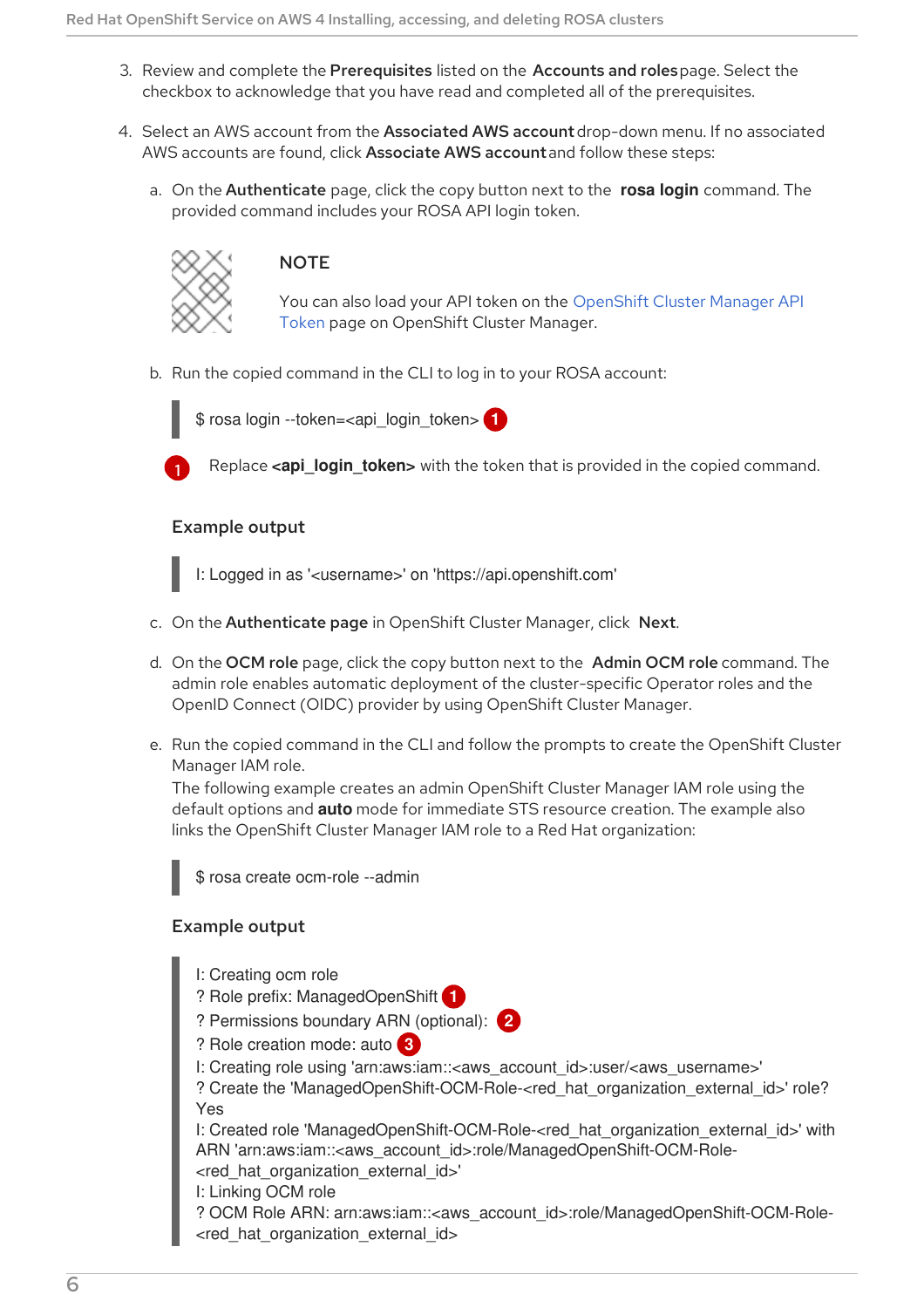? Link the 'arn:aws:iam::<aws\_account\_id>:role/ManagedOpenShift-OCM-Role-<red\_hat\_organization\_external\_id>' role with organization '<red\_hat\_organization\_id>'? Yes **4**

<span id="page-10-0"></span>I: Successfully linked role-arn 'arn:aws:iam::<aws\_account\_id>:role/ManagedOpenShift-OCM-Role-<red\_hat\_organization\_external\_id>' with organization account '<red hat organization id>'

[1](#page-9-1)

Specifies the prefix to include in the OpenShift Cluster Manager IAM role name. The default is **ManagedOpenShift**.

[2](#page-9-2)

Optional: Specifies a permissions boundary Amazon Resource Name (ARN) for the role. For more information, see [Permissions](https://docs.aws.amazon.com/IAM/latest/UserGuide/access_policies_boundaries.html) boundaries for IAM entities in the AWS documentation.

[3](#page-9-3)

Selects the role creation mode. You can use **auto** mode to automatically create the OpenShift Cluster Manager IAM role and link it to your Red Hat organization account.



[1](#page-10-1)

[2](#page-10-2)

[3](#page-10-3)

Links the OpenShift Cluster Manager IAM role to your Red Hat organization account.

- f. Select Next on the OpenShift Cluster Manager OCM role page.
- g. On the User role page, click the copy button for the User role command and run the command in the CLI. Follow the prompts to create the user role:



### Example output

- I: Creating User role
- <span id="page-10-1"></span>? Role prefix: ManagedOpenShift **1**
- <span id="page-10-2"></span>? Permissions boundary ARN (optional): **2**
- <span id="page-10-3"></span>? Role creation mode: auto **3**
- I: Creating ocm user role using 'arn:aws:iam::<aws\_account\_id>:user/<aws\_username>'
- ? Create the 'ManagedOpenShift-User-<ocm\_username>-Role' role? Yes

I: Created role 'ManagedOpenShift-User-<ocm\_username>-Role' with ARN 'arn:aws:iam::<aws\_account\_id>:role/ManagedOpenShift-User-<ocm\_username>-Role' I: Linking User role

? User Role ARN: arn:aws:iam::<aws\_account\_id>:role/ManagedOpenShift-User-<ocm\_username>-Role

? Link the 'arn:aws:iam::<aws\_account\_id>:role/ManagedOpenShift-User-

<span id="page-10-4"></span><ocm\_username>-Role' role with account '<ocm\_user\_account\_id>'? Yes (4)

I: Successfully linked role ARN 'arn:aws:iam::<aws\_account\_id>:role/ManagedOpenShift-User-<ocm\_username>-Role' with account '<ocm\_user\_account\_id>'

Specifies the prefix to include in the user role name. The default is **ManagedOpenShift**.

Optional: Specifies a permissions boundary Amazon Resource Name (ARN) for the role. For more information, see [Permissions](https://docs.aws.amazon.com/IAM/latest/UserGuide/access_policies_boundaries.html) boundaries for IAM entities in the AWS documentation.

Selects the role creation mode. You can use **auto** mode to automatically create the user role and link it to your OpenShift Cluster Manager user account.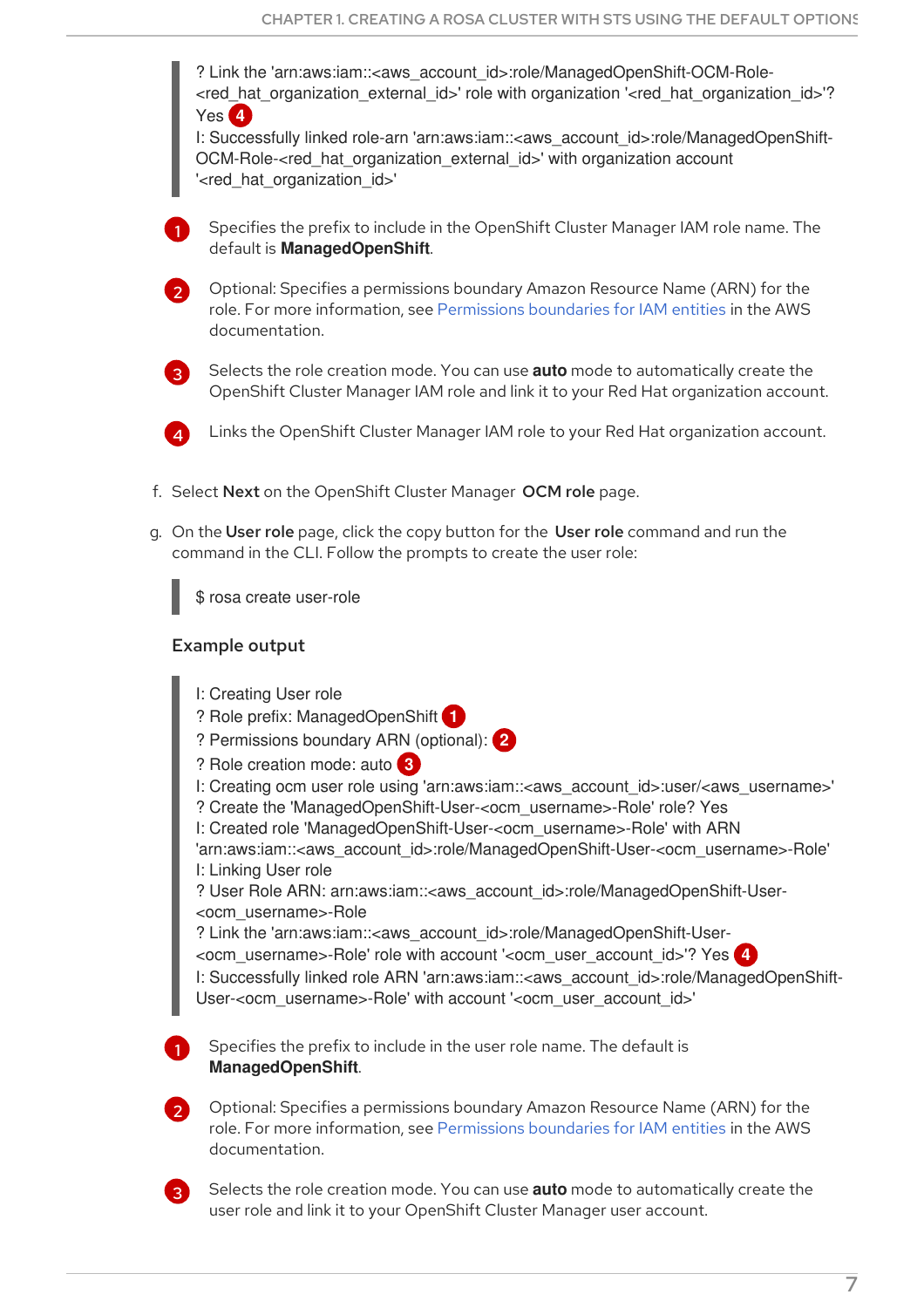

Links the user role to your OpenShift Cluster Manager user account.

- h. On the OpenShift Cluster Manager User role page, select Ok.
- i. Under the Accounts and rolespage, verify that your AWS account is listed as an Associated AWS account.
- 5. If the required AWS IAM Account roles are not automatically detected and listed on the Accounts and rolespage, create the roles and policies:
	- a. Click the copy buffer next to the **rosa create account-roles** command. Run the command in the CLI to create the required AWS account-wide roles and policies, including the Operator policies::



\$ rosa create account-roles

#### Example output

- I: Logged in as '<ocm\_username>' on 'https://api.openshift.com'
- I: Validating AWS credentials...
- I: AWS credentials are valid!

I: Validating AWS quota...

I: AWS quota ok. If cluster installation fails, validate actual AWS resource usage against https://docs.openshift.com/rosa/rosa\_getting\_started/rosa-required-aws-servicequotas.html

I: Verifying whether OpenShift command-line tool is available...

I: Current OpenShift Client Version: 4.9.12

- I: Creating account roles
- <span id="page-11-0"></span>? Role prefix: ManagedOpenShift **1**
- <span id="page-11-1"></span>? Permissions boundary ARN (optional): **2**
- <span id="page-11-2"></span>? Role creation mode: auto **3**
- I: Creating roles using 'arn:aws:iam::<aws\_account\_number>:user/<aws\_username>'
- <span id="page-11-3"></span>? Create the 'ManagedOpenShift-Installer-Role' role? Yes **4**
- I: Created role 'ManagedOpenShift-Installer-Role' with ARN 'arn:aws:iam::

<aws\_account\_number>:role/ManagedOpenShift-Installer-Role'

<span id="page-11-4"></span>? Create the 'ManagedOpenShift-ControlPlane-Role' role? Yes **5**

I: Created role 'ManagedOpenShift-ControlPlane-Role' with ARN 'arn:aws:iam::

<aws\_account\_number>:role/ManagedOpenShift-ControlPlane-Role'

<span id="page-11-5"></span>? Create the 'ManagedOpenShift-Worker-Role' role? Yes **6**

I: Created role 'ManagedOpenShift-Worker-Role' with ARN 'arn:aws:iam::

<aws\_account\_number>:role/ManagedOpenShift-Worker-Role'

<span id="page-11-6"></span>? Create the 'ManagedOpenShift-Support-Role' role? Yes **7**

I: Created role 'ManagedOpenShift-Support-Role' with ARN 'arn:aws:iam::

<aws\_account\_number>:role/ManagedOpenShift-Support-Role'

? Create the operator policies? Yes **8**

I: Created policy with ARN 'arn:aws:iam::

<aws\_account\_number>:policy/ManagedOpenShift-openshift-cloud-credential-operatorcloud-crede'

I: Created policy with ARN 'arn:aws:iam::

<aws\_account\_number>:policy/ManagedOpenShift-openshift-image-registry-installercloud-creden'

I: Created policy with ARN 'arn:aws:iam::

<aws\_account\_number>:policy/ManagedOpenShift-openshift-ingress-operator-cloudcredentials'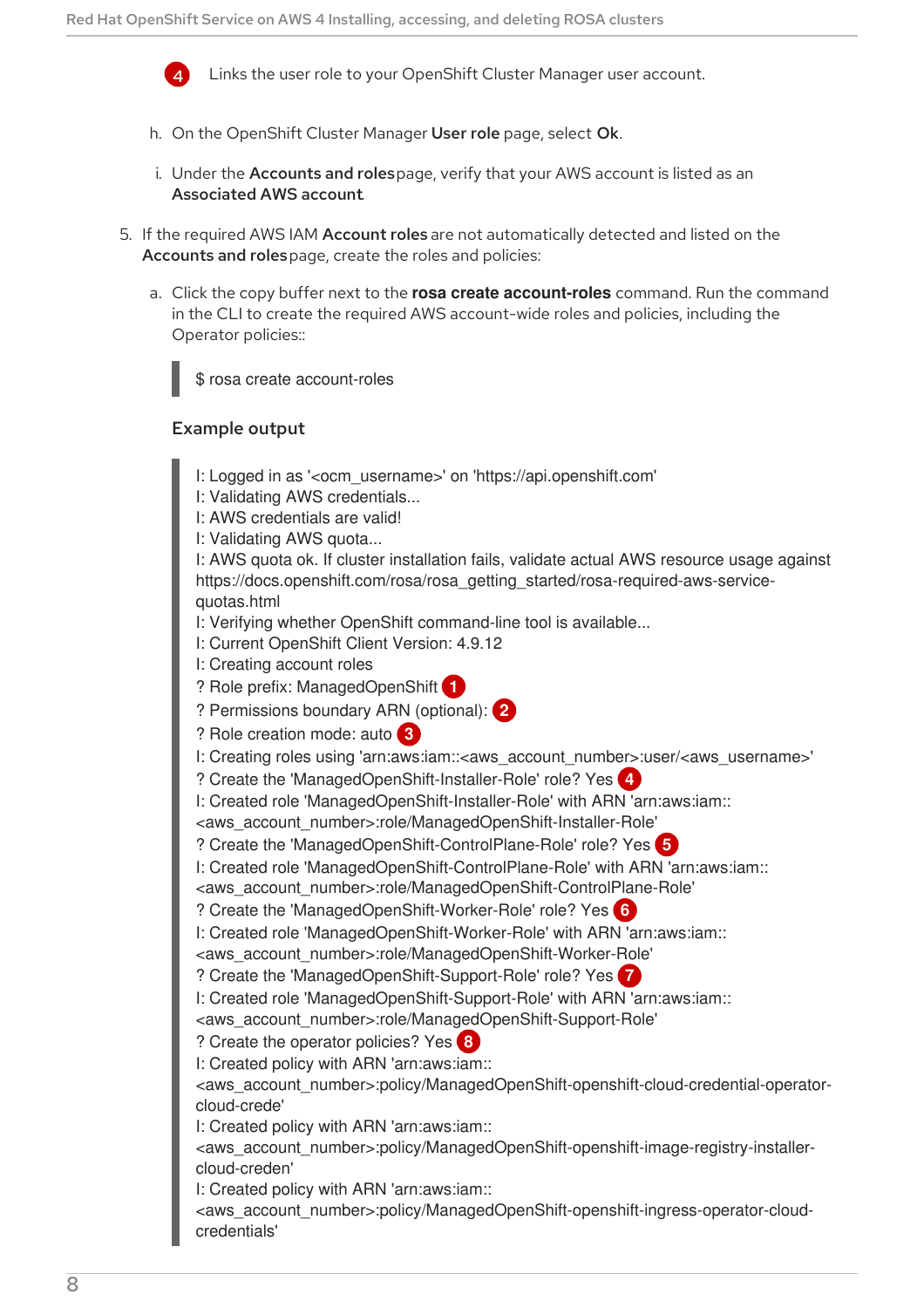<span id="page-12-0"></span>I: Created policy with ARN 'arn:aws:iam::

<aws\_account\_number>:policy/ManagedOpenShift-openshift-cluster-csi-drivers-ebscloud-credent'

I: Created policy with ARN 'arn:aws:iam::

<aws\_account\_number>:policy/ManagedOpenShift-openshift-cloud-network-configcontroller-cloud'

I: Created policy with ARN 'arn:aws:iam::

<aws\_account\_number>:policy/ManagedOpenShift-openshift-machine-api-aws-cloudcredentials'

I: To create a cluster with these roles, run the following command: rosa create cluster --sts

Specifies the prefix to include in the account-wide role and policy names. The default is **ManagedOpenShift**.

Optional: Specifies a permissions boundary Amazon Resource Name (ARN) for the roles. For more information, see [Permissions](https://docs.aws.amazon.com/IAM/latest/UserGuide/access_policies_boundaries.html) boundaries for IAM entities in the AWS documentation.

Selects the role creation mode. You can use **auto** mode to automatically create the account wide roles and policies.

[4](#page-11-3) [5](#page-11-4) [6](#page-11-5) [7](#page-11-6) Creates the account-wide installer, control plane, worker and support roles and corresponding inline IAM policies. For more information, see *Account-wide IAM role and policy reference*.

[8](#page-12-0) Creates the cluster-specific Operator IAM roles that permit the ROSA cluster Operators to carry out core OpenShift functionality. For more information, see *Account-wide IAM role and policy reference*.

b. On the Accounts and rolespage, click Refresh ARNs and verify that the installer, support, worker, and control plane account roles are detected.

#### 6. Select Next.

[1](#page-11-0)

[2](#page-11-1)

[3](#page-11-2)

- 7. On the Cluster details page, provide a name for your cluster and specify the cluster details:
	- a. Add a Cluster name.
	- b. Select a cluster version from the Version drop-down menu.
	- c. Select a cloud provider region from the Region drop-down menu.
	- d. Select a Single zone or Multi-zone configuration.
	- e. Leave Enable user workload monitoringselected to monitor your own projects in isolation from Red Hat Site Reliability Engineer (SRE) platform metrics. This option is enabled by default.
	- f. Optional: Select Enable additional etcd encryptionif you require etcd key value encryption. With this option, the etcd key values are encrypted, but not the keys. This option is in addition to the control plane storage encryption that encrypts the etcd volumes in Red Hat OpenShift Service on AWS clusters by default.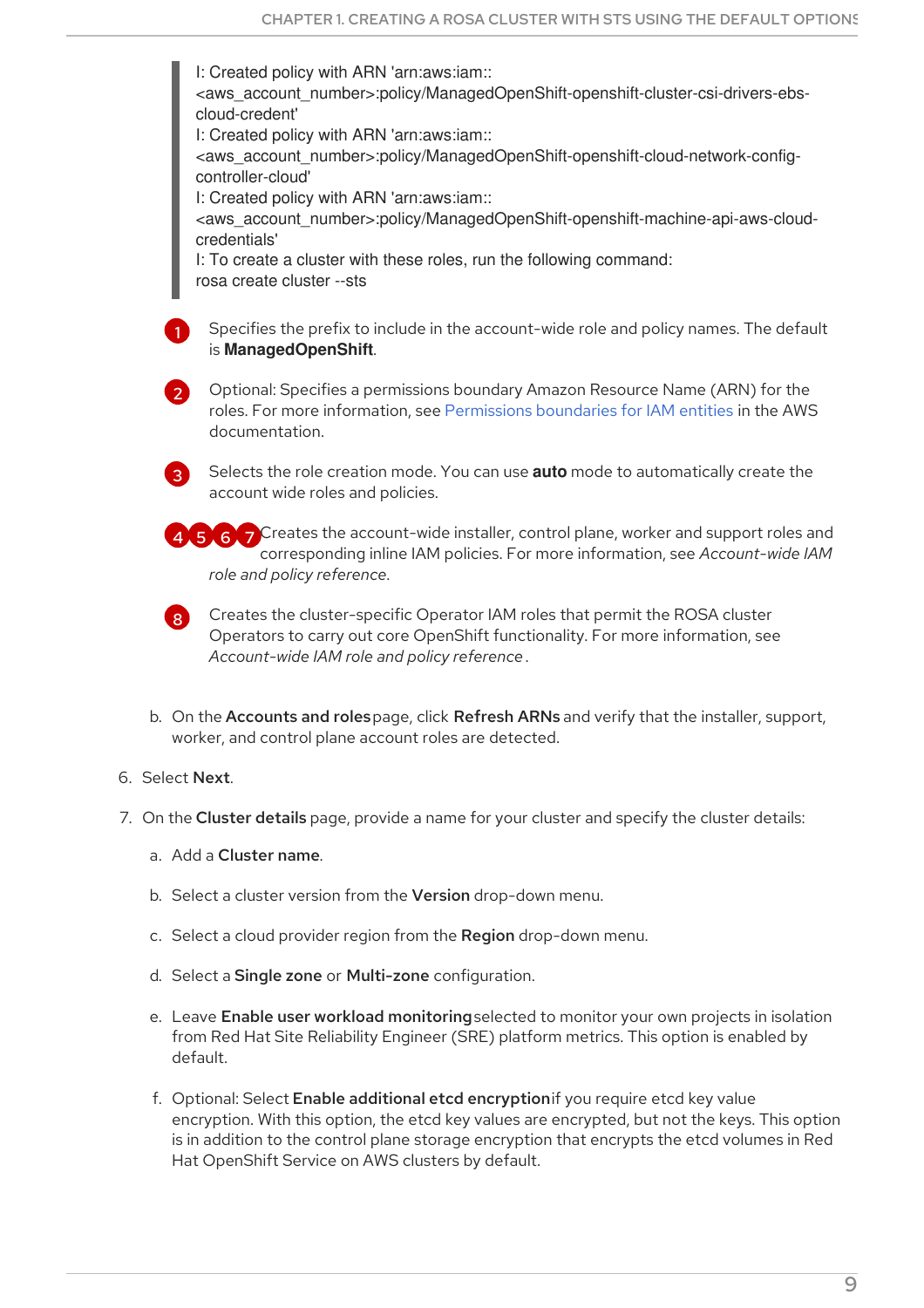

By enabling etcd encryption for the key values in etcd, you will incur a performance overhead of approximately 20%. The overhead is a result of introducing this second layer of encryption, in addition to the default control plane storage encryption that encrypts the etcd volumes. Consider enabling etcd encryption only if you specifically require it for your use case.

- g. Optional: Select Encrypt persistent volumes with customer keysif you want to provide your own AWS Key Management Service (KMS) key Amazon Resource Name (ARN). The key is used for encryption of persistent volumes in your cluster.
- h. Click Next.
- 8. On the Default machine pool page, select a Compute node instance type.



### **NOTE**

After your cluster is created, you can change the number of compute nodes in your cluster, but you cannot change the compute node instance type in the default machine pool. The number and types of nodes available to you depend on whether you use single or multiple availability zones. They also depend on what is enabled and available in your AWS account and the selected region.

- 9. Optional: Configure autoscaling for the default machine pool:
	- a. Select Enable autoscaling to automatically scale the number of machines in your default machine pool to meet the deployment needs.
	- b. Set the minimum and maximum node count limits for autoscaling. The cluster autoscaler does not reduce or increase the default machine pool node count beyond the limits that you specify.
		- **If you deployed your cluster using a single availability zone, set the Minimum node** count and Maximum node count. This defines the minimum and maximum compute node limits in the availability zone.
		- **If you deployed your cluster using multiple availability zones, set the Minimum nodes** per zone and Maximum nodes per zone. This defines the minimum and maximum compute node limits per zone.



# **NOTE**

Alternatively, you can set your autoscaling preferences for the default machine pool after the machine pool is created.

10. If you did not enable autoscaling, select a compute node count for your default machine pool:

- **If you deployed your cluster using a single availability zone, select a Compute node count** from the drop-down menu. This defines the number of compute nodes to provision to the machine pool for the zone.
- **If you deployed your cluster using multiple availability zones, select a Compute node count** (per zone) from the drop-down menu. This defines the number of compute nodes to provision to the machine pool per zone.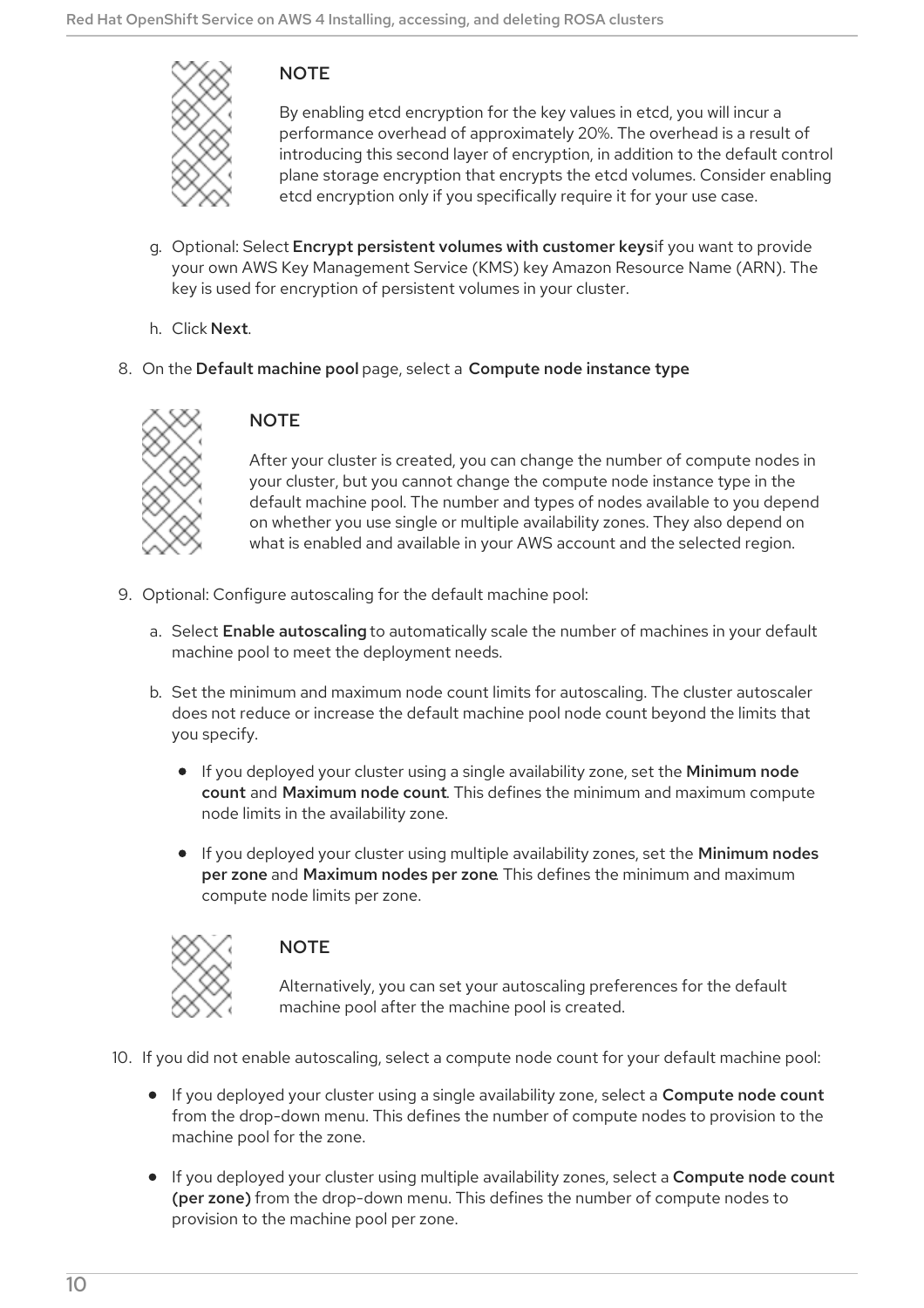- 11. Optional: Expand Edit node labels to add labels to your nodes. Click Add label to add more node labels and select Next.
- 12. In the Cluster privacy section of the Network configuration page, select Public or Private to use either public or private API endpoints and application routes for your cluster.



### IMPORTANT

If you are using private API endpoints, you cannot access your cluster until you update the network settings in your cloud provider account.

13. Optional: If you opted to use public API endpoints, you can select Install into an existing VPC to install your cluster into an existing VPC.



# **NOTE**

If you opted to use private API endpoints, you must use an existing VPC and PrivateLink and the Install into an existing VPCand Use a PrivateLink options are automatically selected. With these options, the Red Hat Site Reliability Engineering (SRE) team can connect to the cluster to assist with support by using only AWS PrivateLink endpoints.

- 14. Optional: If you are installing your cluster into an existing VPC, select Configure a cluster-wide proxy to enable an HTTP or HTTPS proxy to deny direct access to the internet from your cluster.
- 15. Click Next.
- 16. If you opted to install the cluster in an existing AWS VPC, provide your Virtual Private Cloud (VPC) subnet settings.



# **NOTE**

You must ensure that your VPC is configured with a public and a private subnet for each availability zone that you want the cluster installed into. If you opted to use PrivateLink, only private subnets are required.

17. In the CIDR ranges dialog, configure custom classless inter-domain routing (CIDR) ranges or use the defaults that are provided and click Next.



# **NOTE**

If you are installing into a VPC, the Machine CIDR range must match the VPC subnets.



### IMPORTANT

CIDR configurations cannot be changed later. Confirm your selections with your network administrator before proceeding.

18. Under the Cluster roles and policies page, select Auto mode. With this mode, you can automatically create the cluster-specific Operator IAM roles and OIDC provider.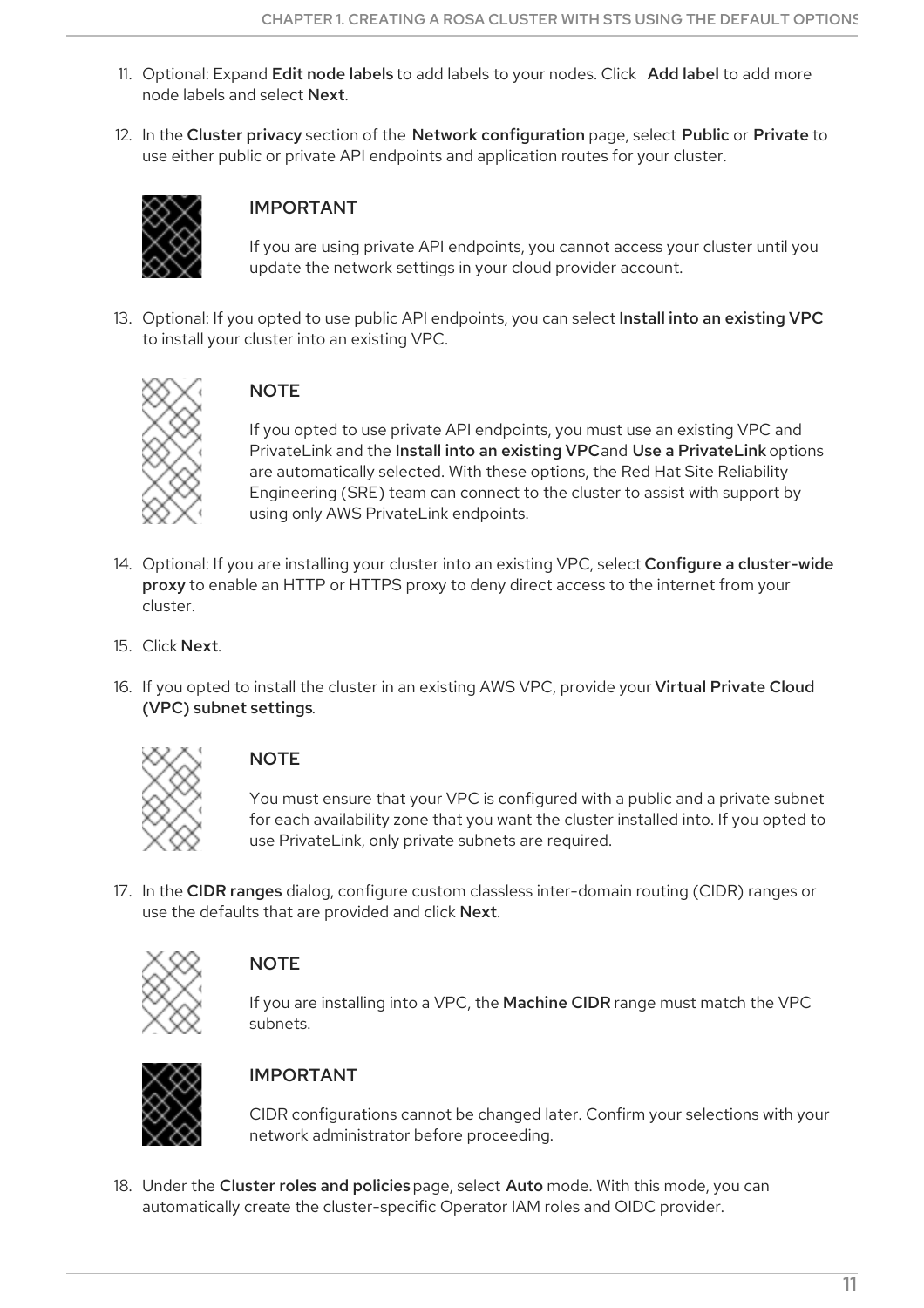

To enable Auto mode, the OpenShift Cluster Manager IAM role must have administrator capabilities.

If you alternatively want to create the cluster-specific IAM roles and the OIDC provider by using Manual mode, see *Creating a cluster using customizations* .

19. Optional: Specify a Custom operator roles prefixfor your cluster-specific Operator roles.



### **NOTE**

By default, the cluster-specific Operator role names are prefixed with the cluster name and random 4-digit hash. You can optionally specify a custom prefix to replace **<cluster\_name>-<hash>** in the role names. The prefix is applied when you create the cluster-specific Operator IAM roles. For information about the prefix, see *About custom Operator IAM role prefixes* .

### 20. Select Next.

- 21. On the Cluster update strategy page, configure your update preferences:
	- a. Choose a cluster update method:
		- **Select Individual updates** if you want to schedule each update individually. This is the default option.
		- **•** Select Recurring updates to update your cluster on your preferred day and start time, when updates are available.



### IMPORTANT

Even when you opt for recurring updates, you must update the accountwide and cluster-specific IAM resources before you upgrade your cluster between minor releases.



# **NOTE**

You can review the end-of-life dates in the update life cycle documentation for Red Hat OpenShift Service on AWS. For more information, see *Red Hat OpenShift Service on AWS update life cycle* .

- b. If you opted for recurring updates, select a preferred day of the week and upgrade start time in UTC from the drop-down menus.
- c. Optional: You can set a grace period for Node draining during cluster upgrades. A 1 hour grace period is set by default.
- d. Click Next.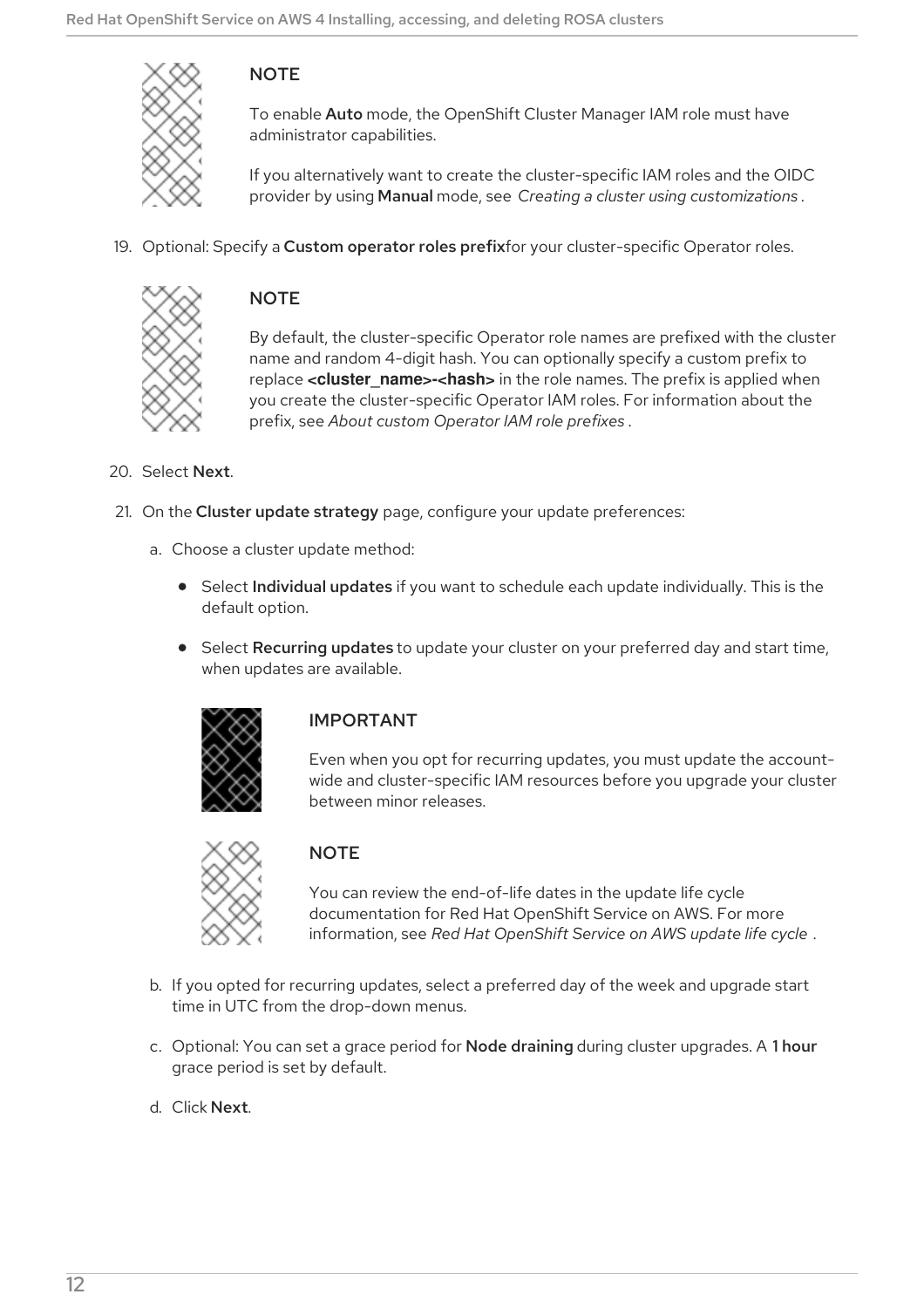

In the event of critical security concerns that significantly impact the security or stability of a cluster, Red Hat Site Reliability Engineering (SRE) might schedule automatic updates to the latest z-stream version that is not impacted. The updates are applied within 48 hours after customer notifications are provided. For a description of the critical impact security rating, see [Understanding](https://access.redhat.com/security/updates/classification) Red Hat security ratings .

22. Review the summary of your selections and click Create cluster to start the cluster installation.

### Verification

• You can monitor the progress of the installation in the Overview page for your cluster. You can view the installation logs on the same page. Your cluster is ready when the Status in the Details section of the page is listed as Ready.



### **NOTE**

If the installation fails or the cluster State does not change to Ready after about 40 minutes, check the installation troubleshooting documentation for details. For more information, see *Troubleshooting installations*. For steps to contact Red Hat Support for assistance, see *Getting support for Red Hat OpenShift Service on AWS*.

# <span id="page-16-0"></span>1.1.2. Creating a cluster with the default options using the CLI

When using the Red Hat OpenShift Service on AWS (ROSA) CLI (**rosa**) to create a cluster that uses the AWS Security Token Service (STS), you can select the default options to create the cluster quickly.

### Prerequisites

- You have completed the AWS prerequisites for ROSA with STS.
- You have available AWS service quotas.
- You have enabled the ROSA service in the AWS Console.
- You have installed and configured the latest ROSA CLI (**rosa**) on your installation host.



### **NOTE**

To successfully install ROSA 4.10 clusters, use the latest version of the ROSA CLI.

- You have logged in to your Red Hat account by using the **rosa** CLI.
- You have verified that the AWS Elastic Load Balancing (ELB) service role exists in your AWS account.

### Procedure

1. Create the required account-wide roles and policies, including the Operator policies:

\$ rosa create account-roles --mode auto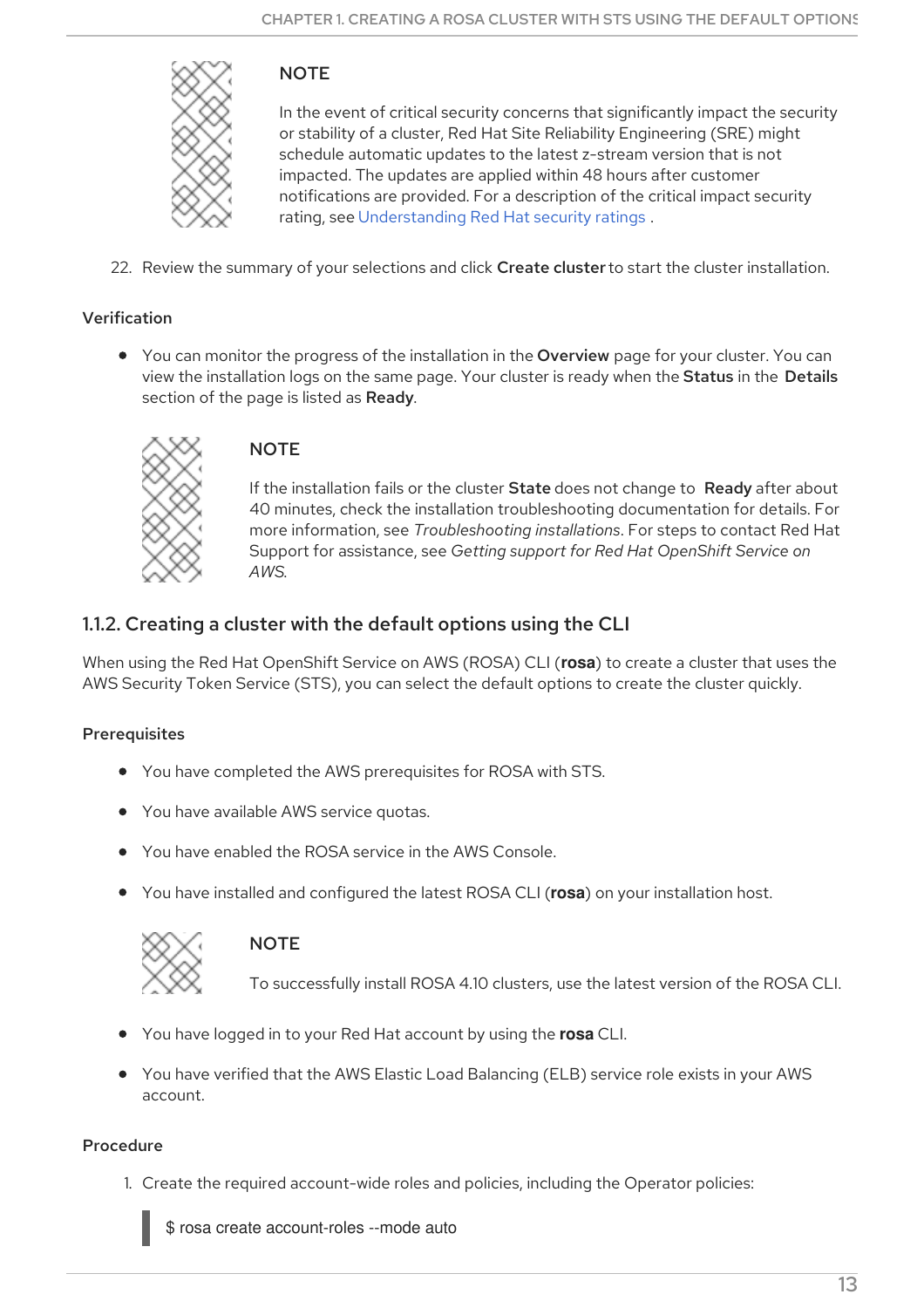

When using **auto** mode, you can optionally specify the **-y** argument to bypass the interactive prompts and automatically confirm operations.

2. Create a cluster with STS using the defaults. When you use the defaults, the latest stable OpenShift version is installed:

[1](#page-17-1)

\$ rosa create cluster --cluster-name <cluster\_name> --sts --mode auto **1**

Replace **<cluster\_name>** with the name of your cluster.



### <span id="page-17-1"></span>**NOTE**

When you specify **--mode auto**, the **rosa create cluster** command creates the cluster-specific Operator IAM roles and the OIDC provider automatically. The Operators use the OIDC provider to authenticate.

3. Check the status of your cluster:

\$ rosa describe cluster --cluster <cluster\_name|cluster\_id>

The following **State** field changes are listed in the output as the cluster installation progresses:

- **waiting (Waiting for OIDC configuration)**
- **pending (Preparing account)**
- **installing (DNS setup in progress)**
- **installing**
- **ready**



### **NOTE**

<span id="page-17-2"></span>If the installation fails or the **State** field does not change to **ready** after about 40 minutes, check the installation troubleshooting documentation for details. For more information, see *Troubleshooting installations*. For steps to contact Red Hat Support for assistance, see *Getting support for Red Hat OpenShift Service on AWS*.

4. Track the progress of the cluster creation by watching the OpenShift installer logs:



\$ rosa logs install --cluster <cluster\_name|cluster\_id> --watch **1**



Specify the **--watch** flag to watch for new log messages as the installation progresses. This argument is optional.

# <span id="page-17-0"></span>1.2. NEXT STEPS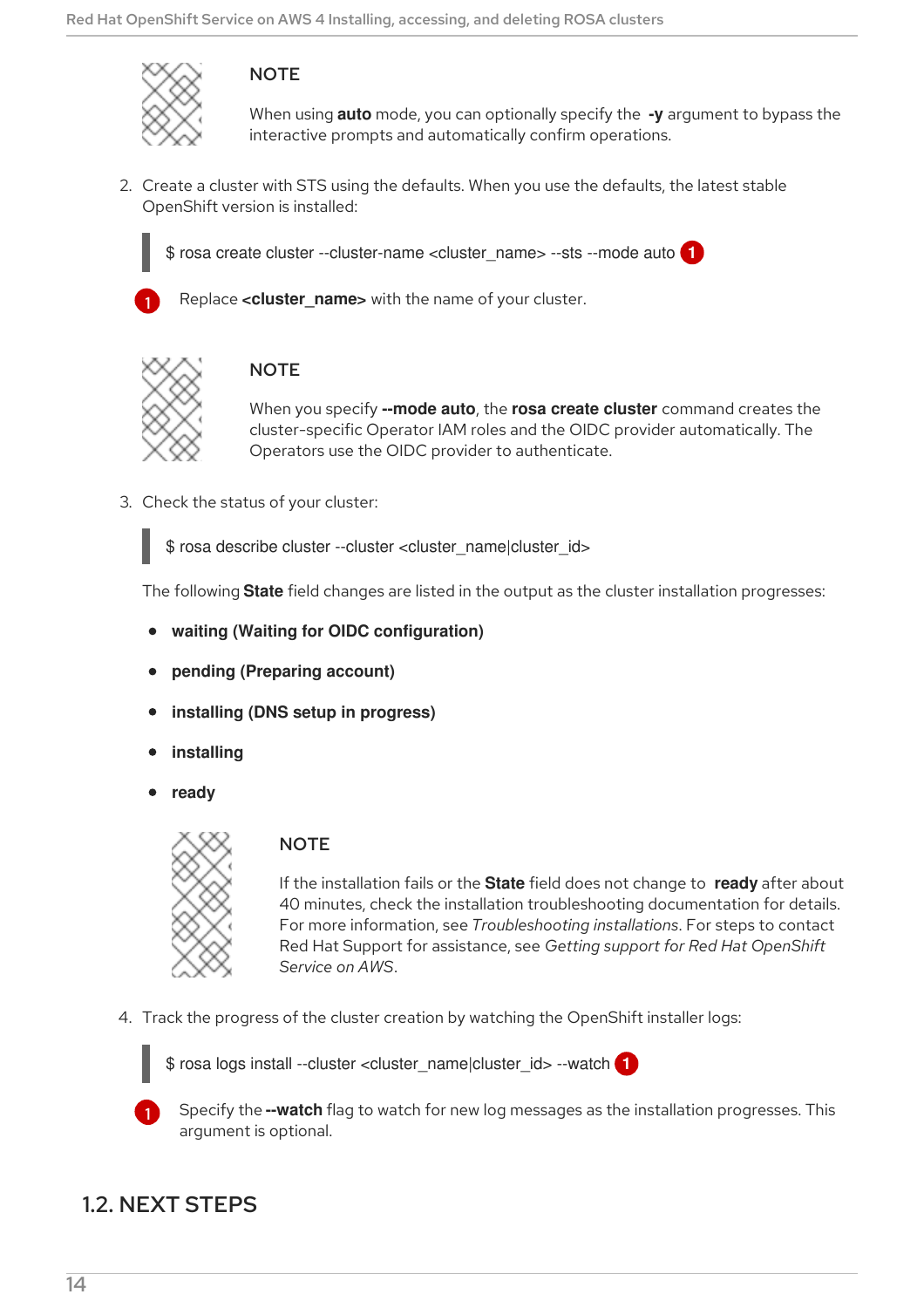[Accessing](https://access.redhat.com/documentation/en-us/red_hat_openshift_service_on_aws/4/html-single/installing_accessing_and_deleting_rosa_clusters/#rosa-sts-accessing-cluster) a ROSA cluster

# <span id="page-18-0"></span>1.3. ADDITIONAL RESOURCES

- For steps to deploy a ROSA cluster using manual mode, see Creating a cluster using [customizations.](https://access.redhat.com/documentation/en-us/red_hat_openshift_service_on_aws/4/html-single/installing_accessing_and_deleting_rosa_clusters/#rosa-sts-creating-cluster-using-customizations_rosa-sts-creating-a-cluster-with-customizations)
- For more information about the AWS Identity Access Management (IAM) resources required to deploy Red Hat [OpenShift](https://access.redhat.com/documentation/en-us/red_hat_openshift_service_on_aws/4/html-single/introduction_to_rosa/#rosa-sts-about-iam-resources) Service on AWS with STS, see About IAM resources for clusters that use STS.
- For details about [optionally](https://access.redhat.com/documentation/en-us/red_hat_openshift_service_on_aws/4/html-single/introduction_to_rosa/#rosa-sts-about-operator-role-prefixes_rosa-sts-about-iam-resources) setting an Operator role name prefix, see About custom Operator IAM role prefixes.
- For information about the [prerequisites](https://access.redhat.com/documentation/en-us/red_hat_openshift_service_on_aws/4/html-single/prepare_your_environment/#rosa-sts-aws-prereqs) to installing ROSA with STS, see AWS prerequisites for ROSA with STS.
- For details about using the **auto** and **manual** modes to create the required STS resources, see [Understanding](https://access.redhat.com/documentation/en-us/red_hat_openshift_service_on_aws/4/html-single/installing_accessing_and_deleting_rosa_clusters/#rosa-understanding-deployment-modes_rosa-sts-creating-a-cluster-with-customizations) the auto and manual deployment modes .
- For more information about using OpenID Connect (OIDC) identity providers in AWS IAM, see Creating OpenID Connect (OIDC) identity [providers](https://docs.aws.amazon.com/IAM/latest/UserGuide/id_roles_providers_create_oidc.html) in the AWS documentation.
- For more information about troubleshooting ROSA cluster installations, see [Troubleshooting](https://access.redhat.com/documentation/en-us/red_hat_openshift_service_on_aws/4/html-single/troubleshooting/#rosa-troubleshooting-installations) installations.
- For steps to contact Red Hat Support for [assistance,](https://access.redhat.com/documentation/en-us/red_hat_openshift_service_on_aws/4/html-single/introduction_to_rosa/#rosa-getting-support) see Getting support for Red Hat OpenShift Service on AWS.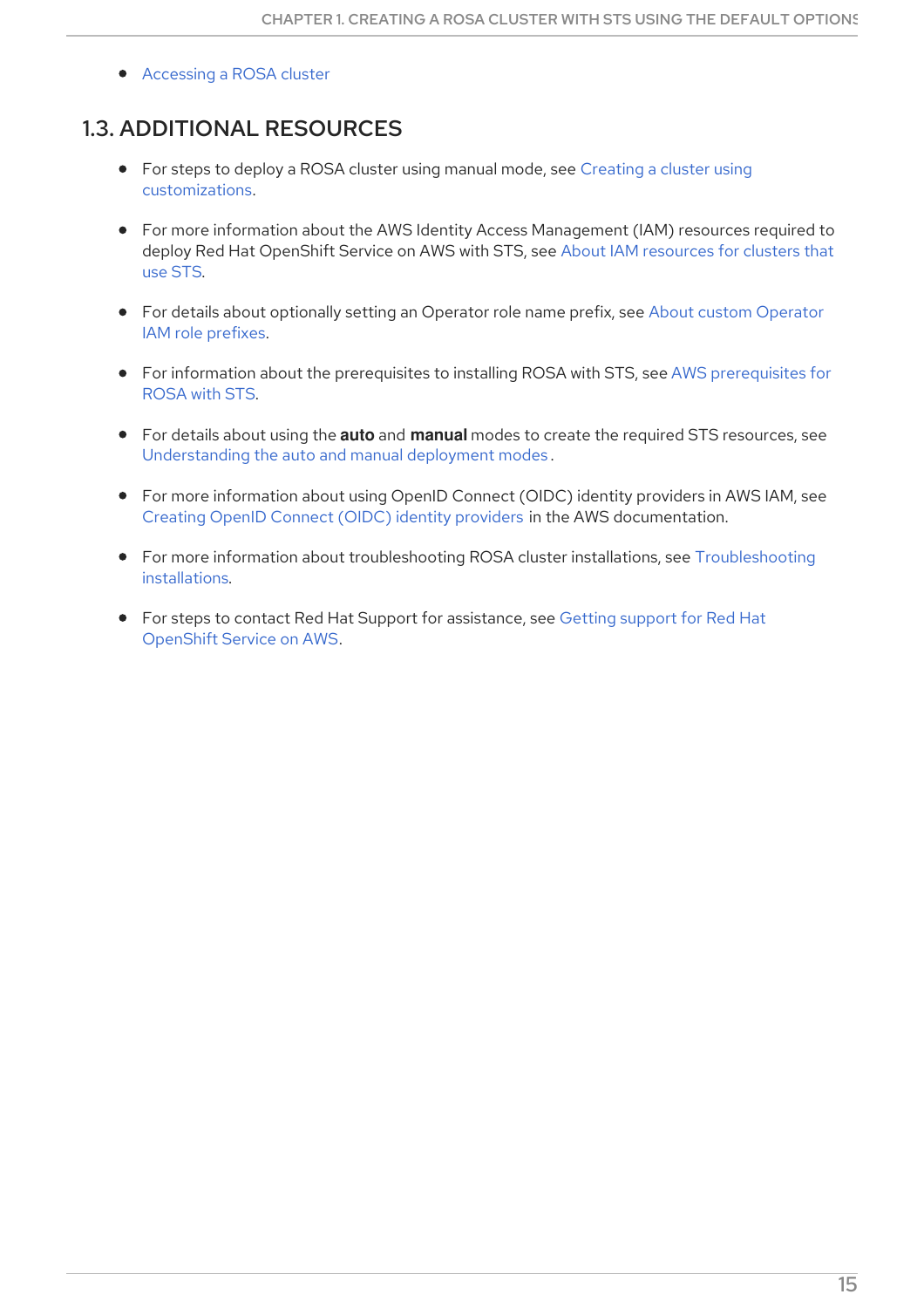# <span id="page-19-0"></span>CHAPTER 2. CREATING A ROSA CLUSTER WITH STS USING CUSTOMIZATIONS

Create a Red Hat OpenShift Service on AWS (ROSA) cluster with the AWS Security Token Service (STS) using customizations. You can deploy your cluster by using Red Hat OpenShift Cluster Manager or the ROSA CLI (**rosa**).

With the procedures in this document, you can also choose between the **auto** and **manual** modes when creating the required AWS Identity and Access Management (IAM) resources.

# <span id="page-19-1"></span>2.1. UNDERSTANDING THE AUTO AND MANUAL DEPLOYMENT **MODES**

When installing a Red Hat OpenShift Service on AWS (ROSA) cluster that uses the AWS Security Token Service (STS), you can choose between the **auto** and **manual** ROSA CLI (**rosa**) modes to create the required AWS Identity and Access Management (IAM) resources.

#### **auto** mode

With this mode, **rosa** immediately creates the required IAM roles and policies, and an OpenID Connect (OIDC) provider in your AWS account.

#### **manual** mode

With this mode, **rosa** outputs the **aws** commands needed to create the IAM resources. The corresponding policy JSON files are also saved to the current directory. By using **manual** mode, you can review the generated **aws** commands before running them manually. **manual** mode also enables you to pass the commands to another administrator or group in your organization so that they can create the resources.



# IMPORTANT

If you opt to use **manual** mode, the cluster installation waits until you create the clusterspecific Operator roles and OIDC provider manually. After you create the resources, the installation proceeds. For more information, see *Creating the Operator roles and OIDC provider using OpenShift Cluster Manager*.

For more information about the AWS IAM resources required to install ROSA with STS, see *About IAM resources for clusters that use STS*.

# <span id="page-19-2"></span>2.1.1. Creating the Operator roles and OIDC provider using OpenShift Cluster Manager

If you use Red Hat OpenShift Cluster Manager to install your cluster and opt to create the required AWS IAM Operator roles and the OIDC provider using **manual** mode, you are prompted to select one of the following methods to install the resources. The options are provided to enable you to choose a resource creation method that suits the needs of your organization:

### AWS CLI (**aws**)

With this method, you can download and extract an archive file that contains the **aws** commands and policy files required to create the IAM resources. Run the provided CLI commands from the directory that contains the policy files to create the Operator roles and the OIDC provider.

#### ROSA CLI (**rosa**)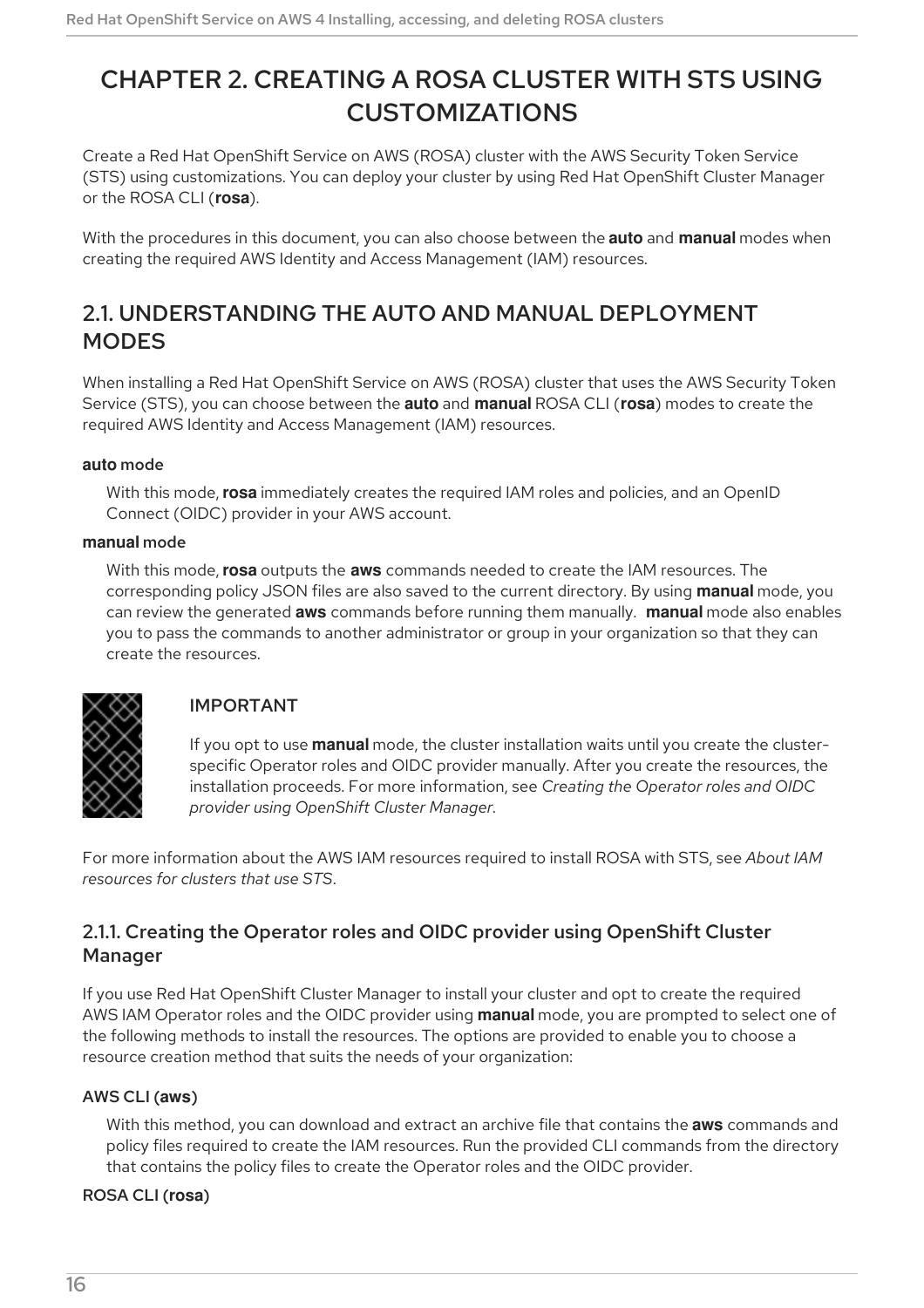You can run the commands provided by this method to create the Operator roles and the OIDC provider for your cluster using **rosa**.

If you use **auto** mode, OpenShift Cluster Manager creates the Operator roles and the OIDC provider automatically, using the permissions provided through the OpenShift Cluster Manager IAM role. To use this feature, you must apply admin privileges to the role.

# <span id="page-20-0"></span>2.2. SUPPORT CONSIDERATIONS FOR ROSA CLUSTERS WITH STS

The supported way of creating a Red Hat OpenShift Service on AWS cluster that uses the AWS Security Token Service (STS) is by using the steps described in this product documentation.



# IMPORTANT

You can use **manual** mode with the Red Hat OpenShift Service on AWS CLI ( **rosa**) to generate the AWS Identity and Access Management (IAM) policy files and **aws** commands that are required to install the STS resources.

The files and **aws** commands are generated for review purposes only and must not be modified in any way. Red Hat cannot provide support for ROSA clusters that have been deployed by using modified versions of the policy files or **aws** commands.

# <span id="page-20-1"></span>2.3. CREATING A CLUSTER USING CUSTOMIZATIONS

Deploy a Red Hat OpenShift Service on AWS (ROSA) with AWS Security Token Service (STS) cluster with a configuration that suits the needs of your environment. You can deploy your cluster with customizations by using Red Hat OpenShift Cluster Manager or the ROSA CLI (**rosa**).

# <span id="page-20-2"></span>2.3.1. Creating a cluster with customizations by using OpenShift Cluster Manager

When you create a Red Hat OpenShift Service on AWS (ROSA) cluster that uses the AWS Security Token Service (STS), you can customize your installation interactively by using Red Hat OpenShift Cluster Manager.



# IMPORTANT

Only public and AWS PrivateLink clusters are supported with STS. Regular private clusters (non-PrivateLink) are not available for use with STS.



### **NOTE**

AWS [Shared](https://docs.aws.amazon.com/vpc/latest/userguide/vpc-sharing.html) VPCs are not currently supported for ROSA installations.

# **Prerequisites**

- You have completed the AWS prerequisites for ROSA with STS.
- You have available AWS service quotas.
- You have enabled the ROSA service in the AWS Console.
- You have installed and configured the latest ROSA CLI (**rosa**) on your installation host.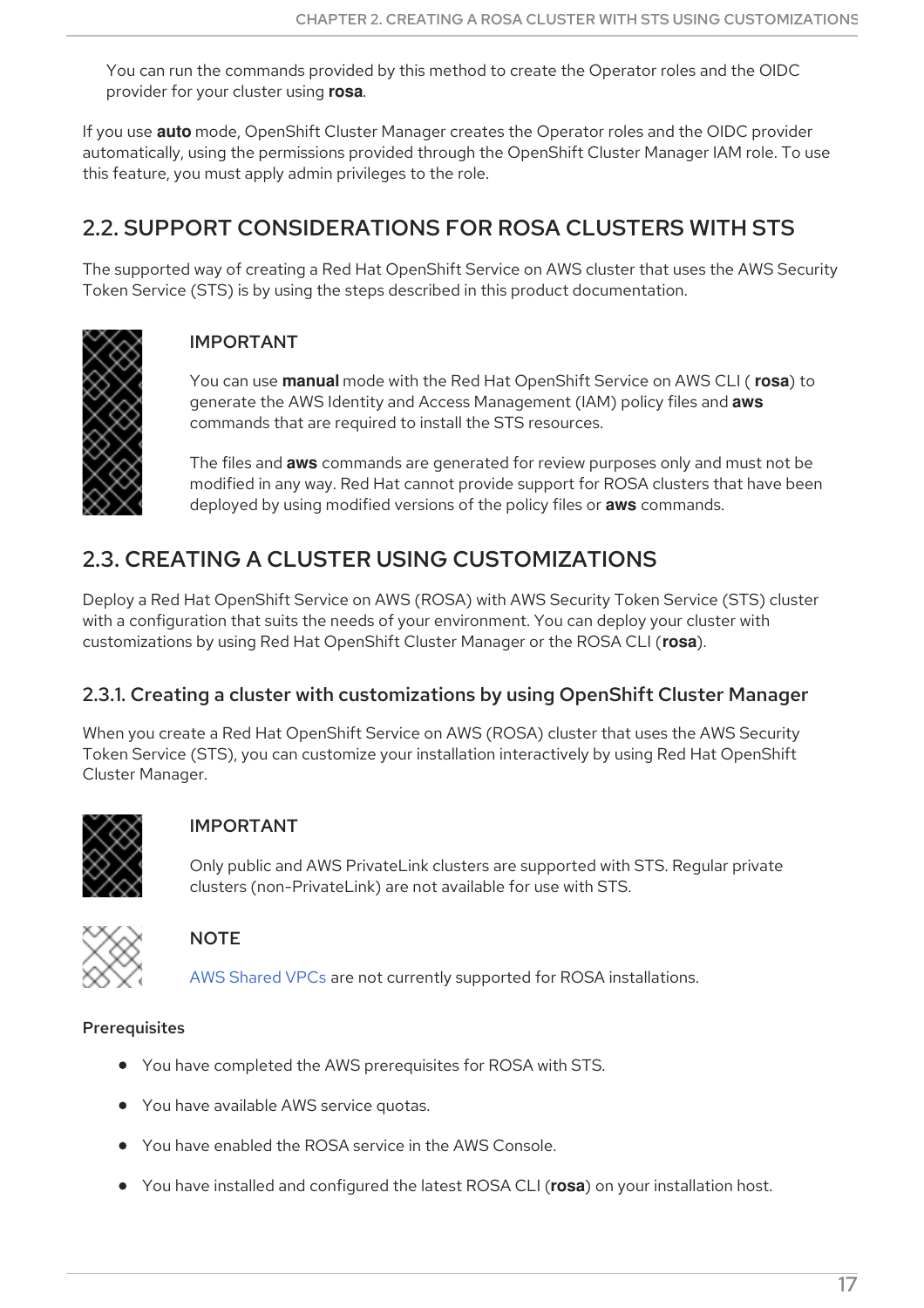

To successfully install ROSA 4.10 clusters, use the latest version of the ROSA CLI.

- You have logged in to your Red Hat account by using the **rosa** CLI.
- You have verified that the AWS Elastic Load Balancing (ELB) service role exists in your AWS account.

#### Procedure

- 1. Navigate to [OpenShift](https://console.redhat.com/openshift) Cluster Manager and select Create cluster.
- 2. On the Create an OpenShift clusterpage, select Create cluster in the Red Hat OpenShift Service on AWS (ROSA) row.
- 3. Review and complete the Prerequisites listed on the Accounts and rolespage. Select the checkbox to acknowledge that you have read and completed all of the prerequisites.
- 4. Select an AWS account from the Associated AWS accountdrop-down menu. If no associated AWS accounts are found, click Associate AWS accountand follow these steps:
	- a. On the Authenticate page, click the copy button next to the **rosa login** command. The provided command includes your ROSA API login token.



### **NOTE**

<span id="page-21-0"></span>You can also load your API token on the OpenShift Cluster Manager API Token page on [OpenShift](https://console.redhat.com/openshift/token) Cluster Manager.

b. Run the copied command in the CLI to log in to your ROSA account.



[1](#page-21-0)

\$ rosa login --token=<api\_login\_token> **1**

Replace **<api\_login\_token>** with the token that is provided in the copied command.

### Example output

I: Logged in as '<username>' on 'https://api.openshift.com'

- c. On the Authenticate page in OpenShift Cluster Manager, click Next.
- d. On the OCM role page, click the copy button next to the Basic OCM role or the Admin OCM role commands.

The basic role enables OpenShift Cluster Manager to detect the AWS IAM roles and policies required by ROSA. The admin role also enables the detection of the roles and policies. In addition, the admin role enables automatic deployment of the cluster-specific Operator roles and the OpenID Connect (OIDC) provider by using OpenShift Cluster Manager.

e. Run the copied command in the CLI and follow the prompts to create the OpenShift Cluster Manager IAM role. The following example creates a basic OpenShift Cluster Manager IAM role using the default options: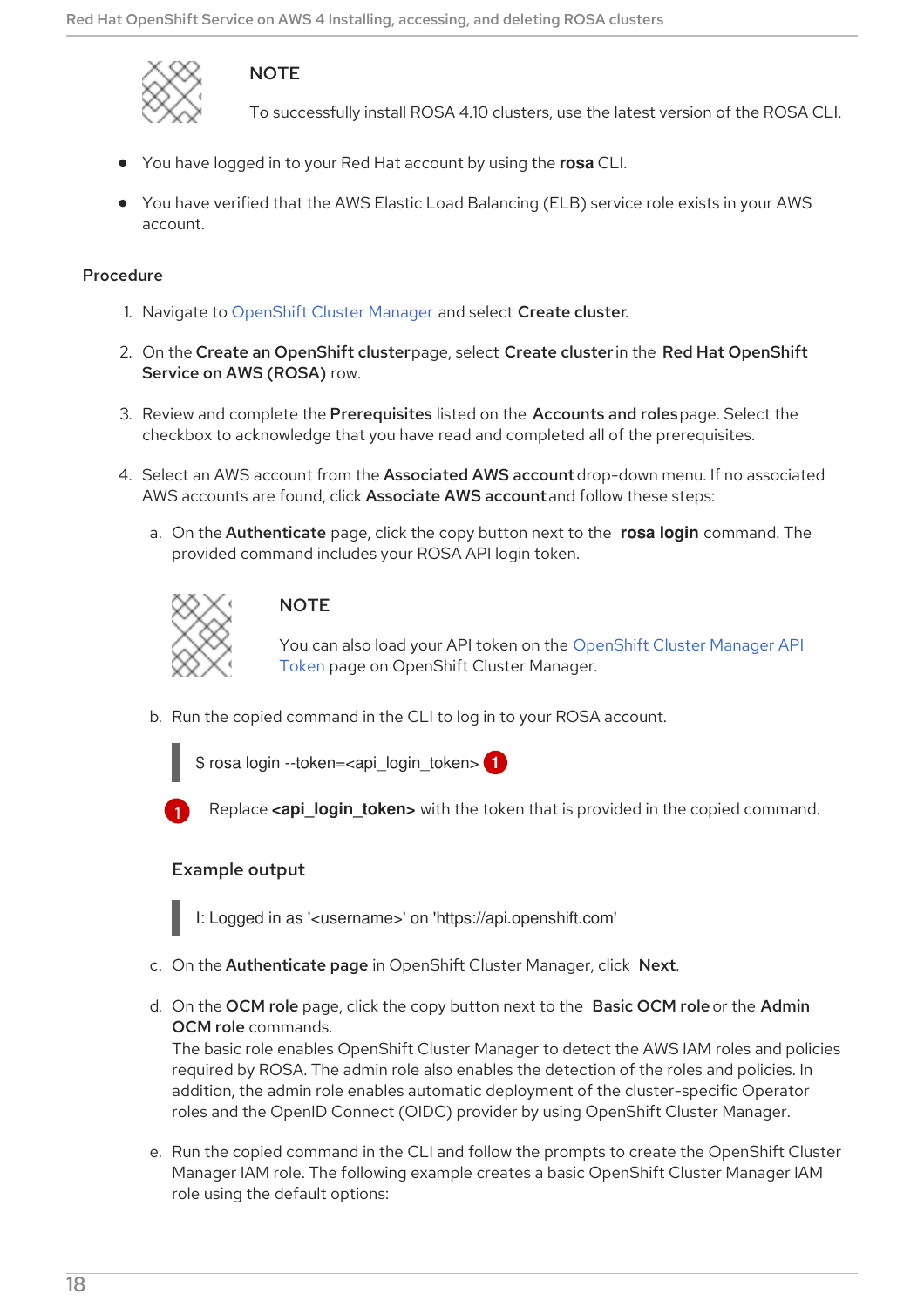# \$ rosa create ocm-role

### Example output

I: Creating ocm role

<span id="page-22-0"></span>? Role prefix: ManagedOpenShift **1**

<span id="page-22-1"></span>? Enable admin capabilities for the OCM role (optional): No **2**

<span id="page-22-2"></span>? Permissions boundary ARN (optional): **3**

<span id="page-22-3"></span>? Role creation mode: auto **4**

I: Creating role using 'arn:aws:iam::<aws\_account\_id>:user/<aws\_username>'

? Create the 'ManagedOpenShift-OCM-Role-<red hat organization external id>' role? Yes

I: Created role 'ManagedOpenShift-OCM-Role-<red hat organization external id>' with ARN 'arn:aws:iam::<aws\_account\_id>:role/ManagedOpenShift-OCM-Role-<red\_hat\_organization\_external\_id>'

I: Linking OCM role

? OCM Role ARN: arn:aws:iam::<aws\_account\_id>:role/ManagedOpenShift-OCM-Role-<red hat organization external id>

? Link the 'arn:aws:iam::<aws\_account\_id>:role/ManagedOpenShift-OCM-Role-<red\_hat\_organization\_external\_id>' role with organization '<red\_hat\_organization\_id>'? Yes **5**

<span id="page-22-4"></span>I: Successfully linked role-arn 'arn:aws:iam::<aws\_account\_id>:role/ManagedOpenShift-OCM-Role-<red\_hat\_organization\_external\_id>' with organization account '<red hat organization id>'

Specifies the prefix to include in the OpenShift Cluster Manager IAM role name. The default is **ManagedOpenShift**.

Enables the admin OpenShift Cluster Manager IAM role, which is equivalent to specifying the **--admin** argument. The admin role is required if you want to use Auto mode to automatically provision the cluster-specific Operator roles and the OIDC provider by using OpenShift Cluster Manager.

[3](#page-22-2)

[1](#page-22-0)

[2](#page-22-1)

Optional: Specifies a permissions boundary Amazon Resource Name (ARN) for the role. For more information, see [Permissions](https://docs.aws.amazon.com/IAM/latest/UserGuide/access_policies_boundaries.html) boundaries for IAM entities in the AWS documentation.

[4](#page-22-3) Selects the role creation mode. You can use **auto** mode to automatically create the OpenShift Cluster Manager IAM role and link it to your Red Hat organization account. In **manual** mode, the **rosa** CLI generates the **aws** commands needed to create and link the role. In **manual** mode, the corresponding policy JSON files are also saved to the current directory. **manual** mode enables you to review the details before running the **aws** commands manually.

[5](#page-22-4)

Links the OpenShift Cluster Manager IAM role to your Red Hat organization account.

f. If you opted not to link the OpenShift Cluster Manager IAM role to your Red Hat organization account in the preceding command, copy the **rosa link** command from the OpenShift Cluster Manager OCM role page and run it:

<span id="page-22-5"></span>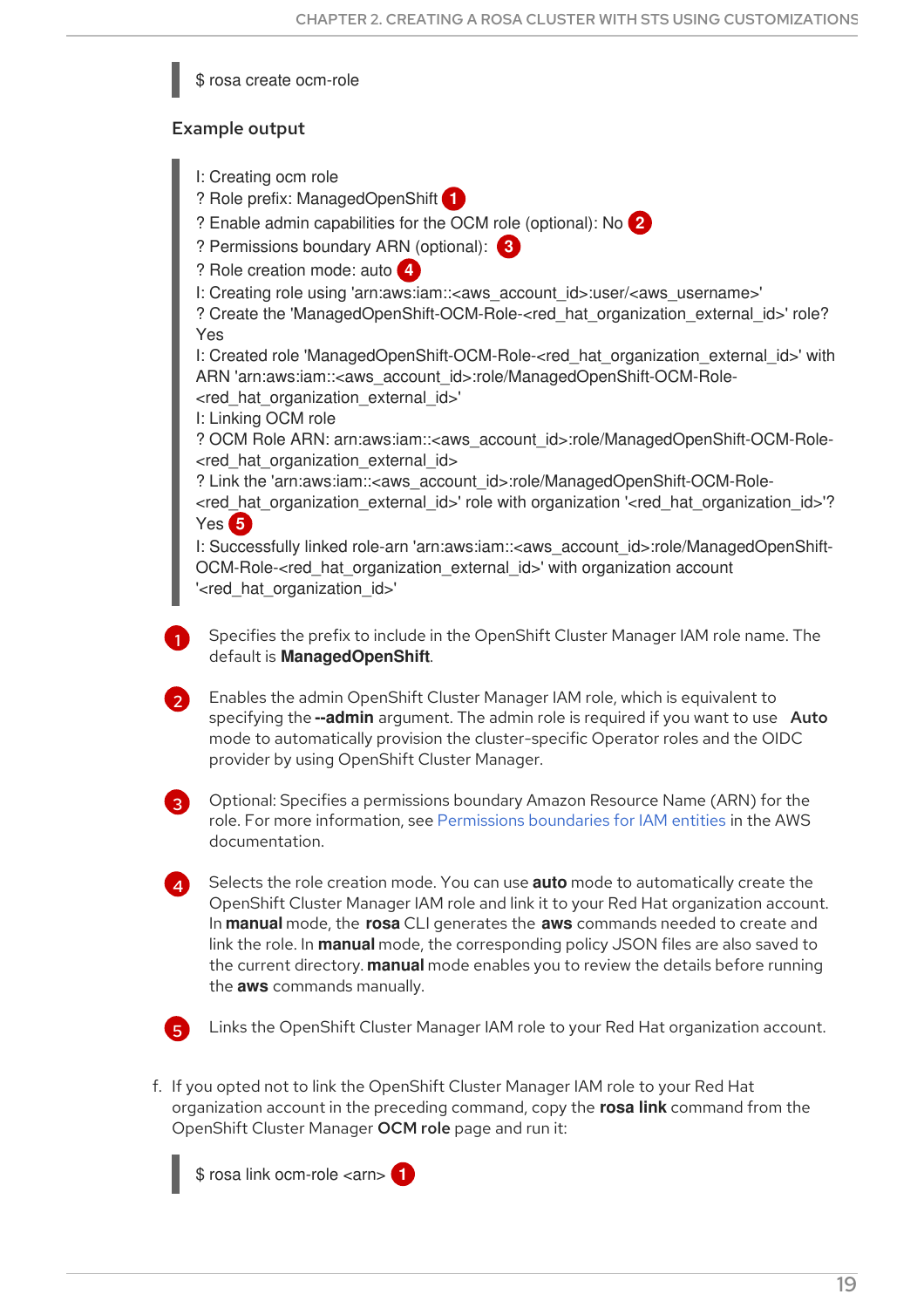

Replace **<arn>** with the ARN of the OpenShift Cluster Manager IAM role that is included in the output of the preceding command.

- g. Select Next on the OpenShift Cluster Manager OCM role page.
- h. On the User role page, click the copy button for the User role command and run the command in the CLI. Follow the prompts to create the user role:

\$ rosa create user-role

#### Example output

- I: Creating User role
- <span id="page-23-0"></span>? Role prefix: ManagedOpenShift **1**
- <span id="page-23-1"></span>? Permissions boundary ARN (optional): **2**
- <span id="page-23-2"></span>? Role creation mode: auto **3**
- I: Creating ocm user role using 'arn:aws:iam::<aws\_account\_id>:user/<aws\_username>'
- ? Create the 'ManagedOpenShift-User-<ocm\_username>-Role' role? Yes
- I: Created role 'ManagedOpenShift-User-<ocm\_username>-Role' with ARN
- 'arn:aws:iam::<aws\_account\_id>:role/ManagedOpenShift-User-<ocm\_username>-Role' I: Linking User role

? User Role ARN: arn:aws:iam::<aws\_account\_id>:role/ManagedOpenShift-User-<ocm\_username>-Role

? Link the 'arn:aws:iam::<aws\_account\_id>:role/ManagedOpenShift-User-

<span id="page-23-3"></span><ocm\_username>-Role' role with account '<ocm\_user\_account\_id>'? Yes **4** I: Successfully linked role ARN 'arn:aws:iam::<aws\_account\_id>:role/ManagedOpenShift-User-<ocm\_username>-Role' with account '<ocm\_user\_account\_id>'

Specifies the prefix to include in the user role name. The default is **ManagedOpenShift**.

[2](#page-23-1)

[3](#page-23-2)

[1](#page-23-0)

Optional: Specifies a permissions boundary Amazon Resource Name (ARN) for the role. For more information, see [Permissions](https://docs.aws.amazon.com/IAM/latest/UserGuide/access_policies_boundaries.html) boundaries for IAM entities in the AWS documentation.

Selects the role creation mode. You can use **auto** mode to automatically create the user role and link it to your OpenShift Cluster Manager user account. In **manual** mode, the **rosa** CLI generates the **aws** commands needed to create and link the role. In **manual** mode, the corresponding policy JSON files are also saved to the current directory. **manual** mode enables you to review the details before running the **aws** commands manually.



Links the user role to your OpenShift Cluster Manager user account.

i. If you opted not to link the user role to your OpenShift Cluster Manager user account in the preceding command, copy the **rosa link** command from the OpenShift Cluster Manager User role page and run it:



\$ rosa link user-role <arn> **1**



<span id="page-23-4"></span>Replace **<arn>** with the ARN of the user role that is included in the output of the preceding command.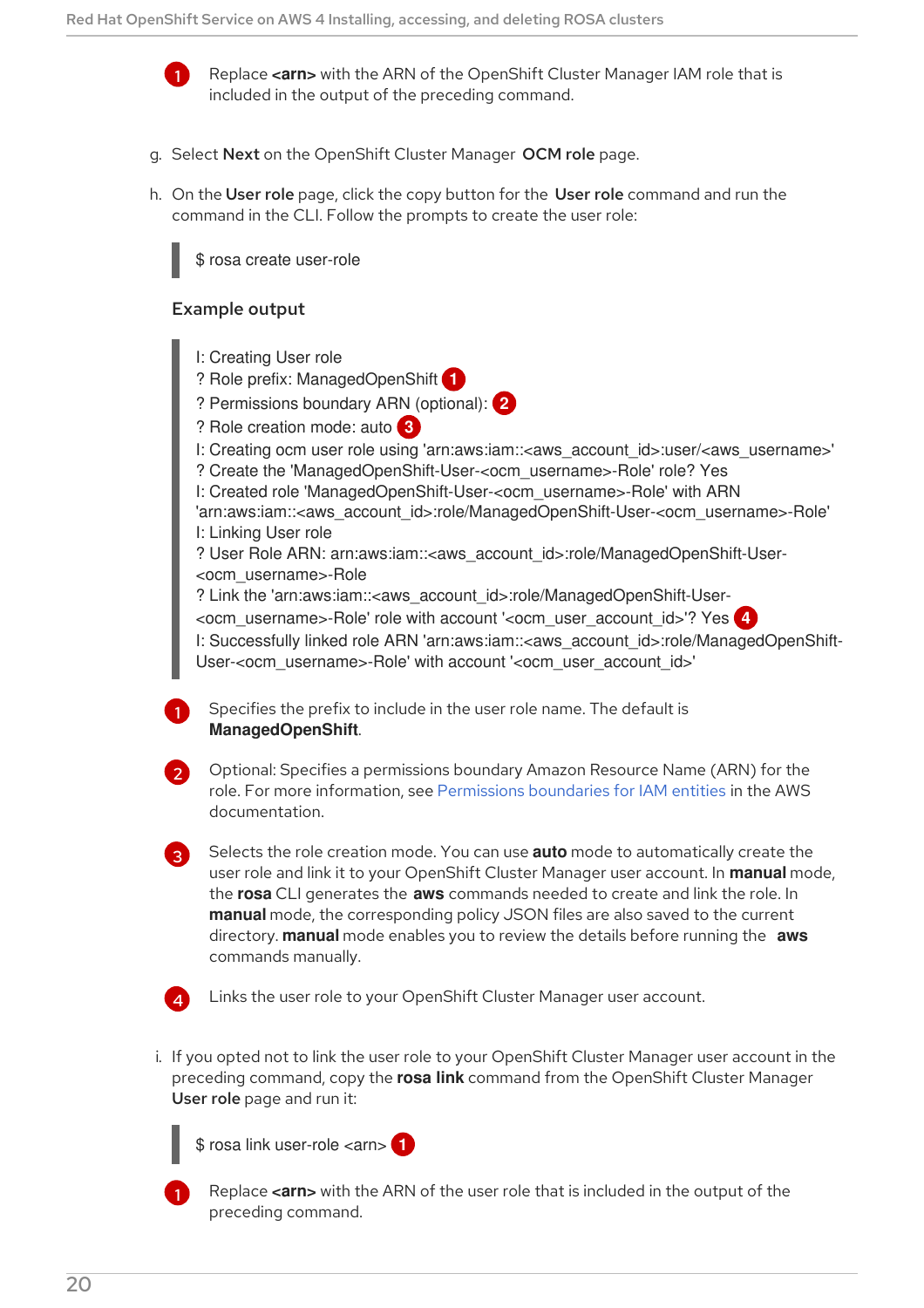- j. On the OpenShift Cluster Manager User role page, select Ok.
- k. Under the Accounts and rolespage, verify that your AWS account is listed as an Associated AWS account.
- 5. If the required AWS IAM Account roles are not automatically detected and listed on the Accounts and rolespage, create the roles and policies:
	- a. Click the copy buffer next to the **rosa create account-roles** command. Run the command in the CLI to create the required AWS account-wide roles and policies, including the Operator policies::

\$ rosa create account-roles

#### Example output

<span id="page-24-7"></span><span id="page-24-6"></span><span id="page-24-5"></span><span id="page-24-4"></span><span id="page-24-3"></span><span id="page-24-2"></span><span id="page-24-1"></span><span id="page-24-0"></span>I: Logged in as '<ocm\_username>' on 'https://api.openshift.com' I: Validating AWS credentials... I: AWS credentials are valid! I: Validating AWS quota... I: AWS quota ok. If cluster installation fails, validate actual AWS resource usage against https://docs.openshift.com/rosa/rosa\_getting\_started/rosa-required-aws-servicequotas.html I: Verifying whether OpenShift command-line tool is available... I: Current OpenShift Client Version: 4.9.12 I: Creating account roles ? Role prefix: ManagedOpenShift **1** ? Permissions boundary ARN (optional): **2** ? Role creation mode: auto **3** I: Creating roles using 'arn:aws:iam::<aws\_account\_number>:user/<aws\_username>' ? Create the 'ManagedOpenShift-Installer-Role' role? Yes **4** I: Created role 'ManagedOpenShift-Installer-Role' with ARN 'arn:aws:iam:: <aws\_account\_number>:role/ManagedOpenShift-Installer-Role' ? Create the 'ManagedOpenShift-ControlPlane-Role' role? Yes **5** I: Created role 'ManagedOpenShift-ControlPlane-Role' with ARN 'arn:aws:iam:: <aws\_account\_number>:role/ManagedOpenShift-ControlPlane-Role' ? Create the 'ManagedOpenShift-Worker-Role' role? Yes **6** I: Created role 'ManagedOpenShift-Worker-Role' with ARN 'arn:aws:iam:: <aws\_account\_number>:role/ManagedOpenShift-Worker-Role' ? Create the 'ManagedOpenShift-Support-Role' role? Yes **7** I: Created role 'ManagedOpenShift-Support-Role' with ARN 'arn:aws:iam:: <aws\_account\_number>:role/ManagedOpenShift-Support-Role' ? Create the operator policies? Yes **8** I: Created policy with ARN 'arn:aws:iam:: <aws\_account\_number>:policy/ManagedOpenShift-openshift-cloud-credential-operatorcloud-crede' I: Created policy with ARN 'arn:aws:iam:: <aws\_account\_number>:policy/ManagedOpenShift-openshift-image-registry-installercloud-creden' I: Created policy with ARN 'arn:aws:iam:: <aws\_account\_number>:policy/ManagedOpenShift-openshift-ingress-operator-cloudcredentials' I: Created policy with ARN 'arn:aws:iam:: <aws\_account\_number>:policy/ManagedOpenShift-openshift-cluster-csi-drivers-ebscloud-credent'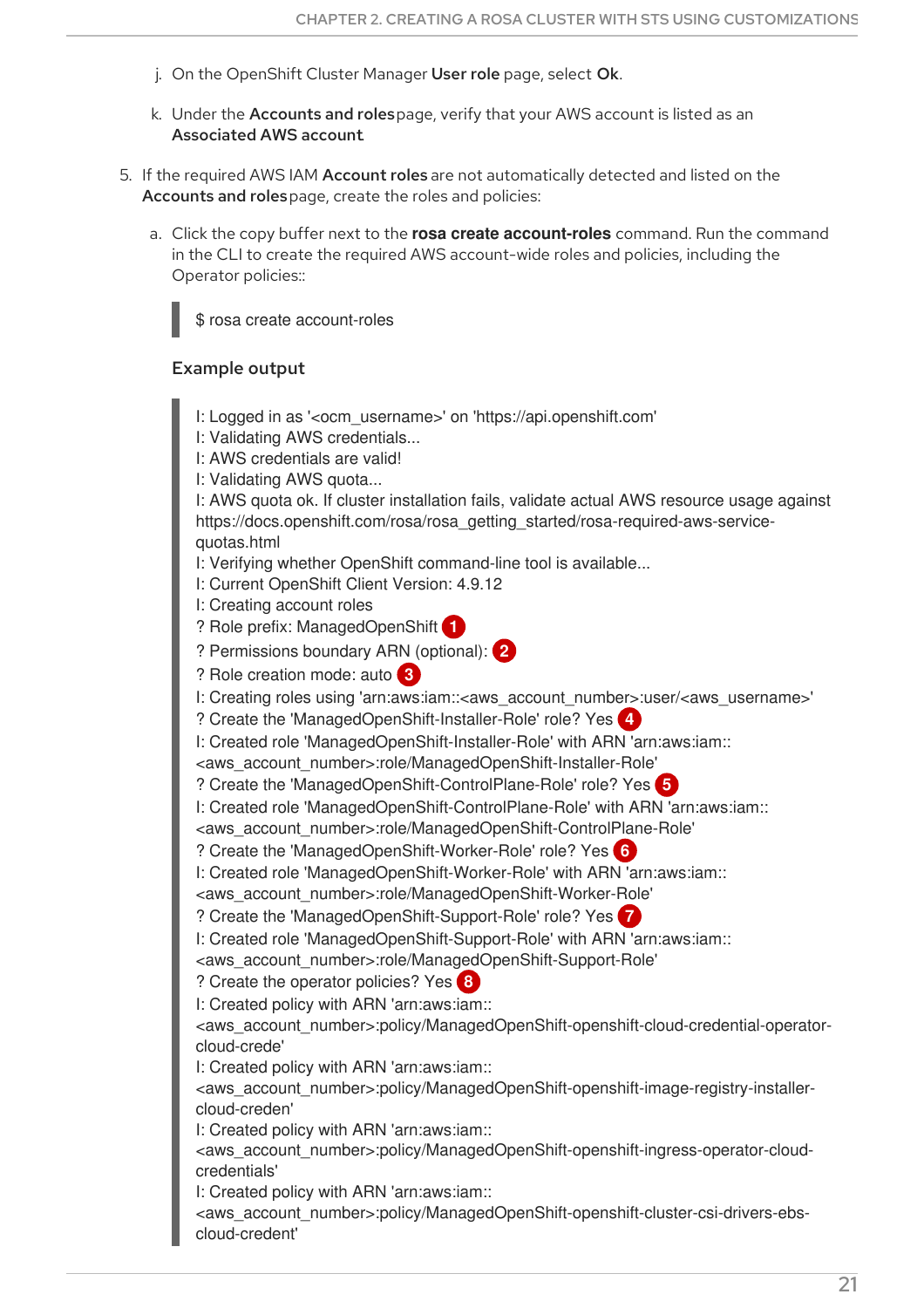I: Created policy with ARN 'arn:aws:iam:: <aws\_account\_number>:policy/ManagedOpenShift-openshift-cloud-network-configcontroller-cloud' I: Created policy with ARN 'arn:aws:iam:: <aws\_account\_number>:policy/ManagedOpenShift-openshift-machine-api-aws-cloudcredentials'

I: To create a cluster with these roles, run the following command:

rosa create cluster --sts

Specifies the prefix to include in the OpenShift Cluster Manager IAM role name. The default is **ManagedOpenShift**.

Optional: Specifies a permissions boundary Amazon Resource Name (ARN) for the role. For more information, see [Permissions](https://docs.aws.amazon.com/IAM/latest/UserGuide/access_policies_boundaries.html) boundaries for IAM entities in the AWS documentation.

[3](#page-24-2) Selects the role creation mode. You can use **auto** mode to automatically create the account wide roles and policies. In **manual** mode, the **rosa** CLI generates the **aws** commands needed to create the roles and policies. In **manual** mode, the corresponding policy JSON files are also saved to the current directory. **manual** mode enables you to review the details before running the **aws** commands manually.

[4](#page-24-3) [5](#page-24-4) [6](#page-24-5) [7](#page-24-6) Creates the account-wide installer, control plane, worker and support roles and corresponding inline IAM policies. For more information, see *Account-wide IAM role and policy reference*.

[8](#page-24-7) Creates the cluster-specific Operator IAM roles that permit the ROSA cluster Operators to carry out core OpenShift functionality. For more information, see *Account-wide IAM role and policy reference*.

b. On the Accounts and rolespage, click Refresh ARNs and verify that the installer, support, worker, and control plane account roles are detected.

#### 6. Select Next.

[1](#page-24-0)

[2](#page-24-1)

- 7. On the Cluster details page, provide a name for your cluster and specify the cluster details:
	- a. Add a Cluster name.
	- b. Select a cluster version from the Version drop-down menu.
	- c. Select a cloud provider region from the Region drop-down menu.
	- d. Select a Single zone or Multi-zone configuration.
	- e. Leave Enable user workload monitoringselected to monitor your own projects in isolation from Red Hat Site Reliability Engineer (SRE) platform metrics. This option is enabled by default.
	- f. Optional: Select Enable additional etcd encryptionif you require etcd key value encryption. With this option, the etcd key values are encrypted, but not the keys. This option is in addition to the control plane storage encryption that encrypts the etcd volumes in Red Hat OpenShift Service on AWS clusters by default.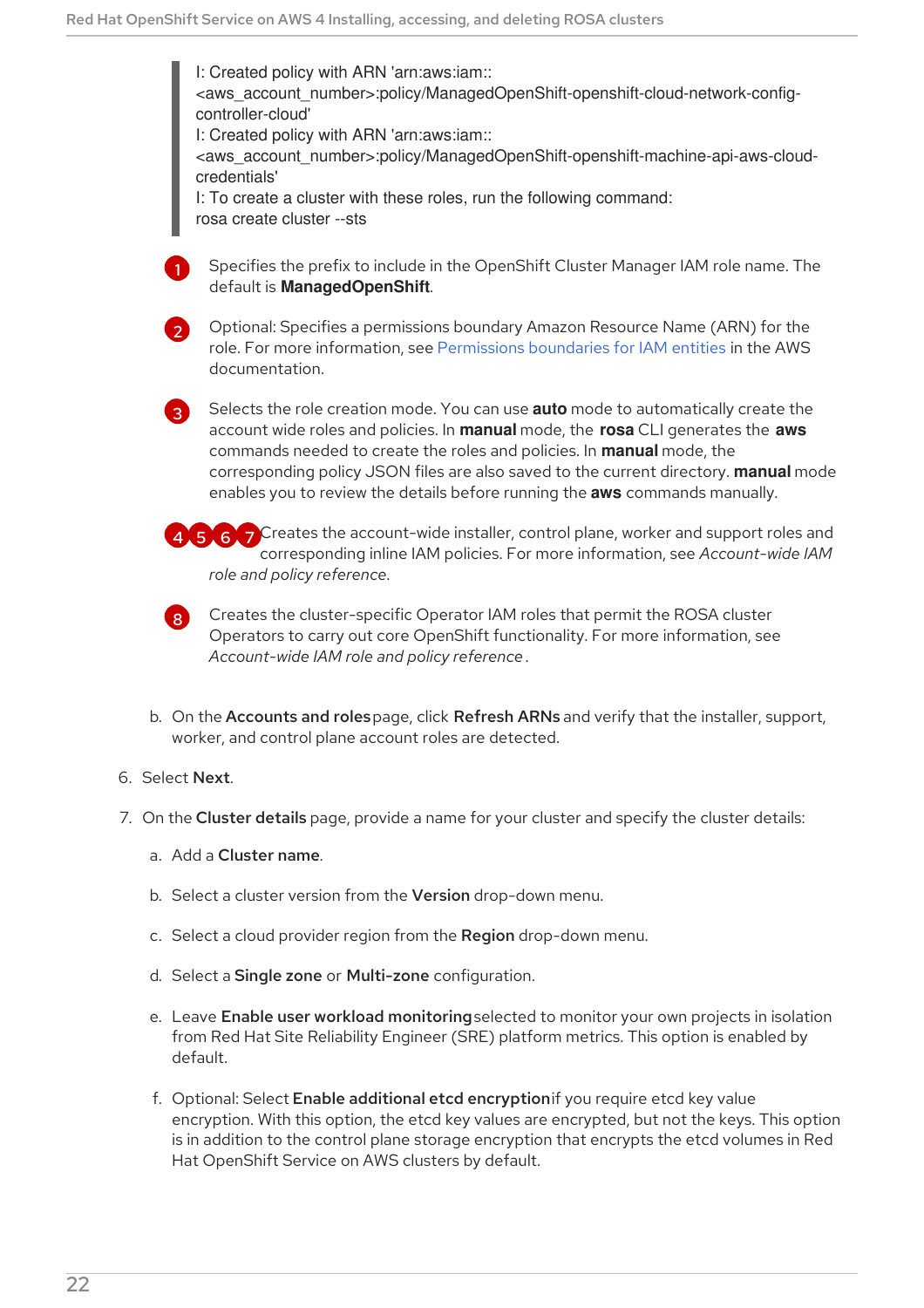

By enabling etcd encryption for the key values in etcd, you will incur a performance overhead of approximately 20%. The overhead is a result of introducing this second layer of encryption, in addition to the default control plane storage encryption that encrypts the etcd volumes. Consider enabling etcd encryption only if you specifically require it for your use case.

- g. Optional: Select Encrypt persistent volumes with customer keysif you want to provide your own AWS Key Management Service (KMS) key Amazon Resource Name (ARN). The key is used for encryption of persistent volumes in your cluster.
- h. Click Next.
- 8. On the Default machine pool page, select a Compute node instance type.



### **NOTE**

**NOTE** 

After your cluster is created, you can change the number of compute nodes in your cluster, but you cannot change the compute node instance type in the default machine pool. The number and types of nodes available to you depend on whether you use single or multiple availability zones. They also depend on what is enabled and available in your AWS account and the selected region.

- 9. Optional: Configure autoscaling for the default machine pool:
	- a. Select Enable autoscaling to automatically scale the number of machines in your default machine pool to meet the deployment needs.
	- b. Set the minimum and maximum node count limits for autoscaling. The cluster autoscaler does not reduce or increase the default machine pool node count beyond the limits that you specify.
		- **If you deployed your cluster using a single availability zone, set the Minimum node** count and Maximum node count. This defines the minimum and maximum compute node limits in the availability zone.
		- **If you deployed your cluster using multiple availability zones, set the Minimum nodes** per zone and Maximum nodes per zone. This defines the minimum and maximum compute node limits per zone.



# **NOTE**

Alternatively, you can set your autoscaling preferences for the default machine pool after the machine pool is created.

10. If you did not enable autoscaling, select a compute node count for your default machine pool:

- **If you deployed your cluster using a single availability zone, select a Compute node count** from the drop-down menu. This defines the number of compute nodes to provision to the machine pool for the zone.
- **If you deployed your cluster using multiple availability zones, select a Compute node count** (per zone) from the drop-down menu. This defines the number of compute nodes to provision to the machine pool per zone.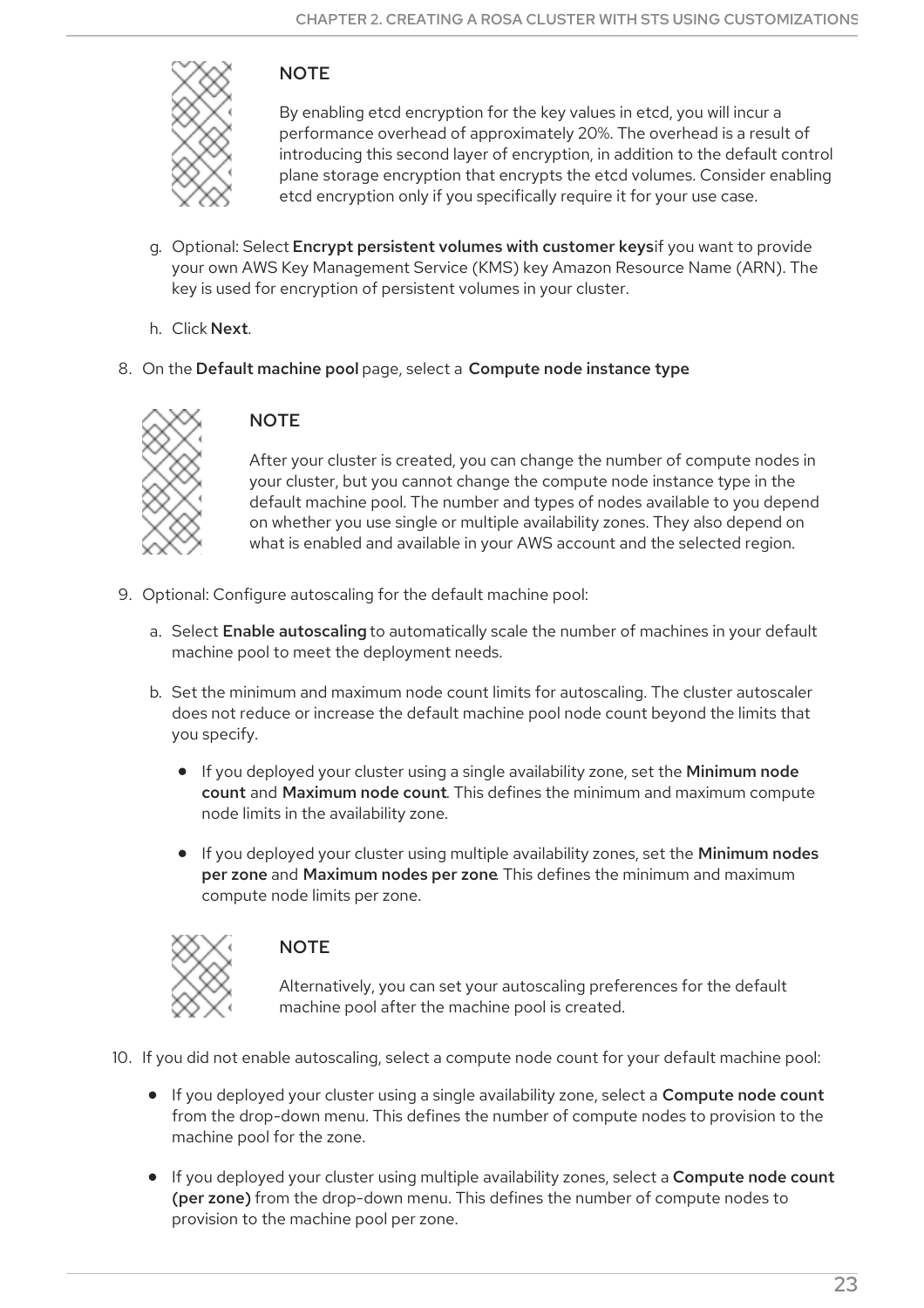- 11. Optional: Expand Edit node labels to add labels to your nodes. Click Add label to add more node labels and select Next.
- 12. In the Cluster privacy section of the Network configuration page, select Public or Private to use either public or private API endpoints and application routes for your cluster.



### IMPORTANT

If you are using private API endpoints, you cannot access your cluster until you update the network settings in your cloud provider account.

13. Optional: If you opted to use public API endpoints, you can select Install into an existing VPC to install your cluster into an existing VPC.



# **NOTE**

If you opted to use private API endpoints, you must use an existing VPC and PrivateLink and the Install into an existing VPCand Use a PrivateLink options are automatically selected. With these options, the Red Hat Site Reliability Engineering (SRE) team can connect to the cluster to assist with support by using only AWS PrivateLink endpoints.

- 14. Optional: If you are installing your cluster into an existing VPC, select Configure a cluster-wide proxy to enable an HTTP or HTTPS proxy to deny direct access to the internet from your cluster.
- 15. Click Next.
- 16. If you opted to install the cluster in an existing AWS VPC, provide your Virtual Private Cloud (VPC) subnet settings.



### **NOTE**

You must ensure that your VPC is configured with a public and a private subnet for each availability zone that you want the cluster installed into. If you opted to use PrivateLink, only private subnets are required.

17. In the CIDR ranges dialog, configure custom classless inter-domain routing (CIDR) ranges or use the defaults that are provided and click Next.



# **NOTE**

If you are installing into a VPC, the Machine CIDR range must match the VPC subnets.



### IMPORTANT

CIDR configurations cannot be changed later. Confirm your selections with your network administrator before proceeding.

18. Under the Cluster roles and policies page, select your preferred cluster-specific Operator IAM role and OIDC provider creation mode.

With Manual mode, you can use either **rosa** CLI commands or **aws** CLI commands to generate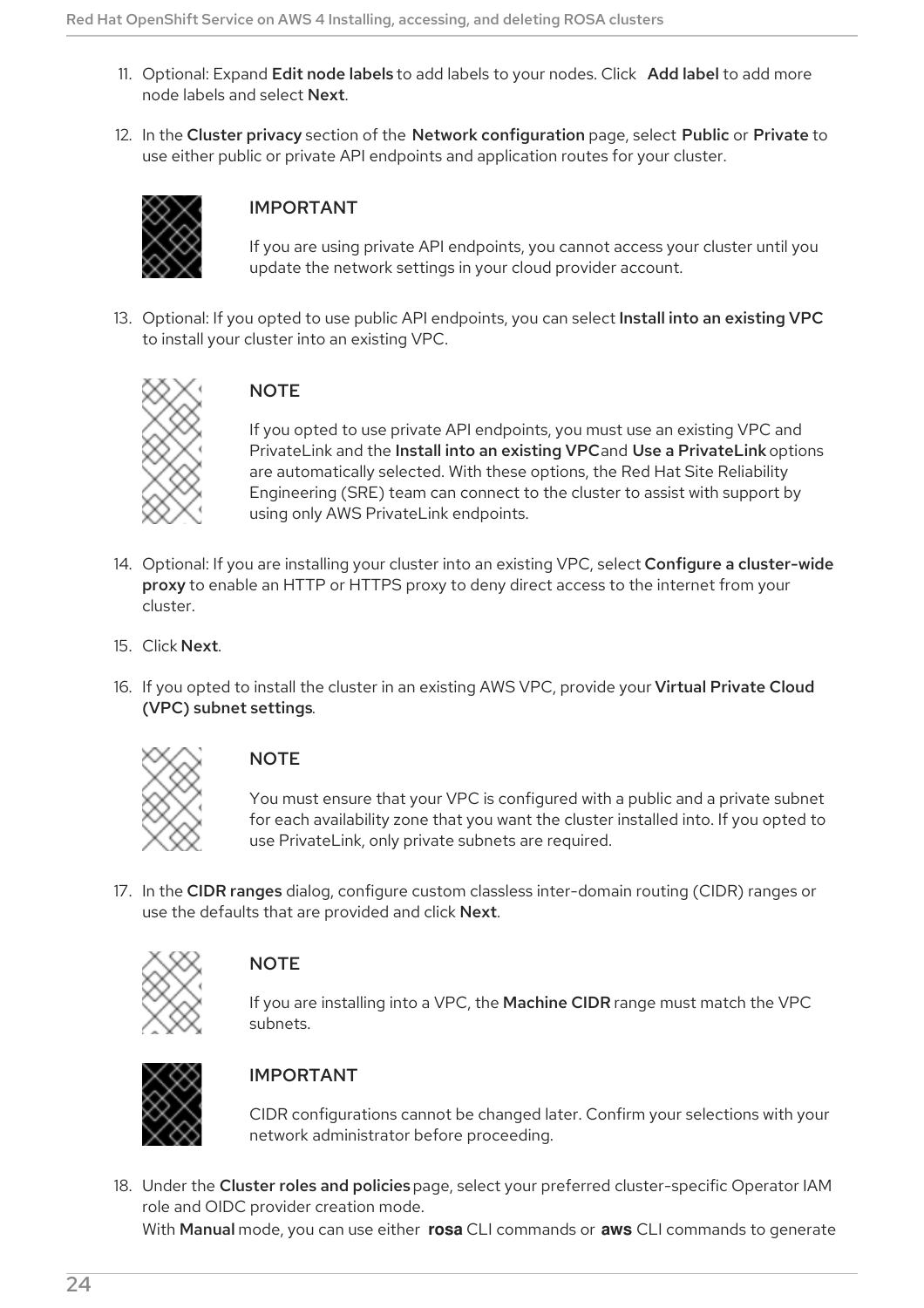the required Operator roles and OIDC provider for your cluster. Manual mode enables you to review the details before using your preferred option to create the IAM resources manually and complete your cluster installation.

Alternatively, you can use Auto mode to automatically create the Operator roles and OIDC provider.



### **NOTE**

To enable Auto mode, the OpenShift Cluster Manager IAM role must have administrator capabilities.

19. Optional: Specify a Custom operator roles prefixfor your cluster-specific Operator IAM roles.



# **NOTE**

By default, the cluster-specific Operator role names are prefixed with the cluster name and random 4-digit hash. You can optionally specify a custom prefix to replace **<cluster\_name>-<hash>** in the role names. The prefix is applied when you create the cluster-specific Operator IAM roles. For information about the prefix, see *About custom Operator IAM role prefixes* .

#### 20. Select Next.

- 21. On the Cluster update strategy page, configure your update preferences:
	- a. Choose a cluster update method:
		- **Select Individual updates** if you want to schedule each update individually. This is the default option.
		- **Select Recurring updates** to update your cluster on your preferred day and start time, when updates are available.



### IMPORTANT

Even when you opt for recurring updates, you must update the accountwide and cluster-specific IAM resources before you upgrade your cluster between minor releases.



# **NOTE**

You can review the end-of-life dates in the update life cycle documentation for Red Hat OpenShift Service on AWS. For more information, see *Red Hat OpenShift Service on AWS update life cycle* .

- b. If you opted for recurring updates, select a preferred day of the week and upgrade start time in UTC from the drop-down menus.
- c. Optional: You can set a grace period for Node draining during cluster upgrades. A 1 hour grace period is set by default.
- d. Click Next.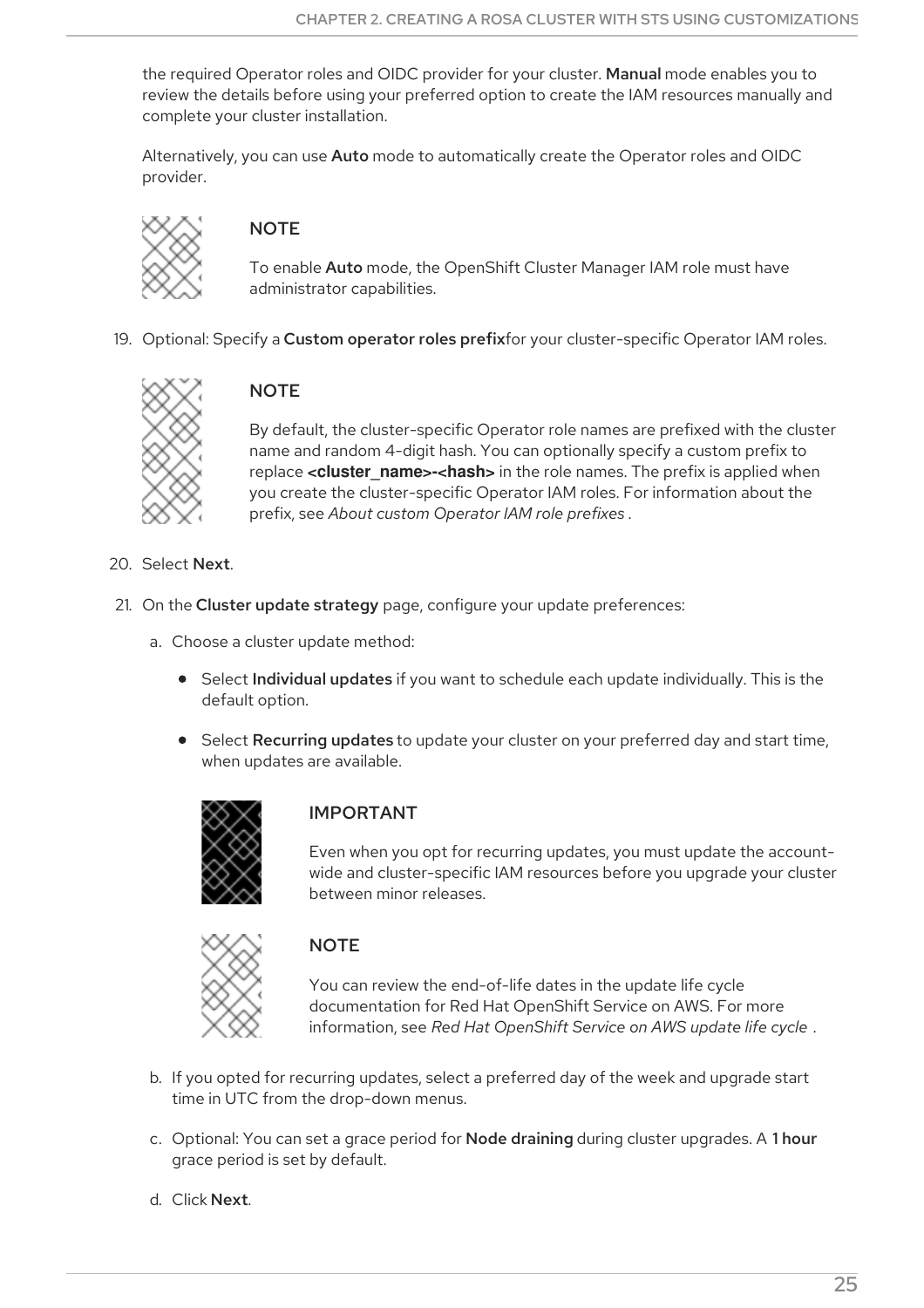

In the event of critical security concerns that significantly impact the security or stability of a cluster, Red Hat Site Reliability Engineering (SRE) might schedule automatic updates to the latest z-stream version that is not impacted. The updates are applied within 48 hours after customer notifications are provided. For a description of the critical impact security rating, see [Understanding](https://access.redhat.com/security/updates/classification) Red Hat security ratings .

- 22. Review the summary of your selections and click Create cluster to start the cluster installation.
- 23. If you opted to use Manual mode, create the cluster-specific Operator roles and OIDC provider manually to continue the installation:
	- a. In the Action required to continue installationdialog, select either the AWS CLI or ROSA CLI tab and manually create the resources:
		- **If you opted to use the AWS CLI method, click Download .zip, save the file, and then** extract the AWS CLI command and policy files. Then, run the provided **aws** commands in the CLI.



### **NOTE**

You must run the **aws** commands in the directory that contains the policy files.

- If you opted to use the ROSA CLI method, click the copy button next to the **rosa create** commands and run them in the CLL.
- b. In the Action required to continue installation dialog, click x to return to the Overview page for your cluster.
- c. Verify that the cluster Status in the Details section of the Overview page for your cluster has changed from Waiting to Installing. There might be a short delay of approximately two minutes before the status changes.



# **NOTE**

If you opted to use Auto mode, OpenShift Cluster Manager creates the Operator roles and the OIDC provider automatically.

### Verification

• You can monitor the progress of the installation in the Overview page for your cluster. You can view the installation logs on the same page. Your cluster is ready when the Status in the Details section of the page is listed as Ready.



# **NOTE**

If the installation fails or the cluster State does not change to Ready after about 40 minutes, check the installation troubleshooting documentation for details. For more information, see *Troubleshooting installations*. For steps to contact Red Hat Support for assistance, see *Getting support for Red Hat OpenShift Service on AWS*.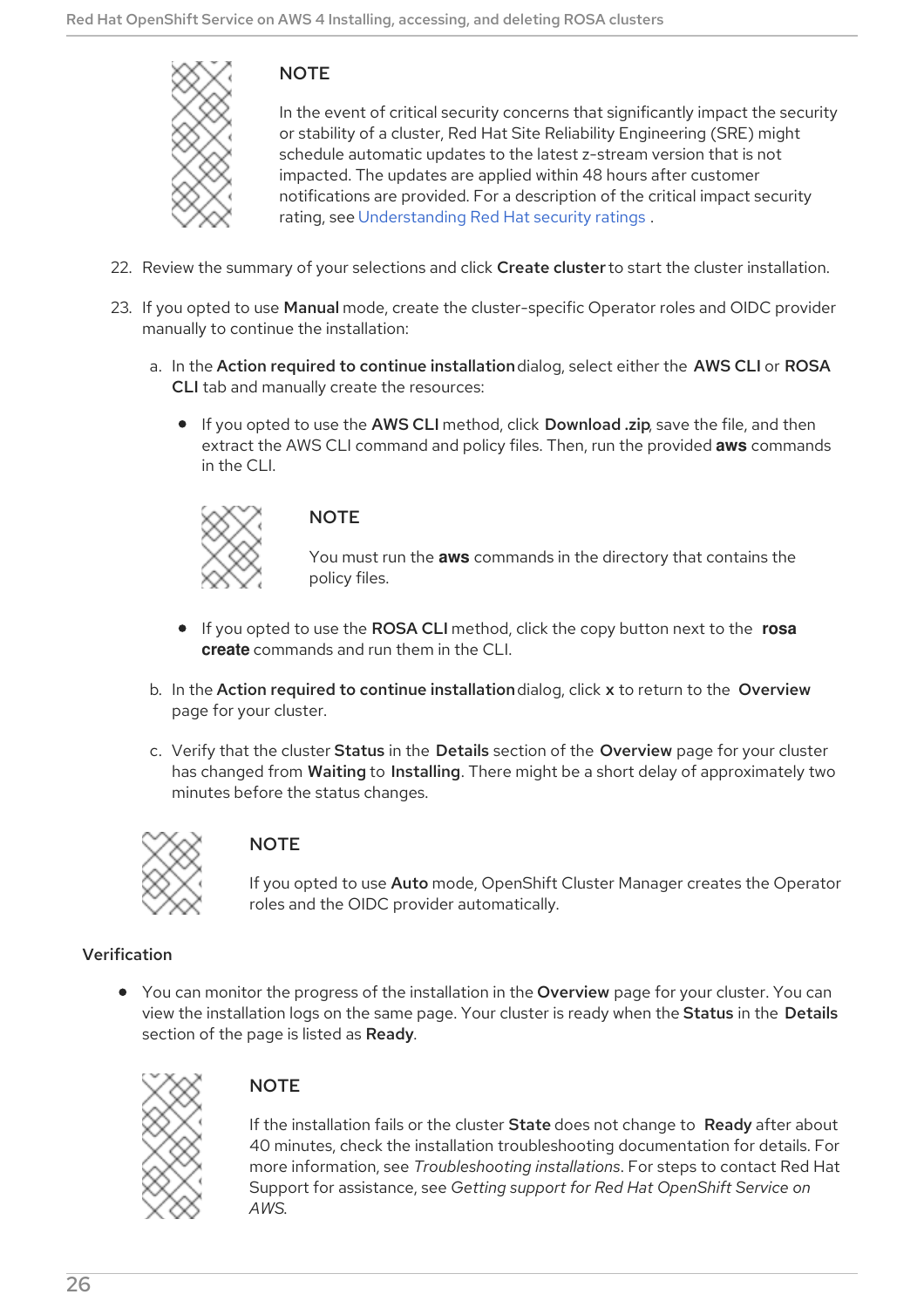# <span id="page-30-0"></span>2.3.2. Creating a cluster with customizations using the CLI

When you create a Red Hat OpenShift Service on AWS (ROSA) cluster that uses the AWS Security Token Service (STS), you can customize your installation interactively.

When you run **rosa create cluster --interactive** at cluster creation time, you are presented with a series of interactive prompts that enable you to customize your deployment. For more information, see *Interactive cluster creation mode reference* .

After a cluster installation using the interactive mode completes, a single command is provided in the output that enables you to deploy further clusters using the same custom configuration.



# IMPORTANT

Only public and AWS PrivateLink clusters are supported with STS. Regular private clusters (non-PrivateLink) are not available for use with STS.



# **NOTE**

AWS [Shared](https://docs.aws.amazon.com/vpc/latest/userguide/vpc-sharing.html) VPCs are not currently supported for ROSA installations.

### **Prerequisites**

- You have completed the AWS prerequisites for ROSA with STS.
- You have available AWS service quotas.
- You have enabled the ROSA service in the AWS Console.
- You have installed and configured the latest ROSA (**rosa**) and AWS (**aws**) CLIs on your installation host.



# **NOTE**

To successfully install ROSA 4.10 clusters, use latest version of the ROSA CLI.

If you are using a customer-managed AWS Key Management Service (KMS) key for encryption, you have created a symmetric KMS key and you have the key ID and Amazon Resource Name (ARN). For more information about creating AWS KMS keys, see the AWS [documentation.](https://docs.aws.amazon.com/kms/latest/developerguide/create-keys.html)

# Procedure

- 1. Create the required account-wide roles and policies, including the Operator policies:
	- a. Generate the IAM policy JSON files in the current working directory and output the **aws** CLI commands for review:



<span id="page-30-1"></span>\$ rosa create account-roles --mode manual **1**

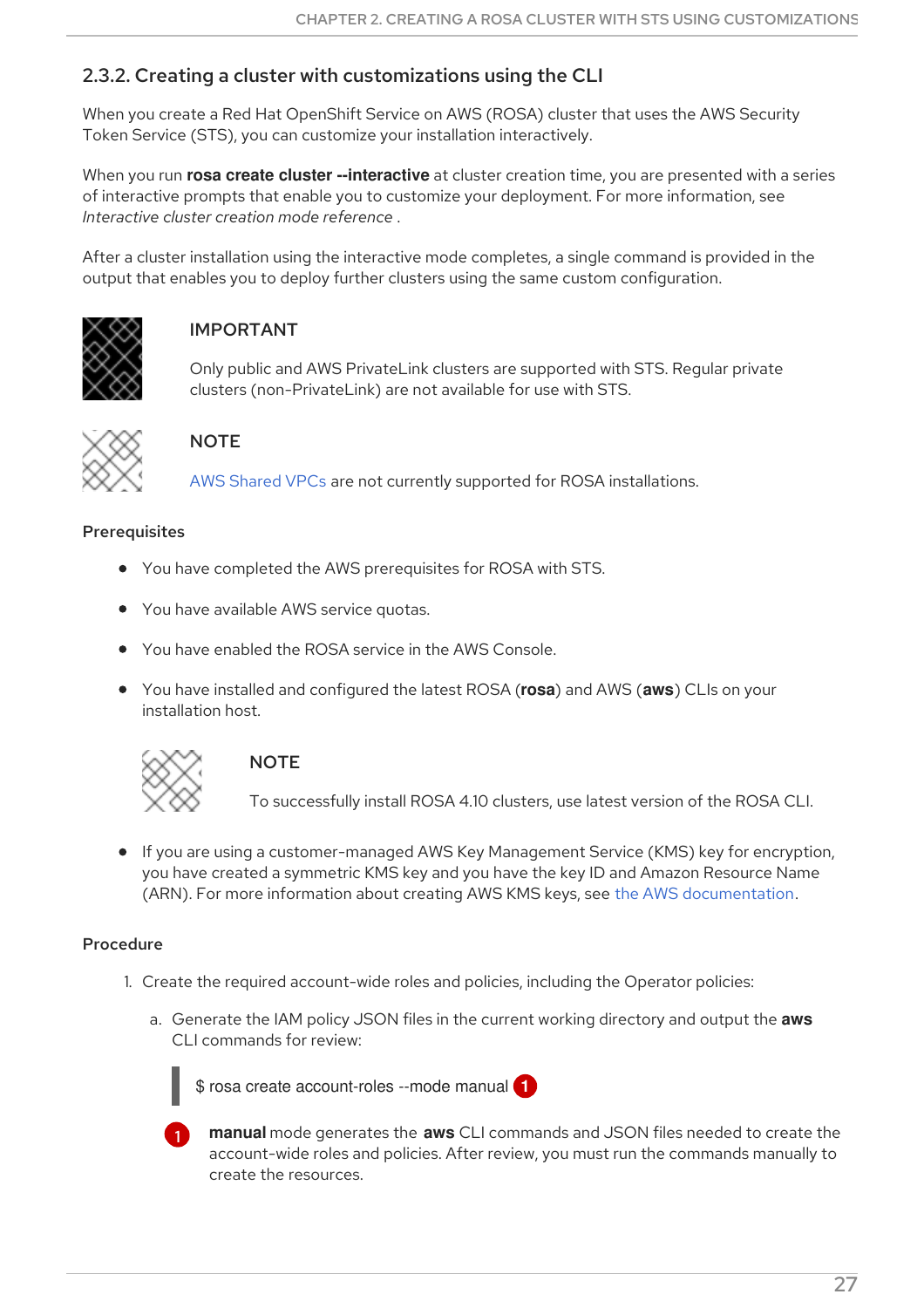- b. After review, run the **aws** commands manually to create the roles and policies. Alternatively, you can run the preceding command using **--mode auto** to run the **aws** commands immediately.
- 2. Optional: If you are using your own AWS KMS key to encrypt the control plane, infrastructure, and worker node root volumes, add the ARN for the account-wide installer role to your KMS key policy.
	- a. Save the key policy for your KMS key to a file on your local machine. The following example saves the output to **kms-key-policy.json** in the current working directory:



\$ aws kms get-key-policy --key-id <key id or arn> --policy-name default --output text > kms-key-policy.json **1**



<span id="page-31-0"></span>Replace **<key id or arn>** with the ID or ARN of your KMS key.

b. Add the ARN for the account-wide installer role that you created in the preceding step to the **Statement.Principal.AWS** section in the file. In the following example, the ARN for the default **ManagedOpenShift-Installer-Role** role is added:

```
{
"Version": "2012-10-17",
"Id": "key-rosa-policy-1",
"Statement": [
  {
     "Sid": "Enable IAM User Permissions",
     "Effect": "Allow",
     "Principal": {
       "AWS": "arn:aws:iam::<aws-account-id>:root"
     },
     "Action": "kms:*"
     "Resource": "*"
  },
  {
     "Sid": "Allow ROSA use of the key",
     "Effect": "Allow",
     "Principal": {
       "AWS": [
          "arn:aws:iam::<aws-account-id>:role/ManagedOpenShift-Support-Role", 1
          "arn:aws:iam::<aws-account-id>:role/ManagedOpenShift-Installer-Role",
          "arn:aws:iam::<aws-account-id>:role/ManagedOpenShift-Worker-Role",
          "arn:aws:iam::<aws-account-id>:role/ManagedOpenShift-ControlPlane-Role"
       \mathbf{I}},
     "Action": [
       "kms:Encrypt",
       "kms:Decrypt",
       "kms:ReEncrypt*",
       "kms:GenerateDataKey*",
       "kms:DescribeKey"
     ],
     "Resource": "*"
  },
  {
     "Sid": "Allow attachment of persistent resources",
```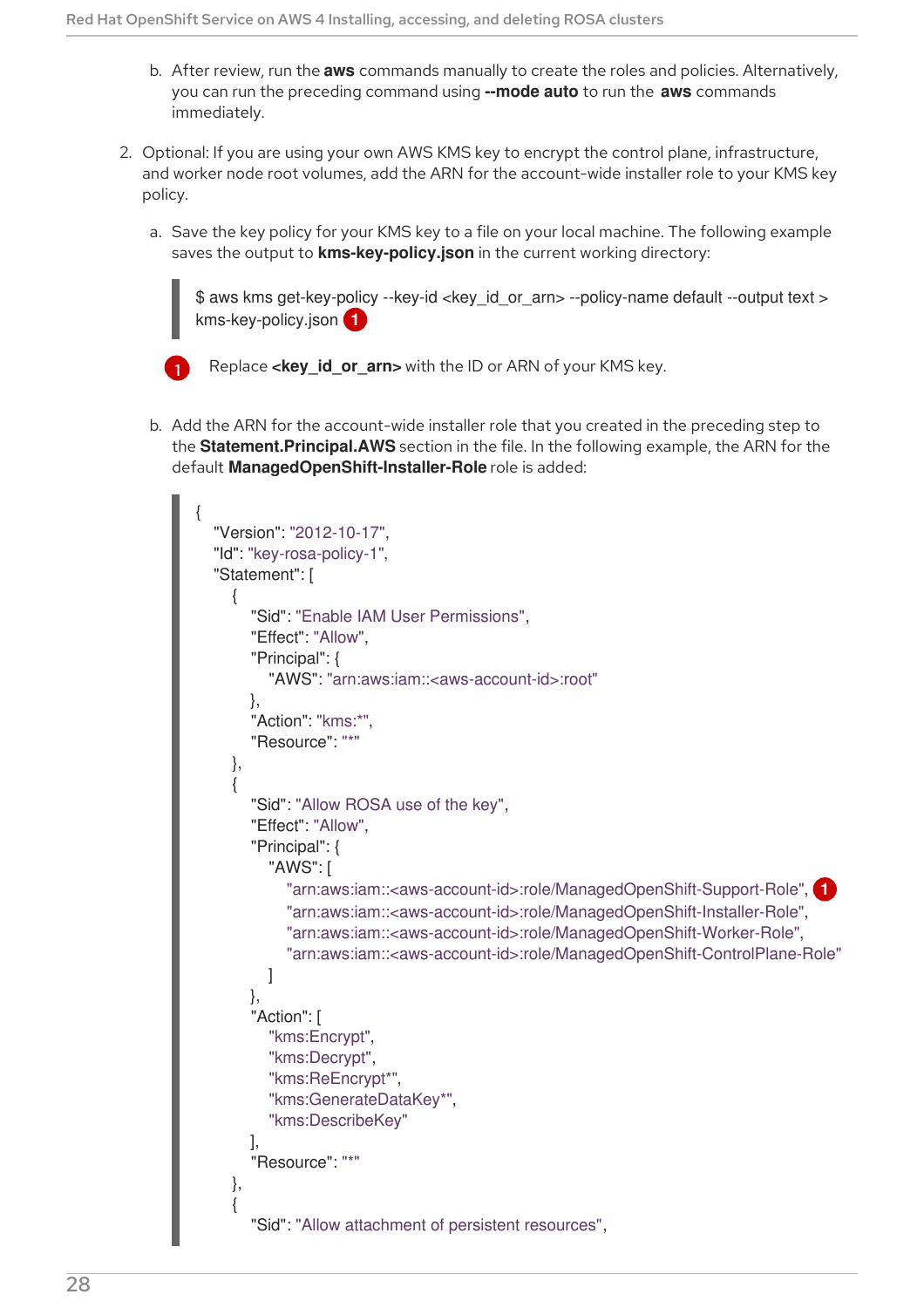<span id="page-32-1"></span><span id="page-32-0"></span>

c. Apply the changes to your KMS key policy:

<span id="page-32-3"></span><span id="page-32-2"></span>

[1](#page-32-2)

Replace <**key id or arn>** with the ID or ARN of your KMS key.

[2](#page-32-3)

You must include the **file://** prefix when referencing a key policy in a local file.

You can reference the ARN of your KMS key when you create the cluster in the next step.

3. Create a cluster with STS using custom installation options. You can use the **--interactive** mode to interactively specify custom settings:



### Example output

I: Interactive mode enabled. Any optional fields can be left empty and a default will be selected. ? Cluster name: <cluster\_name> ? OpenShift version: 4.8.9 **1** I: Using arn:aws:iam::<aws\_account\_id>:role/ManagedOpenShift-Installer-Role for the Installer role **2** I: Using arn:aws:iam::<aws\_account\_id>:role/ManagedOpenShift-ControlPlane-Role for the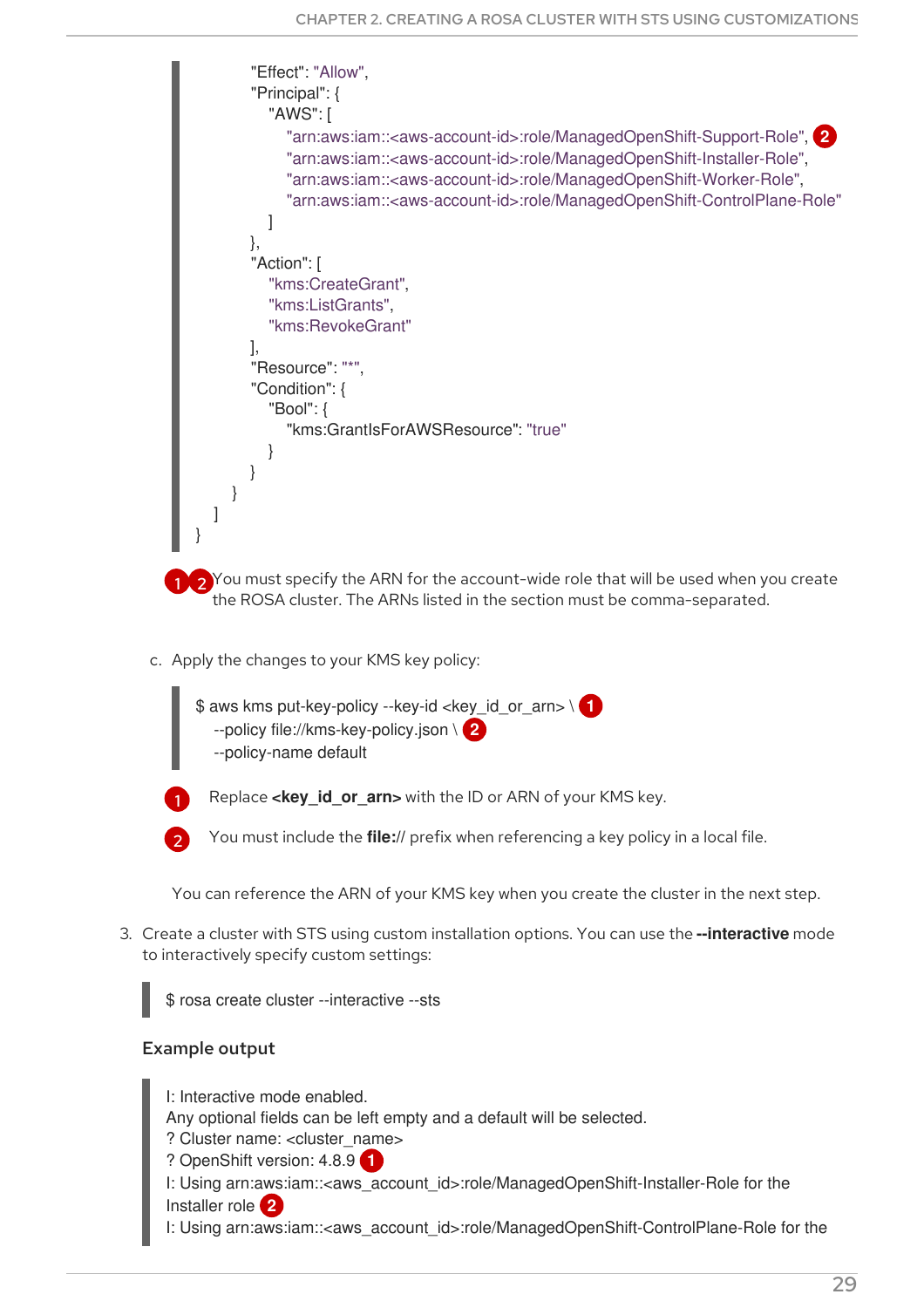<span id="page-33-1"></span><span id="page-33-0"></span>ControlPlane role

I: Using arn:aws:iam::<aws\_account\_id>:role/ManagedOpenShift-Worker-Role for the Worker role

I: Using arn:aws:iam::<aws\_account\_id>:role/ManagedOpenShift-Support-Role for the Support role

? External ID (optional):

- <span id="page-33-2"></span>? Operator roles prefix: <cluster\_name>-<random\_string> **3**
- <span id="page-33-3"></span>? Multiple availability zones (optional): No **4**
- ? AWS region: us-east-1

? PrivateLink cluster (optional): No

? Install into an existing VPC (optional): No

<span id="page-33-4"></span>? Enable Customer Managed key (optional): No **5**

? Compute nodes instance type (optional):

? Enable autoscaling (optional): No

? Compute nodes: 2

- ? Machine CIDR: 10.0.0.0/16
- ? Service CIDR: 172.30.0.0/16

? Pod CIDR: 10.128.0.0/14

? Host prefix: 23

<span id="page-33-5"></span>? Encrypt etcd data (optional): No **6**

? Disable Workload monitoring (optional): No

I: Creating cluster '<cluster\_name>'

I: To create this cluster again in the future, you can run:

rosa create cluster --cluster-name <cluster\_name> --role-arn arn:aws:iam::

<aws\_account\_id>:role/ManagedOpenShift-Installer-Role --support-role-arn arn:aws:iam:: <aws\_account\_id>:role/ManagedOpenShift-Support-Role --master-iam-role arn:aws:iam:: <aws\_account\_id>:role/ManagedOpenShift-ControlPlane-Role --worker-iam-role arn:aws:iam::<aws\_account\_id>:role/ManagedOpenShift-Worker-Role --operator-roles-prefix <cluster\_name>-<random\_string> --region us-east-1 --version 4.8.9 --compute-nodes 2 - machine-cidr 10.0.0.0/16 --service-cidr 172.30.0.0/16 --pod-cidr 10.128.0.0/14 --host-prefix 23 **7**

<span id="page-33-6"></span>I: To view a list of clusters and their status, run 'rosa list clusters'

I: Cluster '<cluster\_name>' has been created.

I: Once the cluster is installed you will need to add an Identity Provider before you can login into the cluster. See 'rosa create idp --help' for more information.

I: To determine when your cluster is Ready, run 'rosa describe cluster -c <cluster\_name>'.

I: To watch your cluster installation logs, run 'rosa logs install -c <cluster name> --watch'.

When creating the cluster, the listed **OpenShift version** options include the major, minor, and patch versions, for example **4.8.9**.

If more than one matching set of account-wide roles are available in your account for a cluster version, an interactive list of options is provided.

[3](#page-33-2)

[2](#page-33-1)

[1](#page-33-0)

Optional: By default, the cluster-specific Operator role names are prefixed with the cluster name and random 4-digit hash. You can optionally specify a custom prefix to replace **<cluster\_name>-<hash>** in the role names. The prefix is applied when you create the cluster-specific Operator IAM roles. For information about the prefix, see *Defining an Operator IAM role prefix*.



[5](#page-33-4)

Multiple availability zones are recommended for production workloads. The default is a single availability zone.

Enable this option if you are using your own AWS KMS key to encrypt the control plane, infrastructure, and worker node root volumes. Specify the ARN for the KMS key that you added to the account-wide role ARN to in the preceding step.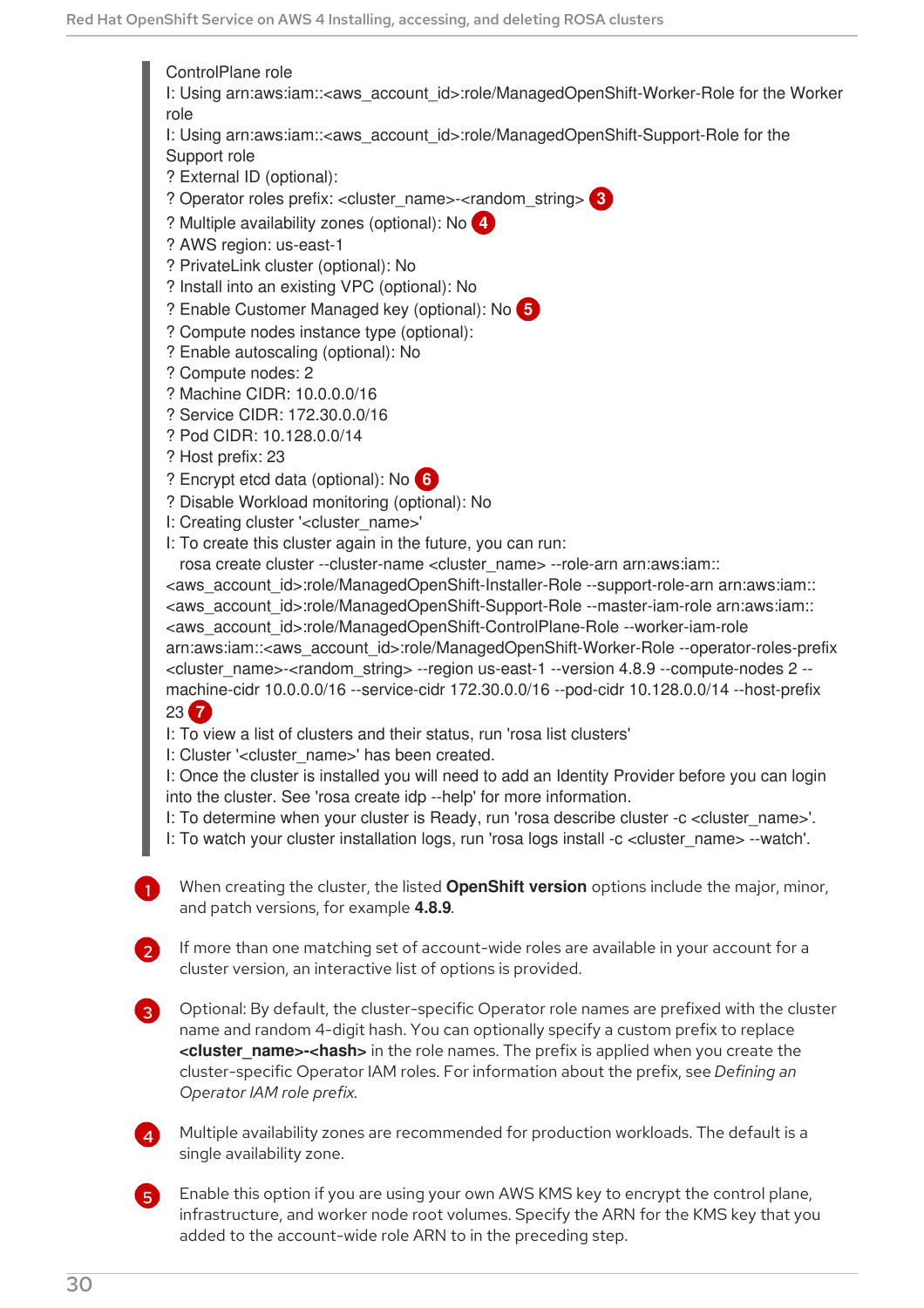

Enable this option only if your use case requires etcd key value encryption in addition to the control plane storage encryption that encrypts the etcd volumes by default. With this



### IMPORTANT

By enabling etcd encryption for the key values in etcd, you will incur a performance overhead of approximately 20%. The overhead is a result of introducing this second layer of encryption, in addition to the default control plane storage encryption that encrypts the etcd volumes. Red Hat recommends that you enable etcd encryption only if you specifically require it for your use case.



The output includes a custom command that you can run to create a cluster with the same configuration in the future.

As an alternative to using the **--interactive** mode, you can specify the customization options directly when you run **rosa create cluster**. Run **rosa create cluster --help** to view a list of available CLI options.



#### IMPORTANT

You must complete the following steps to create the Operator IAM roles and the OpenID Connect (OIDC) provider to move the state of the cluster to **ready**.

- 4. Create the cluster-specific Operator IAM roles:
	- a. Generate the Operator IAM policy JSON files in the current working directory and output the **aws** CLI commands for review:



\$ rosa create operator-roles --mode manual --cluster <cluster\_name|cluster\_id> **1**



**manual** mode generates the **aws** CLI commands and JSON files needed to create the Operator roles. After review, you must run the commands manually to create the resources.

b. After review, run the **aws** commands manually to create the Operator IAM roles and attach the managed Operator policies to them. Alternatively, you can run the preceding command again using **--mode auto** to run the **aws** commands immediately.



[1](#page-34-1)

#### **NOTE**

A custom prefix is applied to the Operator role names if you specified the prefix in the preceding step.

5. Create the OpenID Connect (OIDC) provider that the cluster Operators use to authenticate:

\$ rosa create oidc-provider --mode auto --cluster <cluster\_name|cluster\_id> **1**

<span id="page-34-1"></span><span id="page-34-0"></span>

**auto** mode immediately runs the **aws** CLI command that creates the OIDC provider.

6. Check the status of your cluster: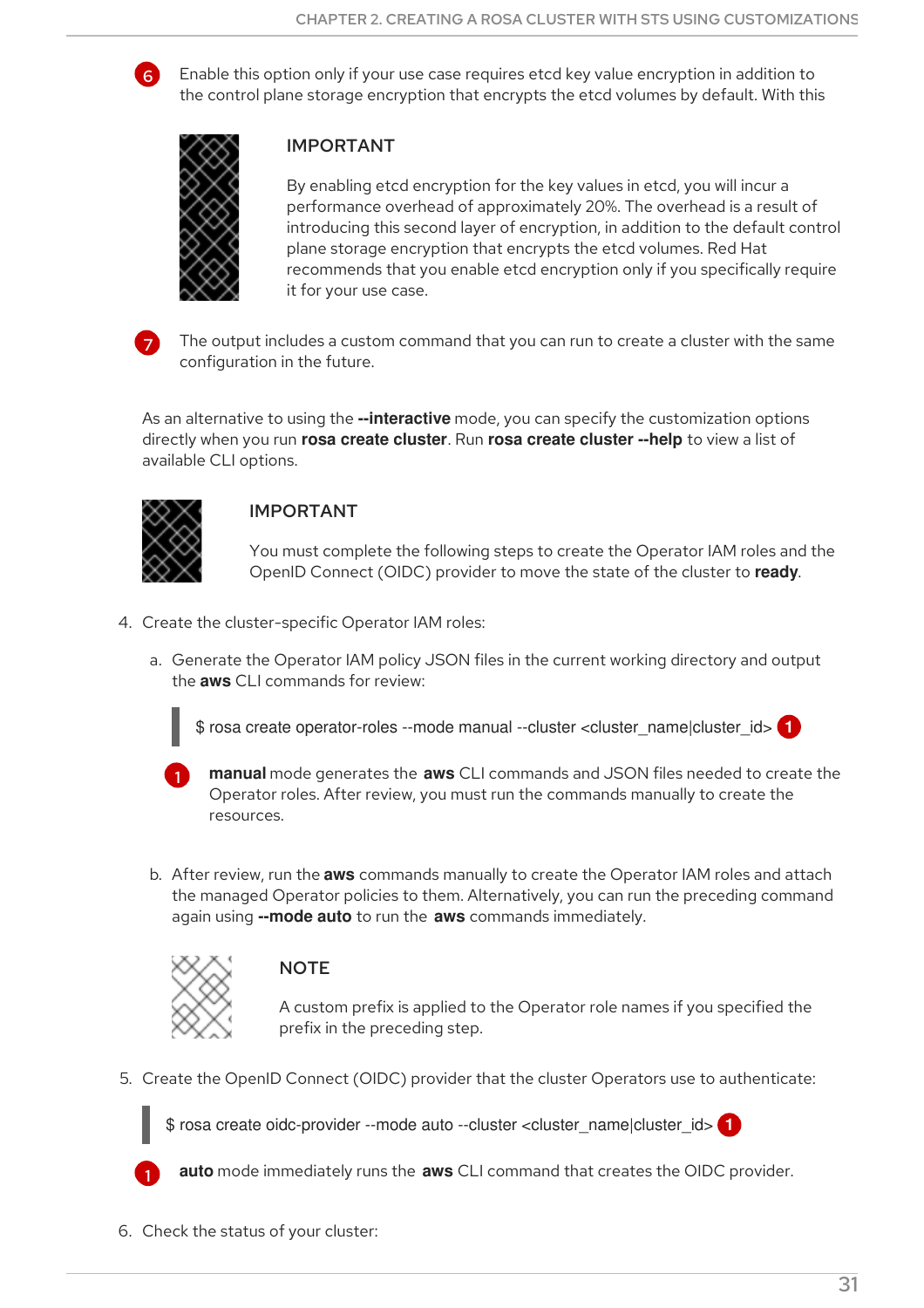\$ rosa describe cluster --cluster <cluster\_name|cluster\_id>

# Example output

| Name:                                      | <cluster_name></cluster_name>                                                                                                                                                |
|--------------------------------------------|------------------------------------------------------------------------------------------------------------------------------------------------------------------------------|
| ID:                                        | <cluster id=""></cluster>                                                                                                                                                    |
| External ID:                               | <external_id></external_id>                                                                                                                                                  |
| <b>OpenShift Version:</b>                  | <version></version>                                                                                                                                                          |
| Channel Group:                             | stable                                                                                                                                                                       |
| DNS:                                       | <cluster_name>.xxxx.p1.openshiftapps.com</cluster_name>                                                                                                                      |
| <b>AWS Account:</b>                        | <aws_account_id></aws_account_id>                                                                                                                                            |
| <b>API URL:</b>                            | https://api. <cluster_name>.xxxx.p1.openshiftapps.com:6443</cluster_name>                                                                                                    |
| Console URL:                               | https://console-openshift-console.apps.                                                                                                                                      |
|                                            | <cluster name="">.xxxx.p1.openshiftapps.com</cluster>                                                                                                                        |
| Region:                                    | <aws region=""></aws>                                                                                                                                                        |
| Multi-AZ:                                  | false                                                                                                                                                                        |
| Nodes:                                     |                                                                                                                                                                              |
| - Master:                                  | 3                                                                                                                                                                            |
| - Infra:                                   | $\overline{2}$                                                                                                                                                               |
| - Compute:                                 | $\overline{c}$                                                                                                                                                               |
| Network:                                   |                                                                                                                                                                              |
| - Service CIDR:                            | 172.30.0.0/16                                                                                                                                                                |
| - Machine CIDR:                            | 10.0.0.0/16                                                                                                                                                                  |
| - Pod CIDR:                                | 10.128.0.0/14                                                                                                                                                                |
| - Host Prefix:                             | /23                                                                                                                                                                          |
| STS Role ARN:                              | arn:aws:iam:: <aws account="" id="">:role/ManagedOpenShift-Installer-</aws>                                                                                                  |
| Role                                       |                                                                                                                                                                              |
|                                            |                                                                                                                                                                              |
| Support Role ARN:                          | arn:aws:iam:: <aws_account_id>:role/ManagedOpenShift-Support-</aws_account_id>                                                                                               |
| Role                                       |                                                                                                                                                                              |
| Instance IAM Roles:                        |                                                                                                                                                                              |
| - Master:                                  | arn:aws:iam:: <aws_account_id>:role/ManagedOpenShift-ControlPlane-</aws_account_id>                                                                                          |
| Role                                       |                                                                                                                                                                              |
| - Worker:                                  | arn:aws:iam:: <aws_account_id>:role/ManagedOpenShift-Worker-Role</aws_account_id>                                                                                            |
| Operator IAM Roles:                        |                                                                                                                                                                              |
|                                            | - arn:aws:iam:: <aws_account_id>:role/<cluster_name>-xxxx-openshift-ingress-operator-</cluster_name></aws_account_id>                                                        |
| cloud-credentials                          |                                                                                                                                                                              |
|                                            | - arn:aws:iam:: <aws account="" id="">:role/<cluster name-xxxx-openshift-cluster-csi-drivers-ebs-<="" td=""></cluster></aws>                                                 |
| cloud-credent                              |                                                                                                                                                                              |
|                                            | - arn:aws:iam:: <aws_account_id>:role/<cluster_name-xxxx-openshift-machine-api-aws-< td=""></cluster_name-xxxx-openshift-machine-api-aws-<></aws_account_id>                 |
| cloud-credentials                          |                                                                                                                                                                              |
|                                            | - arn:aws:iam:: <aws_account_id>:role/<cluster_name-xxxx-openshift-cloud-credential-< td=""></cluster_name-xxxx-openshift-cloud-credential-<></aws_account_id>               |
| operator-cloud-crede                       |                                                                                                                                                                              |
|                                            | - arn:aws:iam:: <aws account="" id="">:role/<cluster name-xxxx-openshift-image-registry-<="" td=""></cluster></aws>                                                          |
| installer-cloud-creden                     |                                                                                                                                                                              |
| State:                                     | ready                                                                                                                                                                        |
| Private:                                   | <b>No</b>                                                                                                                                                                    |
| Created:                                   | Oct 1 2021 08:12:25 UTC                                                                                                                                                      |
| Details Page:<br><b>OIDC Endpoint URL:</b> | https://console.redhat.com/openshift/details/s/ <subscription_id><br/>https://rh-oidc.s3.<aws_region>.amazonaws.com/<cluster_id></cluster_id></aws_region></subscription_id> |

The following **State** field changes are listed in the output as the cluster installation progresses:

# **waiting (Waiting for OIDC configuration)**

**pending (Preparing account)**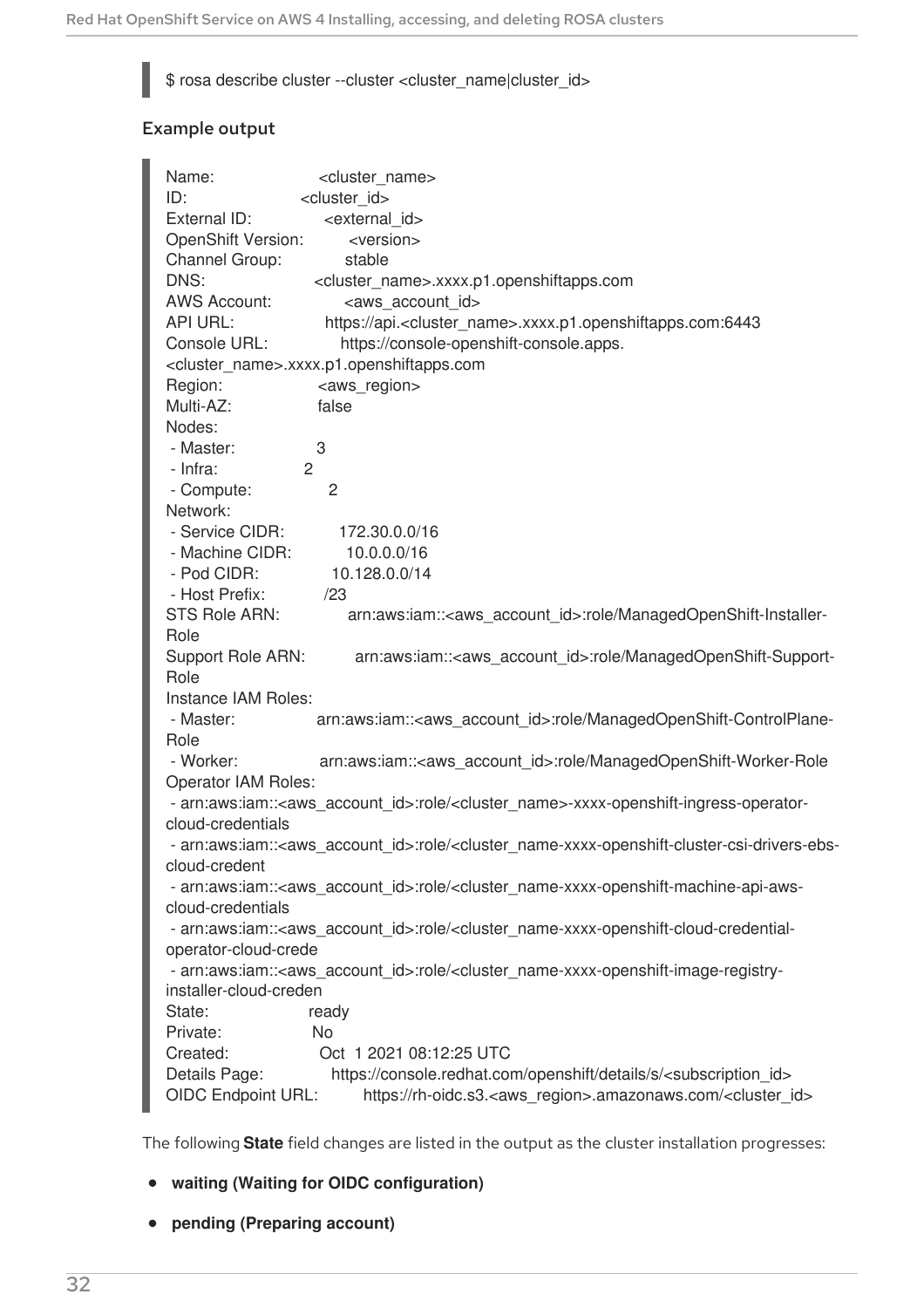- **installing (DNS setup in progress)**
- **installing**
- **ready**



#### **NOTE**

<span id="page-36-0"></span>If the installation fails or the **State** field does not change to **ready** after about 40 minutes, check the installation troubleshooting documentation for details. For more information, see *Troubleshooting installations*. For steps to contact Red Hat Support for assistance, see *Getting support for Red Hat OpenShift Service on AWS*.

7. Track the progress of the cluster creation by watching the OpenShift installer logs:



Specify the **--watch** flag to watch for new log messages as the installation progresses. This argument is optional.

# 2.4. NEXT STEPS

[1](#page-36-0)

[Accessing](https://access.redhat.com/documentation/en-us/red_hat_openshift_service_on_aws/4/html-single/installing_accessing_and_deleting_rosa_clusters/#rosa-sts-accessing-cluster) a ROSA cluster

# 2.5. ADDITIONAL RESOURCES

- For more information about the AWS Identity Access Management (IAM) resources required to deploy Red Hat [OpenShift](https://access.redhat.com/documentation/en-us/red_hat_openshift_service_on_aws/4/html-single/introduction_to_rosa/#rosa-sts-about-iam-resources) Service on AWS with STS, see About IAM resources for clusters that use STS.
- For details about [optionally](https://access.redhat.com/documentation/en-us/red_hat_openshift_service_on_aws/4/html-single/introduction_to_rosa/#rosa-sts-about-operator-role-prefixes_rosa-sts-about-iam-resources) setting an Operator role name prefix, see About custom Operator IAM role prefixes.
- For an overview of the options that are presented when you create a cluster using interactive mode, see [Interactive](https://access.redhat.com/documentation/en-us/red_hat_openshift_service_on_aws/4/html-single/installing_accessing_and_deleting_rosa_clusters/#rosa-sts-understanding-interactive-mode-options_rosa-sts-interactive-mode-reference) cluster creation mode reference.
- For information about the [prerequisites](https://access.redhat.com/documentation/en-us/red_hat_openshift_service_on_aws/4/html-single/prepare_your_environment/#rosa-sts-aws-prereqs) to installing ROSA with STS, see AWS prerequisites for ROSA with STS.
- For more information about using OpenID Connect (OIDC) identity providers in AWS IAM, see Creating OpenID Connect (OIDC) identity [providers](https://docs.aws.amazon.com/IAM/latest/UserGuide/id_roles_providers_create_oidc.html) in the AWS documentation.
- For more information about etcd encryption, see the etcd [encryption](https://access.redhat.com/documentation/en-us/red_hat_openshift_service_on_aws/4/html-single/introduction_to_rosa/#rosa-sdpolicy-etcd-encryption_rosa-service-definition) service definition .
- For more information about troubleshooting ROSA cluster installations, see [Troubleshooting](https://access.redhat.com/documentation/en-us/red_hat_openshift_service_on_aws/4/html-single/troubleshooting/#rosa-troubleshooting-cluster-deployments) cluster deployments.
- For steps to contact Red Hat Support for [assistance,](https://access.redhat.com/documentation/en-us/red_hat_openshift_service_on_aws/4/html-single/introduction_to_rosa/#rosa-getting-support) see Getting support for Red Hat OpenShift Service on AWS.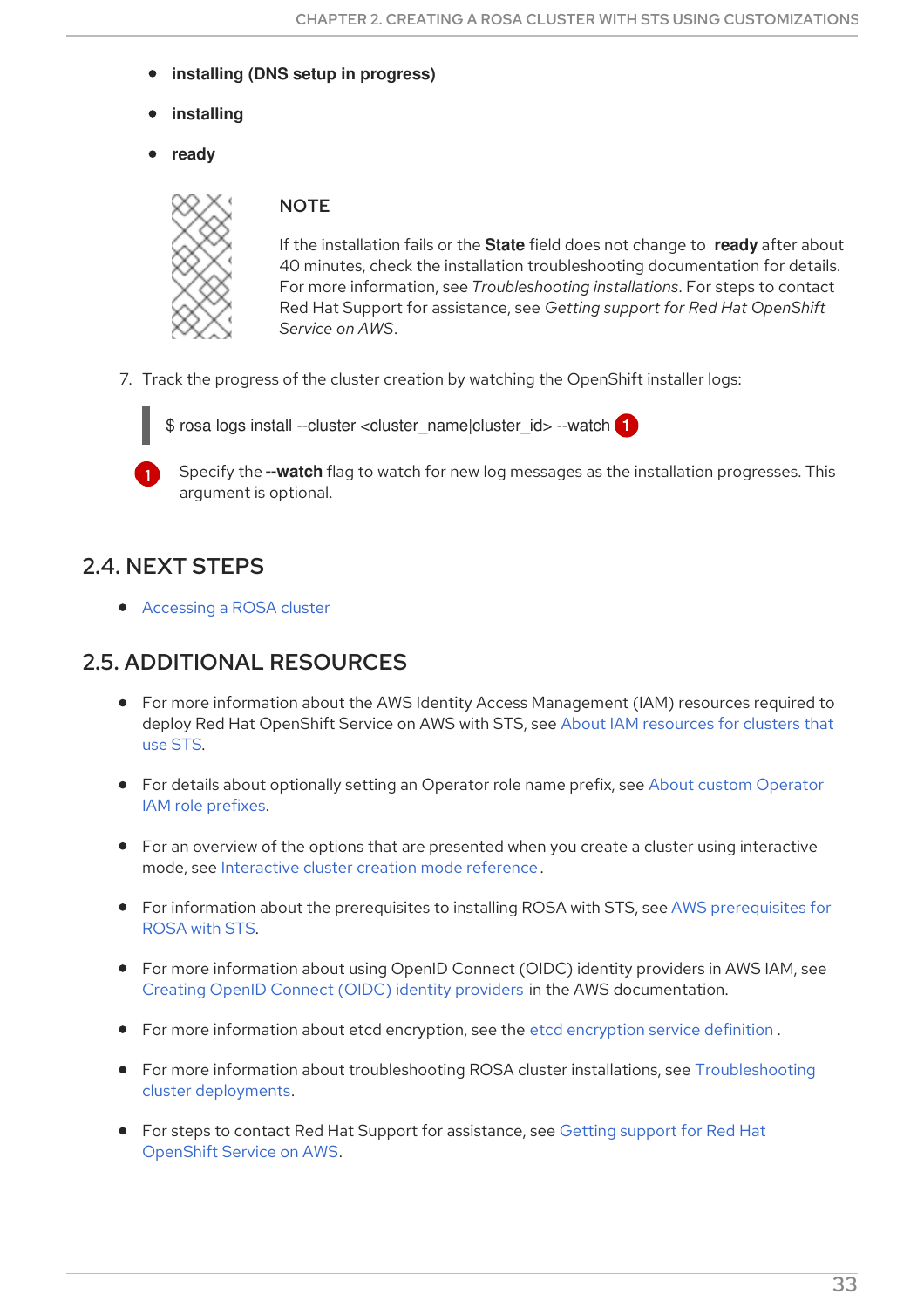# CHAPTER 3. INTERACTIVE CLUSTER CREATION MODE **REFERENCE**

This section provides an overview of the options that are presented when you use the interactive mode to create a cluster by using the Red Hat OpenShift Service on AWS (ROSA) CLI (**rosa**).

# 3.1. UNDERSTANDING THE INTERACTIVE CLUSTER CREATION MODE **OPTIONS**

You can create a Red Hat OpenShift Service on AWS cluster with the AWS Security Token Service (STS) by using the interactive mode. You can enable the mode by specifying the **--interactive** option when you run **rosa create cluster**. The following table describes the interactive mode options.

|  |  | Table 3.1. -- interactive mode options |
|--|--|----------------------------------------|
|--|--|----------------------------------------|

| <b>Field</b>                        | Description                                                                                                                                                                                                                                                                                                                                                             |
|-------------------------------------|-------------------------------------------------------------------------------------------------------------------------------------------------------------------------------------------------------------------------------------------------------------------------------------------------------------------------------------------------------------------------|
| <b>Cluster name</b>                 | Enter a name for your cluster, for example my-rosa-cluster.                                                                                                                                                                                                                                                                                                             |
| <b>Deploy cluster using AWS STS</b> | Create an OpenShift cluster that uses the AWS Security Token<br>Service (STS) to allocate temporary, limited-privilege<br>credentials for component-specific AWS Identity and Access<br>Management (IAM) roles. The service enables cluster<br>components to make AWS API calls using secure cloud resource<br>management practices. The default is Yes.                |
| <b>OpenShift version</b>            | Select the version of OpenShift to install, for example 4.3.12.<br>The default is the latest version.                                                                                                                                                                                                                                                                   |
| <b>External ID (optional)</b>       | Specify an unique identifier that is passed by OpenShift Cluster<br>Manager and the OpenShift installer when an account role is<br>assumed. This option is only required for custom account roles<br>that expect an external ID.                                                                                                                                        |
| <b>Operator roles prefix</b>        | Enter a prefix to assign to the cluster-specific Operator IAM<br>roles. The default is the name of the cluster and a 4-digit<br>random string, for example my-rosa-cluster-a0b1.                                                                                                                                                                                        |
| <b>Multiple availability zones</b>  | Deploy the cluster to multiple availability zones in the AWS<br>region. The default is No, which results in a cluster being<br>deployed to a single availability zone. If you deploy a cluster into<br>multiple availability zones, the AWS region must have at least 3<br>availability zones. Multiple availability zones are recommended<br>for production workloads. |
| <b>AWS region</b>                   | Specify the AWS region to deploy the cluster in. This overrides<br>the AWS_REGION environment variable.                                                                                                                                                                                                                                                                 |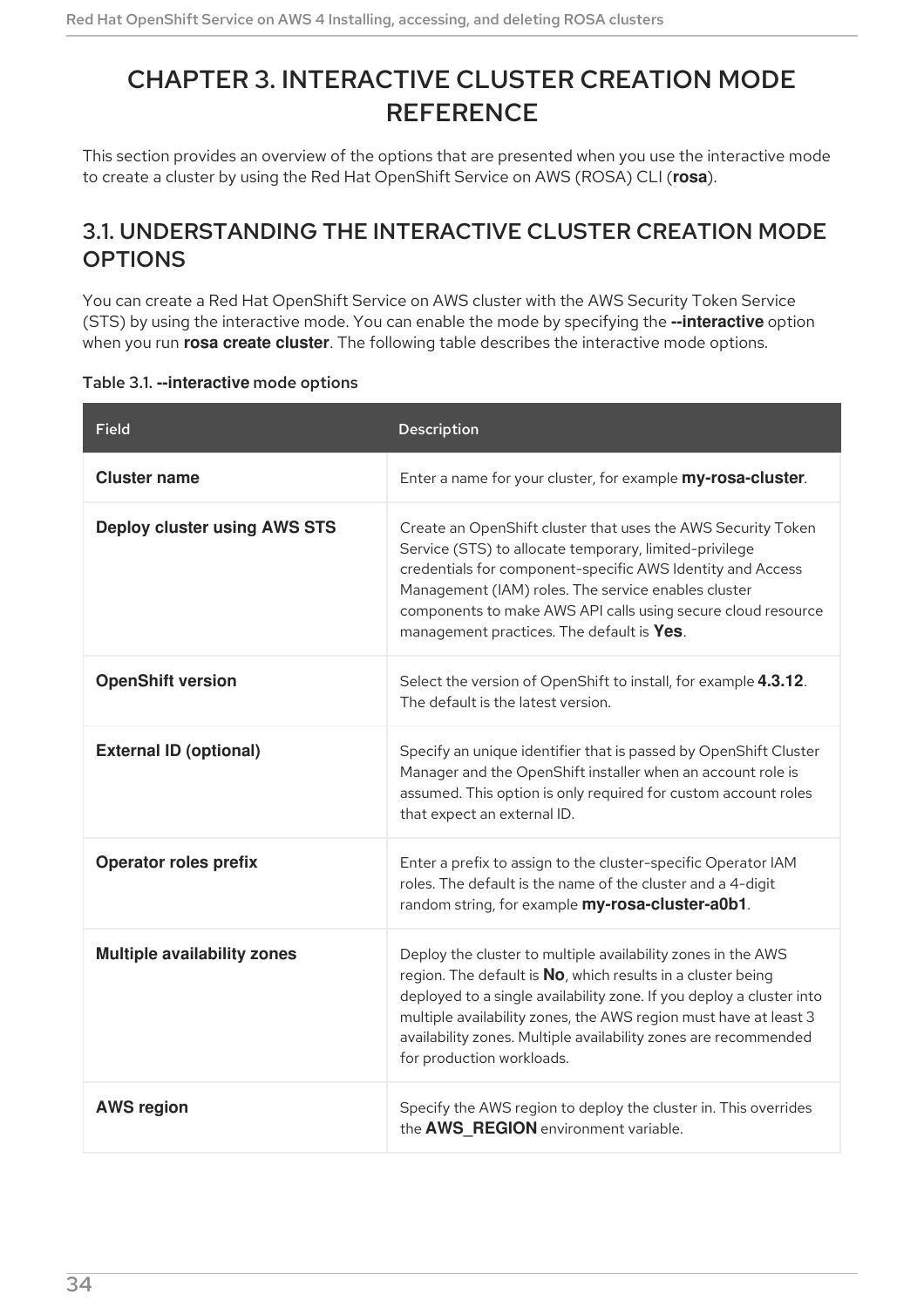| <b>Field</b>                 | Description                                                                                                                                                                                                                                                                                                                                                                                                                                                                                                                                        |
|------------------------------|----------------------------------------------------------------------------------------------------------------------------------------------------------------------------------------------------------------------------------------------------------------------------------------------------------------------------------------------------------------------------------------------------------------------------------------------------------------------------------------------------------------------------------------------------|
| <b>PrivateLink cluster</b>   | Create a cluster using AWS PrivateLink. This option provides<br>private connectivity between Virtual Private Clouds (VPCs),<br>AWS services, and your on-premise networks, without exposing<br>your traffic to the public internet. To provide support, Red Hat<br>Site Reliability Engineering (SRE) can connect to the cluster by<br>using AWS PrivateLink Virtual Private Cloud (VPC) endpoints.<br>This option cannot be changed after a cluster is created. The<br>default is No.                                                             |
| Install into an existing VPC | Install a cluster into an existing AWS VPC. To use this option,<br>your VPC must have 2 subnets for each availability zone that<br>you are installing the cluster into. The default is No.                                                                                                                                                                                                                                                                                                                                                         |
| Enable customer managed key  | Enable this option to use a specific AWS Key Management<br>Service (KMS) key as the encryption key for persistent data. This<br>key is used as the encryption key for control plane,<br>infrastructure, and worker node root volumes. When disabled,<br>the account KMS key for the specified region is used by default<br>to ensure persistent data is always encrypted. The default is No.                                                                                                                                                       |
| Compute nodes instance type  | Select a compute node instance type. The default is <b>m5.xlarge</b> .                                                                                                                                                                                                                                                                                                                                                                                                                                                                             |
| <b>Enable autoscaling</b>    | Enable compute node autoscaling. The autoscaler adjusts the<br>size of the cluster to meet your deployment demands. The<br>default is No.                                                                                                                                                                                                                                                                                                                                                                                                          |
| <b>Compute nodes</b>         | Specify the number of compute nodes to provision into each<br>availability zone. Clusters deployed in a single availability zone<br>require at least 2 nodes. Clusters deployed in multiple zones<br>must have at least 3 nodes. The maximum number of worker<br>nodes is 180 nodes. The default value is 2.                                                                                                                                                                                                                                       |
| <b>Machine CIDR</b>          | Specify the IP address range for machines (cluster nodes), which<br>must encompass all CIDR address ranges for your VPC subnets.<br>Subnets must be contiguous. A minimum IP address range of 128<br>addresses, using the subnet prefix /25, is supported for single<br>availability zone deployments. A minimum address range of 256<br>addresses, using the subnet prefix /24, is supported for<br>deployments that use multiple availability zones. The default is<br>10.0.0.0/16. This range must not conflict with any connected<br>networks. |
| <b>Service CIDR</b>          | Specify the IP address range for services. The range must be<br>large enough to accommodate your workload. The address block<br>must not overlap with any external service accessed from within<br>the cluster. The default is <b>172.30.0.0/16</b> . It is recommended<br>that they are the same between clusters.                                                                                                                                                                                                                                |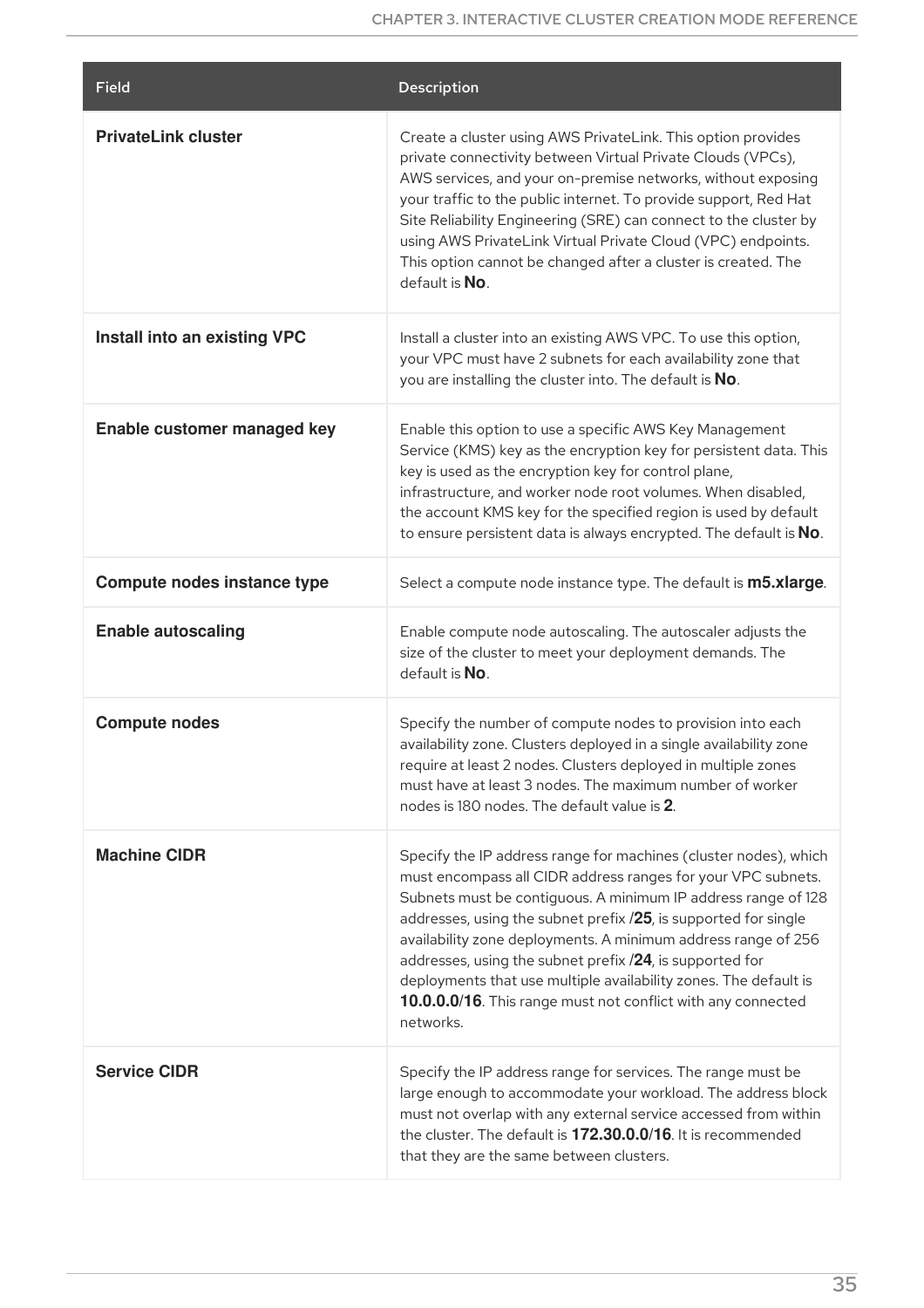| <b>Field</b>                       | <b>Description</b>                                                                                                                                                                                                                                                                                                                                                                                                                                                                                               |
|------------------------------------|------------------------------------------------------------------------------------------------------------------------------------------------------------------------------------------------------------------------------------------------------------------------------------------------------------------------------------------------------------------------------------------------------------------------------------------------------------------------------------------------------------------|
| <b>Pod CIDR</b>                    | Specify the IP address range for pods. The range must be large<br>enough to accommodate your workload. The address block<br>must not overlap with any external service accessed from within<br>the cluster. The default is <b>10.128.0.0/14</b> . It is recommended<br>that they are the same between clusters.                                                                                                                                                                                                  |
| <b>Host prefix</b>                 | Specify the subnet prefix length assigned to pods scheduled to<br>individual machines. The host prefix determines the pod IP<br>address pool for each machine. For example, if the host prefix is<br>set to /23, each machine is assigned a/23 subnet from the pod<br>CIDR address range. The default is /23, allowing 512 cluster<br>nodes and 512 pods per node, both of which are beyond our<br>supported maximums. For information on the supported<br>maximums, see the Additional resources section below. |
| Encrypt etcd data (optional)       | In Red Hat OpenShift Service on AWS, the control plane storage<br>is encrypted at rest by default and this includes encryption of<br>the etcd volumes. You can additionally enable the <b>Encrypt</b><br>etcd data option to encrypt the key values for some resources<br>in etcd, but not the keys.                                                                                                                                                                                                             |
|                                    | <b>IMPORTANT</b><br>By enabling etcd encryption for the key values in<br>etcd, you will incur a performance overhead of<br>approximately 20%. The overhead is a result of<br>introducing this second layer of encryption, in<br>addition to the default control plane storage<br>encryption that encrypts the etcd volumes. Red<br>Hat recommends that you enable etcd<br>encryption only if you specifically require it for<br>your use case.                                                                   |
| <b>Disable workload monitoring</b> | Disable monitoring for user-defined projects. Monitoring for<br>user-defined projects is enabled by default.                                                                                                                                                                                                                                                                                                                                                                                                     |

# 3.2. ADDITIONAL RESOURCES

- For a list of the supported maximums, see ROSA tested cluster [maximums.](https://access.redhat.com/documentation/en-us/red_hat_openshift_service_on_aws/4/html-single/prepare_your_environment/#tested-cluster-maximums_rosa-limits-scalability)
- For detailed steps to quickly create a ROSA cluster with STS, including the AWS IAM resources, see [Creating](https://access.redhat.com/documentation/en-us/red_hat_openshift_service_on_aws/4/html-single/installing_accessing_and_deleting_rosa_clusters/#rosa-sts-creating-a-cluster-quickly) a ROSA cluster with STS using the default options .
- For detailed steps to create a ROSA cluster with STS using customizations, including the AWS IAM resources, see Creating a ROSA cluster with STS using [customizations](https://access.redhat.com/documentation/en-us/red_hat_openshift_service_on_aws/4/html-single/installing_accessing_and_deleting_rosa_clusters/#rosa-sts-creating-a-cluster-with-customizations) .
- For more information about etcd encryption, see the etcd [encryption](https://access.redhat.com/documentation/en-us/red_hat_openshift_service_on_aws/4/html-single/introduction_to_rosa/#rosa-sdpolicy-etcd-encryption_rosa-service-definition) service definition .
- For an example VPC architecture, see this sample VPC [architecture](https://access.redhat.com/documentation/en-us/red_hat_openshift_service_on_aws/4/html-single/prepare_your_environment/#rosa-vpc_rosa-sts-aws-prereqs).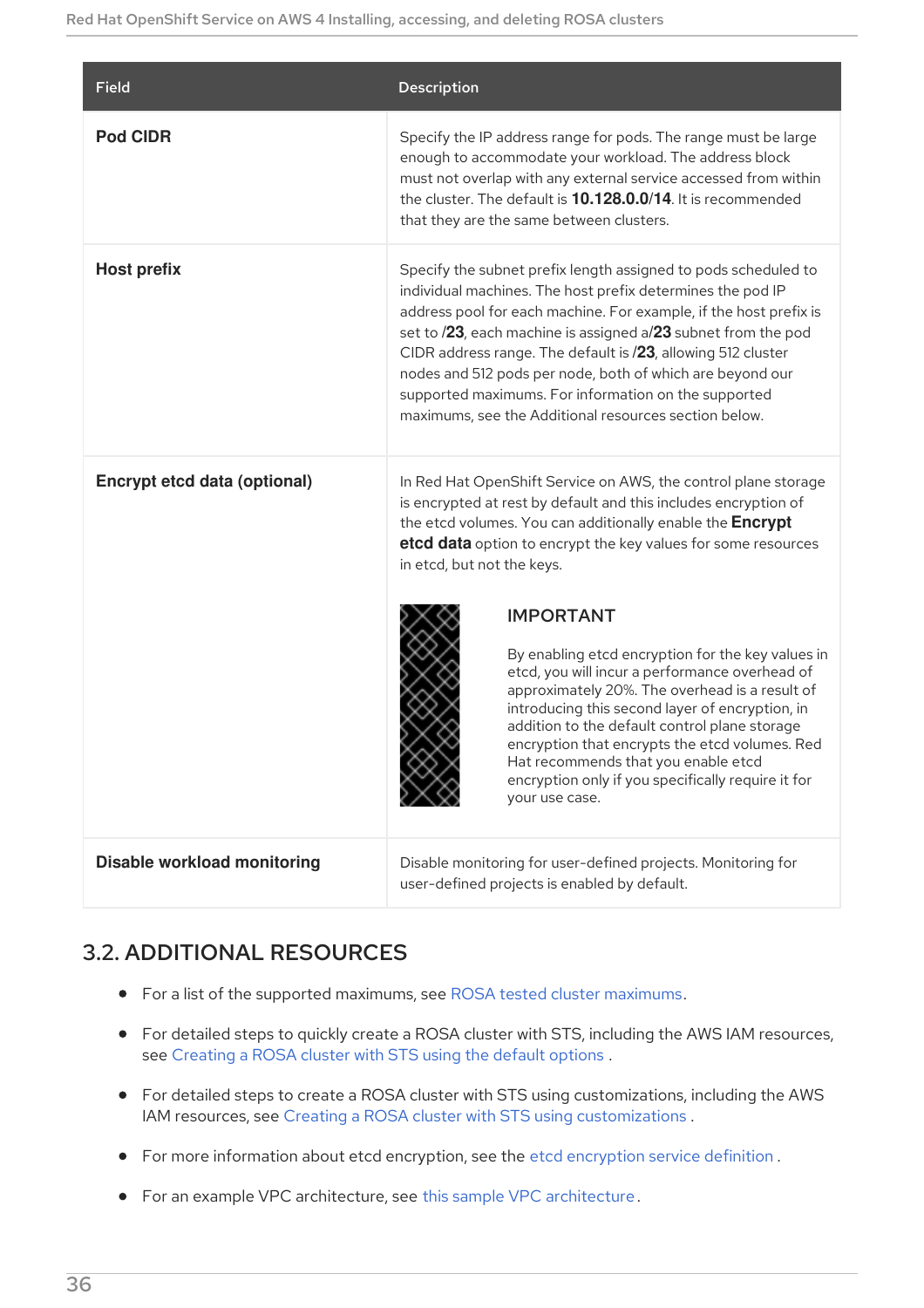# CHAPTER 4. CREATING AN AWS PRIVATELINK CLUSTER ON ROSA

This document describes how to create a ROSA cluster using AWS PrivateLink. Alternatively, you can create a ROSA cluster without AWS PrivateLink.

# 4.1. UNDERSTANDING AWS PRIVATELINK

A Red Hat OpenShift Service on AWS cluster can be created without any requirements on public subnets, internet gateways, or network address translation (NAT) gateways. In this configuration, Red Hat uses AWS PrivateLink to manage and monitor a cluster in order to avoid all public ingress network traffic.

For more information, see AWS [PrivateLink](https://aws.amazon.com/privatelink/) on the AWS website.

# 4.2. REQUIREMENTS FOR USING AWS PRIVATELINK CLUSTERS

For AWS PrivateLink clusters, internet gateways, NAT gateways and public subnets are not required, but the private subnets must have internet connectivity provided to install required components. At least one single private subnet is required for Single-AZ clusters and at least 3 private subnets are required for Multi-AZ clusters. The following table shows the AWS resources that are required for a successful installation:

| Component                     | <b>AWS Type</b>                                     | <b>Description</b> |                                                |
|-------------------------------|-----------------------------------------------------|--------------------|------------------------------------------------|
| <b>VPC</b>                    | AWS::EC2::VPC<br>AWS::EC2::VPCEndpoint<br>$\bullet$ |                    | You must provide a VPC for the cluster to use. |
| Network access<br>control     | AWS::EC2::NetworkAcl<br>$\bullet$                   |                    | You must allow access to the following ports:  |
| AWS::EC2::NetworkAclE<br>ntry |                                                     | Port               | Reason                                         |
|                               |                                                     | 80                 | Inbound HTTP traffic                           |
|                               |                                                     | 443                | Inbound HTTPS traffic                          |
|                               |                                                     | 22                 | Inbound SSH traffic                            |
|                               |                                                     | 1024-65535         | Inbound ephemeral traffic                      |
|                               |                                                     | 0-65535            | Outbound ephemeral traffic                     |
|                               |                                                     |                    |                                                |

#### Table 4.1. Required AWS resources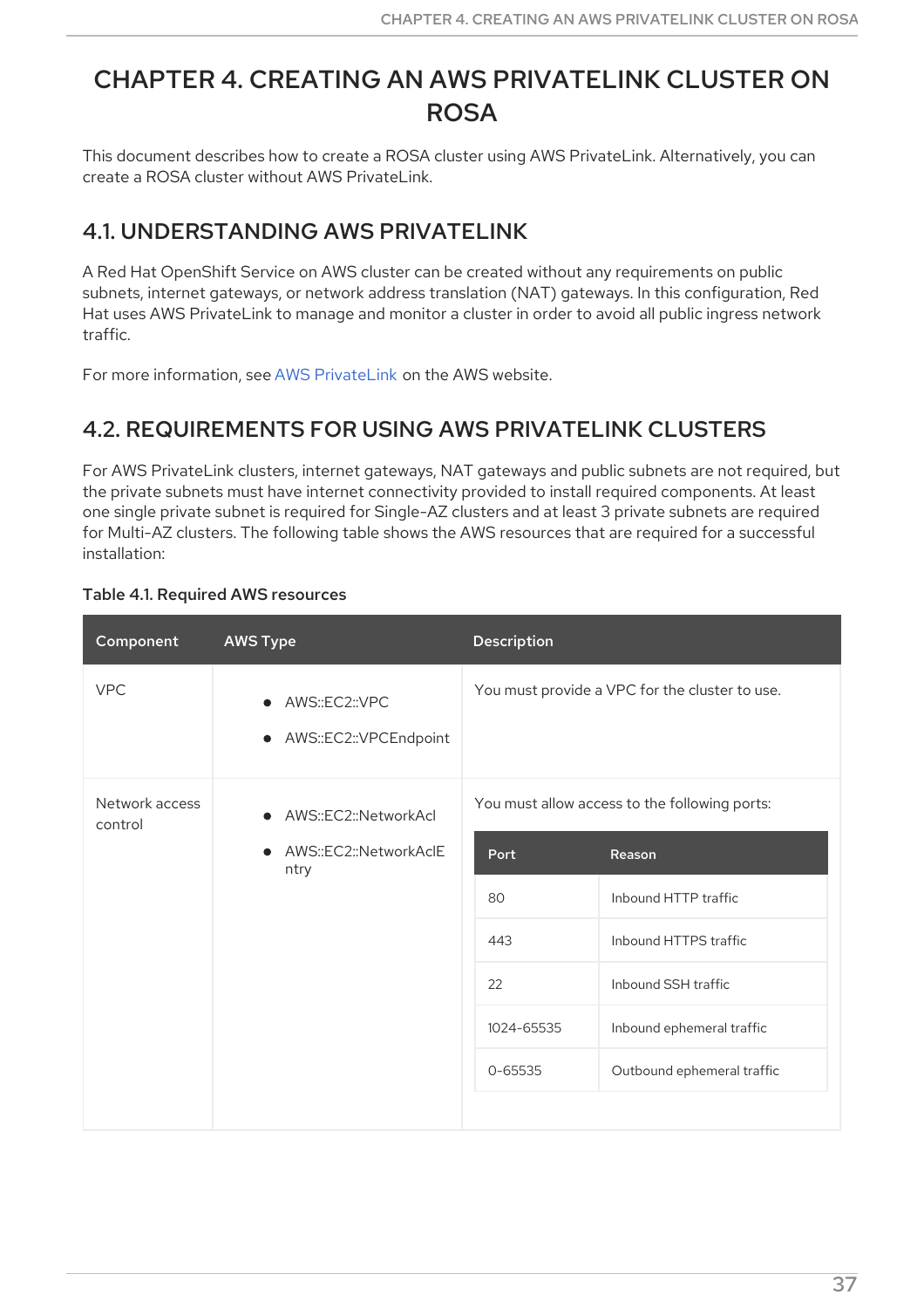| Component       | <b>AWS Type</b>                                                                                    | <b>Description</b>                                                                                                                                                                                   |
|-----------------|----------------------------------------------------------------------------------------------------|------------------------------------------------------------------------------------------------------------------------------------------------------------------------------------------------------|
| Private subnets | AWS::EC2::Subnet<br>$\bullet$<br>AWS::EC2::RouteTable<br>AWS::EC2::SubnetRoute<br>TableAssociation | Your VPC must have private subnets in 1 availability<br>zone for Single-AZ deployments or 3 availability<br>zones for Multi-AZ deployments. You must provide<br>appropriate routes and route tables. |

# 4.3. CREATING AN AWS PRIVATELINK CLUSTER

You can create an AWS PrivateLink cluster using the **rosa** CLI.



## **NOTE**

AWS PrivateLink is supported on existing VPCs only.

### **Prerequisites**

You have installed Red Hat OpenShift Service on AWS.

### Procedure

Creating a cluster can take up to 40 minutes.

1. With AWS PrivateLink, you can create a cluster with a single availability zone (Single-AZ) or multiple availability zones (Multi-AZ). In either case, your machine's classless inter-domain routing (CIDR) must match your virtual private cloud's CIDR. See [Requirements](https://docs.openshift.com/container-platform/4.7/installing/installing_aws/installing-aws-vpc.html#installation-custom-aws-vpc-requirements_installing-aws-vpc) for using your own VPC and VPC [Validation](https://docs.openshift.com/container-platform/4.7/installing/installing_aws/installing-aws-vpc.html#installation-custom-aws-vpc-validation_installing-aws-vpc) for more information.



### IMPORTANT

If you use a firewall, you must configure it so that Red Hat OpenShift Service on AWS can access the sites that it requires to function.

For more information, see the AWS PrivateLink firewall prerequisites section.

To create a Single-AZ cluster:

\$ rosa create cluster --private-link --cluster-name=<cluster-name> [--machine-cidr=<VPC CIDR>/16] --subnet-ids=<private-subnet-id>

To create a Multi-AZ cluster:

\$ rosa create cluster --private-link --multi-az --cluster-name=<cluster-name> [--machinecidr=<VPC CIDR>/16] --subnet-ids=<private-subnet-id1>,<private-subnet-id2>,<privatesubnet-id3>

2. Enter the following command to check the status of your cluster. During cluster creation, the **State** field from the output will transition from **pending** to **installing**, and finally to **ready**.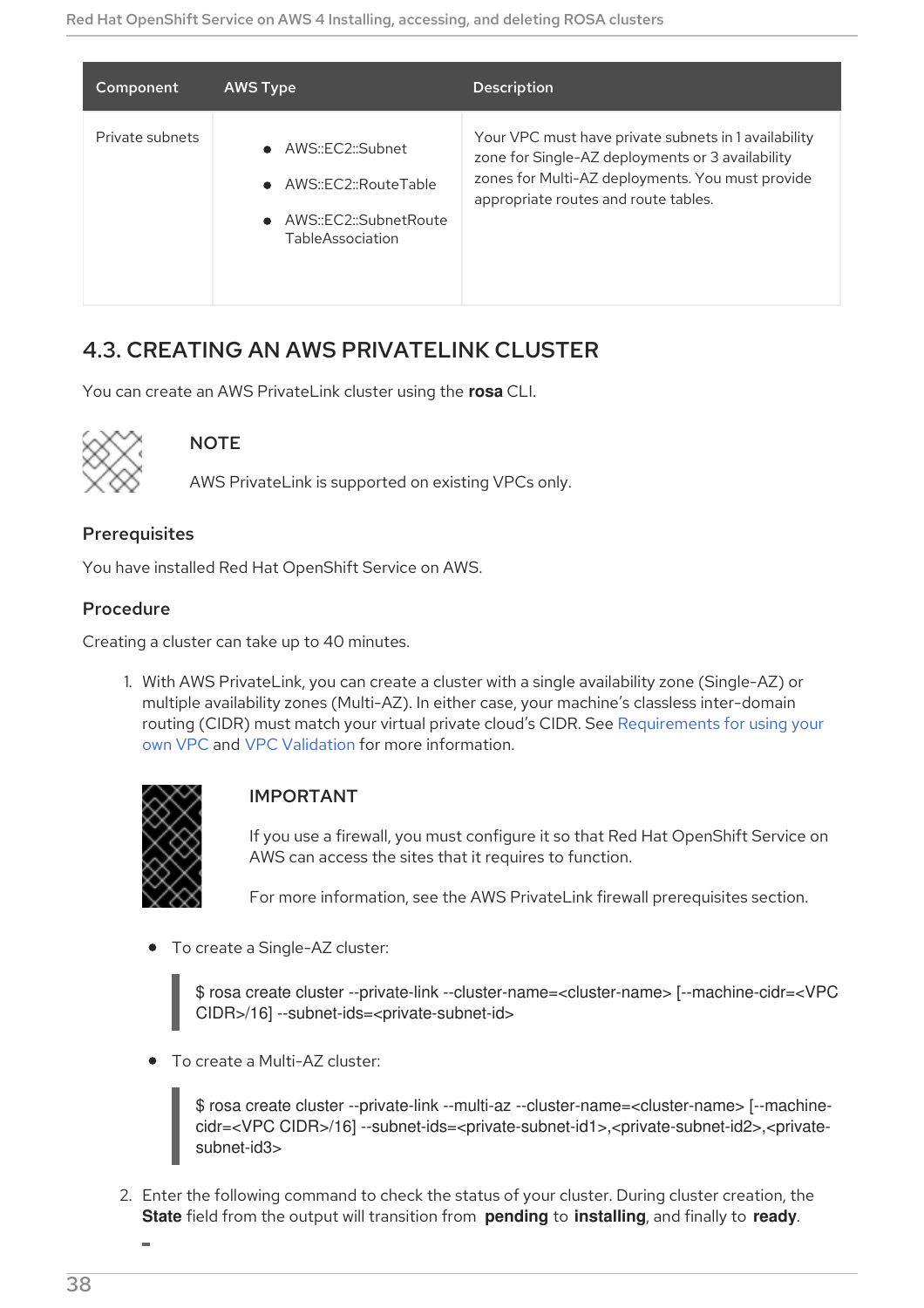\$ rosa describe cluster --cluster=<cluster\_name>



#### **NOTE**

If installation fails or the **State** field does not change to **ready** after 40 minutes, check the installation troubleshooting documentation for more details.

3. Enter the following command to follow the OpenShift installer logs to track the progress of your cluster:



\$ rosa logs install --cluster=<cluster\_name> --watch

# 4.4. CONFIGURING AWS PRIVATELINK DNS FORWARDING

With AWS PrivateLink clusters, a public hosted zone and a private hosted zone are created in Route 53. With the private hosted zone, records within the zone are resolvable only from within the VPC to which it is assigned.

The *Let's Encrypt DNS-01* validation requires a public zone so that valid, publicly trusted certificates can be issued for the domain. The validation records are deleted after *Let's Encrypt* validation is complete; however, the zone is still required for issuing and renewing these certificates, which are typically required every 60 days. While these zones usually appear empty, it is serving a critical role in the validation process.

For more information about private hosted zones, see AWS private hosted zones [documentation](https://docs.aws.amazon.com/Route53/latest/DeveloperGuide/hosted-zones-private.html) . For more information about private hosted zones, see AWS public hosted zones [documentation](https://docs.aws.amazon.com/Route53/latest/DeveloperGuide/AboutHZWorkingWith.html) .

#### **Prerequisites**

- Your corporate network or other VPC has connectivity
- UDP port 53 and TCP port 53 ARE enabled across your networks to allow for DNS queries
- You have created an AWS PrivateLink cluster using Red Hat OpenShift Service on AWS

#### Procedure

- 1. To allow for records such as **api.<cluster\_domain>** and **\*.apps.<cluster\_domain>** to resolve outside of the VPC, [configure](https://aws.amazon.com/premiumsupport/knowledge-center/route53-resolve-with-inbound-endpoint/) a Route 53 Resolver Inbound Endpoint .
- 2. When you configure the inbound endpoint, select the VPC and private subnets that were used when you created the cluster.
- 3. After the endpoints are operational and associated, configure your corporate network to forward DNS queries to those IP addresses for the top-level cluster domain, such as **drow-pl-01.htno.p1.openshiftapps.com**.
- 4. If you are forwarding DNS queries from one VPC to another VPC, configure [forwarding](https://docs.aws.amazon.com/Route53/latest/DeveloperGuide/resolver-rules-managing.html) rules.
- 5. If you are configuring your remote network DNS server, see your specific DNS server documentation to configure selective DNS forwarding for the installed cluster domain.

# 4.5. NEXT STEPS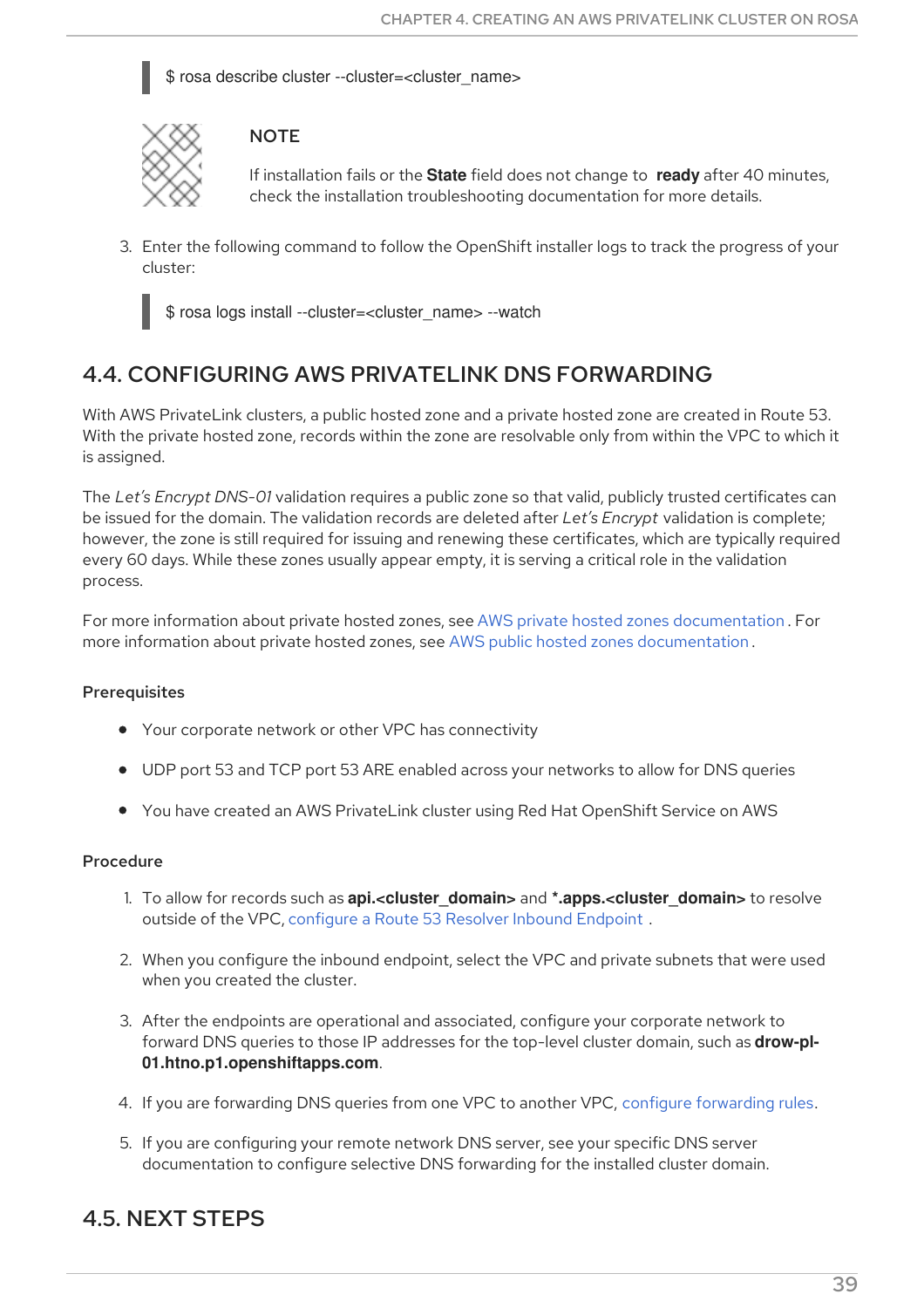[Configure](https://access.redhat.com/documentation/en-us/red_hat_openshift_service_on_aws/4/html-single/installing_accessing_and_deleting_rosa_clusters/#rosa-sts-config-identity-providers) identity providers

# 4.6. ADDITIONAL RESOURCES

- AWS PrivateLink firewall [prerequisites](https://access.redhat.com/documentation/en-us/red_hat_openshift_service_on_aws/4/html-single/prepare_your_environment/#osd-aws-privatelink-firewall-prerequisites_rosa-sts-aws-prereqs)
- Overview of the ROSA with STS [deployment](https://access.redhat.com/documentation/en-us/red_hat_openshift_service_on_aws/4/html-single/getting_started/#rosa-sts-overview-of-the-deployment-workflow) workflow
- [Deleting](https://access.redhat.com/documentation/en-us/red_hat_openshift_service_on_aws/4/html-single/installing_accessing_and_deleting_rosa_clusters/#rosa-sts-deleting-cluster) a ROSA cluster
- ROSA [architecture](https://access.redhat.com/documentation/en-us/red_hat_openshift_service_on_aws/4/html-single/introduction_to_rosa/#rosa-architecture-models)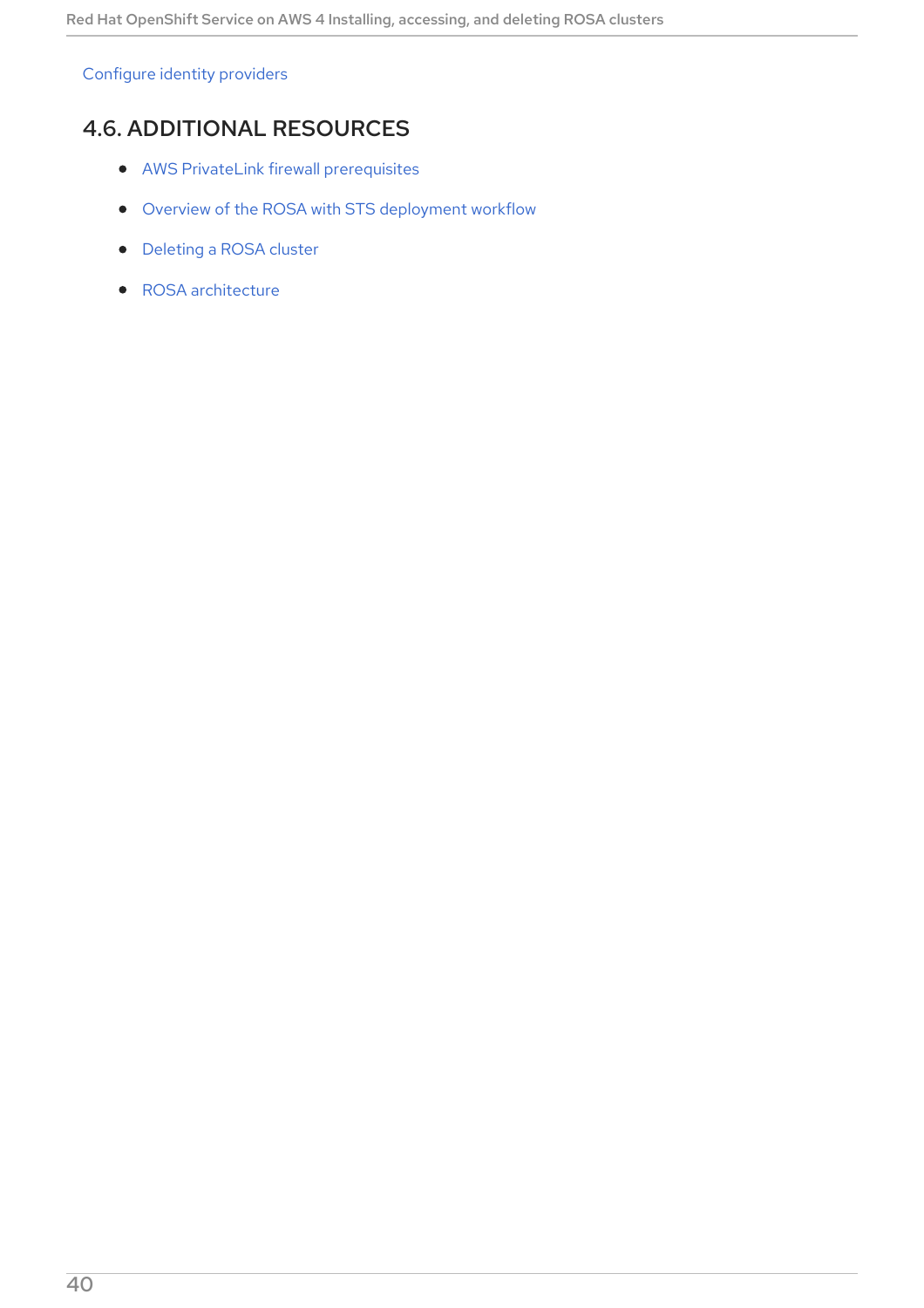# CHAPTER 5. ACCESSING A ROSA CLUSTER

It is recommended that you access your Red Hat OpenShift Service on AWS (ROSA) cluster using an identity provider (IDP) account. However, the cluster administrator who created the cluster can access it using the quick access procedure.

This document describes how to access a cluster and set up an IDP using the **rosa** CLI. Alternatively, you can create an IDP account using OpenShift Cluster Manager console.

# 5.1. ACCESSING YOUR CLUSTER QUICKLY

You can use this quick access procedure to log in to your cluster.



### **NOTE**

As a best practice, access your cluster with an IDP account instead.

#### Procedure

1. Enter the following command:

\$ rosa create admin --cluster=<cluster\_name>

#### Example output

W: It is recommended to add an identity provider to login to this cluster. See 'rosa create idp --help' for more information.

I: Admin account has been added to cluster 'cluster name'. It may take up to a minute for the account to become active.

I: To login, run the following command:

- oc login https://api.cluster-name.t6k4.i1.oragnization.org:6443 \
- --username cluster-admin \
- --password FWGYL-2mkJI-3ZTTZ-rINns
- 2. Enter the **oc login** command, username, and password from the output of the previous command:

#### Example output

- \$ oc login https://api.cluster\_name.t6k4.i1.oragnization.org:6443 \
- > --username cluster-admin \
- > --password FWGYL-2mkJI-3ZTTZ-rINns
- Login successful.

You have access to 77 projects, the list has been suppressed. You can list all projects with ' projects'

3. Using the default project, enter this **oc** command to verify that the cluster administrator access is created:



#### Example output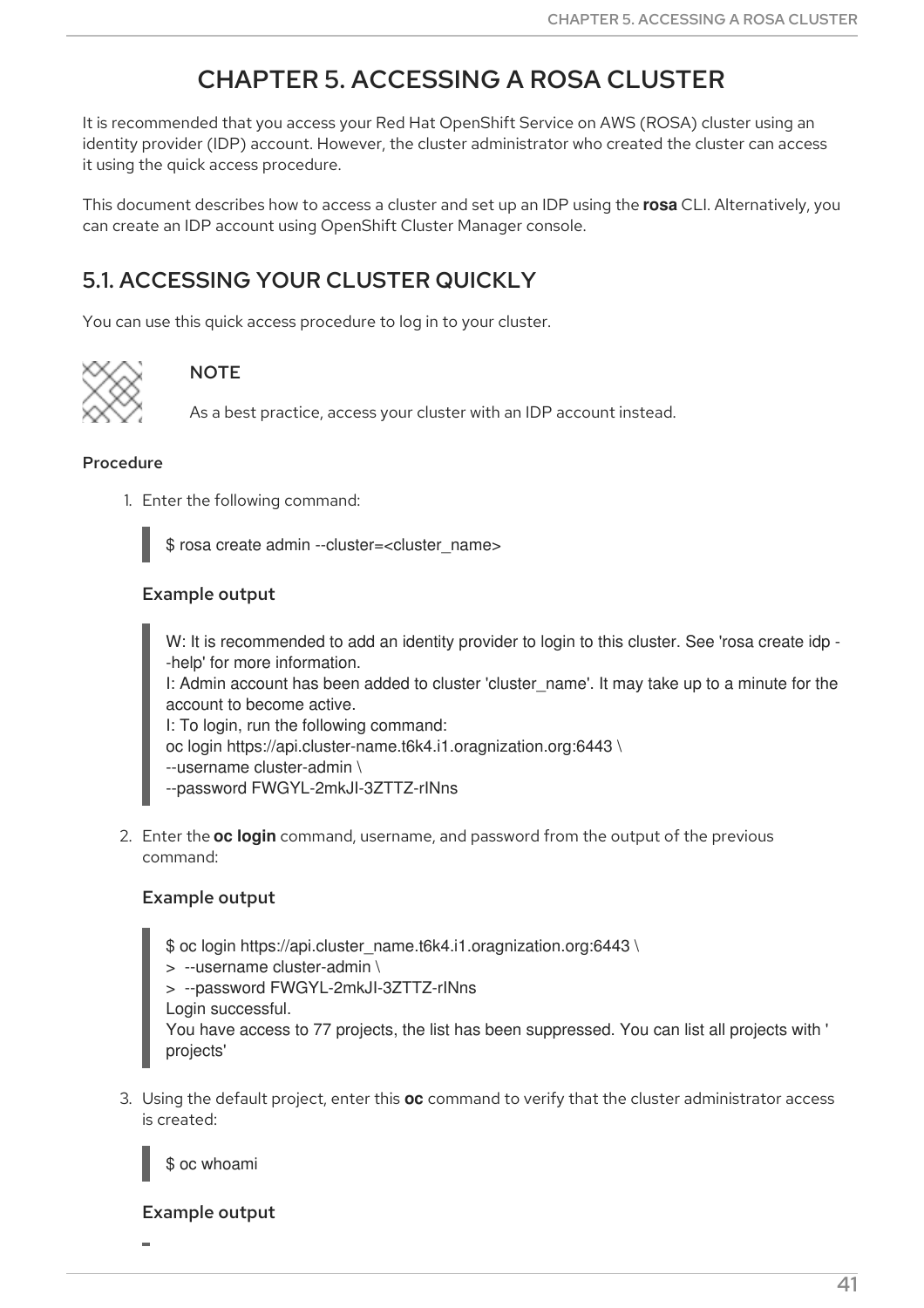cluster-admin

# 5.2. ACCESSING YOUR CLUSTER WITH AN IDP ACCOUNT

To log in to your cluster, you can configure an identity provider (IDP). This procedure uses GitHub as an example IDP. To view other supported IDPs, run the **rosa create idp --help** command.



### **NOTE**

Alternatively, as the user who created the cluster, you can use the quick access procedure.

### Procedure

To access your cluster using an IDP account:

- 1. Add an IDP.
	- a. The following command creates an IDP backed by GitHub. After running the command, follow the interactive prompts from the output to access your GitHub [developer](https://github.com/settings/developers) settings and configure a new OAuth application.

\$ rosa create idp --cluster=<cluster\_name> --interactive

- b. Enter the following values:
	- Type of identity provider: **github**
	- Restrict to members of: **organizations** (if you do not have a GitHub Organization, you can create one now)
	- GitHub organizations: **rh-test-org** (enter the name of your organization)

#### Example output

I: Interactive mode enabled.

Any optional fields can be left empty and a default will be selected.

- ? Type of identity provider: github
- ? Restrict to members of: organizations
- ? GitHub organizations: rh-test-org
- ? To use GitHub as an identity provider, you must first register the application:
- Open the following URL:

https://github.com/organizations/rh-rosa-test-cluster/settings/applications/new? oauth\_application%5Bcallback\_url%5D=https%3A%2F%2Foauth-openshift.apps.rhrosa-test-cluster.z7v0.s1.devshift.org%2Foauth2callback%2Fgithub-

1&oauth\_application%5Bname%5D=rh-rosa-test-cluster-

stage&oauth\_application%5Burl%5D=https%3A%2F%2Fconsole-openshift-

console.apps.rh-rosa-test-cluster.z7v0.s1.devshift.org

- Click on 'Register application'
- ...
- c. Follow the URL in the output and select Register application to register a new OAuth application in your GitHub organization. By registering the application, you enable the OAuth server that is built into ROSA to authenticate members of your GitHub organization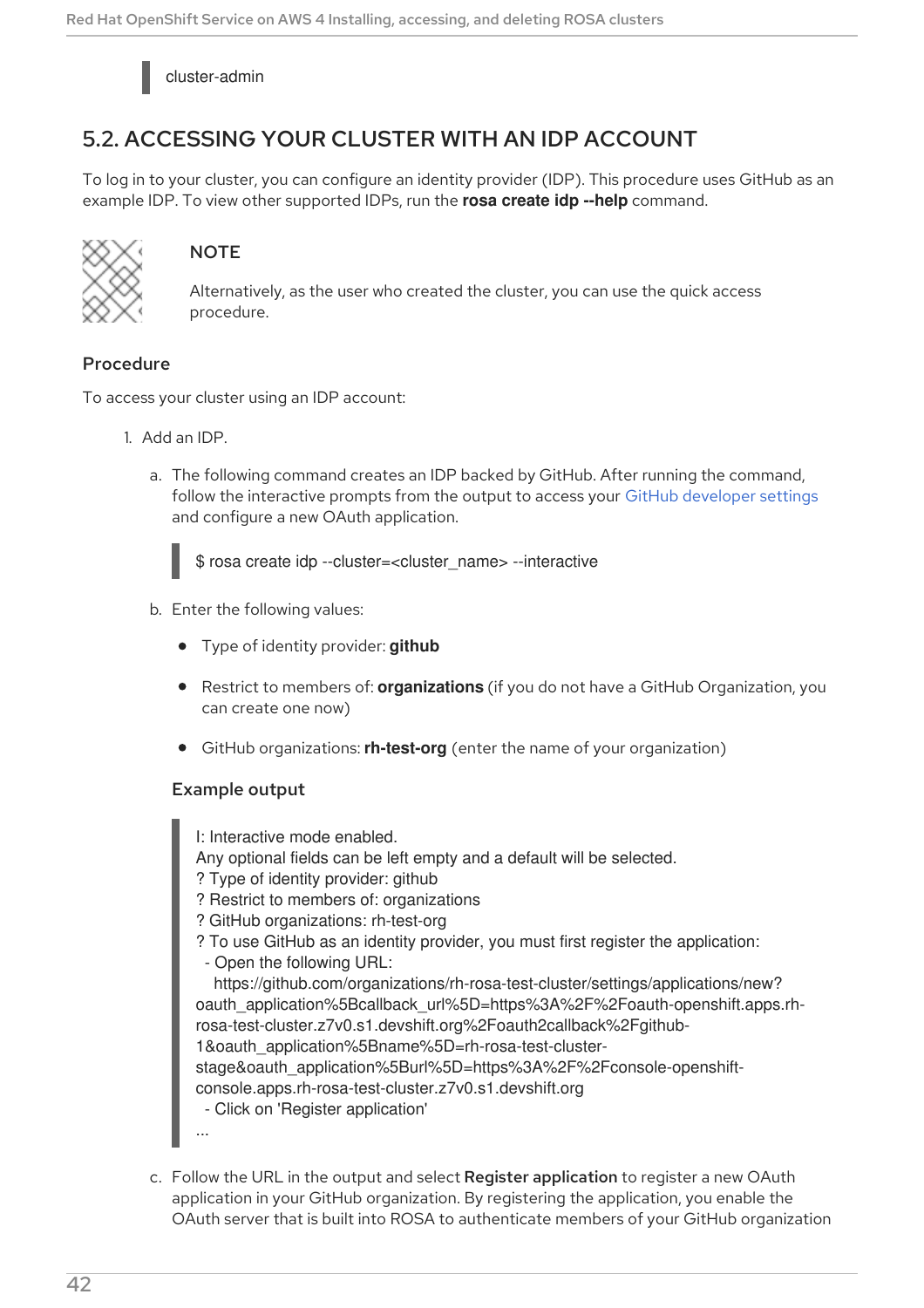into your cluster.



### **NOTE**

The fields in the **Register a new OAuth application** GitHub form are automatically filled with the required values through the URL that is defined by the **rosa** CLI tool.

- d. Use the information from the GitHub application you created and continue the prompts. Enter the following values:
	- Client ID: **<my\_github\_client\_id>**
	- Client Secret: [? for help] <my\_github\_client\_secret>
	- Hostname: (optional, you can leave it blank for now)
	- Mapping method: **claim**

#### Continued example output

... ? Client ID: <my\_github\_client\_id> ? Client Secret: [? for help] <my\_github\_client\_secret> ? Hostname: ? Mapping method: claim I: Configuring IDP for cluster 'rh\_rosa\_test\_cluster' I: Identity Provider 'github-1' has been created. You need to ensure that there is a list of cluster administrators defined. See 'rosa create user --help' for more information. To login into the console, open https://console-openshift-console.apps.rh-testorg.z7v0.s1.devshift.org and click on github-1

The IDP can take 1-2 minutes to be configured within your cluster.

e. Enter the following command to verify that your IDP has been configured correctly:

\$ rosa list idps --cluster=<cluster\_name>

#### Example output

NAME TYPE AUTH URL github-1 GitHub https://oauth-openshift.apps.rh-rosa-testcluster1.j9n4.s1.devshift.org/oauth2callback/github-1

- 2. Log in to your cluster.
	- a. Enter the following command to get the **Console URL** of your cluster:

\$ rosa describe cluster --cluster=<cluster\_name>

#### Example output

| Name: | rh-rosa-test-cluster1            |
|-------|----------------------------------|
| ID:   | 1de87g7c30g75qechgh7l5b2bha6r04e |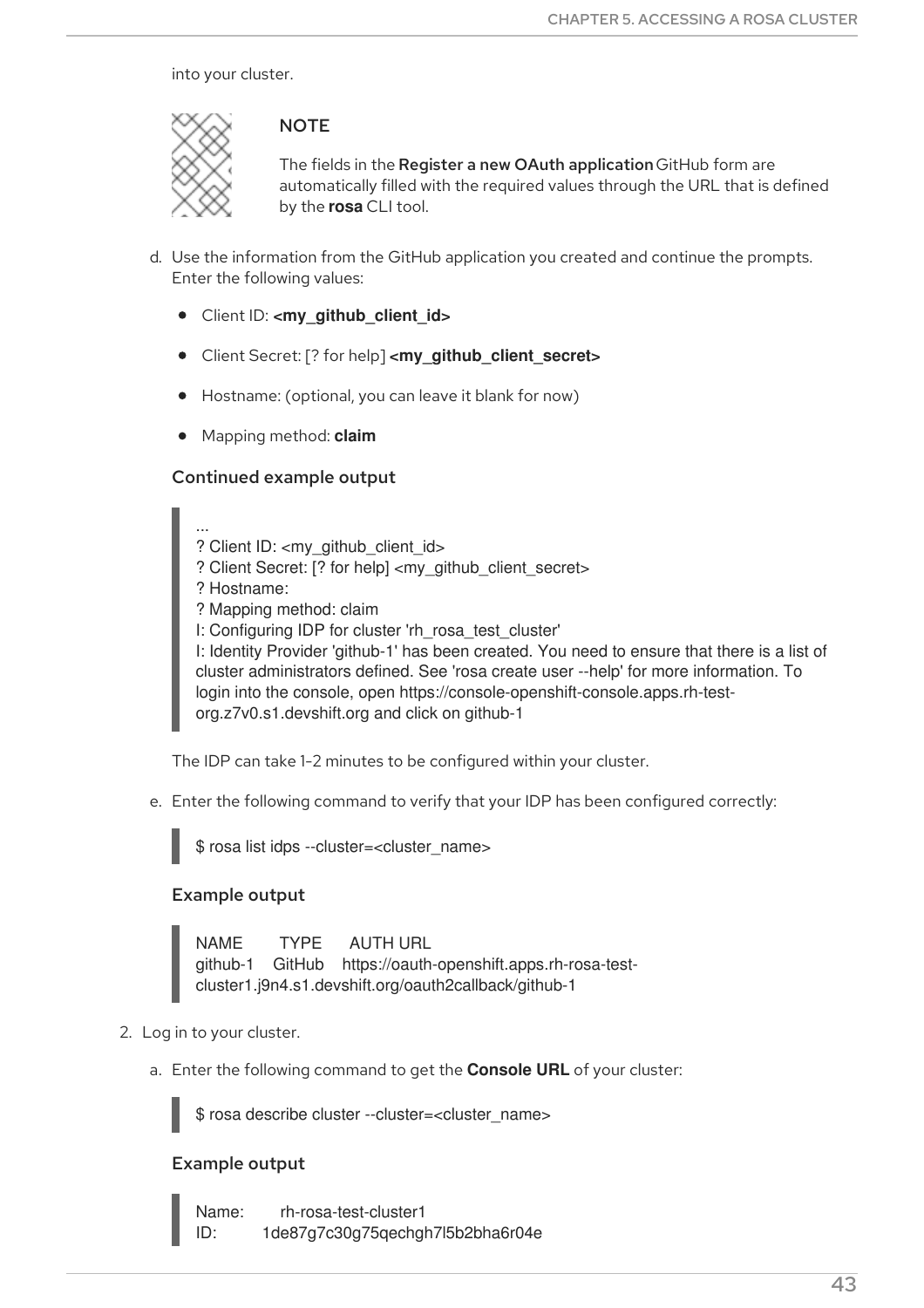External ID: 34322be7-b2a7-45c2-af39-2c684ce624e1 API URL: https://api.rh-rosa-test-cluster1.j9n4.s1.devshift.org:6443 Console URL: https://console-openshift-console.apps.rh-rosa-testcluster1.j9n4.s1.devshift.org Nodes: Master: 3, Infra: 3, Compute: 4 Region: us-east-2 State: ready Created: May 27, 2020

- b. Navigate to the **Console URL**, and log in using your Github credentials.
- c. In the top right of the OpenShift console, click your name and click Copy Login Command.
- d. Select the name of the IDP you added (in our case github-1), and click Display Token.
- e. Copy and paste the **oc** login command into your terminal.

\$ oc login --token=z3sgOGVDk0k4vbqo\_wFqBQQTnT-nA-nQLb8XEmWnw4X - server=https://api.rh-rosa-test-cluster1.j9n4.s1.devshift.org:6443

#### Example output

Logged into "https://api.rh-rosa-cluster1.j9n4.s1.devshift.org:6443" as "rh-rosa-test-user" using the token provided.

You have access to 67 projects, the list has been suppressed. You can list all projects with 'oc projects'

Using project "default".

f. Enter a simple **oc** command to verify everything is setup properly and that you are logged in.

\$ oc version

#### Example output

Client Version: 4.4.0-202005231254-4a4cd75 Server Version: 4.3.18 Kubernetes Version: v1.16.2

## 5.3. GRANTING **CLUSTER-ADMIN** ACCESS

As the user who created the cluster, add the **cluster-admin** user role to your account to have the maximum administrator privileges. These privileges are not automatically assigned to your user account when you create the cluster.

Additionally, only the user who created the cluster can grant cluster access to other **cluster-admin** or **dedicated-admin** users. Users with **dedicated-admin** access have fewer privileges. As a best practice, limit the number of **cluster-admin** users to as few as possible.

#### Prerequisites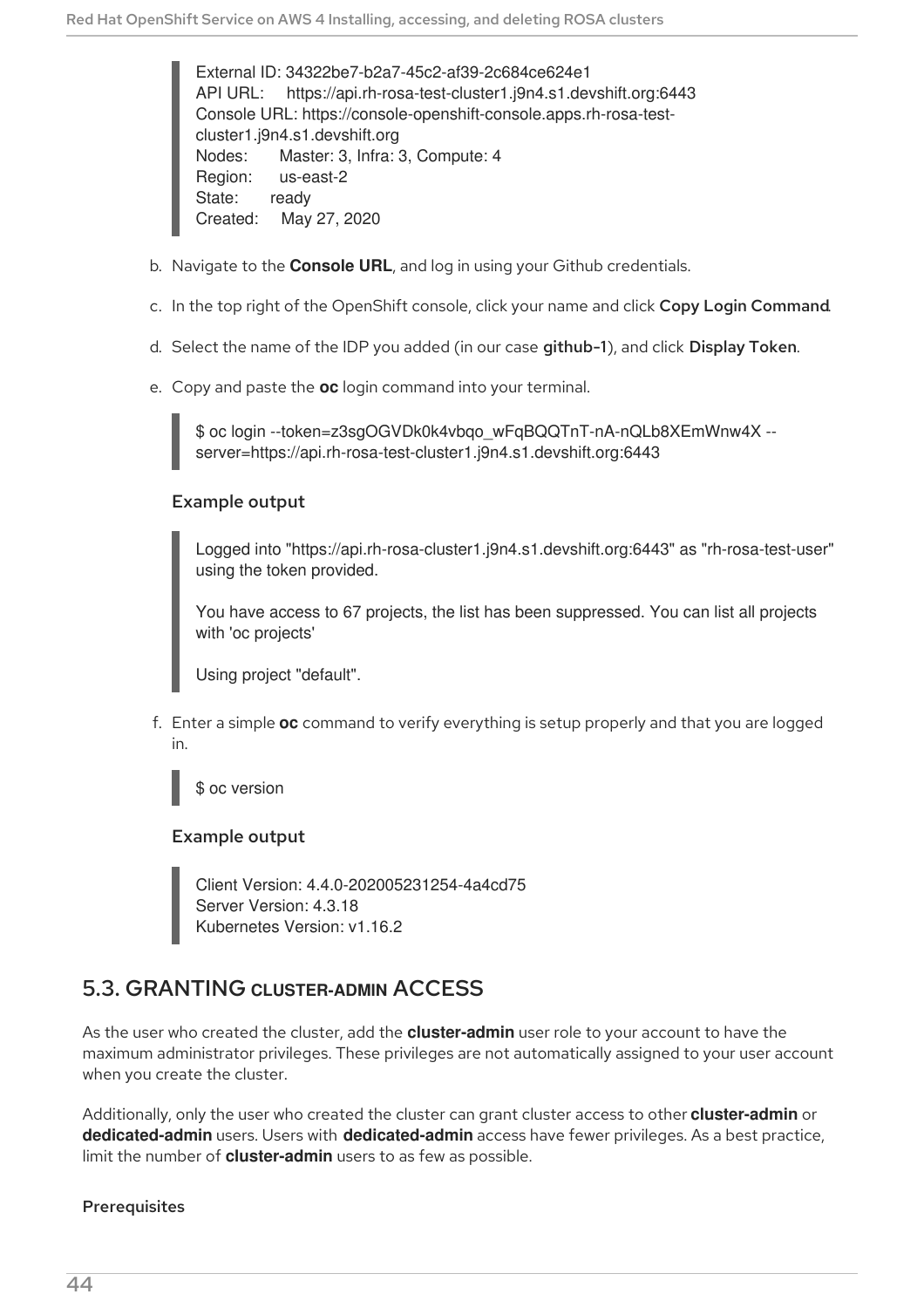- You have added an identity provider (IDP) to your cluster.
- You have the IDP user name for the user you are creating.
- You are logged in to the cluster.

#### Procedure

1. Give your user **cluster-admin** privileges:

\$ rosa grant user cluster-admin --user=<idp\_user\_name> --cluster=<cluster\_name>

2. Verify your user is listed as a cluster administrator:

\$ rosa list users --cluster=<cluster\_name>

#### Example output

GROUP NAME cluster-admins rh-rosa-test-user dedicated-admins rh-rosa-test-user

3. Enter the following command to verify that your user now has **cluster-admin** access. A cluster administrator can run this command without errors, but a dedicated administrator cannot.



#### Example output

NAME READY STATUS RESTARTS AGE pod/apiserver-6ndg2 1/1 Running 0 17h pod/apiserver-lrmxs 1/1 Running 0 17h pod/apiserver-tsqhz 1/1 Running 0 17h NAME TYPE CLUSTER-IP EXTERNAL-IP PORT(S) AGE service/api ClusterIP 172.30.23.241 <none> 443/TCP 18h NAME DESIRED CURRENT READY UP-TO-DATE AVAILABLE NODE SELECTOR AGE daemonset.apps/apiserver 3 3 3 3 3 3 noderole.kubernetes.io/master= 18h

### 5.4. GRANTING **DEDICATED-ADMIN** ACCESS

Only the user who created the cluster can grant cluster access to other **cluster-admin** or **dedicatedadmin** users. Users with **dedicated-admin** access have fewer privileges. As a best practice, grant **dedicated-admin** access to most of your administrators.

#### **Prerequisites**

- You have added an identity provider (IDP) to your cluster.
- You have the IDP user name for the user you are creating.
- You are logged in to the cluster.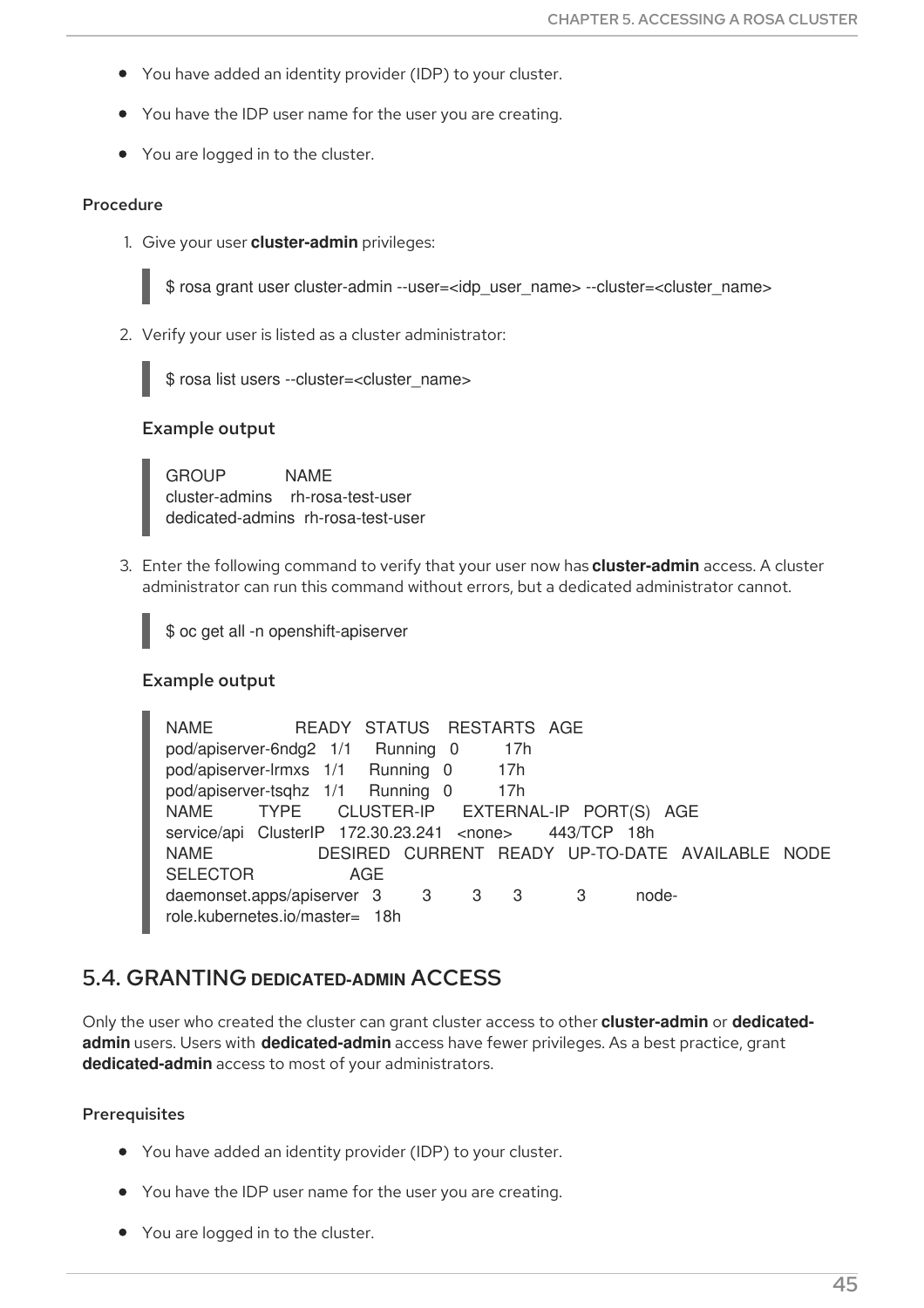#### Procedure

1. Enter the following command to promote your user to a **dedicated-admin**:

\$ rosa grant user dedicated-admin --user=<idp\_user\_name> --cluster=<cluster\_name>

2. Enter the following command to verify that your user now has **dedicated-admin** access:



#### Example output

NAME USERS dedicated-admins rh-rosa-test-user



### **NOTE**

A **Forbidden** error displays if user without **dedicated-admin** privileges runs this command.

# 5.5. ADDITIONAL RESOURCES

- [Configuring](https://access.redhat.com/documentation/en-us/red_hat_openshift_service_on_aws/4/html-single/installing_accessing_and_deleting_rosa_clusters/#rosa-sts-config-identity-providers) identity providers using Red Hat OpenShift Cluster Manager console
- [Understanding](https://access.redhat.com/documentation/en-us/red_hat_openshift_service_on_aws/4/html-single/getting_started/#rosa-sts-understanding-the-deployment-workflow) the ROSA with STS deployment workflow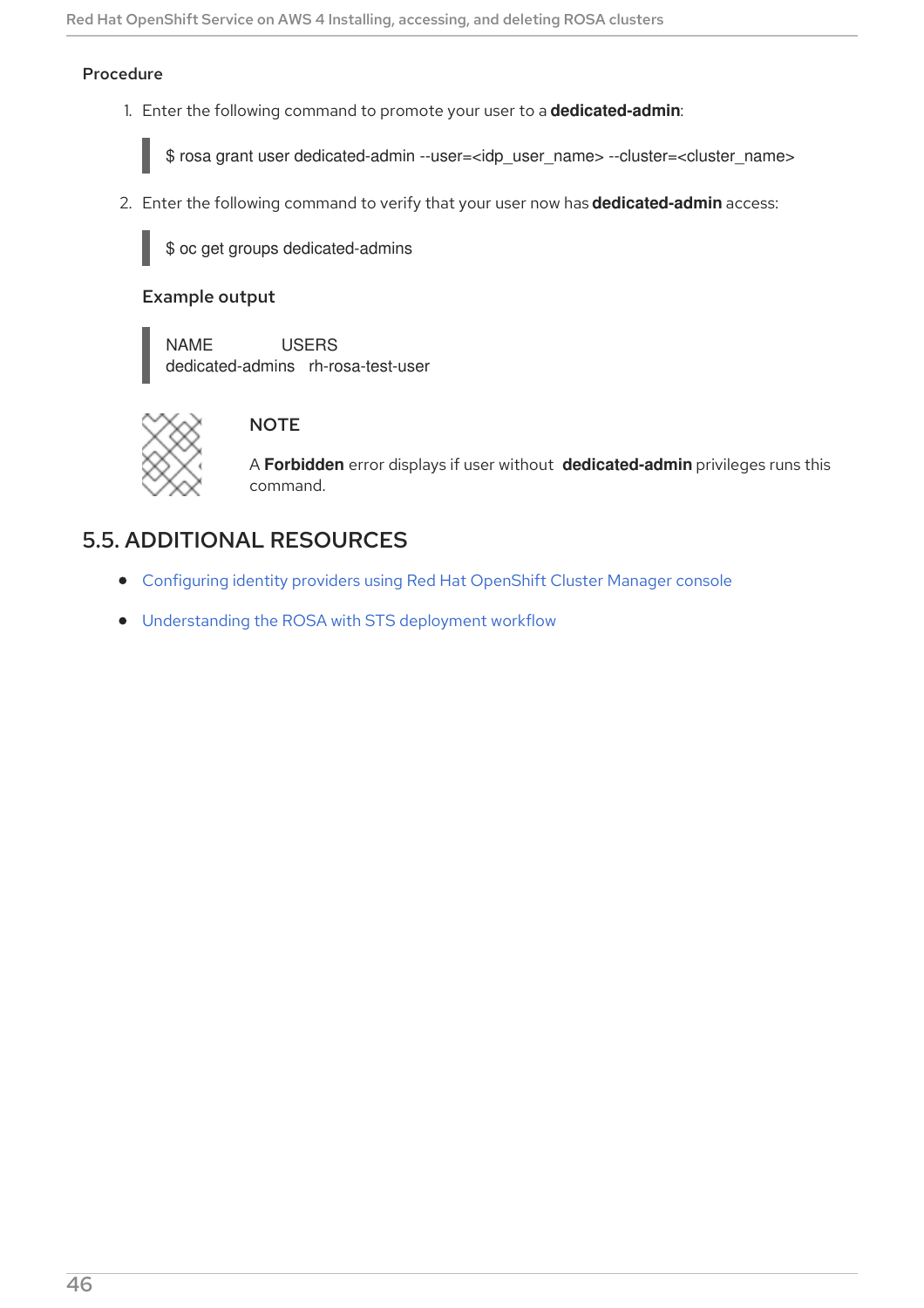# CHAPTER 6. CONFIGURING IDENTITY PROVIDERS FOR STS

After your Red Hat OpenShift Service on AWS (ROSA) cluster is created, you must configure identity providers to determine how users log in to access the cluster.

The following topics describe how to configure an identity provider using OpenShift Cluster Manager console. Alternatively, you can use the **rosa** CLI to configure an identity provider and access the cluster.

# 6.1. UNDERSTANDING IDENTITY PROVIDERS

Red Hat OpenShift Service on AWS includes a built-in OAuth server. Developers and administrators obtain OAuth access tokens to authenticate themselves to the API. As an administrator, you can configure OAuth to specify an identity provider after you install your cluster. Configuring identity providers allows users to log in and access the cluster.

## 6.1.1. Supported identity providers

You can configure the following types of identity providers:

| <b>Identity provider</b>       | <b>Description</b>                                                                                                                                                                                                                                                                                                                |  |
|--------------------------------|-----------------------------------------------------------------------------------------------------------------------------------------------------------------------------------------------------------------------------------------------------------------------------------------------------------------------------------|--|
| GitHub or GitHub<br>Enterprise | Configure a GitHub identity provider to validate usernames and passwords against<br>GitHub or GitHub Enterprise's OAuth authentication server.                                                                                                                                                                                    |  |
| GitLab                         | Configure a GitLab identity provider to use GitLab.com or any other GitLab instance as<br>an identity provider.                                                                                                                                                                                                                   |  |
| Google                         | Configure a Google identity provider using Google's OpenID Connect integration.                                                                                                                                                                                                                                                   |  |
| LDAP                           | Configure an LDAP identity provider to validate usernames and passwords against an<br>LDAPv3 server, using simple bind authentication.                                                                                                                                                                                            |  |
| OpenID Connect                 | Configure an OpenID Connect (OIDC) identity provider to integrate with an OIDC<br>identity provider using an Authorization Code Flow.                                                                                                                                                                                             |  |
| <b>HTPasswd</b>                | Configure an HTPasswd identity provider for a single, static administration user. You<br>can log in to the cluster as the user to troubleshoot issues.                                                                                                                                                                            |  |
|                                | <b>IMPORTANT</b>                                                                                                                                                                                                                                                                                                                  |  |
|                                | The HTP asswd identity provider option is included only to enable the<br>creation of a single, static administration user. HTPasswd is not<br>supported as a general-use identity provider for Red Hat OpenShift<br>Service on AWS. For the steps to configure the single user, see<br>Configuring an HTPasswd identity provider. |  |

## 6.1.2. Identity provider parameters

The following parameters are common to all identity providers: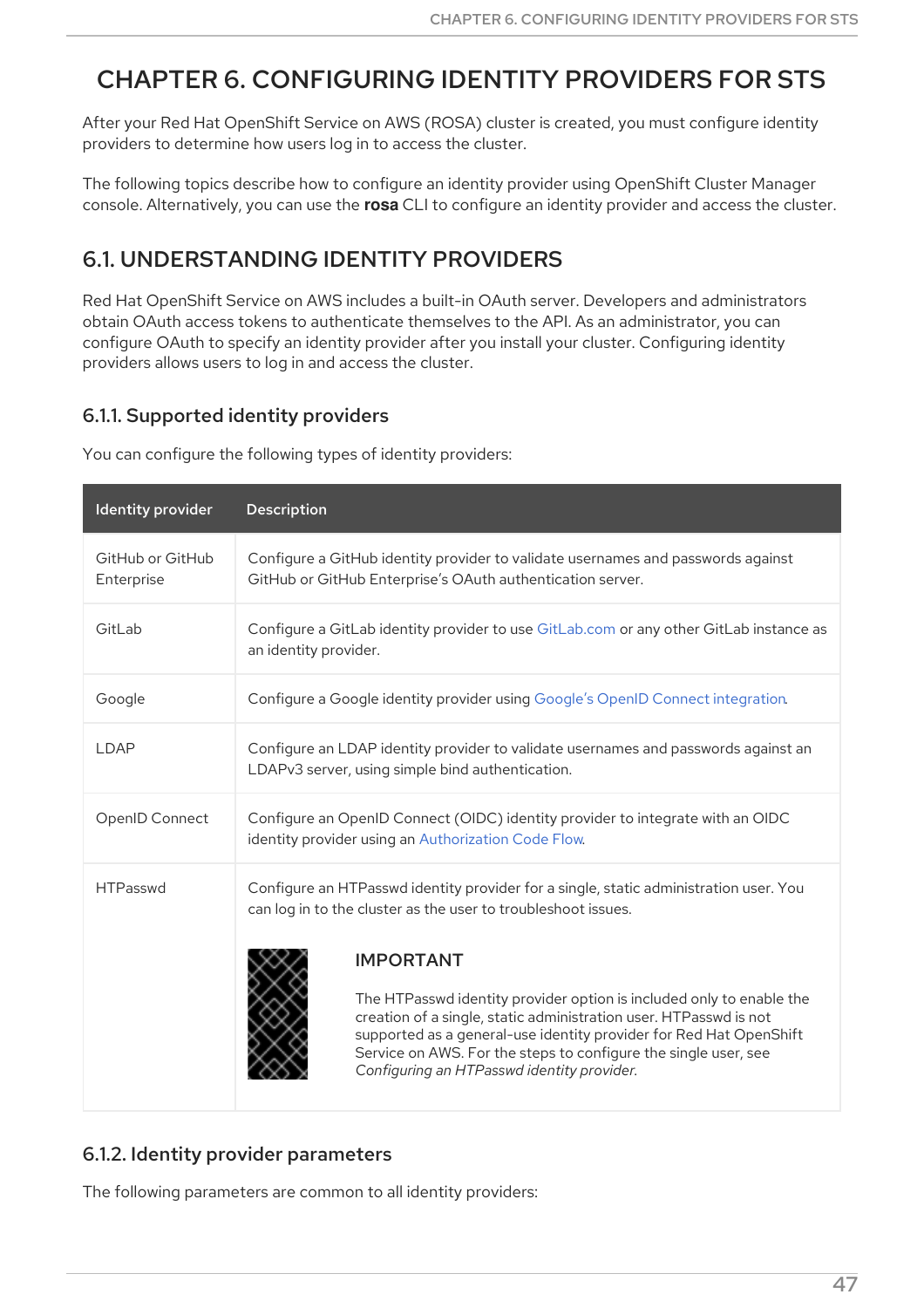| Parameter     | <b>Description</b>                                                                                                                                                                                                                                                                                                                                                                                                                 |  |
|---------------|------------------------------------------------------------------------------------------------------------------------------------------------------------------------------------------------------------------------------------------------------------------------------------------------------------------------------------------------------------------------------------------------------------------------------------|--|
| name          | The provider name is prefixed to provider user names to form an identity name.                                                                                                                                                                                                                                                                                                                                                     |  |
| mappingMethod | Defines how new identities are mapped to users when they log in. Enter one of the<br>following values:<br>claim                                                                                                                                                                                                                                                                                                                    |  |
|               | The default value. Provisions a user with the identity's preferred user name. Fails if a<br>user with that user name is already mapped to another identity.                                                                                                                                                                                                                                                                        |  |
|               | lookup                                                                                                                                                                                                                                                                                                                                                                                                                             |  |
|               | Looks up an existing identity, user identity mapping, and user, but does not<br>automatically provision users or identities. This allows cluster administrators to set<br>up identities and users manually, or using an external process. Using this method<br>requires you to manually provision users.                                                                                                                           |  |
|               | generate                                                                                                                                                                                                                                                                                                                                                                                                                           |  |
|               | Provisions a user with the identity's preferred user name. If a user with the preferred<br>user name is already mapped to an existing identity, a unique user name is<br>generated. For example, myuser2. This method should not be used in combination<br>with external processes that require exact matches between Red Hat OpenShift<br>Service on AWS user names and identity provider user names, such as LDAP group<br>sync. |  |
|               | add                                                                                                                                                                                                                                                                                                                                                                                                                                |  |
|               | Provisions a user with the identity's preferred user name. If a user with that user<br>name already exists, the identity is mapped to the existing user, adding to any<br>existing identity mappings for the user. Required when multiple identity providers<br>are configured that identify the same set of users and map to the same user names.                                                                                 |  |



#### **NOTE**

When adding or changing identity providers, you can map identities from the new provider to existing users by setting the **mappingMethod** parameter to **add**.

# 6.2. CONFIGURING A GITHUB IDENTITY PROVIDER

Configure a GitHub identity provider to validate user names and passwords against GitHub or GitHub Enterprise's OAuth authentication server and access your Red Hat OpenShift Service on AWS cluster. OAuth facilitates a token exchange flow between Red Hat OpenShift Service on AWS and GitHub or GitHub Enterprise.



#### WARNING

Configuring GitHub authentication allows users to log in to Red Hat OpenShift Service on AWS with their GitHub credentials. To prevent anyone with any GitHub user ID from logging in to your Red Hat OpenShift Service on AWS cluster, you must restrict access to only those in specific GitHub organizations or teams.

#### **Prerequisites**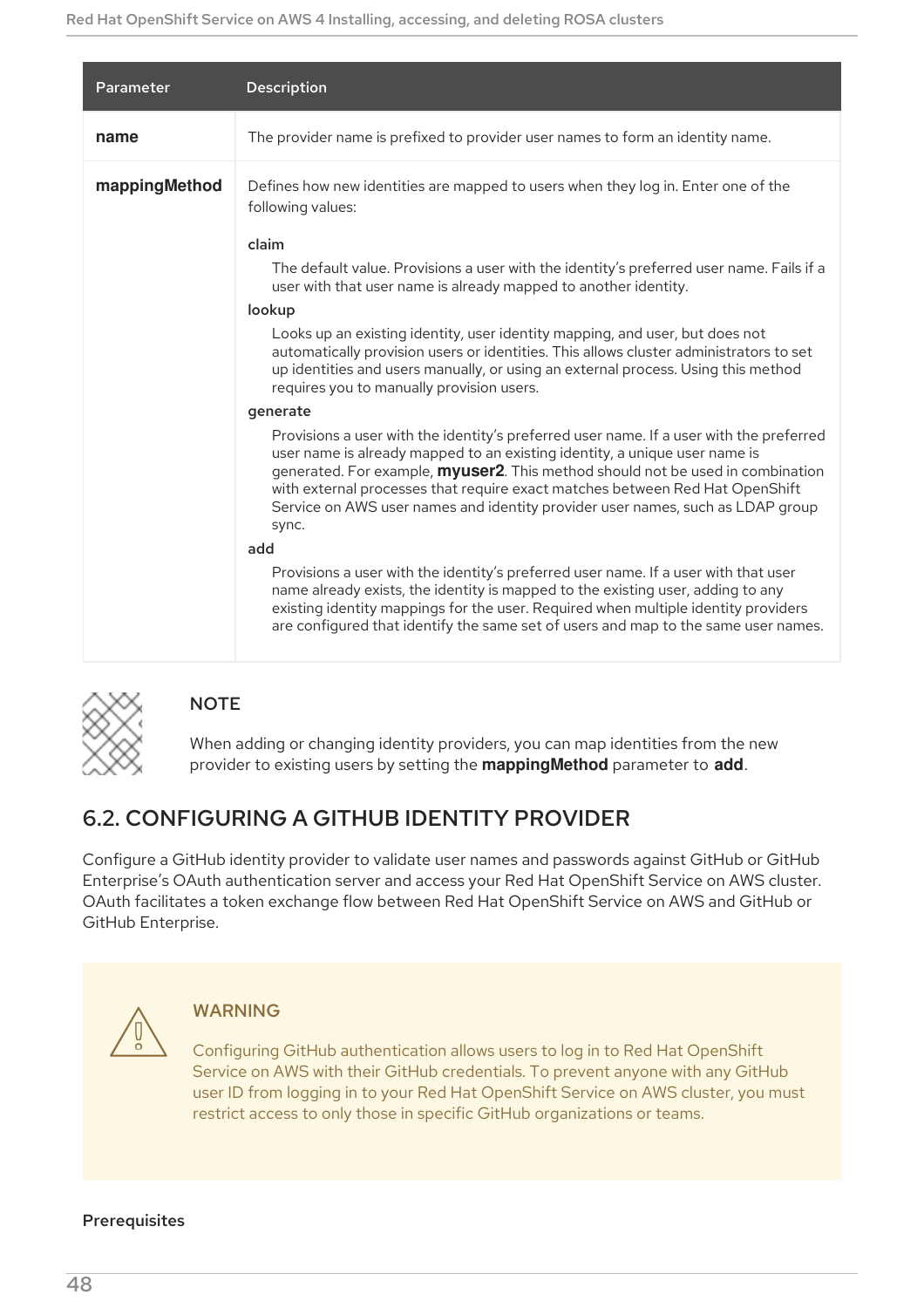- The OAuth application must be created directly within the GitHub [organization](https://docs.github.com/en/github/setting-up-and-managing-organizations-and-teams/managing-organization-settings) settings by the GitHub organization administrator.
- GitHub [organizations](https://docs.github.com/en/github/setting-up-and-managing-organizations-and-teams) or teams are set up in your GitHub account.

#### Procedure

- 1. From [OpenShift](https://console.redhat.com/openshift) Cluster Manager, navigate to the Clusters page and select the cluster that you need to configure identity providers for.
- 2. Click the **Access control** tab.
- 3. Click Add identity provider.



#### **NOTE**

You can also click the Add Oauth configuration link in the warning message displayed after cluster creation to configure your identity providers.

- 4. Select GitHub from the drop-down menu.
- 5. Enter a unique name for the identity provider. This name cannot be changed later.
	- An OAuth callback URL is automatically generated in the provided field. You will use this to register the GitHub application.

https://oauth-openshift.apps.<cluster\_name>. <cluster\_domain>/oauth2callback/<idp\_provider\_name>

For example:

https://oauth-openshift.apps.example-openshift-cluster.com/oauth2callback/github/

- 6. Register an [application](https://docs.github.com/en/developers/apps/creating-an-oauth-app) on GitHub.
- 7. Return to Red Hat OpenShift Service on AWS and select a mapping method from the dropdown menu. Claim is recommended in most cases.
- 8. Enter the Client ID and Client secret provided by GitHub.
- 9. Enter a hostname. A hostname must be entered when using a hosted instance of GitHub Enterprise.
- 10. Optional: You can use a certificate authority (CA) file to validate server certificates for the configured GitHub Enterprise URL. Click Browse to locate and attach a CA file to the identity provider.
- 11. Select Use organizations or Use teams to restrict access to a particular GitHub organization or a GitHub team.
- 12. Enter the name of the organization or team you would like to restrict access to. Click Add more to specify multiple organizations or teams that users can be a member of.
- 13. Click Confirm.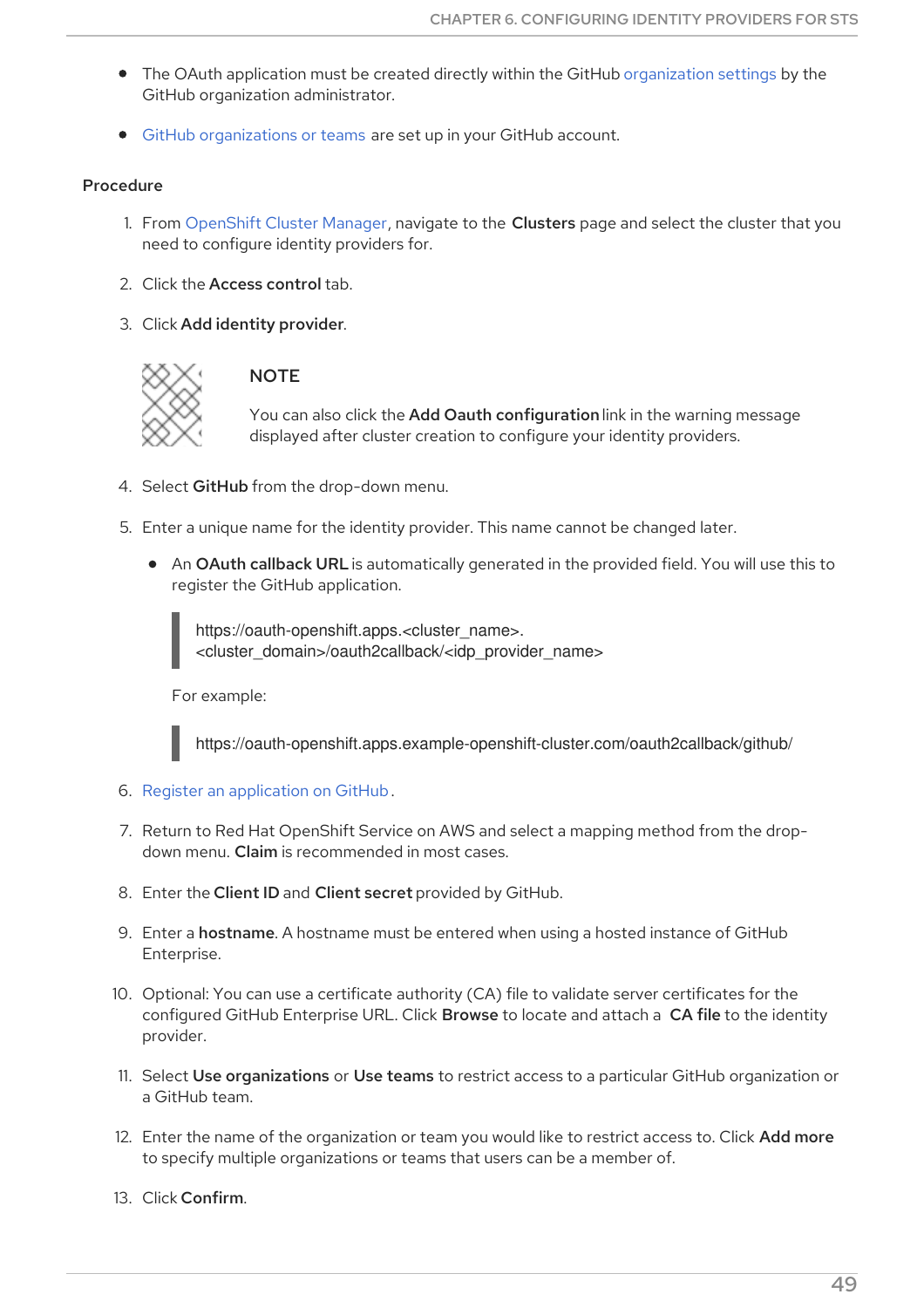#### Verification

• The configured identity provider is now visible on the Access control tab of the Clusters page.

# 6.3. CONFIGURING A GITLAB IDENTITY PROVIDER

Configure a GitLab identity provider to use [GitLab.com](https://gitlab.com/) or any other GitLab instance as an identity provider.

#### **Prerequisites**

If you use GitLab version 7.7.0 to 11.0, you connect using the OAuth [integration](http://doc.gitlab.com/ce/integration/oauth_provider.html). If you use GitLab version 11.1 or later, you can use OpenID [Connect](https://docs.gitlab.com/ce/integration/openid_connect_provider.html) (OIDC) to connect instead of OAuth.

#### Procedure

- 1. From [OpenShift](https://console.redhat.com/openshift) Cluster Manager, navigate to the Clusters page and select the cluster that you need to configure identity providers for.
- 2. Click the Access control tab.
- 3. Click Add identity provider.



#### **NOTE**

You can also click the Add Oauth configuration link in the warning message displayed after cluster creation to configure your identity providers.

- 4. Select GitLab from the drop-down menu.
- 5. Enter a unique name for the identity provider. This name cannot be changed later.
	- An OAuth callback URL is automatically generated in the provided field. You will provide this URL to GitLab.

https://oauth-openshift.apps.<cluster\_name>. <cluster\_domain>/oauth2callback/<idp\_provider\_name>

For example:

https://oauth-openshift.apps.example-openshift-cluster.com/oauth2callback/gitlab/

- 6. Add a new [application](https://docs.gitlab.com/ee/integration/oauth_provider.html) in GitLab .
- 7. Return to Red Hat OpenShift Service on AWS and select a mapping method from the dropdown menu. Claim is recommended in most cases.
- 8. Enter the Client ID and Client secret provided by GitLab.
- 9. Enter the URL of your GitLab provider.
- 10. Optional: You can use a certificate authority (CA) file to validate server certificates for the configured GitLab URL. Click Browse to locate and attach a CA file to the identity provider.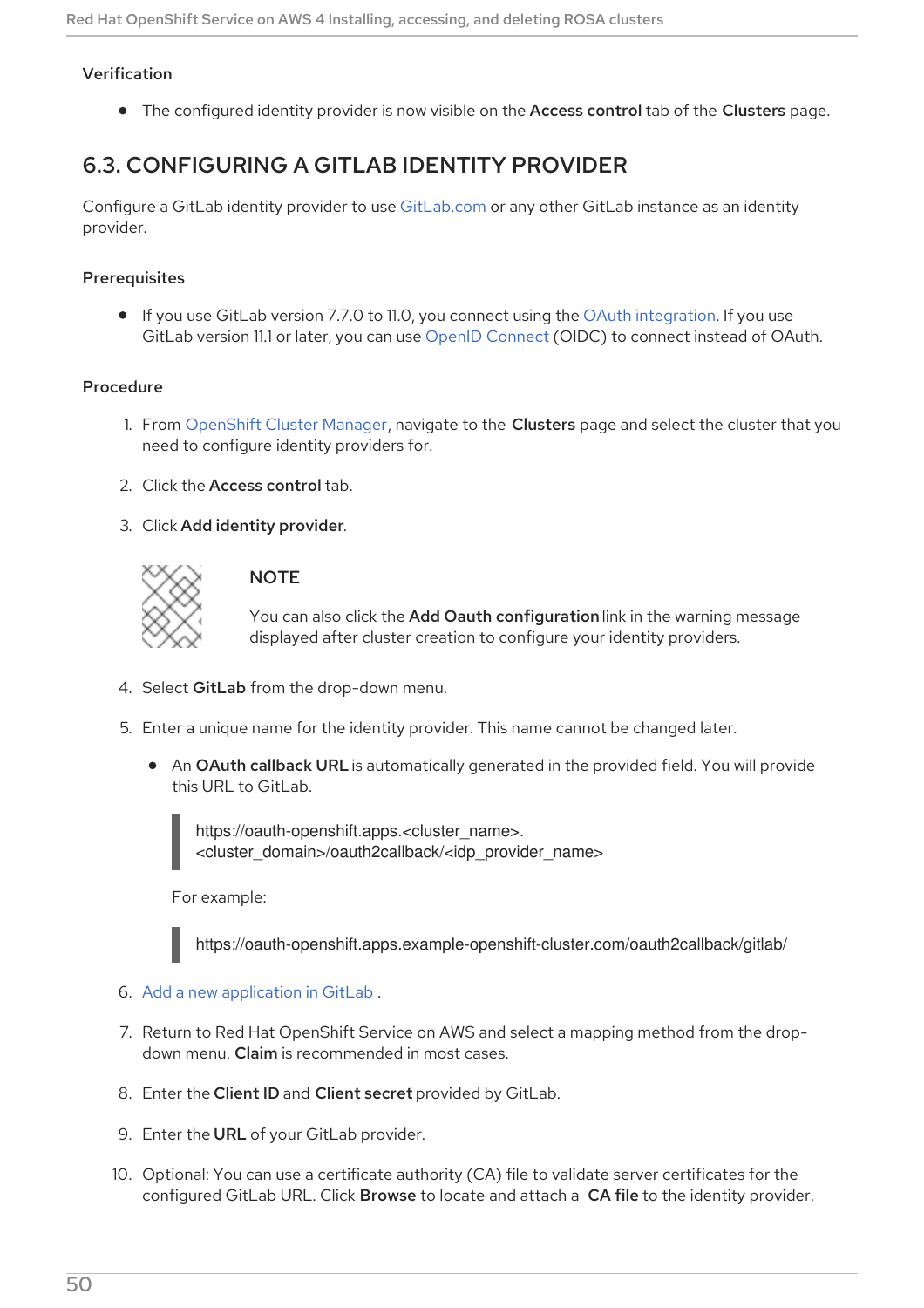#### 11. Click Confirm.

#### Verification

• The configured identity provider is now visible on the Access control tab of the Clusters page.

# 6.4. CONFIGURING A GOOGLE IDENTITY PROVIDER

Configure a Google identity provider to allow users to authenticate with their Google credentials.



#### WARNING

Using Google as an identity provider allows any Google user to authenticate to your server. You can limit authentication to members of a specific hosted domain with the **hostedDomain** configuration attribute.

#### Procedure

- 1. From [OpenShift](https://console.redhat.com/openshift) Cluster Manager, navigate to the Clusters page and select the cluster that you need to configure identity providers for.
- 2. Click the Access control tab.
- 3. Click Add identity provider.



#### **NOTE**

You can also click the Add Oauth configuration link in the warning message displayed after cluster creation to configure your identity providers.

- 4. Select Google from the drop-down menu.
- 5. Enter a unique name for the identity provider. This name cannot be changed later.
	- An OAuth callback URL is automatically generated in the provided field. You will provide this URL to Google.

https://oauth-openshift.apps.<cluster\_name>. <cluster\_domain>/oauth2callback/<idp\_provider\_name>

For example:

https://oauth-openshift.apps.example-openshift-cluster.com/oauth2callback/github/

- 6. Configure a Google identity provider using Google's OpenID Connect [integration.](https://developers.google.com/identity/protocols/OpenIDConnect)
- 7. Return to Red Hat OpenShift Service on AWS and select a mapping method from the dropdown menu. Claim is recommended in most cases.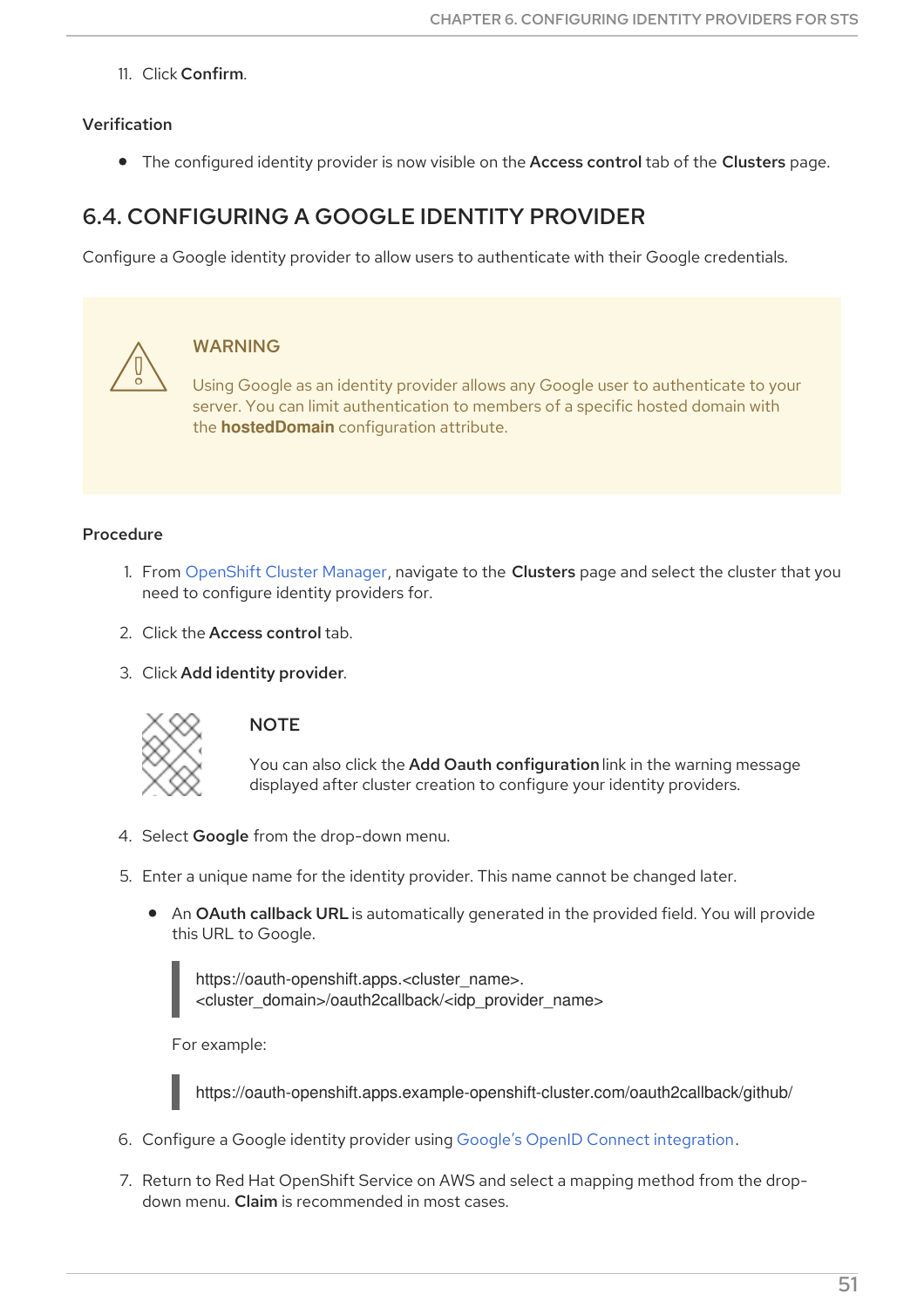- 8. Enter the Client ID of a registered Google project and the Client secret issued by Google.
- 9. Enter a hosted domain to restrict users to a Google Apps domain.
- 10. Click Confirm.

#### Verification

• The configured identity provider is now visible on the Access control tab of the Clusters page.

# 6.5. CONFIGURING A LDAP IDENTITY PROVIDER

Configure the LDAP identity provider to validate user names and passwords against an LDAPv3 server, using simple bind authentication.

#### Prerequisites

When configuring a LDAP identity provider, you will need to enter a configured LDAP URL. The configured URL is an RFC 2255 URL, which specifies the LDAP host and search parameters to use. The syntax of the URL is:

ldap://host:port/basedn?attribute?scope?filter

| <b>URL component</b> | <b>Description</b>                                                                                                                                                                                                                                                                                                                                                  |
|----------------------|---------------------------------------------------------------------------------------------------------------------------------------------------------------------------------------------------------------------------------------------------------------------------------------------------------------------------------------------------------------------|
| <b>Idap</b>          | For regular LDAP, use the string <b>Idap</b> . For secure LDAP (LDAPS), use <b>Idaps</b><br>instead.                                                                                                                                                                                                                                                                |
| host:port            | The name and port of the LDAP server. Defaults to <b>localhost:389</b> for Idap and<br><b>localhost:636</b> for LDAPS.                                                                                                                                                                                                                                              |
| basedn               | The DN of the branch of the directory where all searches should start from. At<br>the very least, this must be the top of your directory tree, but it could also<br>specify a subtree in the directory.                                                                                                                                                             |
| attribute            | The attribute to search for. Although RFC 2255 allows a comma-separated list<br>of attributes, only the first attribute will be used, no matter how many are<br>provided. If no attributes are provided, the default is to use <b>uid</b> . It is<br>recommended to choose an attribute that will be unique across all entries in the<br>subtree you will be using. |
| scope                | The scope of the search. Can be either <b>one</b> or <b>sub</b> . If the scope is not provided,<br>the default is to use a scope of <b>Sub</b> .                                                                                                                                                                                                                    |
| filter               | A valid LDAP search filter. If not provided, defaults to (objectClass=*)                                                                                                                                                                                                                                                                                            |

When doing searches, the attribute, filter, and provided user name are combined to create a search filter that looks like:



(&(<filter>)(<attribute>=<username>))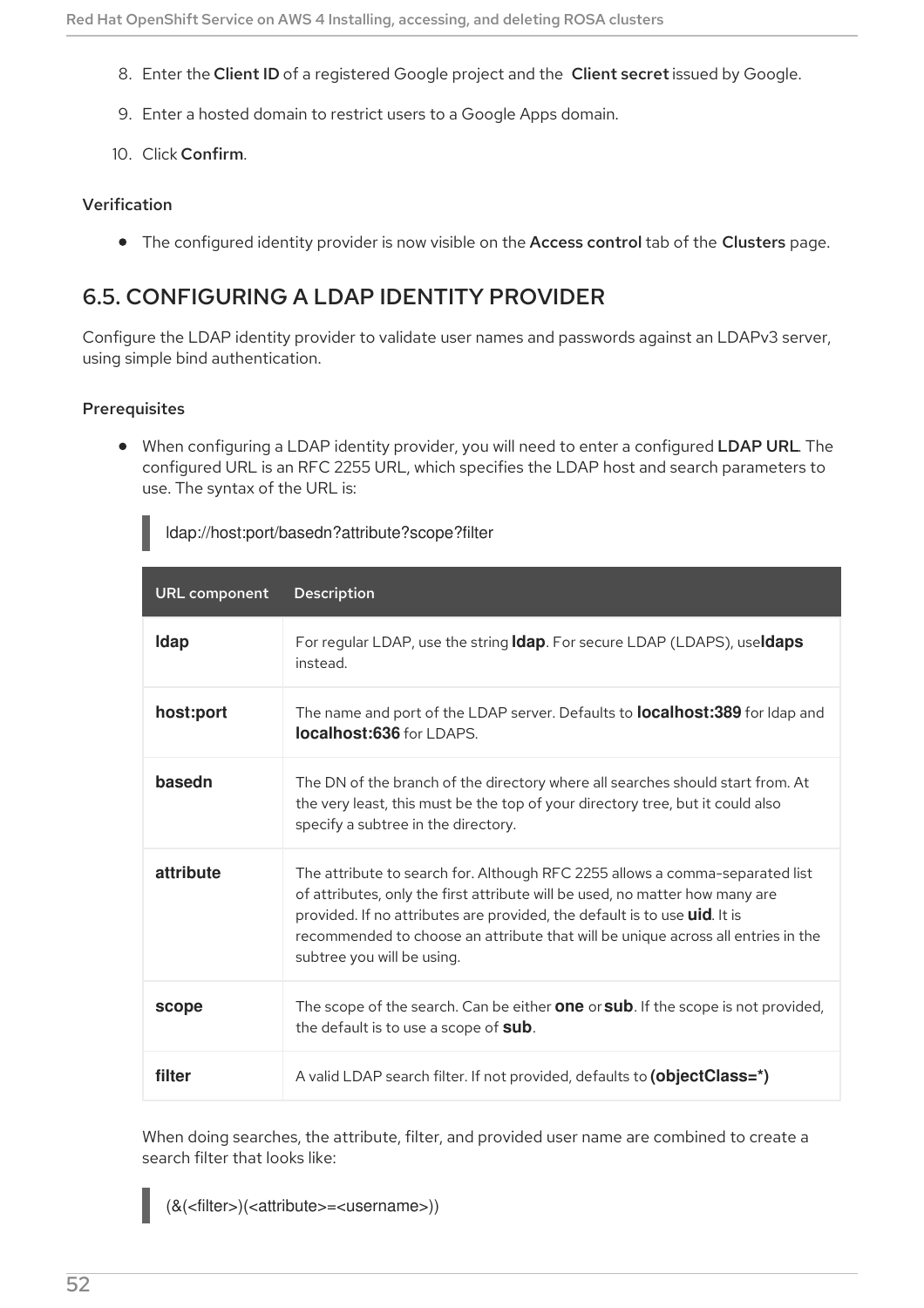

## IMPORTANT

If the LDAP directory requires authentication to search, specify a **bindDN** and **bindPassword** to use to perform the entry search.

#### Procedure

- 1. From [OpenShift](https://console.redhat.com/openshift) Cluster Manager, navigate to the Clusters page and select the cluster that you need to configure identity providers for.
- 2. Click the Access control tab.
- 3. Click Add identity provider.



#### **NOTE**

You can also click the Add Oauth configuration link in the warning message displayed after cluster creation to configure your identity providers.

- 4. Select LDAP from the drop-down menu.
- 5. Enter a unique name for the identity provider. This name cannot be changed later.
- 6. Select a mapping method from the drop-down menu. Claim is recommended in most cases.
- 7. Enter a LDAP URL to specify the LDAP search parameters to use.
- 8. Optional: Enter a Bind DN and Bind password.
- 9. Enter the attributes that will map LDAP attributes to identities.
	- Enter an ID attribute whose value should be used as the user ID. Click Add more to add multiple ID attributes.
	- Optional: Enter a Preferred username attribute whose value should be used as the display name. Click Add more to add multiple preferred username attributes.
	- Optional: Enter an Email attribute whose value should be used as the email address. Click Add more to add multiple email attributes.
- 10. Optional: Click Show advanced Options to add a certificate authority (CA) file to your LDAP identity provider to validate server certificates for the configured URL. Click **Browse** to locate and attach a CA file to the identity provider.
- 11. Optional: Under the advanced options, you can choose to make the LDAP provider Insecure. If you select this option, a CA file cannot be used.



#### IMPORTANT

If you are using an insecure LDAP connection (ldap:// or port 389), then you must check the Insecure option in the configuration wizard.

12. Click Confirm.

#### Verification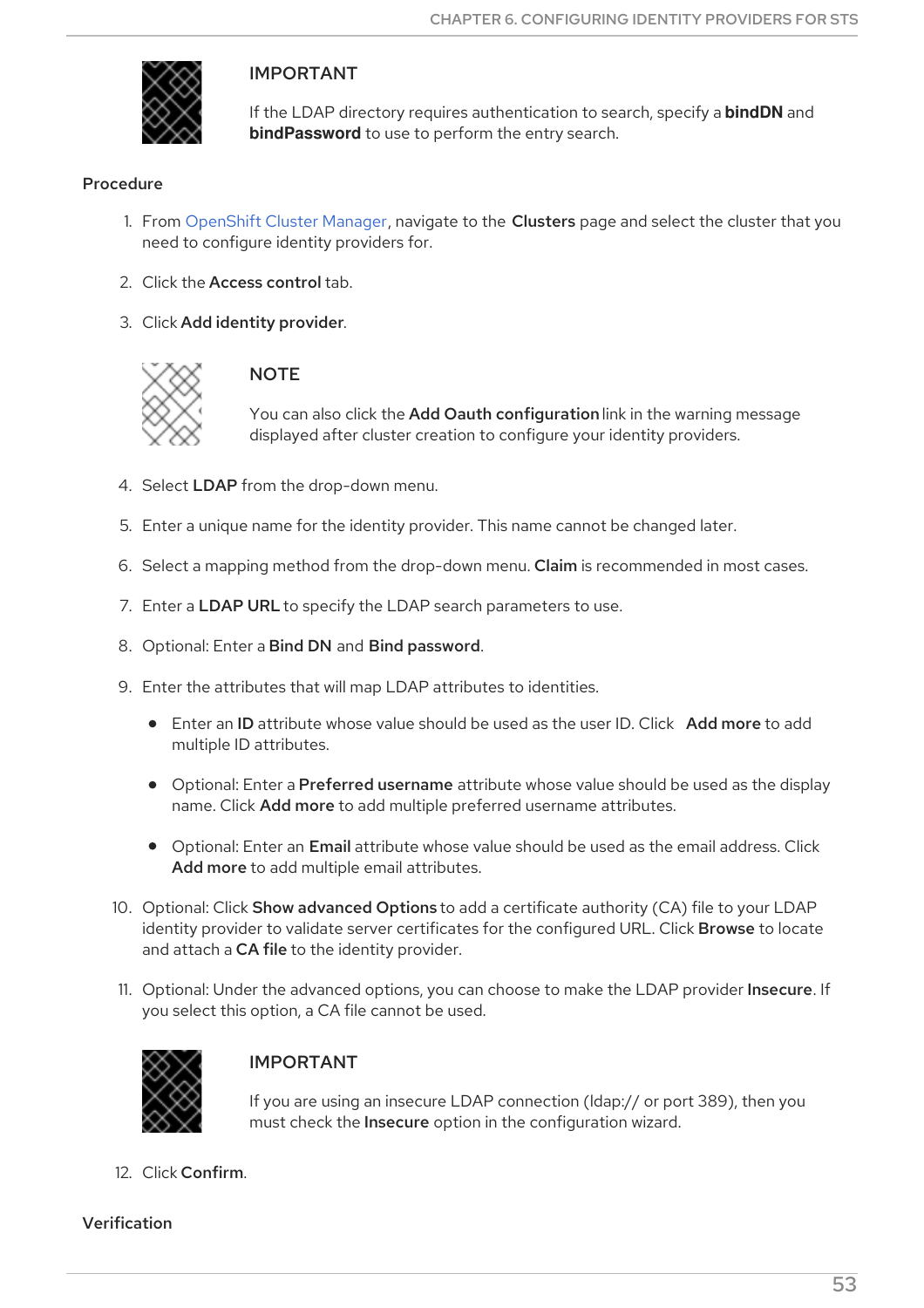• The configured identity provider is now visible on the Access control tab of the Clusters page.

# 6.6. CONFIGURING AN OPENID IDENTITY PROVIDER

Configure an OpenID identity provider to integrate with an OpenID Connect identity provider using an [Authorization](http://openid.net/specs/openid-connect-core-1_0.html#CodeFlowAuth) Code Flow.



### IMPORTANT

The Authentication Operator in Red Hat OpenShift Service on AWS requires that the configured OpenID Connect identity provider implements the OpenID Connect Discovery [specification.](https://openid.net/specs/openid-connect-discovery-1_0.html)

Claims are read from the JWT **id\_token** returned from the OpenID identity provider and, if specified, from the JSON returned by the Issuer URL.

At least one claim must be configured to use as the user's identity.

You can also indicate which claims to use as the user's preferred user name, display name, and email address. If multiple claims are specified, the first one with a non-empty value is used. The standard claims are:

| Claim              | <b>Description</b>                                                                                                                                                                                                                                                           |
|--------------------|------------------------------------------------------------------------------------------------------------------------------------------------------------------------------------------------------------------------------------------------------------------------------|
| preferred username | The preferred user name when provisioning a user. A shorthand name<br>that the user wants to be referred to as, such as <b>janedoe</b> . Typically a<br>value that corresponding to the user's login or username in the<br>authentication system, such as username or email. |
| email              | Email address.                                                                                                                                                                                                                                                               |
| name               | lay name.                                                                                                                                                                                                                                                                    |

See the OpenID claims [documentation](http://openid.net/specs/openid-connect-core-1_0.html#StandardClaims) for more information.

#### **Prerequisites**

Before you configure OpenID Connect, check the installation prerequisites for any Red Hat product or service you want to use with your Red Hat OpenShift Service on AWS cluster.

#### Procedure

- 1. From [OpenShift](https://console.redhat.com/openshift) Cluster Manager, navigate to the Clusters page and select the cluster that you need to configure identity providers for.
- 2. Click the Access control tab.
- 3. Click Add identity provider.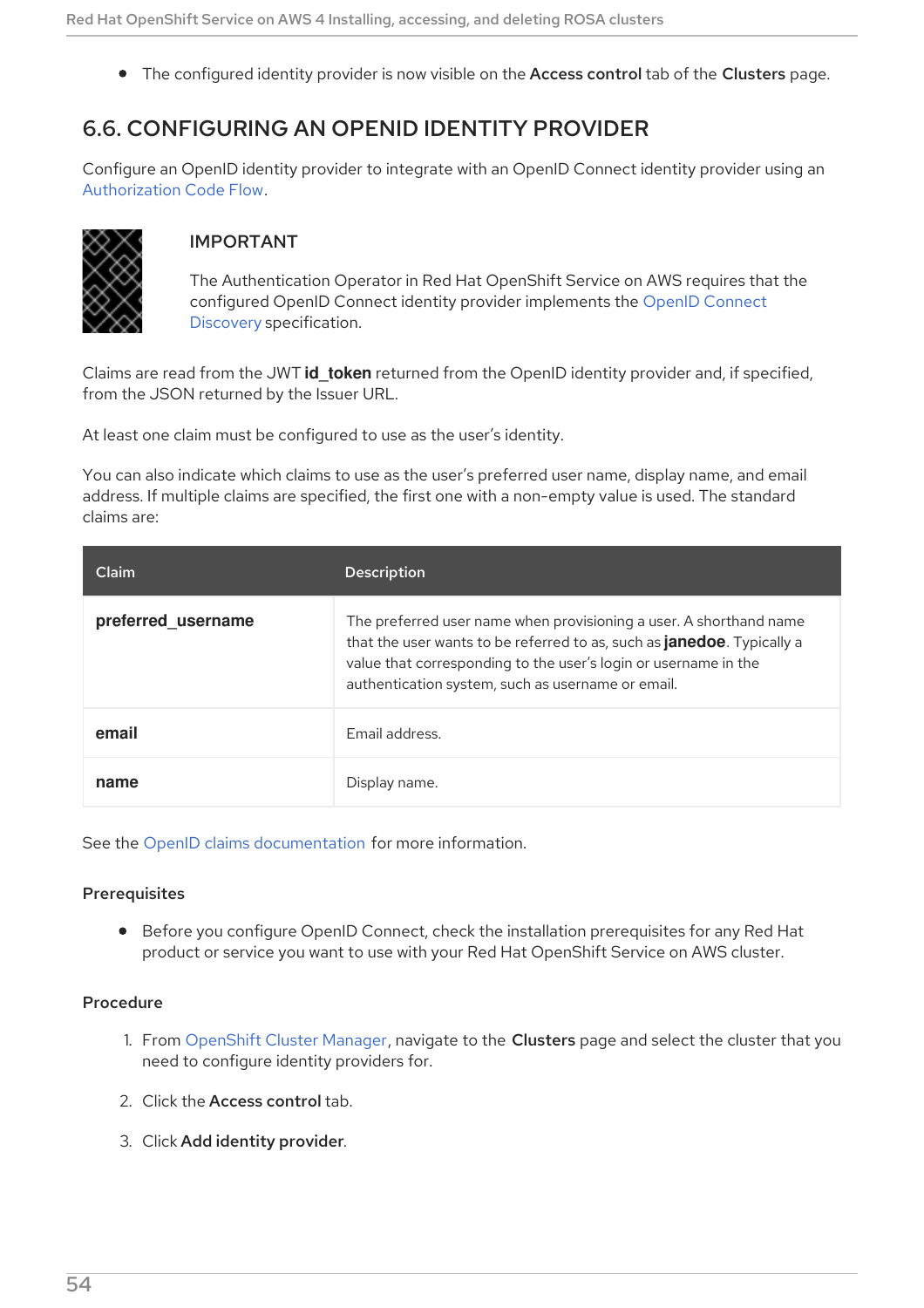

### **NOTE**

You can also click the Add Oauth configuration link in the warning message displayed after cluster creation to configure your identity providers.

- 4. Select OpenID from the drop-down menu.
- 5. Enter a unique name for the identity provider. This name cannot be changed later.
	- An OAuth callback URL is automatically generated in the provided field.

https://oauth-openshift.apps.<cluster\_name>. <cluster\_domain>/oauth2callback/<idp\_provider\_name>

For example:

https://oauth-openshift.apps.example-openshift-cluster.com/oauth2callback/openid/

- 6. Create an authorization request using an [Authorization](https://openid.net/specs/openid-connect-core-1_0.html#AuthRequest) Code Flow .
- 7. Return to Red Hat OpenShift Service on AWS and select a mapping method from the dropdown menu. Claim is recommended in most cases.
- 8. Enter a Client ID and Client secret provided from OpenID.
- 9. Enter an Issuer URL. This is the URL that the OpenID provider asserts as the Issuer Identifier. It must use the https scheme with no URL query parameters or fragments.
- 10. Enter an Email attribute whose value should be used as the email address. Click Add more to add multiple email attributes.
- 11. Enter a Name attribute whose value should be used as the preferred username. Click Add more to add multiple preferred usernames.
- 12. Enter a Preferred username attribute whose value should be used as the display name. Click Add more to add multiple display names.
- 13. Optional: Click Show advanced Options to add a certificate authority (CA) file to your OpenID identity provider.
- 14. Optional: Under the advanced options, you can add Additional scopes. By default, the **OpenID** scope is requested.
- 15. Click Confirm.

#### Verification

• The configured identity provider is now visible on the **Access control** tab of the **Clusters** page.

## 6.7. CONFIGURING AN HTPASSWD IDENTITY PROVIDER

Configure an HTPasswd identity provider to create a single, static user with cluster administration privileges. You can log in to your cluster as the user to troubleshoot issues.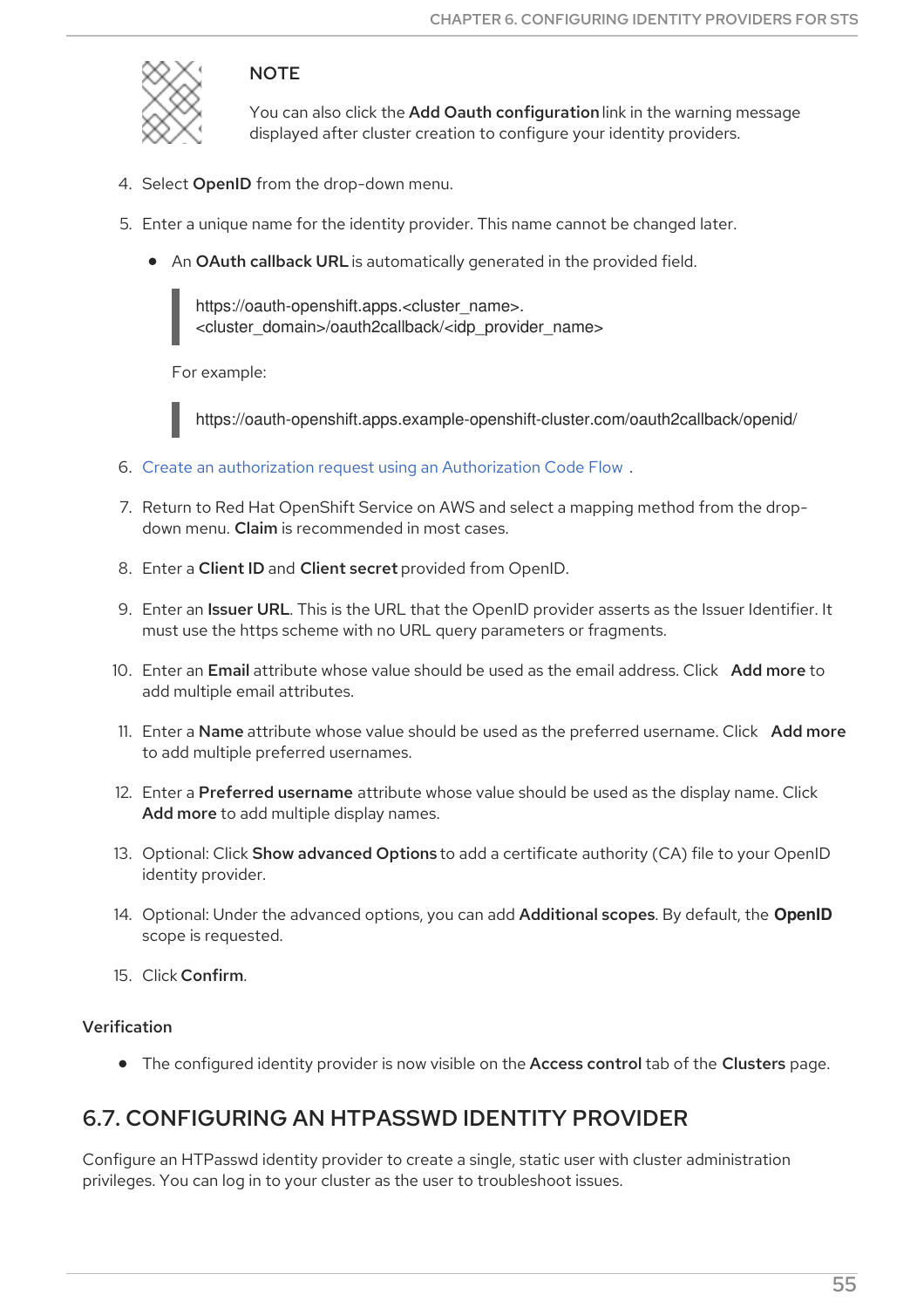

## IMPORTANT

The HTPasswd identity provider option is included only to enable the creation of a single, static administration user. HTPasswd is not supported as a general-use identity provider for Red Hat OpenShift Service on AWS.

#### Procedure

- 1. From [OpenShift](https://console.redhat.com/openshift) Cluster Manager, navigate to the Clusters page and select your cluster.
- 2. Select Access control → Identity providers.
- 3. Click Add identity provider.
- 4. Select HTPasswd from the Identity Provider drop-down menu.
- 5. Add a unique name in the Name field for the identity provider.
- 6. Use the suggested username and password for the static user, or create your own.



#### **NOTE**

The credentials defined in this step are not visible after you select Add in the following step. If you lose the credentials, you must recreate the identity provider and define the credentials again.

- 7. Select Add to create the HTPasswd identity provider and the single, static user.
- 8. Grant the static user permission to manage the cluster:
	- a. Under Access control → Cluster Roles and Access, select Add user.
	- b. Enter the User ID of the static user that you created in the preceding step.
	- c. Select a Group. Users in the **dedicated-admins** group have standard administrative privileges for Red Hat OpenShift Service on AWS. Users in the **cluster-admins** group have full administrative access to the cluster.
	- d. Select Add user to grant the administration privileges to the user.

#### Verification

The configured HTPasswd identity provider is visible on the Access control → Identity providers page.



#### **NOTE**

After creating the identity provider, synchronization usually completes within two minutes. You can log in to the cluster as the user after the HTPasswd identity provider becomes available.

The single, administrative user is visible on the Access control → Cluster Roles and Access page. The administration group membership of the user is also displayed.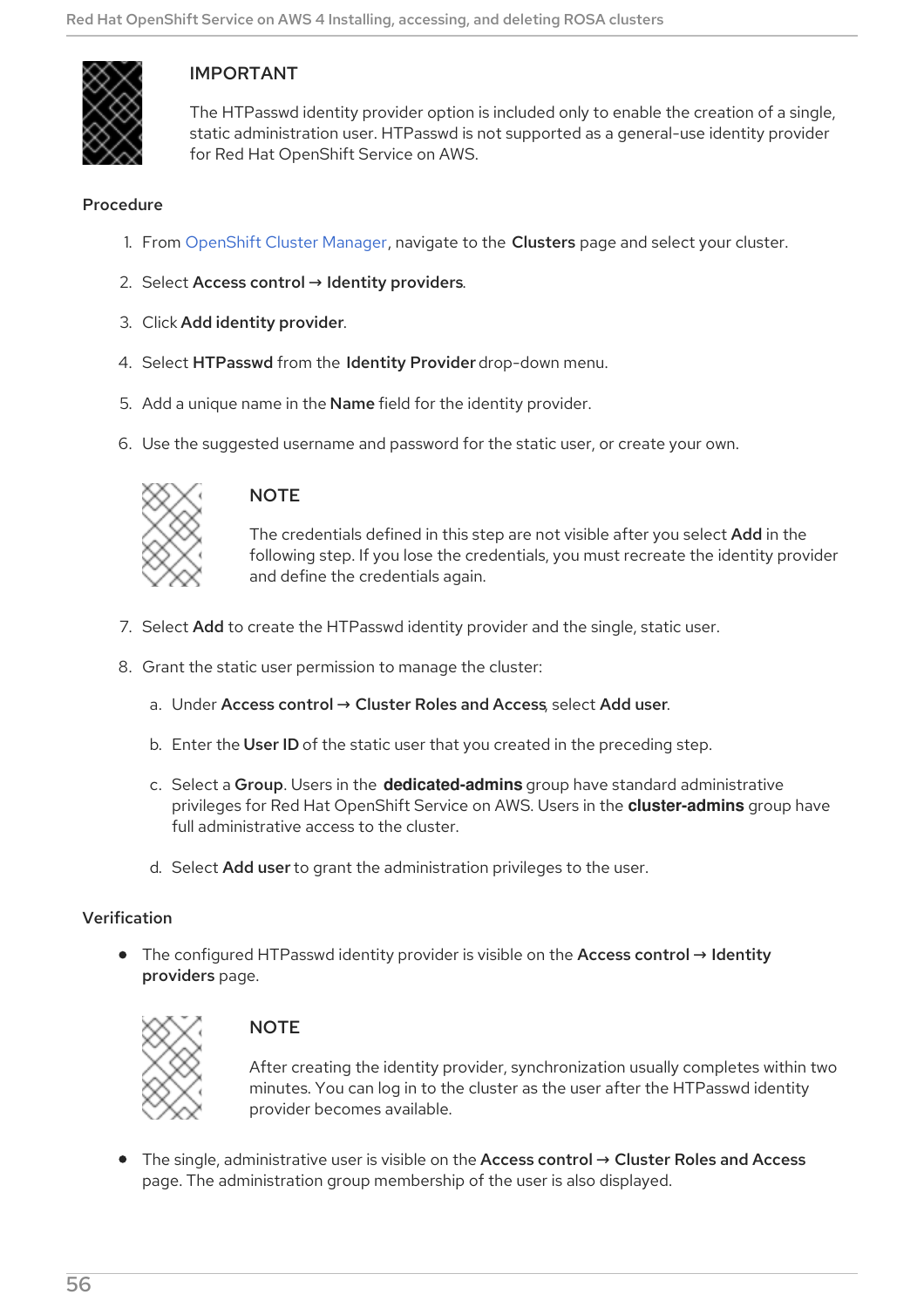# 6.8. ADDITIONAL RESOURCES

- [Accessing](https://access.redhat.com/documentation/en-us/red_hat_openshift_service_on_aws/4/html-single/installing_accessing_and_deleting_rosa_clusters/#rosa-sts-accessing-cluster) a cluster
- [Understanding](https://access.redhat.com/documentation/en-us/red_hat_openshift_service_on_aws/4/html-single/getting_started/#rosa-sts-understanding-the-deployment-workflow) the ROSA with STS deployment workflow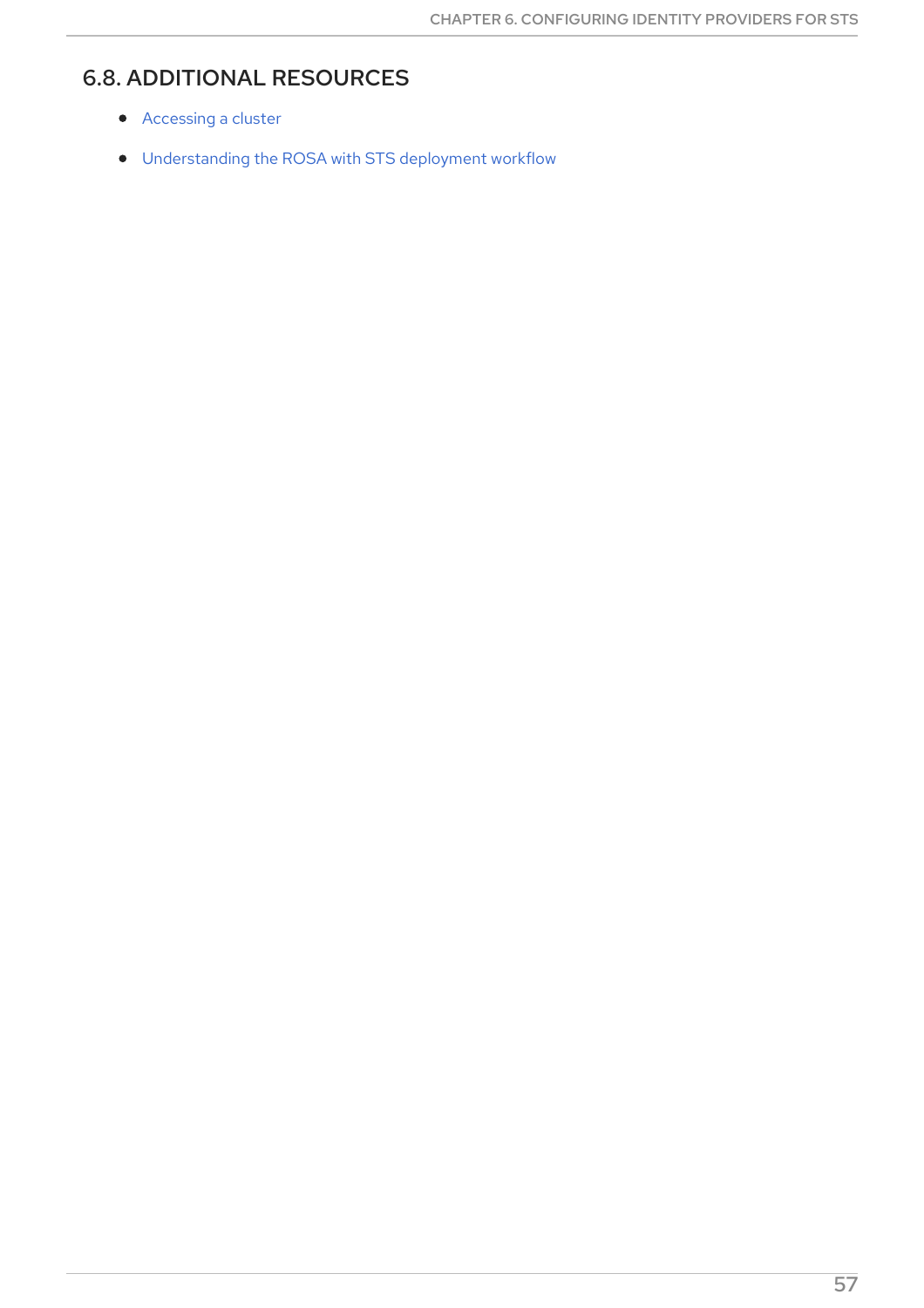# CHAPTER 7. REVOKING ACCESS TO A ROSA CLUSTER

An identity provider (IDP) controls access to a Red Hat OpenShift Service on AWS (ROSA) cluster. To revoke access of a user to a cluster, you must configure that within the IDP that was set up for authentication.

# 7.1. REVOKING ADMINISTRATOR ACCESS USING THE**ROSA** CLI

You can revoke the administrator access of users so that they can access the cluster without administrator privileges. To remove the administrator access for a user, you must revoke the **dedicatedadmin** or **cluster-admin** privileges. You can revoke the administrator privileges using the **rosa** command-line utility or using OpenShift Cluster Manager console.

### 7.1.1. Revoking **dedicated-admin** access using the **rosa** CLI

You can revoke access for a **dedicated-admin** user if you are the user who created the cluster, the organization administrator user, or the super administrator user.

#### **Prerequisites**

- You have added an Identity Provider (IDP) to your cluster.
- You have the IDP user name for the user whose privileges you are revoking.
- You are logged in to the cluster.

#### Procedure

1. Enter the following command to revoke the **dedicated-admin** access of a user:

\$ rosa revoke user dedicated-admin --user=<idp\_user\_name> --cluster=<cluster\_name>

2. Enter the following command to verify that your user no longer has **dedicated-admin** access. The output does not list the revoked user.



### 7.1.2. Revoking **cluster-admin** access using the **rosa** CLI

Only the user who created the cluster can revoke access for **cluster-admin** users.

#### **Prerequisites**

- You have added an Identity Provider (IDP) to your cluster.
- You have the IDP user name for the user whose privileges you are revoking.
- You are logged in to the cluster.

#### Procedure

1. Enter the following command to revoke the **cluster-admin** access of a user:

٠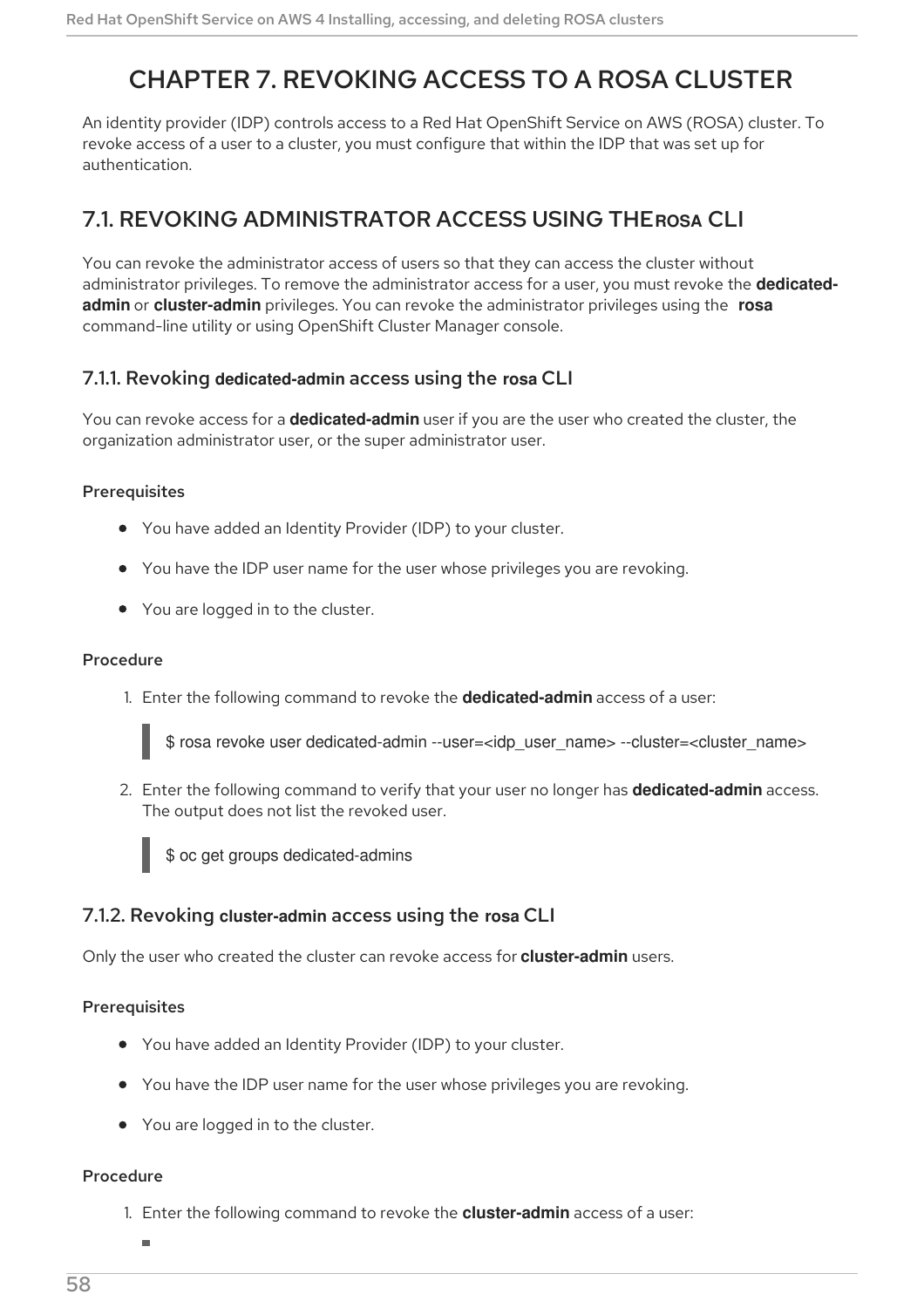\$ rosa revoke user cluster-admins --user=myusername --cluster=mycluster

2. Enter the following command to verify that the user no longer has **cluster-admin** access. The output does not list the revoked user.

\$ oc get groups cluster-admins

# 7.2. REVOKING ADMINISTRATOR ACCESS USING OPENSHIFT CLUSTER MANAGER CONSOLE

You can revoke the **dedicated-admin** or **cluster-admin** access of users through OpenShift Cluster Manager console. Users will be able to access the cluster without administrator privileges.

#### Prerequisites

- You have added an Identity Provider (IDP) to your cluster.
- You have the IDP user name for the user whose privileges you are revoking.
- You are logged in to OpenShift Cluster Manager console using an OpenShift Cluster Manager account that you used to create the cluster, the organization administrator user, or the super administrator user.

#### Procedure

- 1. On the Clusters tab of OpenShift Cluster Manager, select the name of your cluster to view the cluster details.
- 2. Select Access control > Cluster Roles and Access.
- 3. For the user that you want to remove, click the **Options** menu  $\overline{\phantom{a}}$  to the right of the user and group combination and click Delete.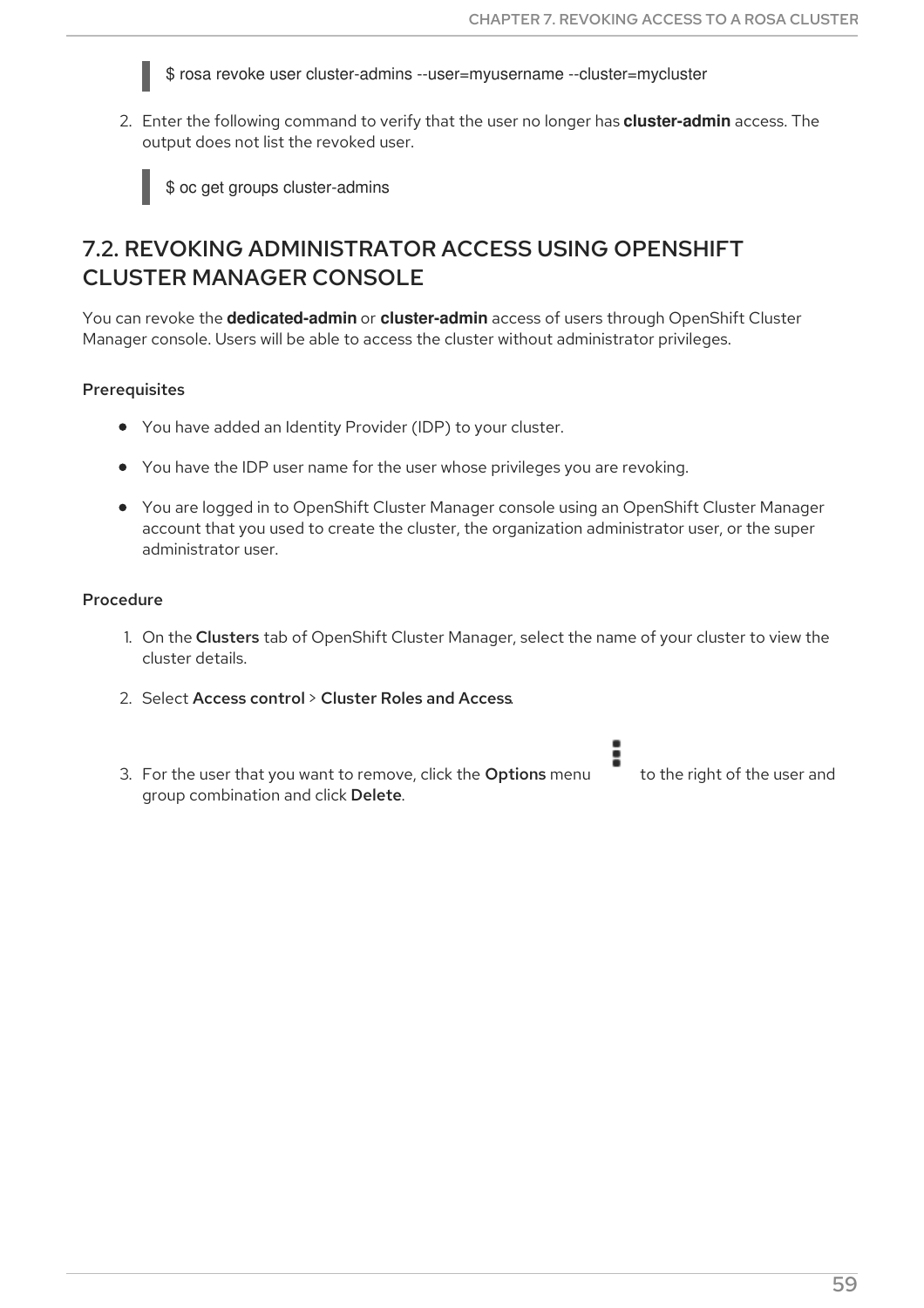# CHAPTER 8. DELETING A ROSA CLUSTER

This document provides steps to delete a Red Hat OpenShift Service on AWS (ROSA) cluster that uses the AWS Security Token Service (STS). After deleting your cluster, you can also delete the AWS Identity and Access Management (IAM) resources that are used by the cluster.

# 8.1. PREREQUISITES

- If Red Hat OpenShift Service on AWS created a VPC, you must remove the following items from your cluster before you can successfully delete your cluster:
	- Network configurations, such as VPN configurations and VPC peering connections
	- Any additional services that were added to the VPC

If these configurations and services remain, the cluster does not delete properly.

# 8.2. DELETING A ROSA CLUSTER AND THE CLUSTER-SPECIFIC IAM RESOURCES

You can delete a Red Hat OpenShift Service on AWS (ROSA) with AWS Security Token Service (STS) cluster by using the ROSA CLI (**rosa**) or Red Hat OpenShift Cluster Manager.

After deleting the cluster, you can clean up the cluster-specific Identity and Access Management (IAM) resources in your AWS account by using the ROSA CLI (**rosa**). The cluster-specific resources include the Operator roles and the OpenID Connect (OIDC) provider.



### IMPORTANT

The cluster deletion must complete before you remove the IAM resources, because the resources are used in the cluster deletion and clean-up processes.

If add-ons are installed, the cluster deletion takes longer because add-ons are uninstalled before the cluster is deleted. The amount of time depends on the number and size of the add-ons.

#### **Prerequisites**

- You have installed a ROSA cluster.
- You have installed and configured the latest ROSA CLI (**rosa**) on your installation host.

#### Procedure

1. Obtain the cluster ID, the Amazon Resource Names (ARNs) for the cluster-specific Operator roles and the endpoint URL for the OIDC provider:



[1](#page-63-0)

\$ rosa describe cluster --cluster=<cluster\_name> **1**

<span id="page-63-0"></span>

Replace <**cluster\_name>** with the name of your cluster.

### Example output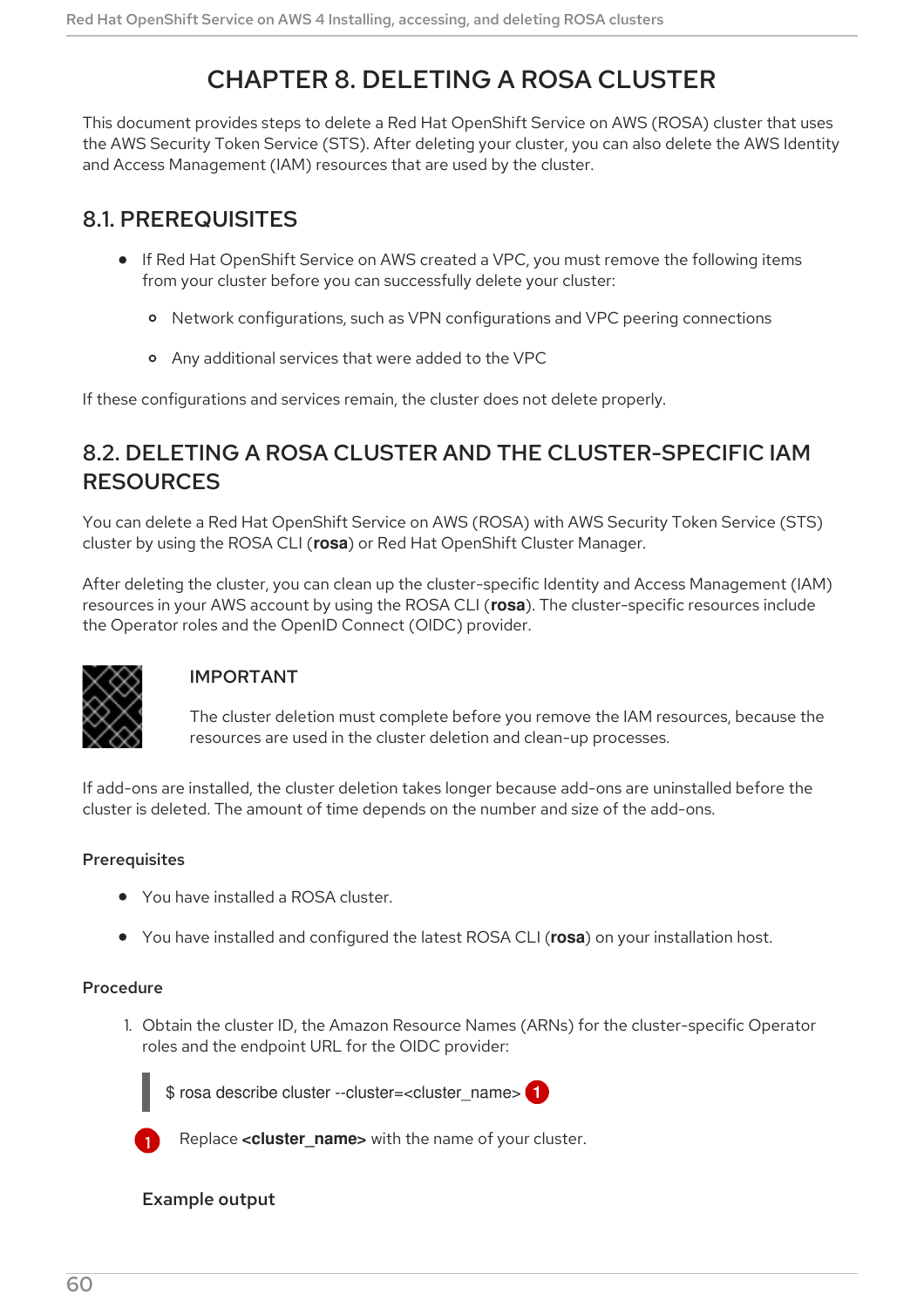<span id="page-64-1"></span><span id="page-64-0"></span>

[1](#page-64-0)

[2](#page-64-1)

[3](#page-64-2)

<span id="page-64-2"></span>Lists the cluster ID.

Specifies the ARNs for the cluster-specific Operator roles. For example, in the sample output the ARN for the role required by the Machine Config Operator is **arn:aws:iam::** <aws account id>:role/mycluster-x4q9-openshift-machine-api-aws-cloud**credentials**.

Specifies the endpoint URL for the cluster-specific OIDC provider.



### IMPORTANT

You require the cluster ID to delete the cluster-specific STS resources using the ROSA CLI (**rosa**) after the cluster is deleted.

- 2. Delete the cluster:
	- To delete the cluster by using Red Hat OpenShift Cluster Manager:
		- a. Navigate to [OpenShift](https://console.redhat.com/openshift) Cluster Manager.
		-

b. Click the Options menu ext to your cluster and select Delete cluster.

- c. Type the name of your cluster at the prompt and click Delete.
- To delete the cluster using the ROSA CLI (**rosa**):
	- a. Enter the following command to delete the cluster and watch the logs, replacing **<cluster\_name>** with the name or ID of your cluster: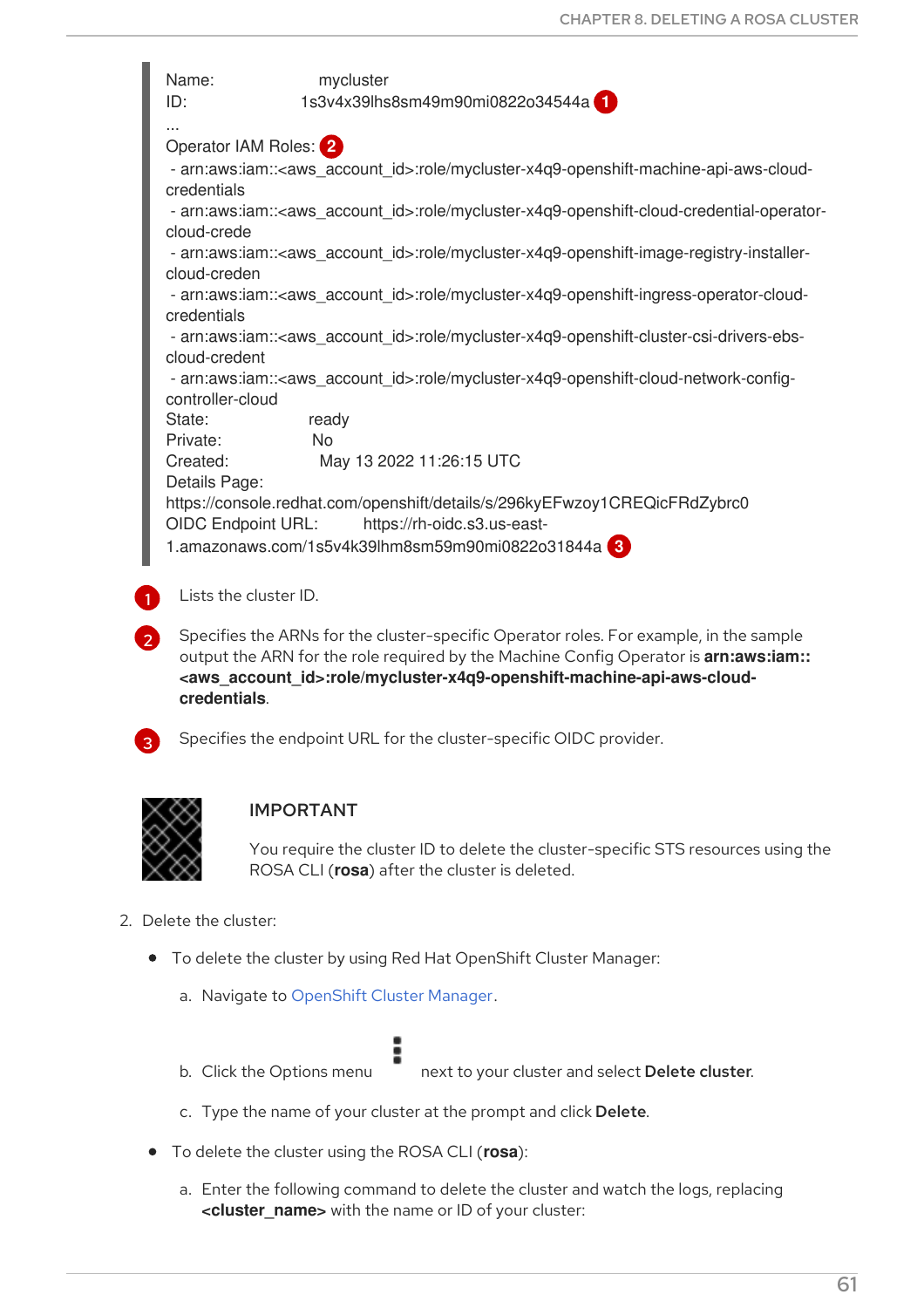\$ rosa delete cluster --cluster=<cluster\_name> --watch



### IMPORTANT

<span id="page-65-0"></span>You must wait for the cluster deletion to complete before you remove the Operator roles and the OIDC provider. The cluster-specific Operator roles are required to clean-up the resources created by the OpenShift Operators. The Operators use the OIDC provider to authenticate.

3. Delete the OIDC provider that the cluster Operators use to authenticate:

\$ rosa delete oidc-provider -c <cluster\_id> --mode auto **1**

Replace **<cluster\_id>** with the ID of the cluster.



[1](#page-65-0)

### **NOTE**

<span id="page-65-1"></span>You can use the **-y** option to automatically answer yes to the prompts.

4. Delete the cluster-specific Operator IAM roles:



\$ rosa delete operator-roles -c <cluster\_id> --mode auto **1**



Replace < **cluster id>** with the ID of the cluster.

#### Additional resources

- For steps to delete the [account-wide](https://access.redhat.com/documentation/en-us/red_hat_openshift_service_on_aws/4/html-single/installing_accessing_and_deleting_rosa_clusters/#rosa-deleting-account-wide-iam-roles-and-policies_rosa-sts-deleting-cluster) IAM roles and policies, see Deleting the account-wide IAM roles and policies.
- For steps to delete the [OpenShift](https://access.redhat.com/documentation/en-us/red_hat_openshift_service_on_aws/4/html-single/installing_accessing_and_deleting_rosa_clusters/#rosa-unlinking-and-deleting-ocm-and-user-iam-roles_rosa-sts-deleting-cluster) Cluster Manager and user IAM roles, see Unlinking and deleting the OpenShift Cluster Manager and user IAM roles.

# 8.3. DELETING THE ACCOUNT-WIDE IAM RESOURCES

After you have deleted all Red Hat OpenShift Service on AWS (ROSA) with AWS Security Token Services (STS) clusters that depend on the account-wide AWS Identity and Access Management (IAM) resources, you can delete the account-wide resources.

If you no longer need to install a ROSA with STS cluster by using Red Hat OpenShift Cluster Manager, you can also delete the OpenShift Cluster Manager and user IAM roles.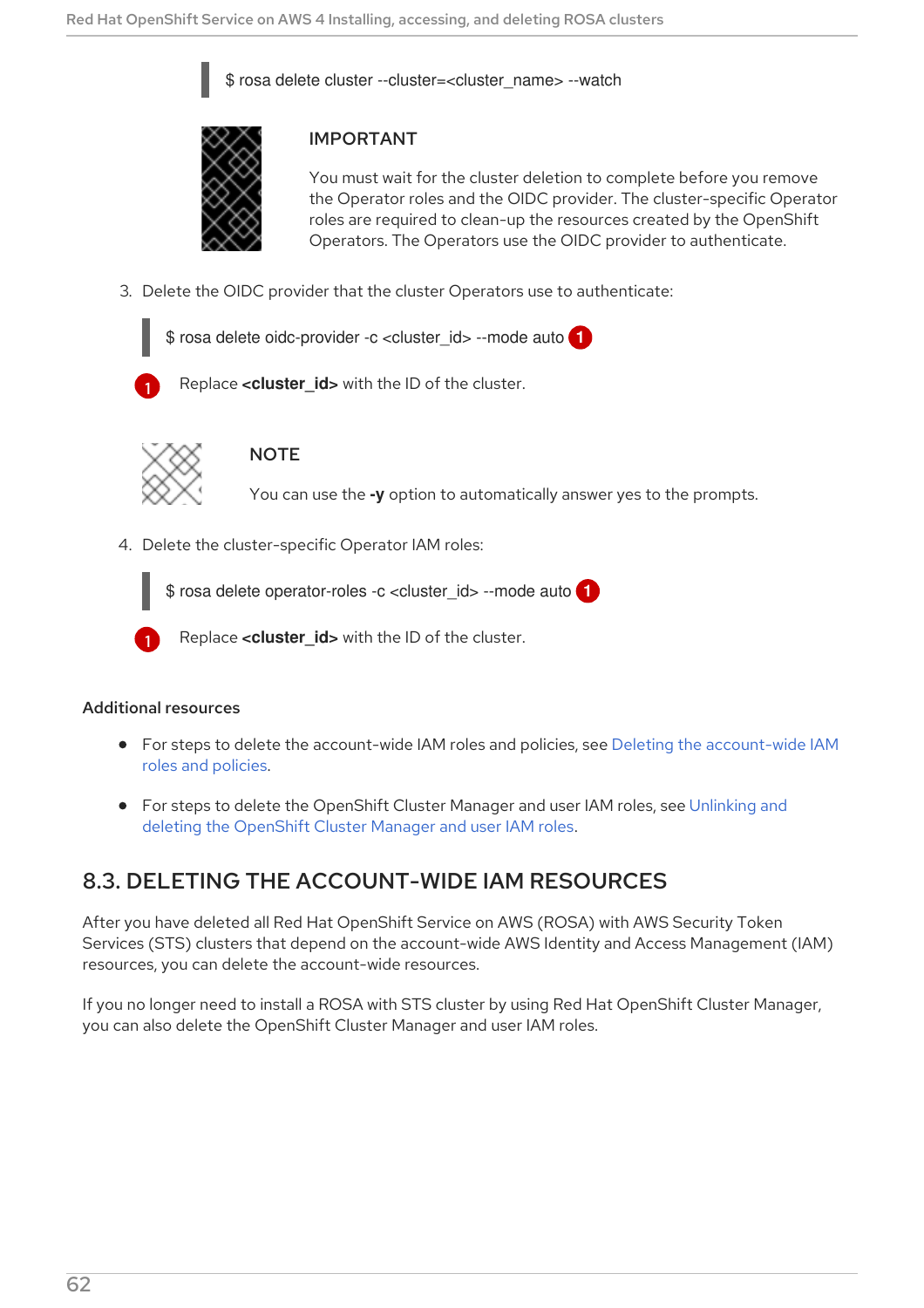

### IMPORTANT

The account-wide IAM roles and policies might be used by other ROSA clusters in the same AWS account. You must only remove the resources if they are not required by other clusters.

The OpenShift Cluster Manager and user IAM roles are required if you want to install and manage other ROSA clusters in the same AWS account by using OpenShift Cluster Manager. You must only remove the roles if you no longer need to install ROSA clusters in your account by using OpenShift Cluster Manager.

## 8.3.1. Deleting the account-wide IAM roles and policies

This section provides steps to delete the account-wide IAM roles and inline policies that you created for ROSA with STS deployments, along with the account-wide Operator policies. You can delete the account-wide AWS Identity and Access Management (IAM) roles and policies only after deleting all of the Red Hat OpenShift Service on AWS (ROSA) with AWS Security Token Services (STS) clusters that depend on them.



### IMPORTANT

The account-wide IAM roles and policies might be used by other ROSA clusters in the same AWS account. You must only remove the roles if they are not required by other clusters.

#### **Prerequisites**

- You have installed a ROSA cluster.
- You have installed and configured the latest ROSA CLI (**rosa**) on your installation host.

#### Procedure

- 1. Delete the account-wide roles:
	- a. List the account-wide roles in your AWS account by using the ROSA CLI (**rosa**):



### Example output

I: Fetching account roles ROLE NAME ROLE TYPE ROLE ARN OPENSHIFT VERSION ManagedOpenShift-ControlPlane-Role Control plane arn:aws:iam:: <aws\_account\_id>:role/ManagedOpenShift-ControlPlane-Role 4.10 ManagedOpenShift-Installer-Role Installer arn:aws:iam:: <aws\_account\_id>:role/ManagedOpenShift-Installer-Role 4.10 ManagedOpenShift-Support-Role Support arn:aws:iam:: <aws\_account\_id>:role/ManagedOpenShift-Support-Role 4.10 ManagedOpenShift-Worker-Role Worker arn:aws:iam:: <aws\_account\_id>:role/ManagedOpenShift-Worker-Role 4.10

b. Delete the account-wide roles: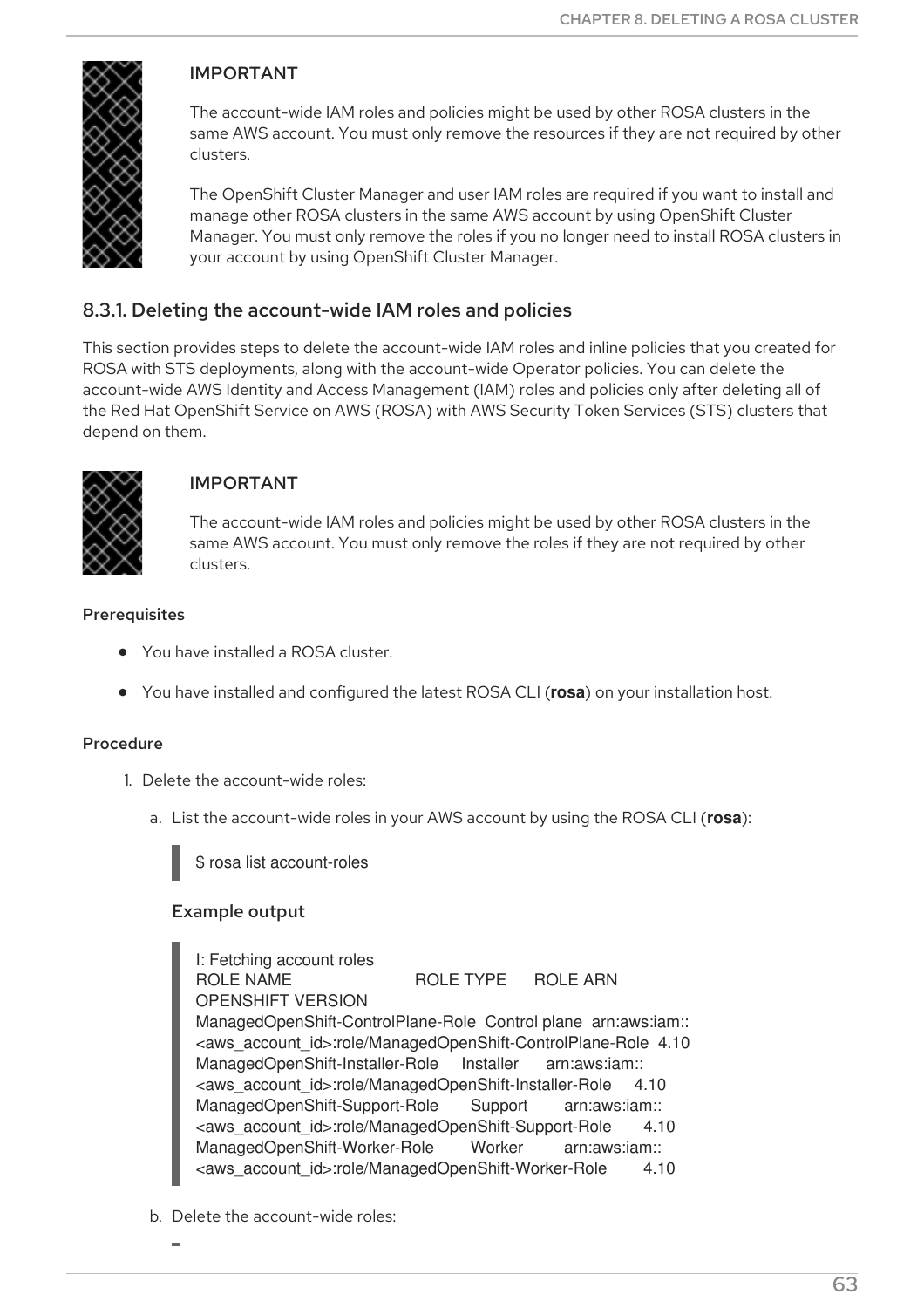\$ rosa delete account-roles --prefix <prefix> --mode auto **1**

You must include the --<prefix> argument. Replace <prefix> with the prefix of the account-wide roles to delete. If you did not specify a custom prefix when you created the account-wide roles, specify the default prefix, **ManagedOpenShift**.



## <span id="page-67-0"></span>IMPORTANT

The account-wide IAM roles might be used by other ROSA clusters in the same AWS account. You must only remove the roles if they are not required by other clusters.

- 2. Delete the account-wide in-line and Operator policies:
	- a. Under the **Policies** page in the AWS IAM [Console,](https://console.aws.amazon.com/iamv2/home#/policies) filter the list of policies by the prefix that you specified when you created the account-wide roles and policies.



## **NOTE**

If you did not specify a custom prefix when you created the account-wide roles, search for the default prefix, **ManagedOpenShift**.

b. Delete the [account-wide](https://console.aws.amazon.com/iamv2/home#/policies) in-line policies and Operator policies by using the AWS IAM Console. For more information about deleting IAM policies by using the AWS IAM Console, see [Deleting](https://docs.aws.amazon.com/IAM/latest/UserGuide/access_policies_manage-delete.html) IAM policies in the AWS documentation.



### IMPORTANT

The account-wide in-line and Operator IAM policies might be used by other ROSA clusters in the same AWS account. You must only remove the roles if they are not required by other clusters.

### 8.3.2. Unlinking and deleting the OpenShift Cluster Manager and user IAM roles

If you installed a Red Hat OpenShift Service on AWS (ROSA) cluster by using Red Hat OpenShift Cluster Manager, you created OpenShift Cluster Manager and user Identity and Access Management (IAM) roles and linked them to your Red Hat organization. After deleting your cluster, you can unlink and delete the roles by using the ROSA CLI (**rosa**).



#### IMPORTANT

The OpenShift Cluster Manager and user IAM roles are required if you want to use OpenShift Cluster Manager to install and manage other ROSA clusters in the same AWS account. You must only remove the roles if you no longer need to use OpenShift Cluster Manager to install ROSA clusters.

#### Prerequisites

- You created OpenShift Cluster Manager and user IAM roles and linked them to your Red Hat organization.
- You have installed and configured the latest ROSA CLI (**rosa**) on your installation host.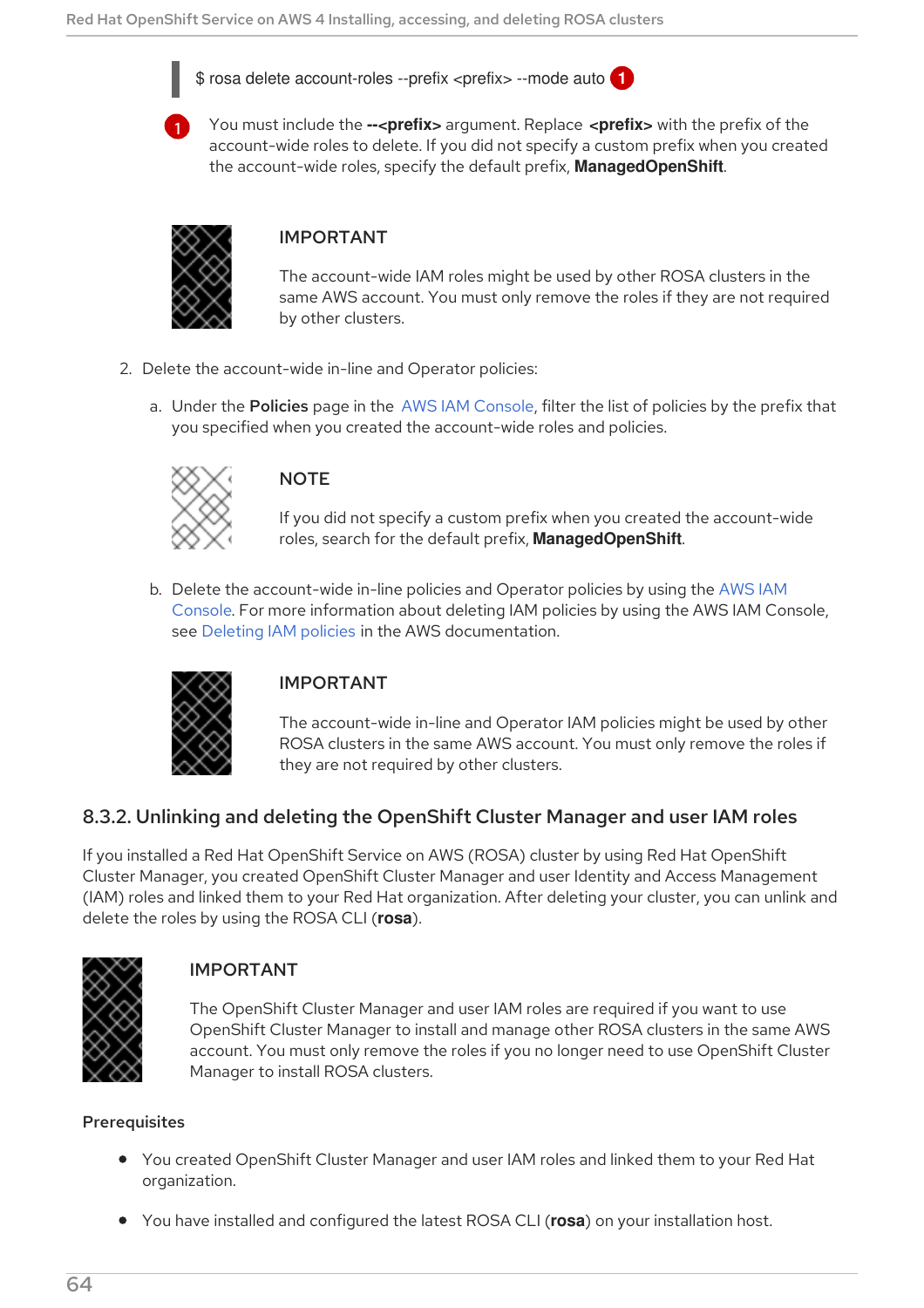You have organization administrator privileges in your Red Hat organization.

#### Procedure

- 1. Unlink the OpenShift Cluster Manager IAM role from your Red Hat organization and delete the role:
	- a. List the OpenShift Cluster Manager IAM roles in your AWS account:



#### Example output

I: Fetching ocm roles ROLE NAME ROLE ARN LINKED ADMIN ManagedOpenShift-OCM-Role-<red\_hat\_organization\_external\_id> arn:aws:iam:: <aws account id>:role/ManagedOpenShift-OCM-Role-<red\_hat\_organization\_external\_id> Yes Yes

b. If your OpenShift Cluster Manager IAM role is listed as linked in the output of the preceding command, unlink the role from your Red Hat organization:

<span id="page-68-0"></span>\$ rosa unlink ocm-role --role-arn <arn> 1

[1](#page-68-0) Replace **<arn>** with the Amazon Resource Name (ARN) for your OpenShift Cluster Manager IAM role. The ARN is specified in the output of the preceding command. In the preceding example, the ARN is in the format **arn:aws:iam:: <aws\_account\_external\_id>:role/ManagedOpenShift-OCM-Role- <red\_hat\_organization\_external\_id>**.

#### Example output

I: Unlinking OCM role ? Unlink the 'arn:aws:iam::<aws\_account\_id>:role/ManagedOpenShift-OCM-Role-<red hat organization external id>' role from organization '<red hat organization id>'? Yes I: Successfully unlinked role-arn 'arn:aws:iam:: <aws account id>:role/ManagedOpenShift-OCM-Role-<red\_hat\_organization\_external\_id>' from organization account '<red hat organization id>'

c. Delete the OpenShift Cluster Manager IAM role and policies:

\$ rosa delete ocm-role --role-arn <arn>

#### Example output

I: Deleting OCM role

? OCM Role ARN: arn:aws:iam::<aws\_account\_id>:role/ManagedOpenShift-OCM-Role-<red hat organization external id>

? Delete 'arn:aws:iam::<aws\_account\_id>:role/ManagedOpenShift-OCM-Role-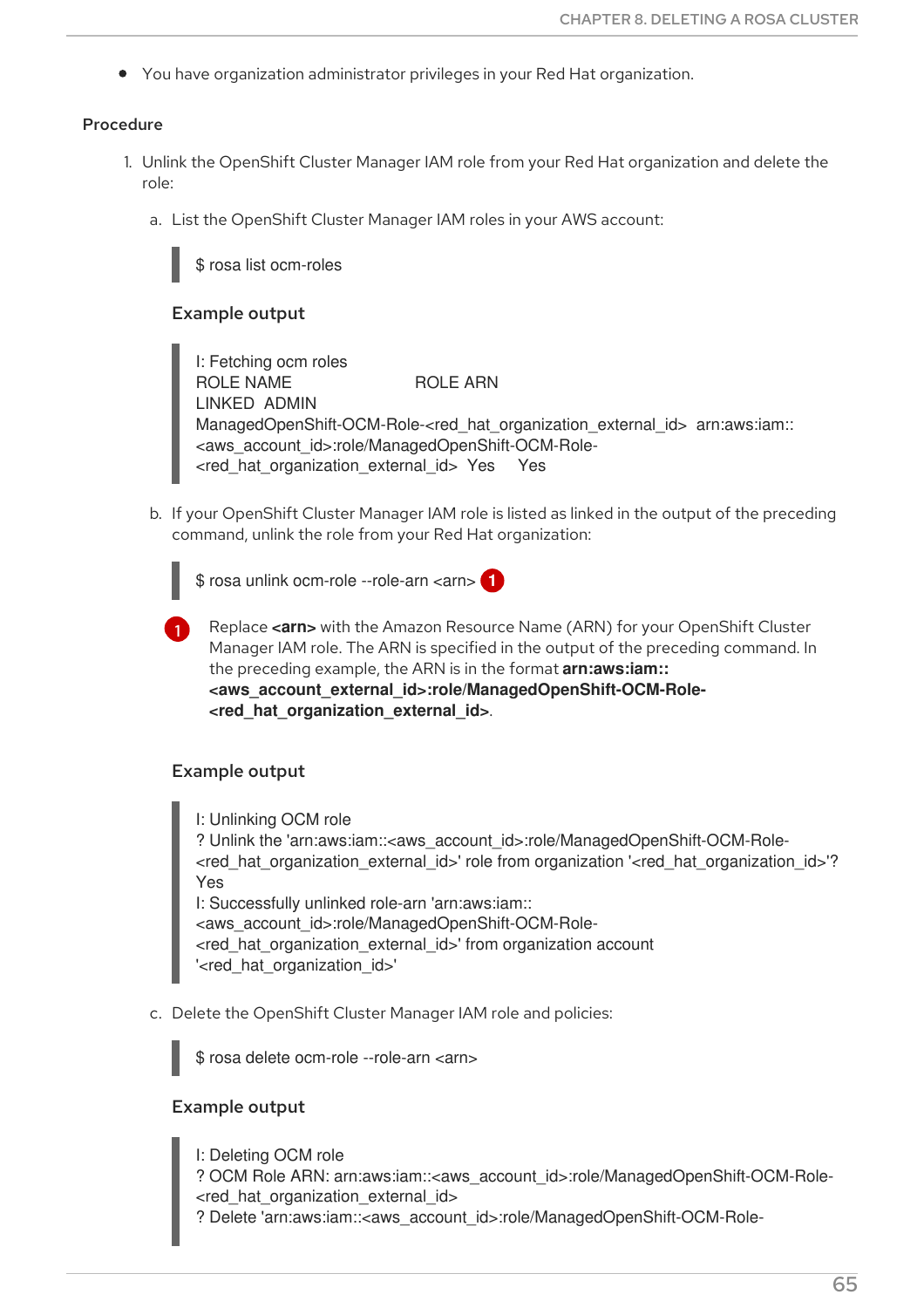<red\_hat\_organization\_external\_id>' ocm role? Yes

- <span id="page-69-0"></span>? OCM role deletion mode: auto **1**
- I: Successfully deleted the OCM role
- [1](#page-69-0)

Specifies the deletion mode. You can use **auto** mode to automatically delete the OpenShift Cluster Manager IAM role and policies. In **manual** mode, the **rosa** CLI generates the **aws** commands needed to delete the role and policies. **manual** mode enables you to review the details before running the **aws** commands manually.

- 2. Unlink the user IAM role from your Red Hat organization and delete the role:
	- a. List the user IAM roles in your AWS account:



#### Example output

I: Fetching user roles ROLE NAME ROLE ARN LINKED ManagedOpenShift-User-<ocm\_user\_name>-Role arn:aws:iam:: <aws\_account\_id>:role/ManagedOpenShift-User-<ocm\_user\_name>-Role Yes

b. If your user IAM role is listed as linked in the output of the preceding command, unlink the role from your Red Hat organization:



[1](#page-69-1)

<span id="page-69-1"></span>\$ rosa unlink user-role --role-arn <arn> **1**

Replace **<arn>** with the Amazon Resource Name (ARN) for your user IAM role. The ARN is specified in the output of the preceding command. In the preceding example, the ARN is in the format **arn:aws:iam::<aws\_account\_id>:role/ManagedOpenShift-User-<ocm\_user\_name>-Role**.

#### Example output

I: Unlinking user role

? Unlink the 'arn:aws:iam::<aws\_account\_id>:role/ManagedOpenShift-User- <ocm\_user\_name>-Role' role from the current account '<ocm\_user\_account\_id>'? Yes I: Successfully unlinked role ARN 'arn:aws:iam:: <aws\_account\_id>:role/ManagedOpenShift-User-<ocm\_user\_name>-Role' from account

'<ocm\_user\_account\_id>'

c. Delete the user IAM role:

\$ rosa delete user-role --role-arn <arn>

#### Example output

I: Deleting user role

? User Role ARN: arn:aws:iam::<aws\_account\_id>:role/ManagedOpenShift-User-<ocm\_user\_name>-Role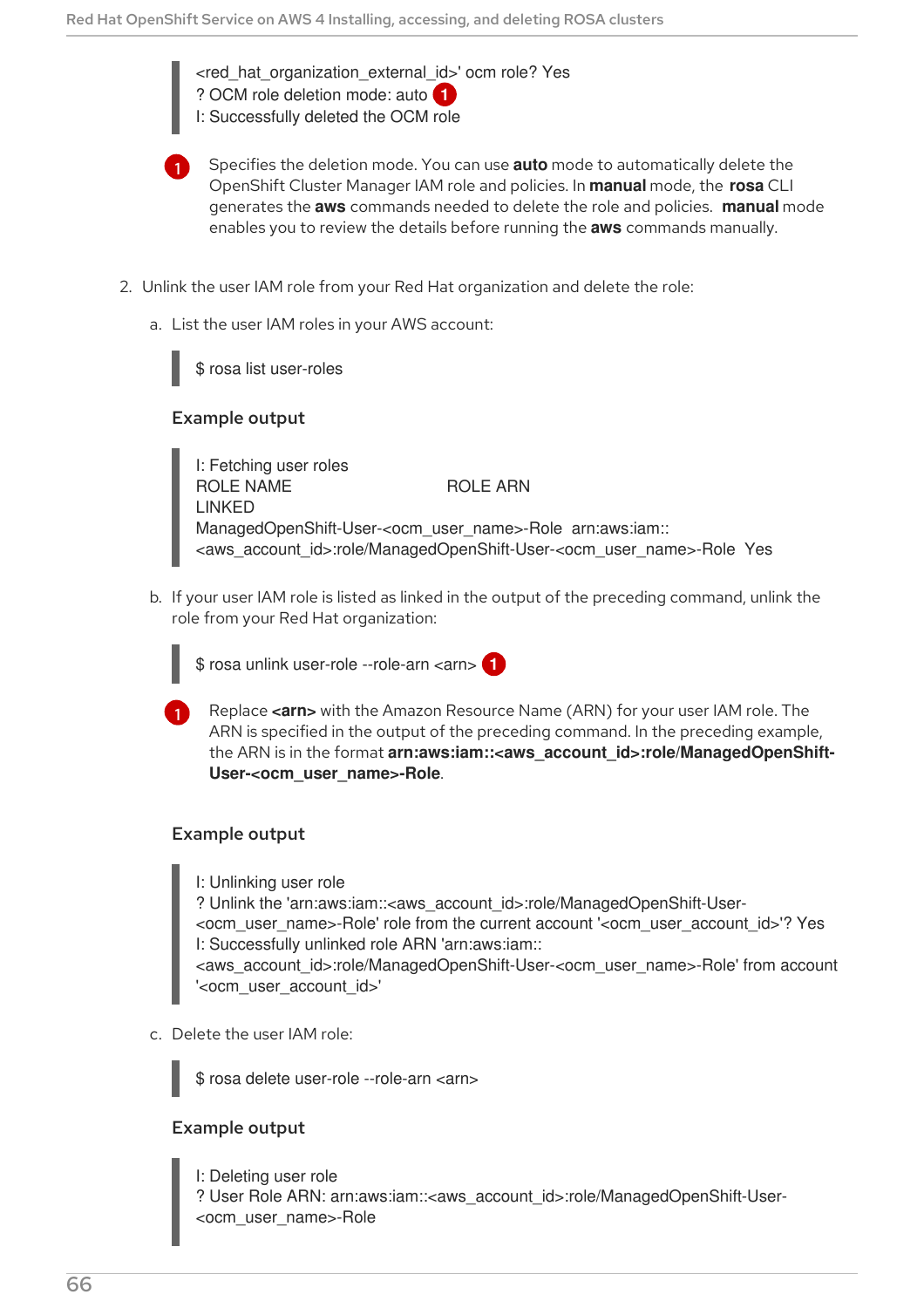? Delete the 'arn:aws:iam::<aws\_account\_id>:role/ManagedOpenShift-User- <ocm\_user\_name>-Role' role from the AWS account? Yes ? User role deletion mode: auto **1**

<span id="page-70-0"></span>I: Successfully deleted the user role

**[1](#page-70-0)** Specifies the deletion mode. You can use **auto** mode to automatically delete the user IAM role. In **manual** mode, the **rosa** CLI generates the **aws** command needed to delete the role. **manual** mode enables you to review the details before running the **aws** command manually.

# 8.4. ADDITIONAL RESOURCES

For [information](https://access.redhat.com/documentation/en-us/red_hat_openshift_service_on_aws/4/html-single/introduction_to_rosa/#rosa-sts-about-iam-resources) about the AWS IAM resources for ROSA clusters that use STS, see About IAM resources for ROSA clusters that use STS.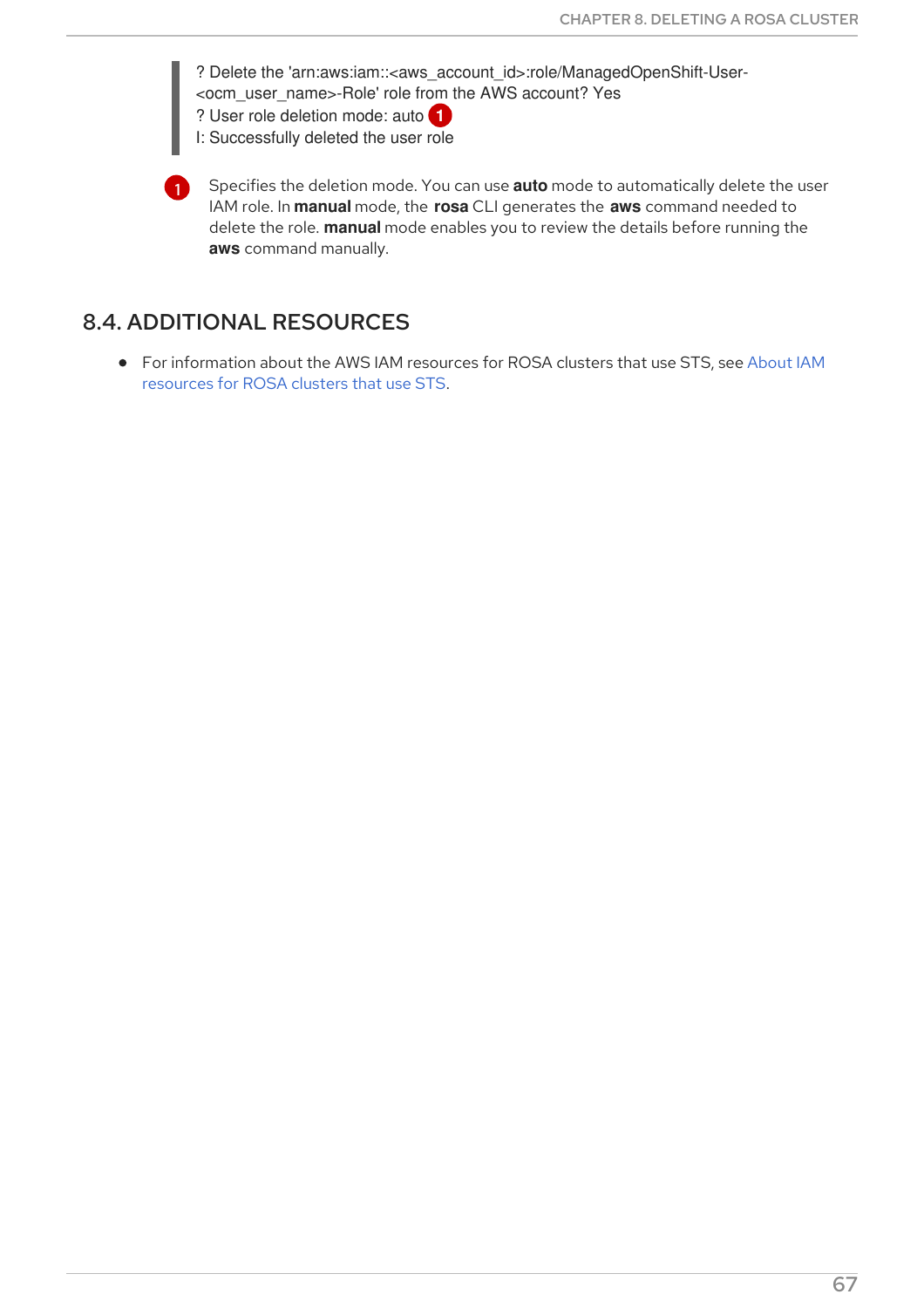# CHAPTER 9. DEPLOYING ROSA WITHOUT AWS STS

# 9.1. AWS PREREQUISITES FOR ROSA

Red Hat OpenShift Service on AWS (ROSA) provides a model that allows Red Hat to deploy clusters into a customer's existing Amazon Web Service (AWS) account.

You must ensure that the prerequisites are met before installing ROSA. This requirements document does not apply to AWS Security Token Service (STS). If you are using STS, see the STS-specific [requirements.](https://access.redhat.com/documentation/en-us/red_hat_openshift_service_on_aws/4/html-single/prepare_your_environment/#rosa-aws-prereqs_rosa-sts-aws-prereqs)

#### TIP

AWS Security Token Service (STS) is the recommended credential mode for installing and interacting with clusters on Red Hat OpenShift Service on AWS (ROSA) because it provides enhanced security.

### 9.1.1. Deployment Prerequisites

To deploy Red Hat OpenShift Service on AWS (ROSA) into your existing Amazon Web Services (AWS) account, Red Hat requires that several prerequisites are met.

Red Hat recommends the use of AWS Organizations to manage multiple AWS accounts. The AWS Organizations, managed by the customer, host multiple AWS accounts. There is a root account in the organization that all accounts will refer to in the account hierarchy.

It is a best practice for the ROSA cluster to be hosted in an AWS account within an AWS Organizational Unit. A service control policy (SCP) is created and applied to the AWS Organizational Unit that manages what services the AWS sub-accounts are permitted to access. The SCP applies only to available permissions within a single AWS account for all AWS sub-accounts within the Organizational Unit. It is also possible to apply a SCP to a single AWS account. All other accounts in the customer's AWS Organizations are managed in whatever manner the customer requires. Red Hat Site Reliability Engineers (SRE) will not have any control over SCPs within AWS Organizations.

### 9.1.2. Customer Requirements

Red Hat OpenShift Service on AWS (ROSA) clusters must meet several prerequisites before they can be deployed.



#### **NOTE**

In order to create the cluster, the user must be logged in as an IAM user and not an assumed role or STS user.

### 9.1.2.1. Account

- The customer ensures that the AWS [limits](https://docs.aws.amazon.com/general/latest/gr/aws_service_limits.html) are sufficient to support Red Hat OpenShift Service on AWS provisioned within the customer's AWS account.
- The customer's AWS account should be in the customer's AWS Organizations with the applicable service control policy (SCP) applied.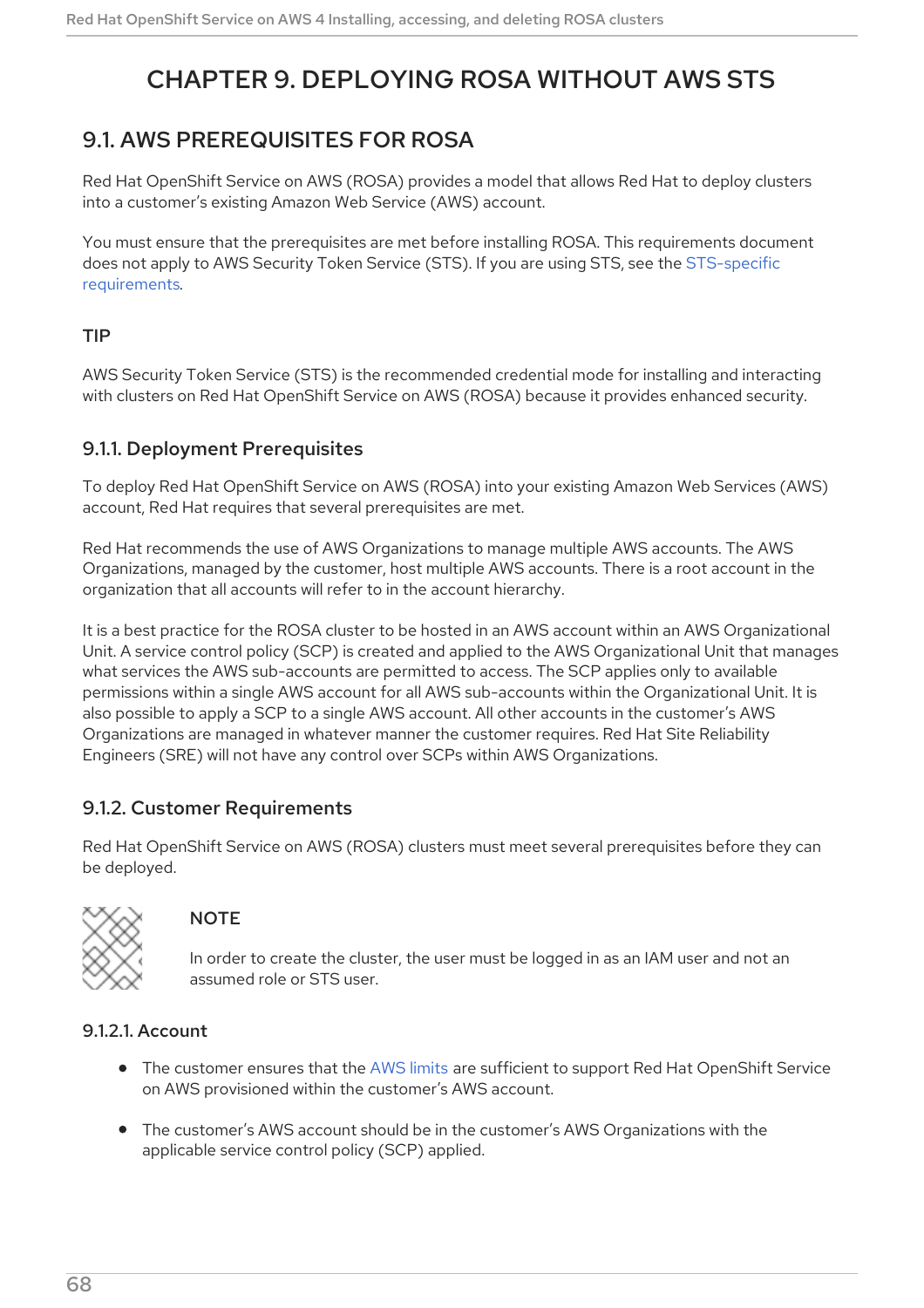

# **NOTE**

It is not a requirement that the customer's account be within the AWS Organizations or for the SCP to be applied, however Red Hat must be able to perform all the actions listed in the SCP without restriction.

- The customer's AWS account should not be transferable to Red Hat.
- The customer may not impose AWS usage restrictions on Red Hat activities. Imposing restrictions will severely hinder Red Hat's ability to respond to incidents.
- The customer may deploy native AWS services within the same AWS account.



## **NOTE**

Customers are encouraged, but not mandated, to deploy resources in a Virtual Private Cloud (VPC) separate from the VPC hosting Red Hat OpenShift Service on AWS and other Red Hat supported services.

#### 9.1.2.2. Access requirements

To appropriately manage the Red Hat OpenShift Service on AWS service, Red Hat must have the **AdministratorAccess** policy applied to the administrator role at all times. This requirement does not apply if you are using AWS Security Token Service (STS).



#### **NOTE**

This policy only provides Red Hat with permissions and capabilities to change resources in the customer-provided AWS account.

- Red Hat must have AWS console access to the customer-provided AWS account. This access is protected and managed by Red Hat.
- The customer must not utilize the AWS account to elevate their permissions within the Red Hat OpenShift Service on AWS cluster.
- Actions available in the **rosa** CLI utility or [OpenShift](https://console.redhat.com/openshift) Cluster Manager console must not be directly performed in the customer's AWS account.

#### 9.1.2.3. Support requirements

- Red Hat recommends that the customer have at least [Business](https://aws.amazon.com/premiumsupport/plans/) Support from AWS.
- Red Hat has authority from the customer to request AWS support on their behalf.
- Red Hat has authority from the customer to request AWS resource limit increases on the customer's account.
- Red Hat manages the restrictions, limitations, expectations, and defaults for all Red Hat OpenShift Service on AWS clusters in the same manner, unless otherwise specified in this requirements section.

#### 9.1.2.4. Security requirements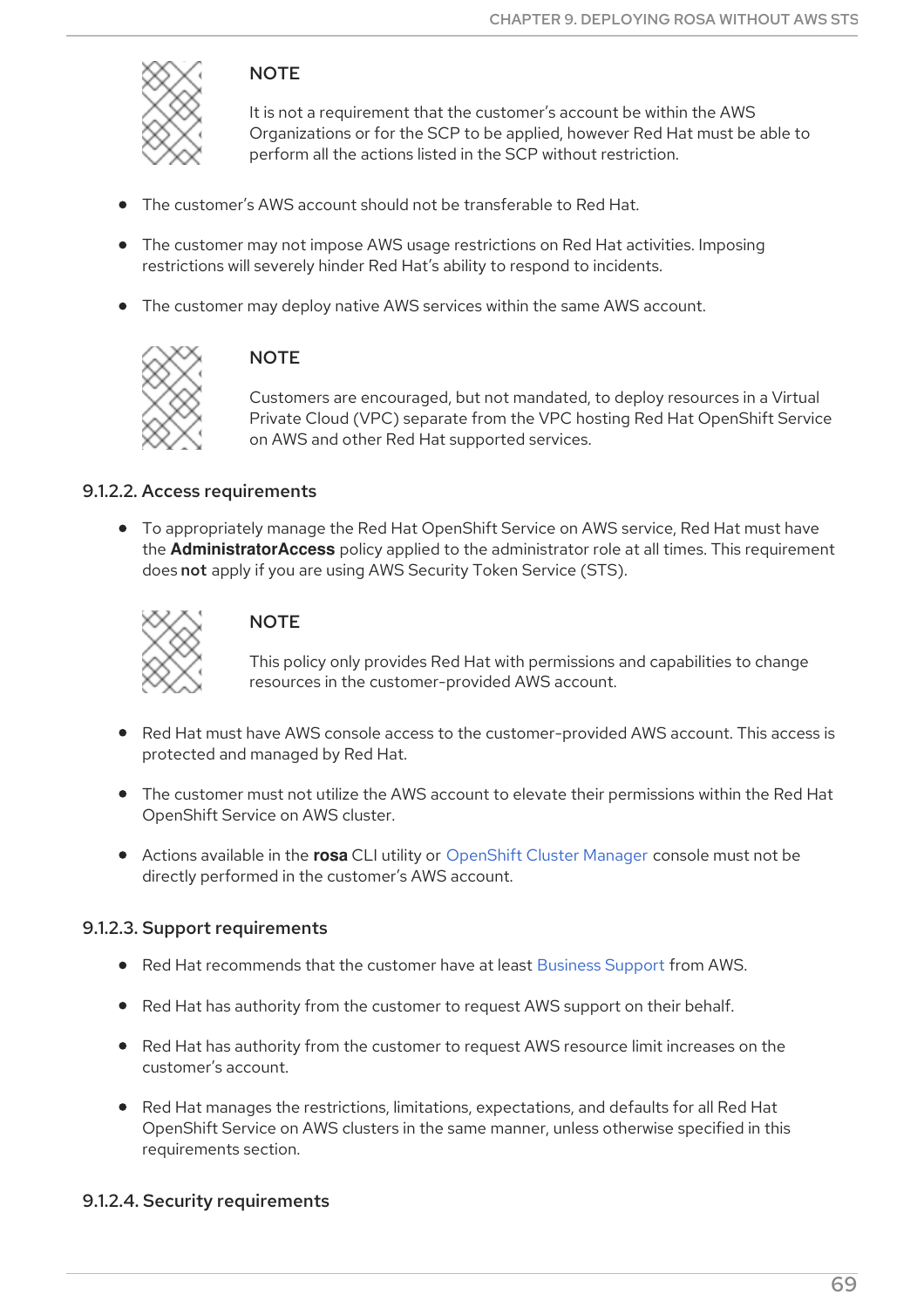- Volume snapshots will remain within the customer's AWS account and customer-specified region.
- Red Hat must have ingress access to EC2 hosts and the API server from allow-listed IP addresses.
- Red Hat must have egress allowed to forward system and audit logs to a Red Hat managed central logging stack.

## 9.1.3. Required customer procedure

Complete these steps before deploying Red Hat OpenShift Service on AWS (ROSA).

#### Procedure

- 1. If you, as the customer, are utilizing AWS Organizations, then you must use an AWS account within your organization or [create](https://docs.aws.amazon.com/organizations/latest/userguide/orgs_manage_accounts_create.html#orgs_manage_accounts_create-new) a new one .
- 2. To ensure that Red Hat can perform necessary actions, you must either create a service control policy (SCP) or ensure that none is applied to the AWS account.
- 3. [Attach](https://docs.aws.amazon.com/organizations/latest/userguide/orgs_introduction.html) the SCP to the AWS account.
- 4. Follow the ROSA procedures for setting up the environment.

## 9.1.3.1. Minimum required service control policy (SCP)

Service control policy (SCP) management is the responsibility of the customer. These policies are maintained in the AWS Organizations and control what services are available within the attached AWS accounts.



## **NOTE**

The minimum SCP requirement does not apply when using AWS security token service (STS). For more information about STS, see AWS [prerequisites](https://docs.openshift.com/rosa/rosa_getting_started_sts/rosa-sts-aws-prereqs.html) for ROSA with STS.

|                                                                                                                                                | <b>Service</b> | Actions | <b>Effect</b> |
|------------------------------------------------------------------------------------------------------------------------------------------------|----------------|---------|---------------|
| Required<br>Amazon EC2<br>Amazon EC2 Auto<br>Scaling<br>Amazon S3<br><b>Identity And Access</b><br>Management<br><b>Elastic Load Balancing</b> |                | All     | Allow         |
|                                                                                                                                                | All            | Allow   |               |
|                                                                                                                                                |                | All     | Allow         |
|                                                                                                                                                |                | All     | Allow         |
|                                                                                                                                                |                | All     | Allow         |
|                                                                                                                                                |                |         |               |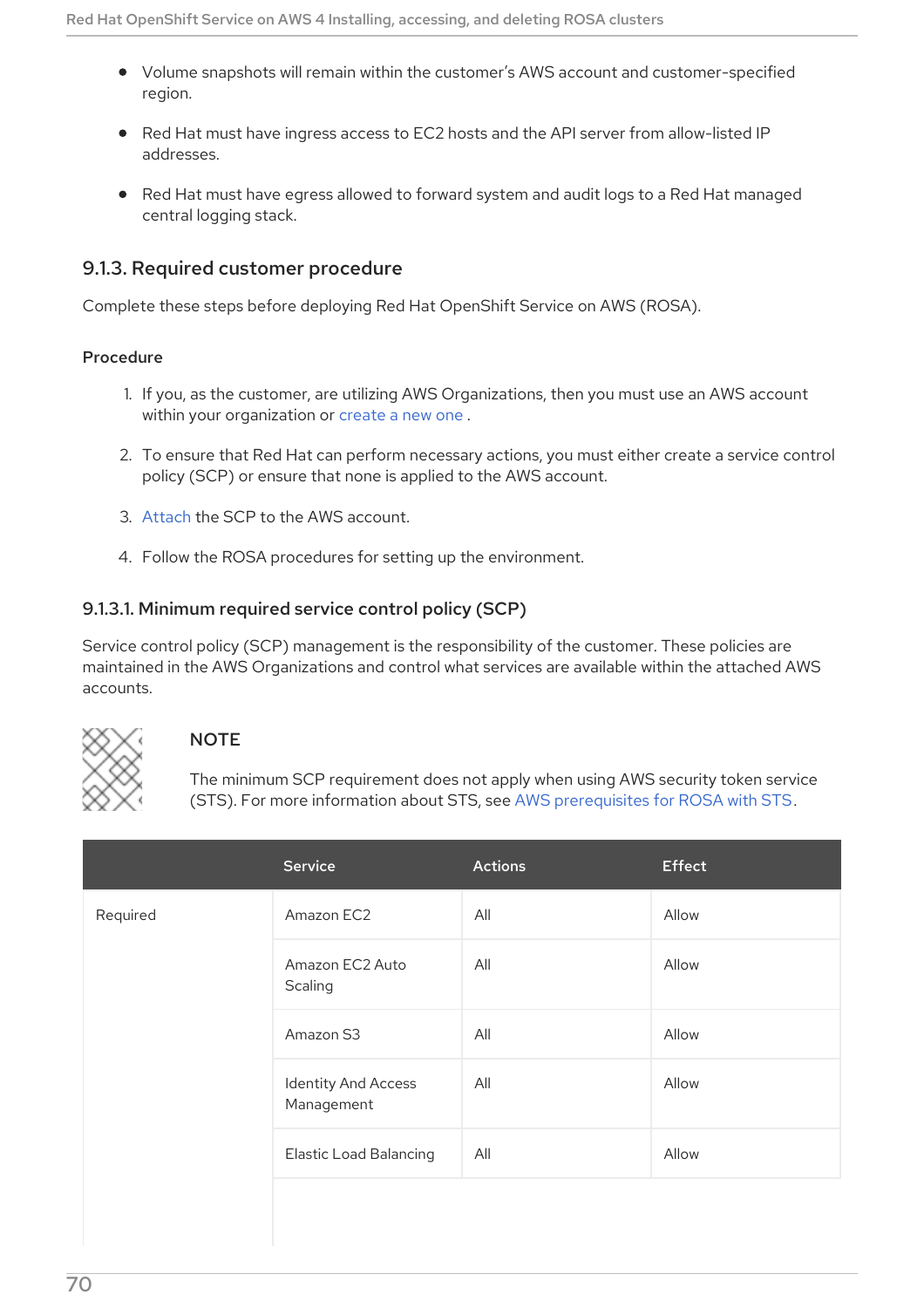|                                                                      | Service                                                                                                                       | Actions                                 | Effect |
|----------------------------------------------------------------------|-------------------------------------------------------------------------------------------------------------------------------|-----------------------------------------|--------|
|                                                                      | <b>Elastic Load Balancing</b><br>V <sub>2</sub>                                                                               | All                                     | Allow  |
|                                                                      | Amazon CloudWatch                                                                                                             | All                                     | Allow  |
|                                                                      | Amazon CloudWatch<br>Events                                                                                                   | All                                     | Allow  |
|                                                                      | Amazon CloudWatch<br>Logs                                                                                                     | All                                     | Allow  |
|                                                                      | <b>AWS Support</b>                                                                                                            | All                                     | Allow  |
|                                                                      | AWS Key Management<br>Service                                                                                                 | All                                     | Allow  |
|                                                                      | AWS Security Token<br>Service                                                                                                 | All                                     | Allow  |
| AWS Resource Tagging<br>AWS Route53 DNS<br><b>AWS Service Quotas</b> |                                                                                                                               | All                                     | Allow  |
|                                                                      | All                                                                                                                           | Allow                                   |        |
|                                                                      | ListServices<br>GetRequestedServiceQ<br>uotaChange<br>GetServiceQuota<br>RequestServiceQuotaIn<br>crease<br>ListServiceQuotas | Allow                                   |        |
| Optional                                                             | <b>AWS Billing</b>                                                                                                            | ViewAccount<br>Viewbilling<br>ViewUsage | Allow  |
|                                                                      | AWS Cost and Usage<br>Report                                                                                                  | All                                     | Allow  |
|                                                                      | AWS Cost Explorer<br>Services                                                                                                 | All                                     | Allow  |

 $\mathbf{R}$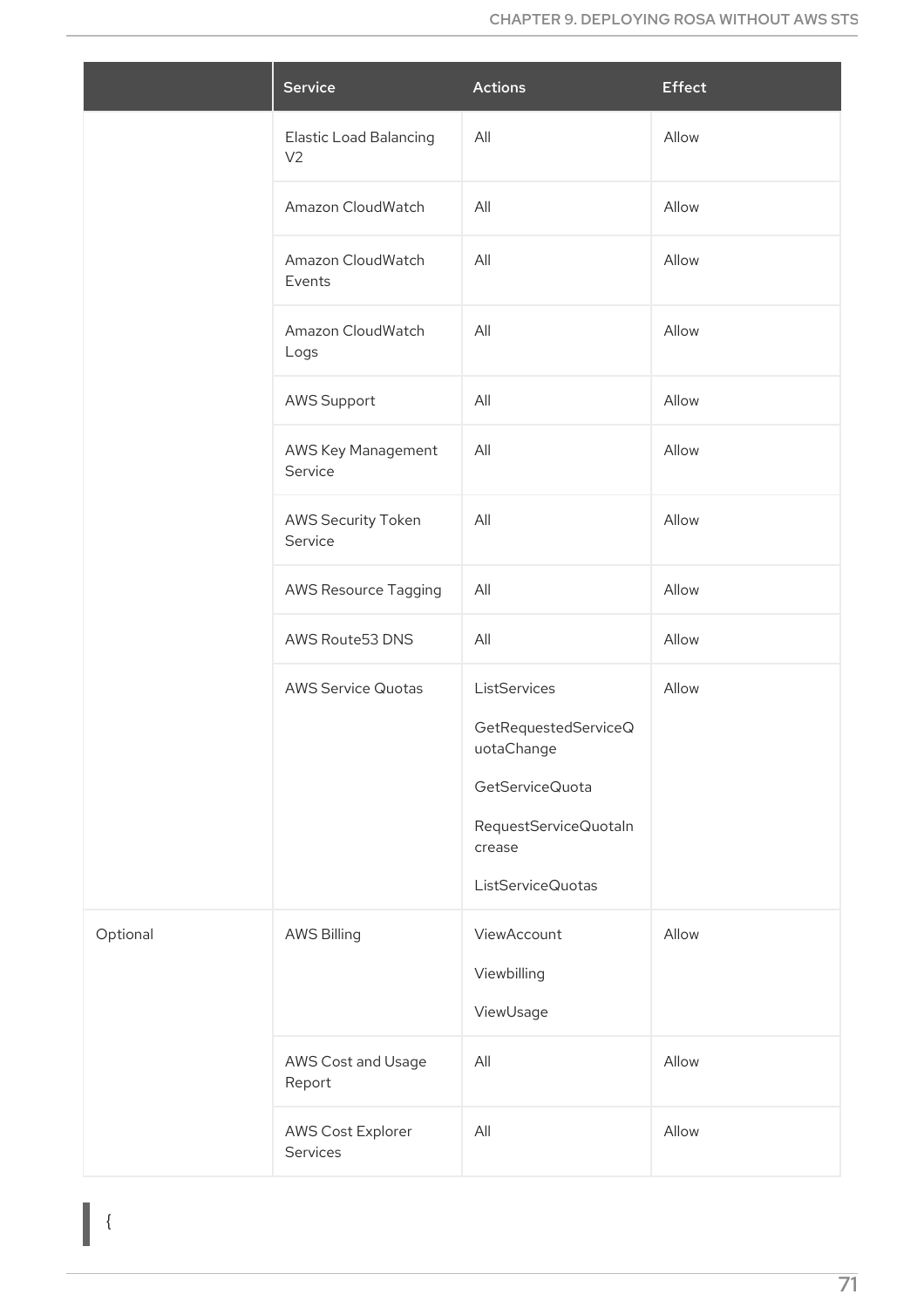```
"Version": "2012-10-17",
"Statement": [
  {
     "Effect": "Allow",
     "Action": [
        "ec2:*"
     ],
     "Resource": [
        \mathbf{u}]
  },
  {
     "Effect": "Allow",
     "Action": [
        "autoscaling:*"
     ],
     "Resource": [
        "]
  },
  {
     "Effect": "Allow",
     "Action": [
        "s3:*"
     ],
     "Resource": [
        ^{\mathrm{H}}]
  },
  {
     "Effect": "Allow",
     "Action": [
        "iam:*"
     ],
     "Resource": [
        ^{\dagger\text{H}}]
  },
  {
     "Effect": "Allow",
     "Action": [
        "elasticloadbalancing:*"
     ],
     "Resource": [
        "]
  },
  {
     "Effect": "Allow",
     "Action": [
        "cloudwatch:*"
     ],
     "Resource": [
        "]
  },
```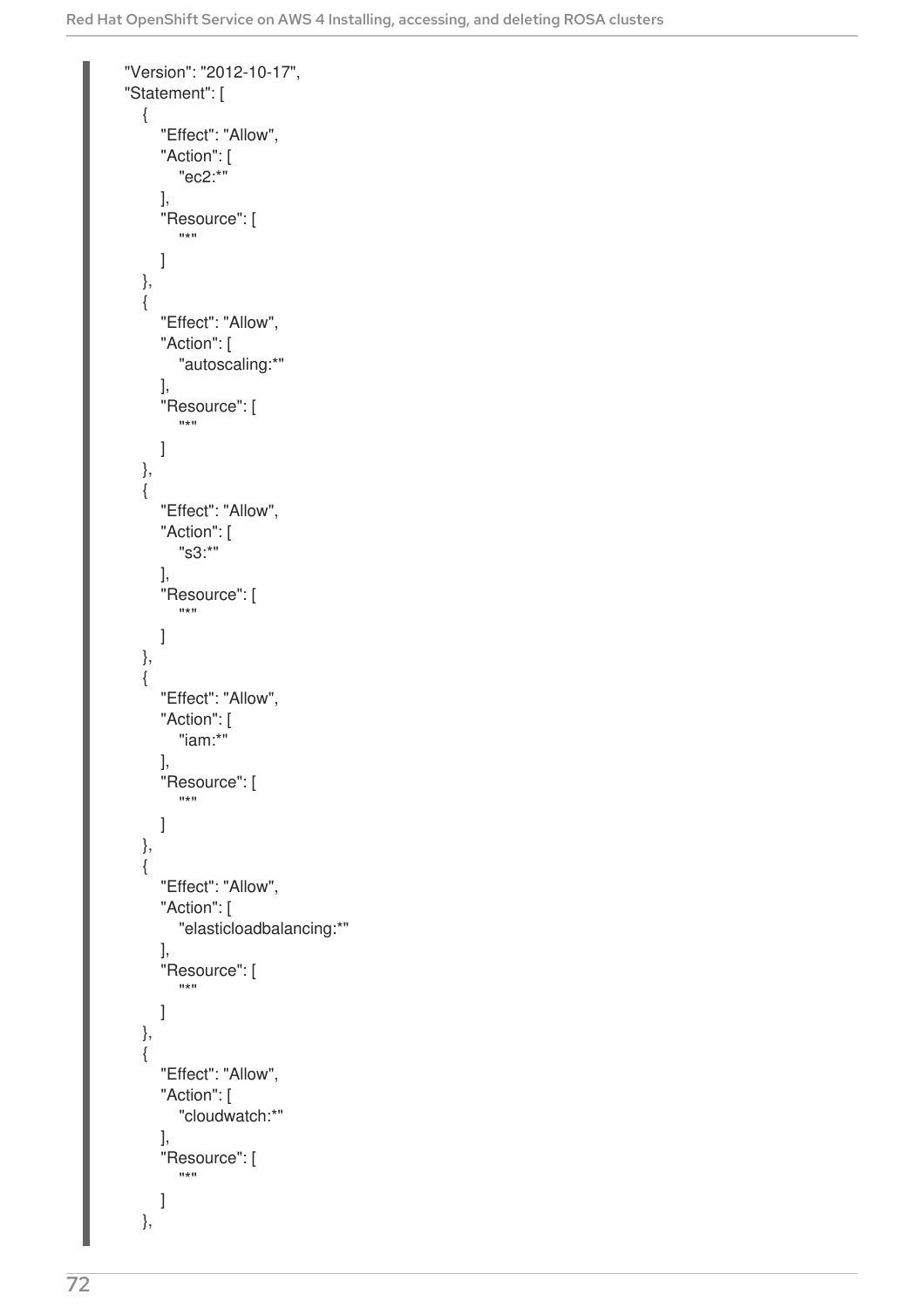```
{
   "Effect": "Allow",
   "Action": [
       "events:*"
   ]
,
   "Resource": [
       "*"
   ]
}
,
{
   "Effect": "Allow",
   "Action": [
       "lo
g
s:*
"
   ]
,
   "Resource": [
       "*"
   ]
}
,
{
   "Effect": "Allow",
   "Action": [
       "support:*"
   ]
,
   "Resource": [
       "*"
   ]
}
,
{
   "Effect": "Allow",
   "Action": [
       "
k
m
s:*
"
   ]
,
   "Resource": [
       "*"
   ]
}
,
{
   "Effect": "Allow",
   "Action": [
       "sts:*"
   ]
,
   "Resource": [
       "*"
   ]
}
,
{
   "Effect": "Allow",
   "Action": [
       "tag:*"
   ]
,
   "Resource": [
       "*"
   ]
}
,
{
   "Effect": "Allow",
```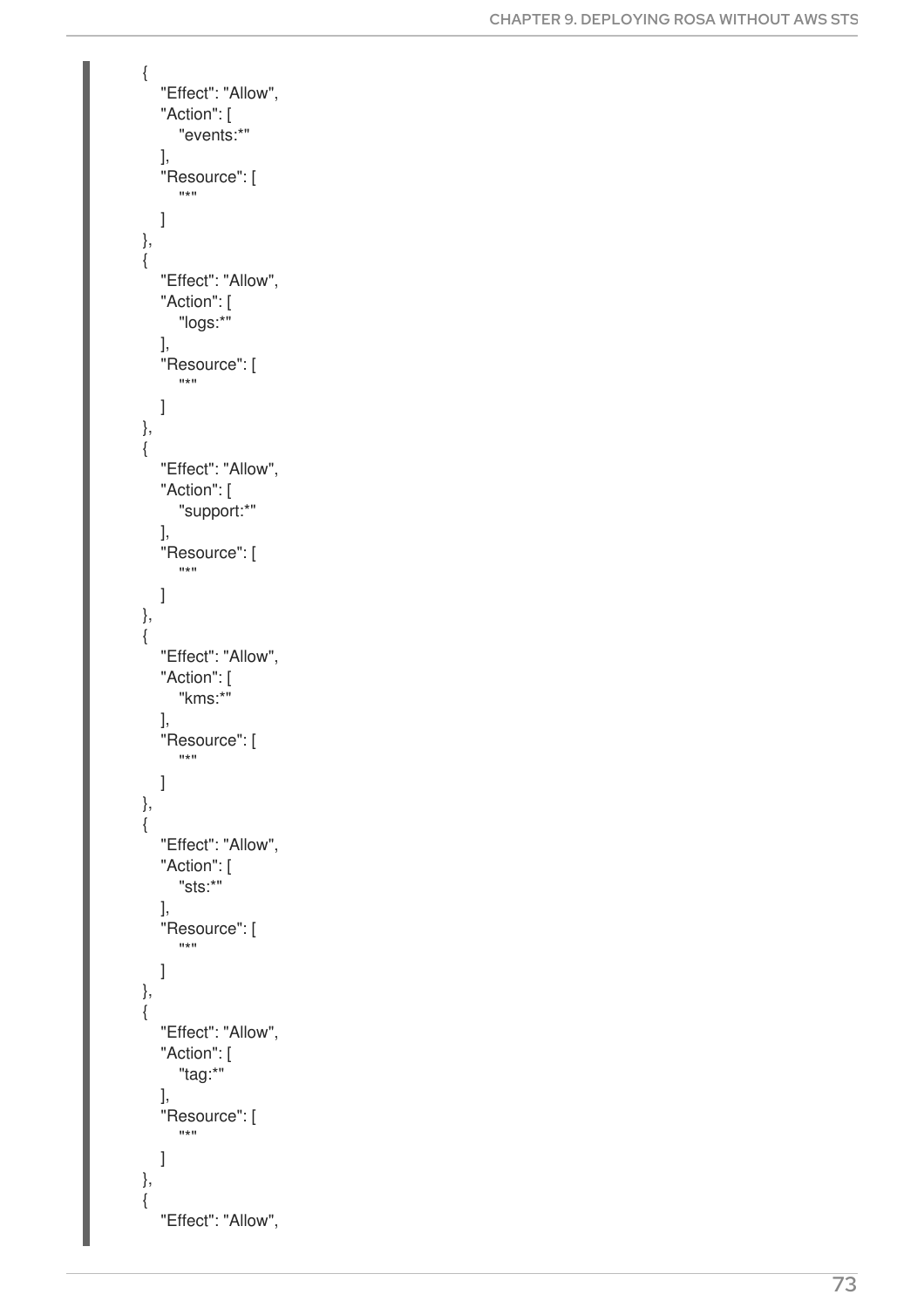

# 9.1.4. Red Hat managed IAM references for AWS

Red Hat is responsible for creating and managing the following Amazon Web Services (AWS) resources: IAM policies, IAM users, and IAM roles.

## 9.1.4.1. IAM Policies



## **NOTE**

IAM policies are subject to modification as the capabilities of Red Hat OpenShift Service on AWS change.

The **AdministratorAccess** policy is used by the administration role. This policy provides Red Hat the access necessary to administer the Red Hat OpenShift Service on AWS (ROSA) cluster in the customer's AWS account.

```
{
   "Version": "2012-10-17",
   "Statement": [
     {
        "Action": "*",
        "Resource": "*",
        "Effect": "Allow"
     }
  ]
}
```
#### 9.1.4.2. IAM users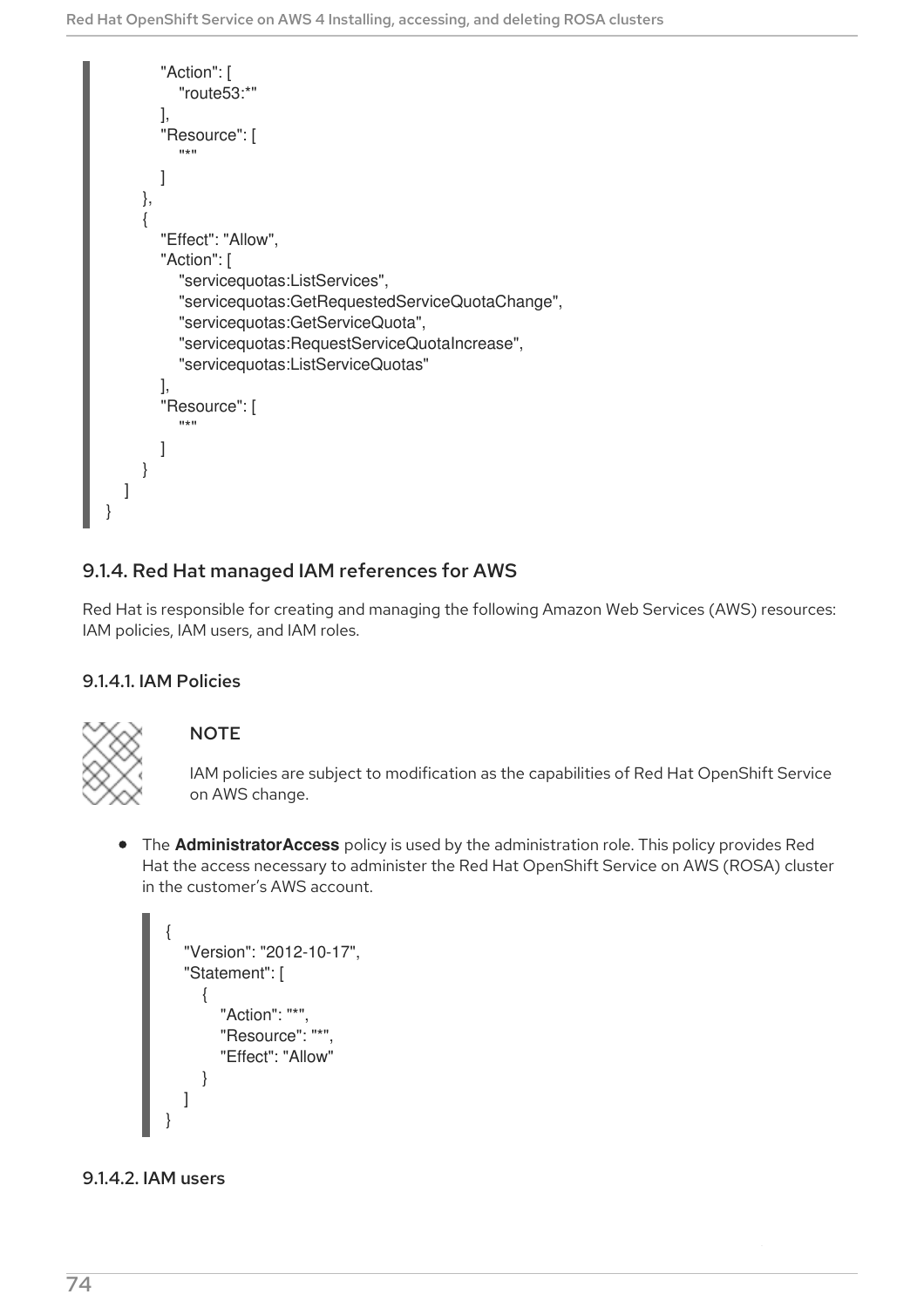The **osdManagedAdmin** user is created immediately after installing ROSA into the customer's AWS account.

# 9.1.5. Provisioned AWS Infrastructure

This is an overview of the provisioned Amazon Web Services (AWS) components on a deployed Red Hat OpenShift Service on AWS (ROSA) cluster. For a more detailed listing of all provisioned AWS components, see the OpenShift Container Platform [documentation.](https://access.redhat.com/documentation/en-us/openshift_container_platform/)

# 9.1.5.1. EC2 instances

AWS EC2 instances are required for deploying the control plane and data plane functions of ROSA in the AWS public cloud.

Instance types can vary for control plane and infrastructure nodes, depending on the worker node count. At a minimum, the following EC2 instances will be deployed:

- **•** Three **m5.2xlarge** control plane nodes
- Two **r5.xlarge** infrastructure nodes
- Two **m5.xlarge** customizable worker nodes

For further guidance on worker node counts, see the link to "Initial Planning Considerations" in the "Additional resources" section of this page.

## 9.1.5.2. AWS Elastic Block Store (EBS) storage

Amazon EBS block storage is used for both local node storage and persistent volume storage.

Volume requirements for each EC2 instance:

- Control Plane Volume
	- Size: 350GB
	- Type: io1
	- Input/Output Operations Per Second: 1000
- **•** Infrastructure Volume
	- Size: 300GB
	- Type: gp2
	- o Input/Output Operations Per Second: 900
- Worker Volume
	- Size: 300GB
	- Type: gp2
	- Input/Output Operations Per Second: 900

## 9.1.5.3. Elastic load balancers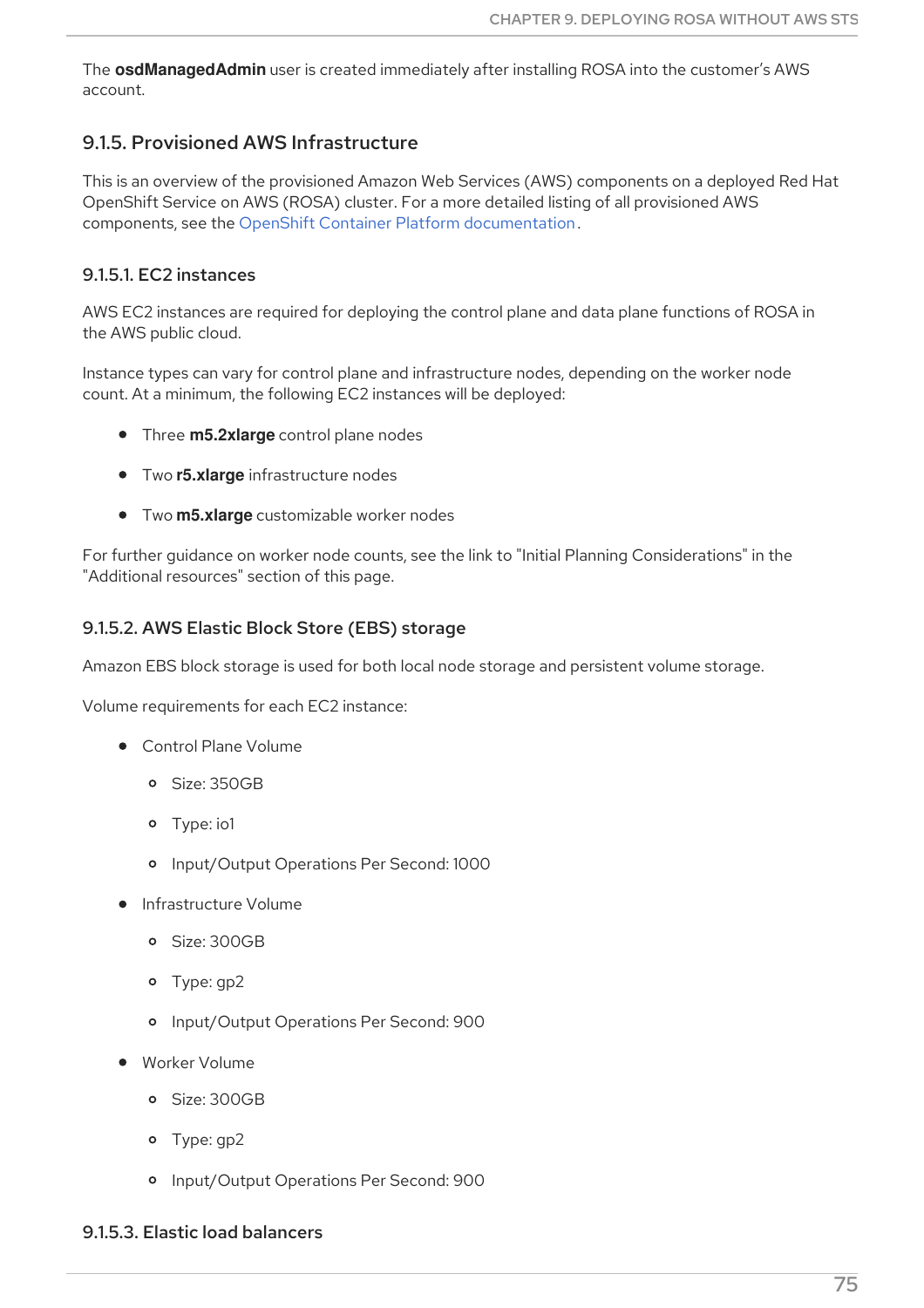Up to two Network Elastic Load Balancers (ELBs) for API and up to two Classic ELBs for application router. For more information, see the ELB [documentation](https://aws.amazon.com/elasticloadbalancing/features/#Details_for_Elastic_Load_Balancing_Products) for AWS.

# 9.1.5.4. S3 storage

The image registry and Elastic Block Store (EBS) volume snapshots are backed by AWS S3 storage. Pruning of resources is performed regularly to optimize S3 usage and cluster performance.



# **NOTE**

Two buckets are required with a typical size of 2TB each.

## 9.1.5.5. VPC

Customers should expect to see one VPC per cluster. Additionally, the VPC will need the following configurations:

- Subnets: Two subnets for a cluster with a single availability zone, or six subnets for a cluster with multiple availability zones.
- Router tables: One router table per private subnet, and one additional table per cluster.
- Internet gateways: One Internet Gateway per cluster.
- NAT gateways: One NAT Gateway per public subnet.

#### 9.1.5.5.1. Sample VPC Architecture



## 9.1.5.6. Security groups

AWS security groups provide security at the protocol and port access level; they are associated with EC2 instances and Elastic Load Balancers. Each security group contains a set of rules that filter traffic coming in and out of an EC2 instance. You must ensure the ports required for the OpenShift installation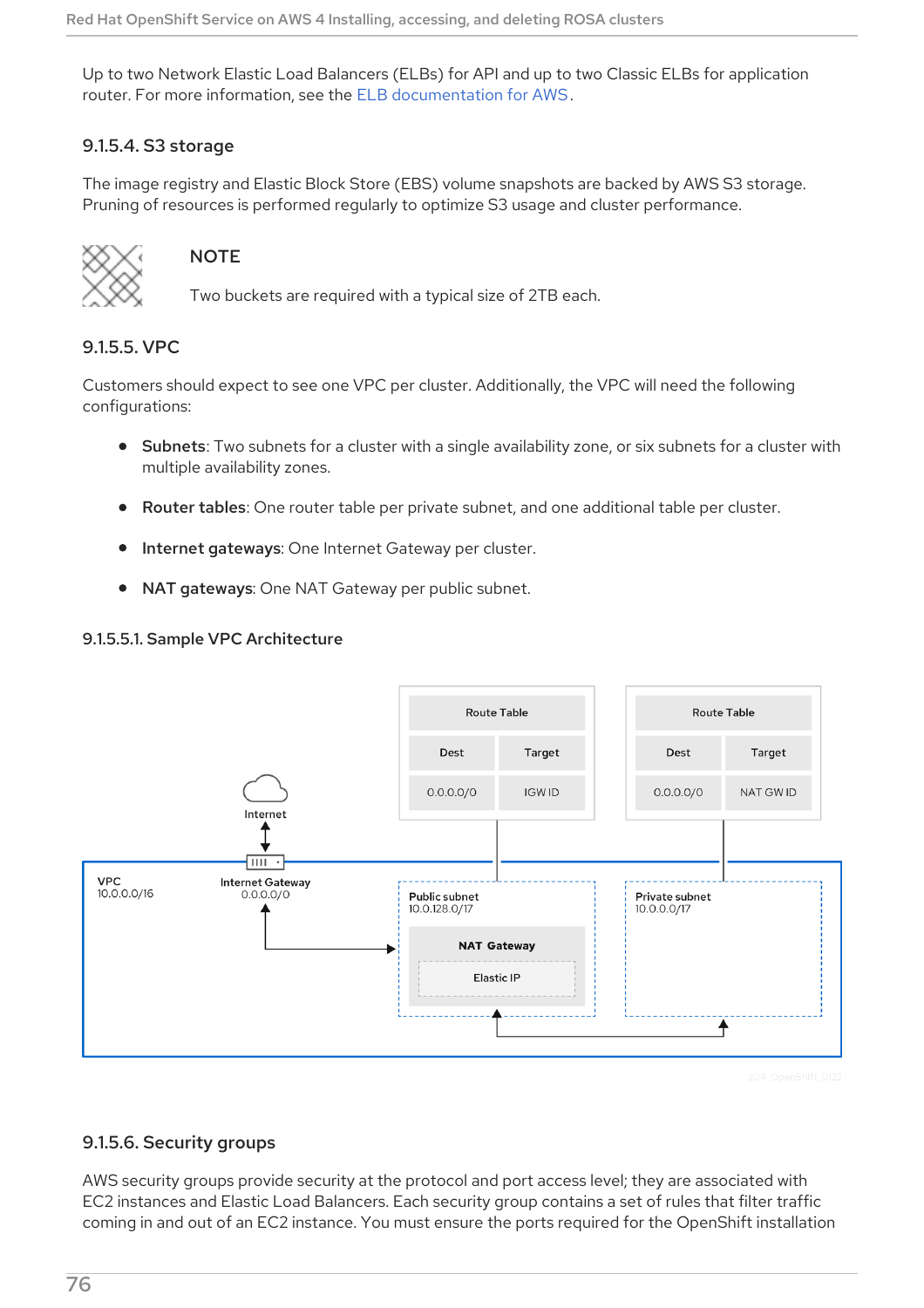are open on your network and configured to allow access between hosts.

| Group                                                        | <b>Type</b>                        | <b>IP Protocol</b> | Port range |
|--------------------------------------------------------------|------------------------------------|--------------------|------------|
| <b>AWS::EC2::Security</b><br>MasterSecurityGroup<br>Group    | icmp                               | $\bf{0}$           |            |
|                                                              | tcp                                | 22                 |            |
|                                                              | tcp                                | 6443               |            |
|                                                              | tcp                                | 22623              |            |
| WorkerSecurityGroup                                          | <b>AWS::EC2::Security</b><br>Group | icmp               | $\bf{0}$   |
|                                                              | tcp                                | 22                 |            |
| <b>AWS::EC2::Security</b><br>BootstrapSecurityGroup<br>Group | tcp                                | 22                 |            |
|                                                              | tcp                                | 19531              |            |

# 9.1.6. AWS firewall prerequisites



#### IMPORTANT

Only ROSA clusters deployed with PrivateLink can use a firewall to control egress traffic.

This section provides the necessary details that enable you to control egress traffic from your Red Hat OpenShift Service on AWS cluster. If you are using a firewall to control egress traffic, you must configure your firewall to grant access to the domain and port combinations below. Red Hat OpenShift Service on AWS requires this access to provide a fully managed OpenShift service.

#### Procedure

1. Allowlist the following URLs that are used to install and download packages and tools:

| <b>Domain</b>      | Port | <b>Function</b>                 |
|--------------------|------|---------------------------------|
| registry.redhat.io | 443  | Provides core container images. |
| quay.io            | 443  | Provides core container images. |
| *.quay.io          | 443  | Provides core container images. |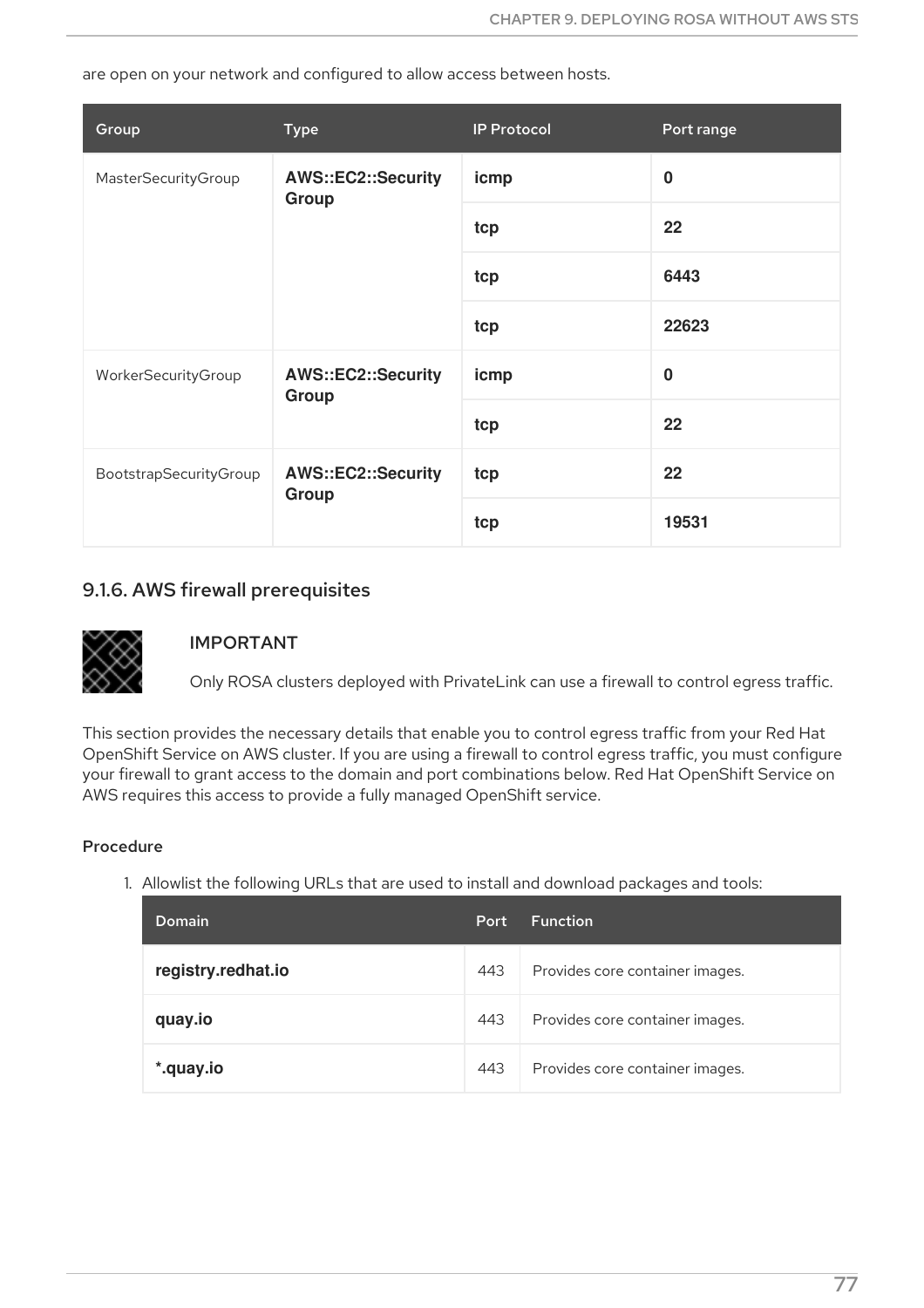| Domain                                     | Port       | <b>Function</b>                                                                                                                                                                                                                                                                     |
|--------------------------------------------|------------|-------------------------------------------------------------------------------------------------------------------------------------------------------------------------------------------------------------------------------------------------------------------------------------|
| sso.redhat.com                             | 443,<br>80 | Required. The<br>https://console.redhat.com/openshift<br>site uses authentication from<br>sso.redhat.com to download the pull<br>secret and use Red Hat SaaS solutions to<br>facilitate monitoring of your subscriptions,<br>cluster inventory, chargeback reporting, and<br>so on. |
| quay-registry.s3.amazonaws.com             | 443        | Provides core container images.                                                                                                                                                                                                                                                     |
| cm-quay-production-<br>s3.s3.amazonaws.com | 443        | Provides core container images.                                                                                                                                                                                                                                                     |
| cart-rhcos-ci.s3.amazonaws.com             | 443        | Provides Red Hat Enterprise Linux CoreOS<br>(RHCOS) images.                                                                                                                                                                                                                         |
| openshift.org                              | 443        | Provides Red Hat Enterprise Linux CoreOS<br>(RHCOS) images.                                                                                                                                                                                                                         |
| registry.access.redhat.com                 | 443        | Provides access to the <b>odo</b> CLI tool that<br>helps developers build on OpenShift and<br>Kubernetes.                                                                                                                                                                           |
| console.redhat.com                         | 443,<br>80 | Required. Allows interactions between the<br>cluster and OpenShift Console Manager to<br>enable functionality, such as scheduling<br>upgrades.                                                                                                                                      |
| sso.redhat.com                             | 443        | The<br>https://console.redhat.com/openshift<br>site uses authentication from<br>sso.redhat.com.                                                                                                                                                                                     |
| pull.q1w2.quay.rhcloud.com                 | 443        | Provides core container images as a fallback<br>when quay.io is not available.                                                                                                                                                                                                      |
| .q1w2.quay.rhcloud.com                     | 443        | Provides core container images as a fallback<br>when quay.io is not available.                                                                                                                                                                                                      |

When you add a site such as **quay.io** to your allowlist, do not add a wildcard entry such as **\*.quay.io** to your denylist. In most cases, image registries use a content delivery network (CDN) to serve images. If a firewall blocks access, then image downloads are denied when the initial download request is redirected to a host name such as **cdn01.quay.io**.

CDN host names, such as **cdn01.quay.io**, are covered when you add a wildcard entry, such as **.quay.io**, in your allowlist.

2. Allowlist the following telemetry URLs: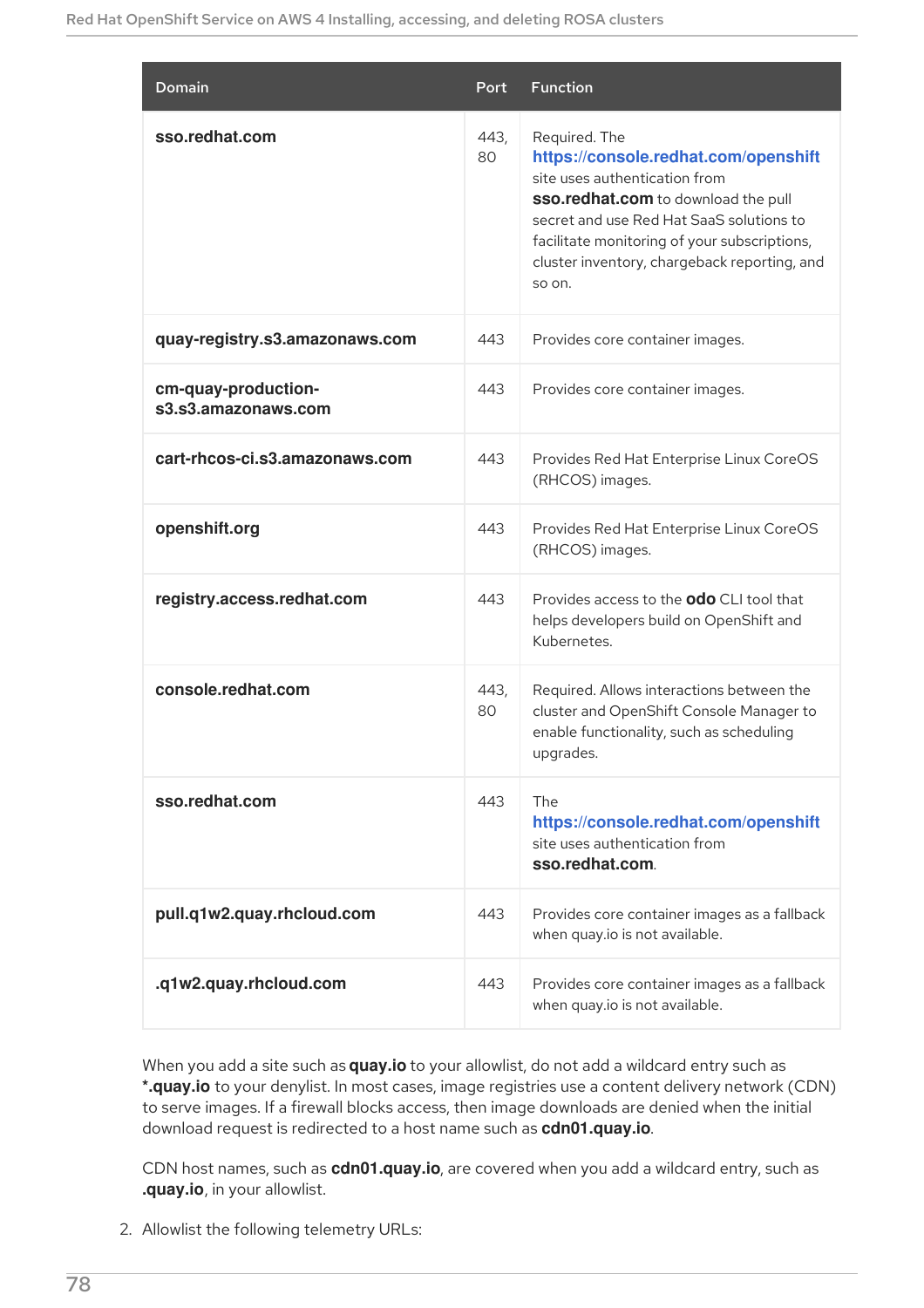| <b>Domain</b>                    | Port | <b>Function</b>                                       |
|----------------------------------|------|-------------------------------------------------------|
| cert-api.access.redhat.com       | 443  | Required for telemetry.                               |
| api.access.redhat.com            | 443  | Required for telemetry.                               |
| infogw.api.openshift.com         | 443  | Required for telemetry.                               |
| console.redhat.com               | 443  | Required for telemetry and Red Hat Insights.          |
| observatorium.api.openshift.comm | 443  | Required for managed OpenShift-specific<br>telemetry. |

Managed clusters require enabling telemetry to allow Red Hat to react more quickly to problems, better support the customers, and better understand how product upgrades impact clusters. See About remote health [monitoring](https://docs.openshift.com/container-platform/4.9/support/remote_health_monitoring/about-remote-health-monitoring.html) for more information about how remote health monitoring data is used by Red Hat.

#### 3. Allowlist the following Amazon Web Services (AWS) API URls:

| <b>Domain</b>  |     | Port Function                                     |
|----------------|-----|---------------------------------------------------|
| .amazonaws.com | 443 | Required to access AWS services and<br>resources. |

Alternatively, if you choose to not use a wildcard for Amazon Web Services (AWS) APIs, you must allowlist the following URLs:

| Domain                | Port | <b>Function</b>                                               |
|-----------------------|------|---------------------------------------------------------------|
| ec2.amazonaws.com     | 443  | Used to install and manage clusters in an<br>AWS environment. |
| events.amazonaws.com  | 443  | Used to install and manage clusters in an<br>AWS environment. |
| iam.amazonaws.com     | 443  | Used to install and manage clusters in an<br>AWS environment. |
| route53.amazonaws.com | 443  | Used to install and manage clusters in an<br>AWS environment. |
| sts.amazonaws.com     | 443  | Used to install and manage clusters in an<br>AWS environment. |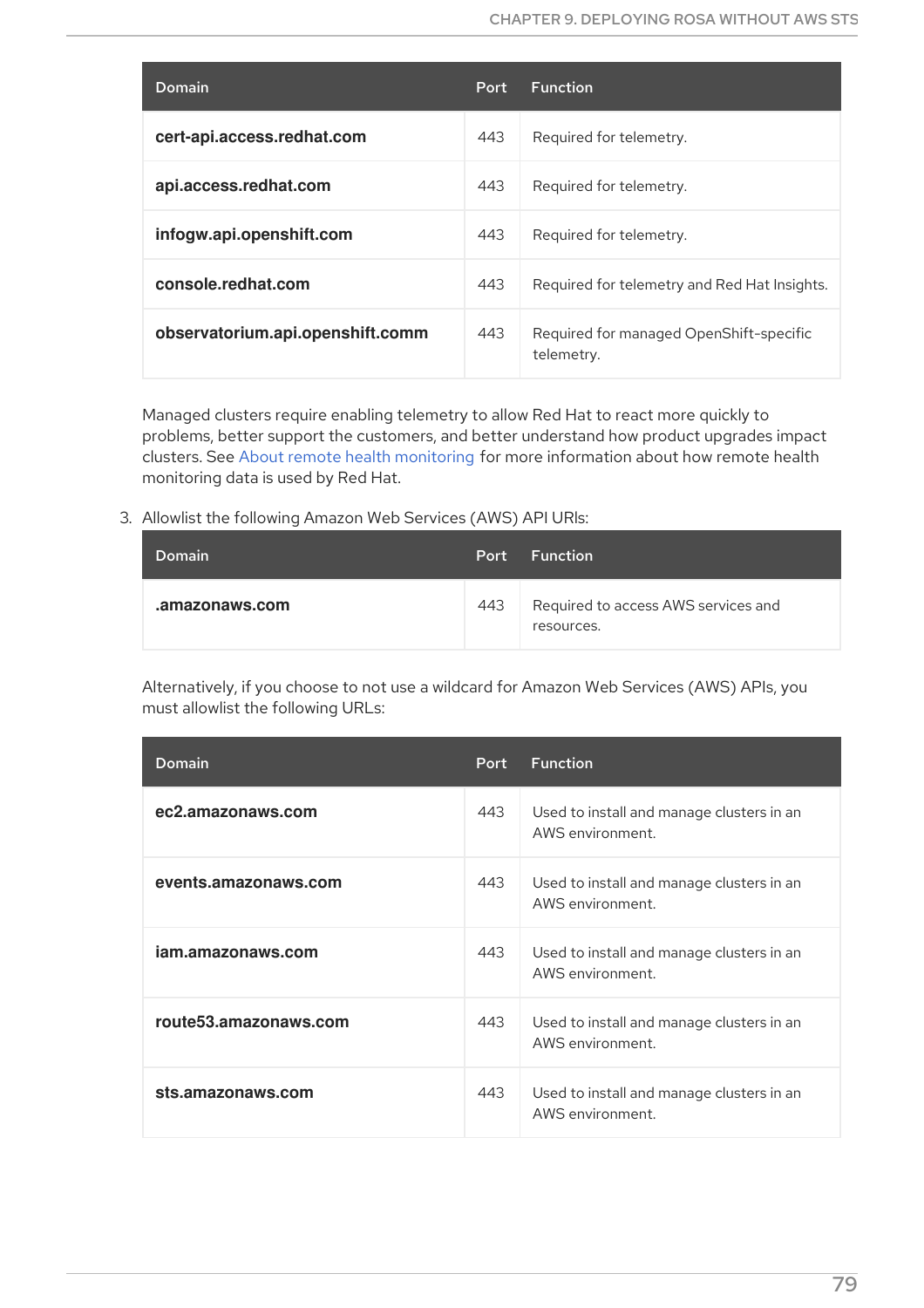| Domain                                                           | Port       | <b>Function</b>                                                                                                                                             |
|------------------------------------------------------------------|------------|-------------------------------------------------------------------------------------------------------------------------------------------------------------|
| tagging.us-east-1.amazonaws.com                                  | 443        | Used to install and manage clusters in an<br>AWS environment. This endpoint is always<br>us-east-1, regardless of the region the<br>cluster is deployed in. |
| ec2. <aws_region>.amazonaws.com</aws_region>                     | 443        | Used to install and manage clusters in an<br>AWS environment.                                                                                               |
| elasticloadbalancing.<br><aws_region>.amazonaws.com</aws_region> | 443        | Used to install and manage clusters in an<br>AWS environment.                                                                                               |
| servicequotas. <aws<br>region&gt;.amazonaws.com</aws<br>         | 443,<br>80 | Required. Used to confirm quotas for<br>deploying the service.                                                                                              |
| tagging. <region>.amazonaws.com</region>                         | 443,<br>80 | Allows the assignment of metadata about<br>AWS resources in the form of tags.                                                                               |

## 4. Allowlist the following OpenShift URLs:

| <b>Domain</b>                                              | Port | <b>Function</b>                                                                                                                                                                                                  |
|------------------------------------------------------------|------|------------------------------------------------------------------------------------------------------------------------------------------------------------------------------------------------------------------|
| mirror.openshift.com                                       | 443  | Used to access mirrored installation content<br>and images. This site is also a source of<br>release image signatures, although the<br>Cluster Version Operator (CVO) needs only<br>a single functioning source. |
| storage.googleapis.com/openshift-<br>release (Recommended) | 443  | Alternative site to mirror.openshift.com/.<br>Used to download platform release<br>signatures that are used by the cluster to<br>know what images to pull from quay.io.                                          |
| api.openshift.com                                          | 443  | Used to check if updates are available for<br>the cluster.                                                                                                                                                       |

5. Allowlist the following site reliability engineering (SRE) and management URLs:

| Domain               | Port | <b>Function</b>                                                                                                                        |
|----------------------|------|----------------------------------------------------------------------------------------------------------------------------------------|
| api.pagerduty.com    | 443  | This alerting service is used by the in-cluster<br>alertmanager to send alerts notifying Red<br>Hat SRE of an event to take action on. |
| events.pagerduty.com | 443  | This alerting service is used by the in-cluster<br>alertmanager to send alerts notifying Red<br>Hat SRE of an event to take action on. |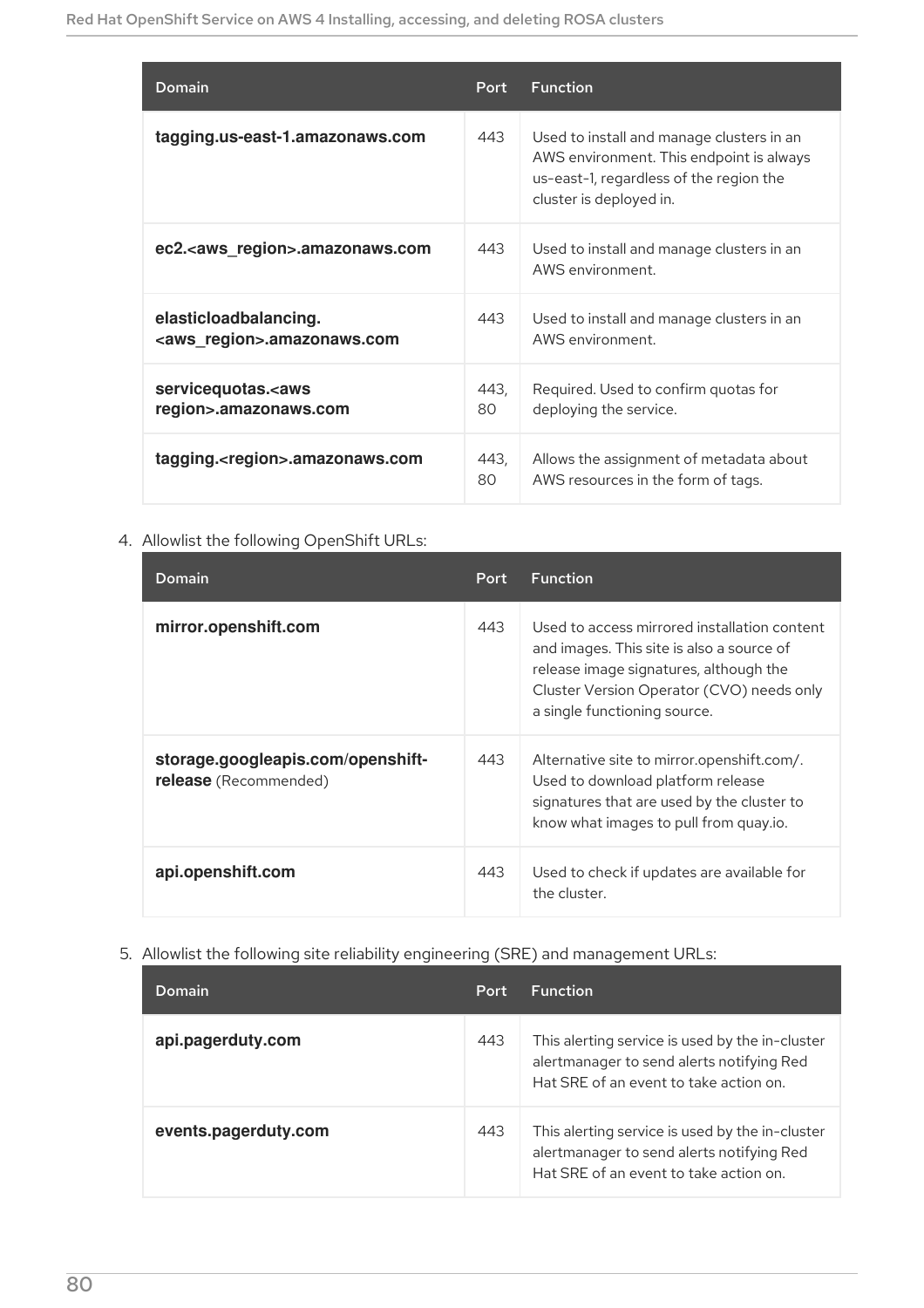| <b>Domain</b>                                                                                                                                                                                                                                                                                                                                                                                                                                                                                                                                                                                                                                                                          | Port                  | <b>Function</b>                                                                                                                                       |
|----------------------------------------------------------------------------------------------------------------------------------------------------------------------------------------------------------------------------------------------------------------------------------------------------------------------------------------------------------------------------------------------------------------------------------------------------------------------------------------------------------------------------------------------------------------------------------------------------------------------------------------------------------------------------------------|-----------------------|-------------------------------------------------------------------------------------------------------------------------------------------------------|
| api.deadmanssnitch.com                                                                                                                                                                                                                                                                                                                                                                                                                                                                                                                                                                                                                                                                 | 443                   | Alerting service used by Red Hat OpenShift<br>Service on AWS to send periodic pings that<br>indicate whether the cluster is available and<br>running. |
| nosnch.in                                                                                                                                                                                                                                                                                                                                                                                                                                                                                                                                                                                                                                                                              | 443                   | Alerting service used by Red Hat OpenShift<br>Service on AWS to send periodic pings that<br>indicate whether the cluster is available and<br>running. |
| *.osdsecuritylogs.splunkcloud.com<br><b>OR</b><br>inputs1.osdsecuritylogs.splunkcloud.<br>cominputs2.osdsecuritylogs.splunkcl<br>oud.cominputs4.osdsecuritylogs.splu<br>nkcloud.cominputs5.osdsecuritylogs.<br>splunkcloud.cominputs6.osdsecurityl<br>ogs.splunkcloud.cominputs7.osdsec<br>uritylogs.splunkcloud.cominputs8.os<br>dsecuritylogs.splunkcloud.cominputs<br>9.osdsecuritylogs.splunkcloud.comin<br>puts10.osdsecuritylogs.splunkcloud.<br>cominputs11.osdsecuritylogs.splunk<br>cloud.cominputs12.osdsecuritylogs.s<br>plunkcloud.cominputs13.osdsecurityl<br>ogs.splunkcloud.cominputs14.osdsec<br>uritylogs.splunkcloud.cominputs15.o<br>sdsecuritylogs.splunkcloud.com | 999<br>$\overline{7}$ | Used by the splunk-forwarder-operator<br>as a logging forwarding endpoint to be used<br>by Red Hat SRE for log-based alerting.                        |
| http-inputs-<br>osdsecuritylogs.splunkcloud.com                                                                                                                                                                                                                                                                                                                                                                                                                                                                                                                                                                                                                                        | 443                   | Required. Used by the splunk-forwarder-<br>operator as a logging forwarding endpoint<br>to be used by Red Hat SRE for log-based<br>alerting.          |
| sftp.access.redhat.com<br>(Recommended)                                                                                                                                                                                                                                                                                                                                                                                                                                                                                                                                                                                                                                                | 22                    | The SFTP server used by must-gather-<br>operator to upload diagnostic logs to help<br>troubleshoot issues with the cluster.                           |

6. If you did not allow a wildcard for Amazon Web Services (AWS) APIs, you must also allow the S3 bucket used for the internal OpenShift registry. To retrieve that endpoint, run the following command after the cluster is successfully provisioned:

\$ oc -n openshift-image-registry get pod -l docker-registry=default -o json | jq '.items[].spec.containers[].env[] | select(.name=="REGISTRY\_STORAGE\_S3\_BUCKET")'

The S3 endpoint should be in the following format: '<cluster-name>-<random-string>-imageregistry-<cluster-region>-<random-string>.s3.dualstack.<cluster-region>.amazonaws.com'.

7. Allowlist any site that provides resources for a language or framework that your builds require.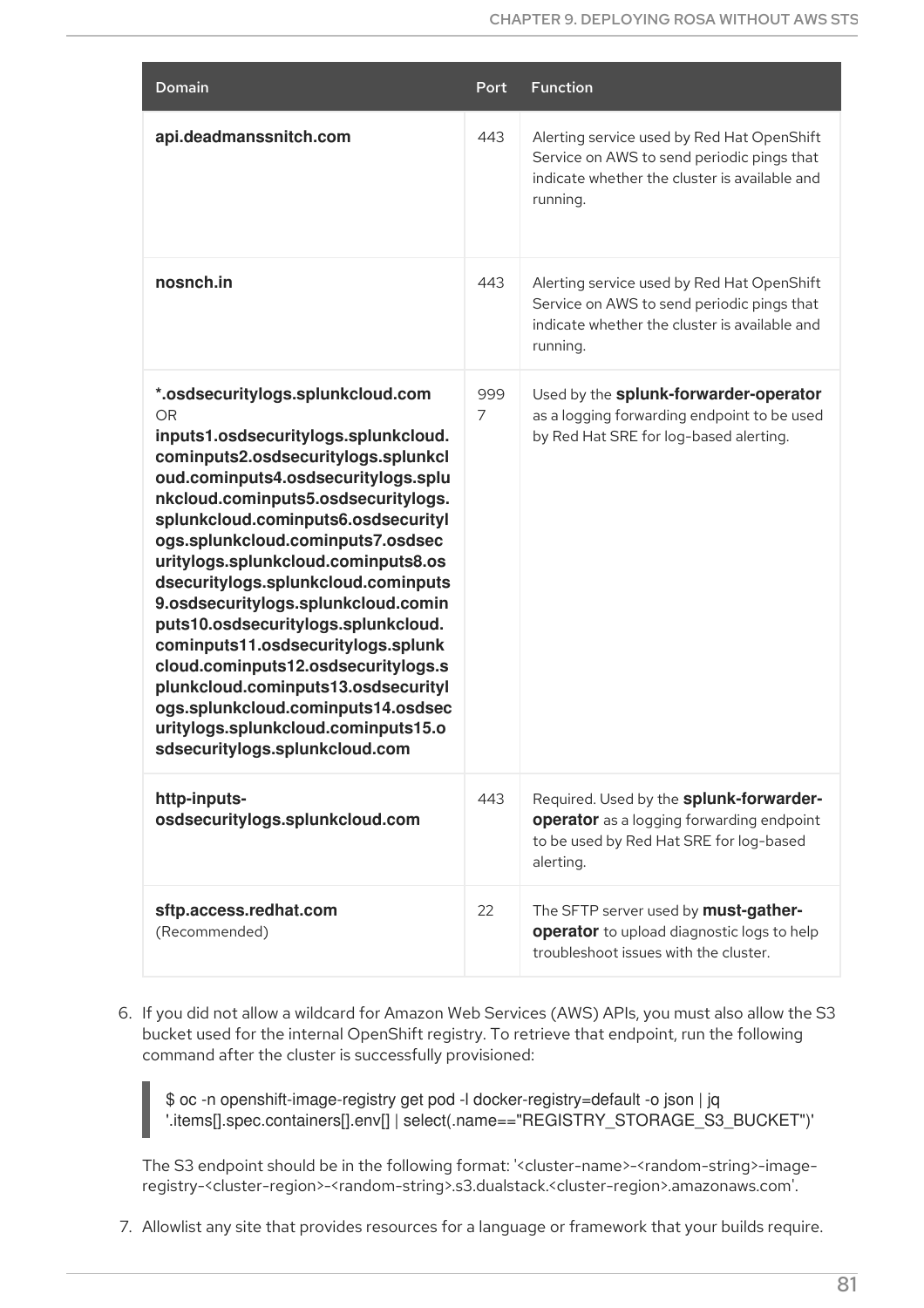8. Allowlist any outbound URLs that depend on the languages and frameworks used in OpenShift. See [OpenShift](https://access.redhat.com/solutions/2998411) Outbound URLs to Allow for a list of recommended URLs to be allowed on the firewall or proxy.

# 9.1.7. Next steps

• Review the [required](https://access.redhat.com/documentation/en-us/red_hat_openshift_service_on_aws/4/html-single/rosa_getting_started_iam/#rosa-required-aws-service-quotas) AWS service quotas

## 9.1.8. Additional resources

- **•** Limits and [scalability](https://access.redhat.com/documentation/en-us/red_hat_openshift_service_on_aws/4/html-single/prepare_your_environment/#rosa-limits-scalability)
- SRE access to all Red Hat [OpenShift](https://access.redhat.com/documentation/en-us/red_hat_openshift_service_on_aws/4/html-single/introduction_to_rosa/#rosa-policy-sre-access_rosa-policy-process-security) Service on AWS clusters
- [Understanding](https://access.redhat.com/documentation/en-us/red_hat_openshift_service_on_aws/4/html-single/rosa_getting_started_iam/#rosa-understanding-the-deployment-workflow) the ROSA deployment workflow

# 9.2. UNDERSTANDING THE ROSA DEPLOYMENT WORKFLOW

Before you create a Red Hat OpenShift Service on AWS (ROSA) cluster that uses the AWS Security Token Service (STS), you must complete the AWS prerequisites, verify that the required AWS service quotas are available, and set up your environment.

This document provides an overview of the ROSA with STS deployment workflow stages and refers to detailed resources for each stage.

## TIP

AWS Security Token Service (STS) is the recommended credential mode for installing and interacting with clusters on Red Hat OpenShift Service on AWS (ROSA) because it provides enhanced security.

# 9.2.1. Overview of the ROSA deployment workflow

You can follow the workflow stages outlined in this section to set up and access a Red Hat OpenShift Service on AWS (ROSA) cluster.

- 1. Perform the AWS [prerequisites](https://access.redhat.com/documentation/en-us/red_hat_openshift_service_on_aws/4/html-single/installing_accessing_and_deleting_rosa_clusters/#prerequisites) . To deploy a ROSA cluster, your AWS account must meet the prerequisite requirements.
- 2. Review the [required](https://access.redhat.com/documentation/en-us/red_hat_openshift_service_on_aws/4/html-single/installing_accessing_and_deleting_rosa_clusters/#rosa-required-aws-service-quotas) AWS service quotas . To prepare for your cluster deployment, review the AWS service quotas that are required to run a ROSA cluster.
- 3. [Configure](https://access.redhat.com/documentation/en-us/red_hat_openshift_service_on_aws/4/html-single/installing_accessing_and_deleting_rosa_clusters/#rosa-config-aws-account) your AWS account. Before you create a ROSA cluster, you must enable ROSA in your AWS account, install and configure the AWS CLI (**aws**) tool, and verify the AWS CLI tool configuration.
- 4. Install the ROSA and [OpenShift](https://access.redhat.com/documentation/en-us/red_hat_openshift_service_on_aws/4/html-single/installing_accessing_and_deleting_rosa_clusters/#rosa-installing-cli) CLI tools and verify the AWS servce quotas . Install and configure the ROSA CLI (**rosa**) and the OpenShift CLI (**oc**). You can verify if the required AWS resource quotas are available by using the ROSA CLI.
- 5. [Create](https://access.redhat.com/documentation/en-us/red_hat_openshift_service_on_aws/4/html-single/installing_accessing_and_deleting_rosa_clusters/#rosa-creating-cluster) a ROSA cluster or Create a ROSA cluster using AWS [PrivateLink](https://access.redhat.com/documentation/en-us/red_hat_openshift_service_on_aws/4/html-single/installing_accessing_and_deleting_rosa_clusters/#rosa-aws-privatelink-creating-cluster) . Use the ROSA CLI (**rosa**) to create a cluster. You can optionally create a ROSA cluster with AWS PrivateLink.
- 6. Access a [cluster](https://access.redhat.com/documentation/en-us/red_hat_openshift_service_on_aws/4/html-single/installing_accessing_and_deleting_rosa_clusters/#rosa-sts-accessing-cluster). You can configure an identity provider and grant cluster administrator privileges to the identity provider users as required. You can also access a newly deployed cluster quickly by configuring a **cluster-admin** user.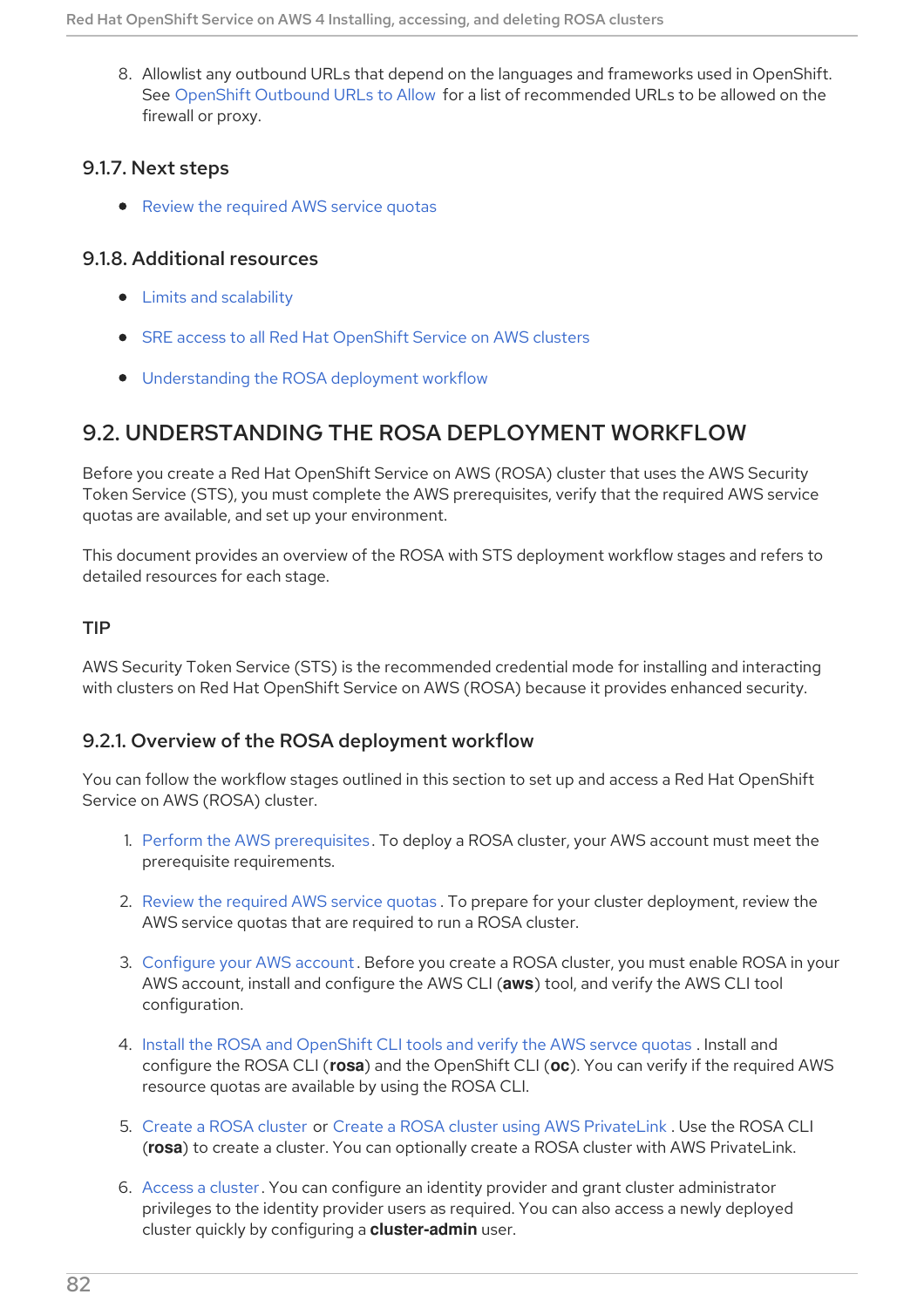- 7. [Revoke](https://access.redhat.com/documentation/en-us/red_hat_openshift_service_on_aws/4/html-single/installing_accessing_and_deleting_rosa_clusters/#rosa-deleting-access-cluster) access to a ROSA cluster for a user . You can revoke access to a ROSA cluster from a user by using the ROSA CLI or the web console.
- 8. Delete a ROSA [cluster](https://access.redhat.com/documentation/en-us/red_hat_openshift_service_on_aws/4/html-single/installing_accessing_and_deleting_rosa_clusters/#rosa-deleting-cluster). You can delete a ROSA cluster by using the ROSA CLI ( **rosa**).

## 9.2.2. Additional resources

- For information about using the ROSA deployment workflow to create a cluster that uses the AWS Security Token Service (STS), see [Understanding](https://access.redhat.com/documentation/en-us/red_hat_openshift_service_on_aws/4/html-single/getting_started/#rosa-sts-overview-of-the-deployment-workflow) the ROSA with STS deployment workflow.
- [Configuring](https://access.redhat.com/documentation/en-us/red_hat_openshift_service_on_aws/4/html-single/installing_accessing_and_deleting_rosa_clusters/#rosa-sts-config-identity-providers) identity providers
- [Deleting](https://access.redhat.com/documentation/en-us/red_hat_openshift_service_on_aws/4/html-single/rosa_getting_started_iam/#rosa-deleting-cluster) a cluster
- [Deleting](https://access.redhat.com/documentation/en-us/red_hat_openshift_service_on_aws/4/html-single/rosa_getting_started_iam/#rosa-deleting-access-cluster) access to a cluster
- [Command](https://access.redhat.com/documentation/en-us/red_hat_openshift_service_on_aws/4/html-single/rosa_getting_started_iam/#rosa-command-reference) quick reference for creating clusters and users

# 9.3. REQUIRED AWS SERVICE QUOTAS

Review this list of the required Amazon Web Service (AWS) service quotas that are required to run an Red Hat OpenShift Service on AWS cluster.

## TIP

AWS Security Token Service (STS) is the recommended credential mode for installing and interacting with clusters on Red Hat OpenShift Service on AWS (ROSA) because it provides enhanced security.

# 9.3.1. Required AWS service quotas

The table below describes the AWS service quotas and levels required to create and run an Red Hat OpenShift Service on AWS cluster.



## **NOTE**

The AWS SDK allows ROSA to check quotas, but the AWS SDK calculation does not include your existing usage. Therefore, it is possible that the quota check can pass in the AWS SDK yet the cluster creation can fail. To fix this issue, increase your quota.

If you need to modify or increase a specific quota, see Amazon's [documentation](https://docs.aws.amazon.com/servicequotas/latest/userguide/request-quota-increase.html) on requesting a quota increase.

| Quota name                          | Service code | Quota code | Minimum required<br>value <sup>1</sup> | Recommended<br>value |
|-------------------------------------|--------------|------------|----------------------------------------|----------------------|
| Number of EIPs -<br><b>VPC EIPS</b> | ec2          | L-0263D0A3 | 5                                      | 5                    |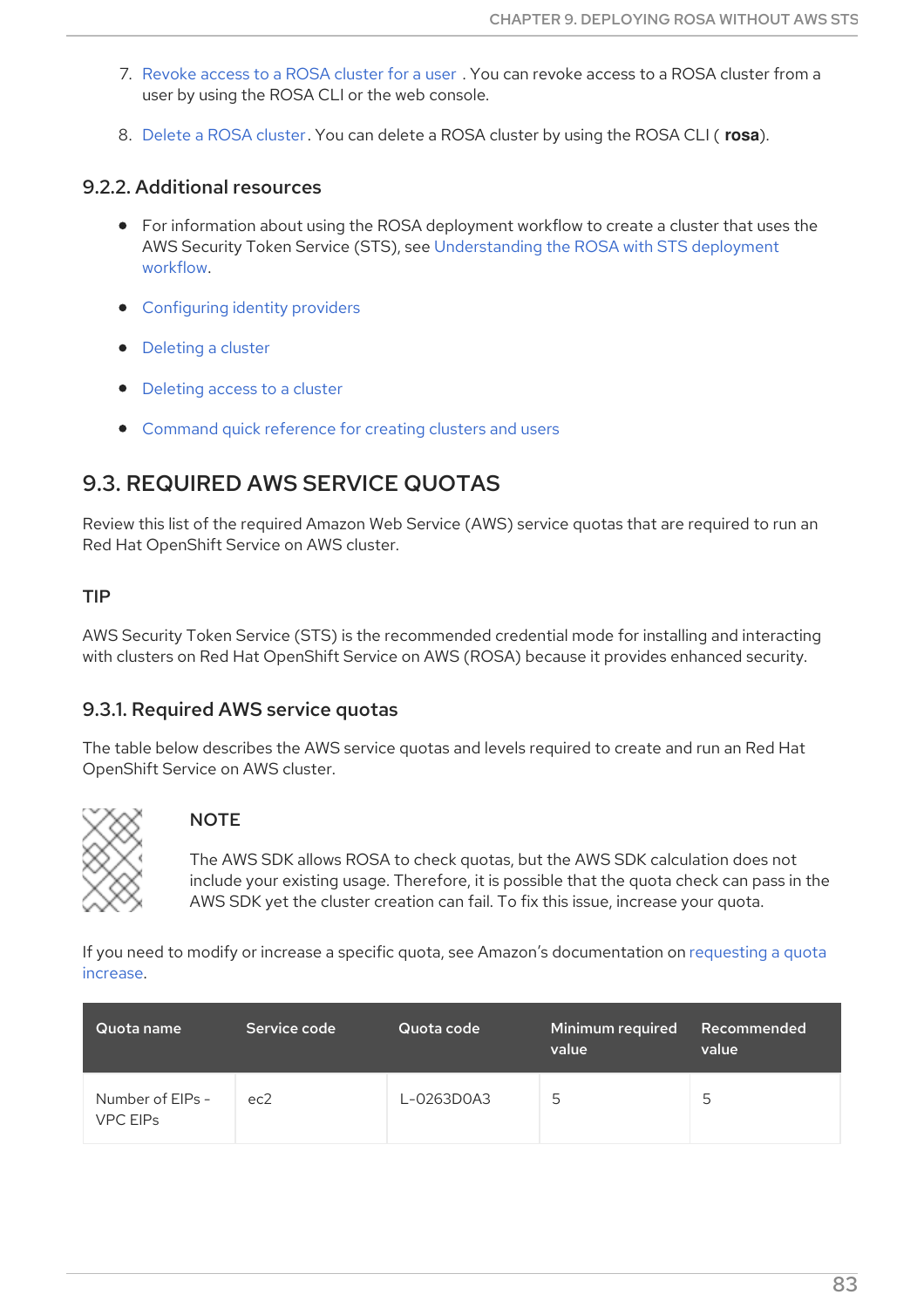| Quota name                                                                 | Service code             | Quota code | Minimum required<br>value | Recommended<br>value |
|----------------------------------------------------------------------------|--------------------------|------------|---------------------------|----------------------|
| Running On-<br>Demand Standard<br>(A, C, D, H, I, M, R,<br>T, Z) instances | ec2                      | L-1216C47A | 100                       | 100                  |
| VPCs per Region                                                            | vpc                      | L-F678F1CE | 5                         | 5                    |
| Internet gateways<br>per Region                                            | vpc                      | L-A4707A72 | 5                         | 5                    |
| Network interfaces<br>per Region                                           | vpc                      | L-DF5E4CA3 | 5,000                     | 5,000                |
| General Purpose<br>SSD (gp2) volume<br>storage                             | ebs                      | L-D18FCD1D | 50                        | 300                  |
| Number of EBS<br>snapshots                                                 | ebs                      | L-309BACF6 | 300                       | 300                  |
| Provisioned IOPS                                                           | ebs                      | L-B3A130E6 | 300,000                   | 300,000              |
| Provisioned IOPS<br>SSD (io1) volume<br>storage                            | ebs                      | L-FD252861 | 50                        | 300                  |
| <b>Application Load</b><br>Balancers per<br>Region                         | elasticloadbalancin<br>g | L-53DA6B97 | 50                        | 50                   |
| Classic Load<br>Balancers per<br>Region                                    | elasticloadbalancin<br>g | L-E9E9831D | 20                        | 20                   |

# 9.3.2. Next steps

[Configure](https://access.redhat.com/documentation/en-us/red_hat_openshift_service_on_aws/4/html-single/installing_accessing_and_deleting_rosa_clusters/#rosa-config-aws-account) your AWS account

# 9.3.3. Additional resources

[Understanding](https://access.redhat.com/documentation/en-us/red_hat_openshift_service_on_aws/4/html-single/installing_accessing_and_deleting_rosa_clusters/#rosa-understanding-the-deployment-workflow) the ROSA deployment workflow

# 9.4. CONFIGURING YOUR AWS ACCOUNT

After you complete the AWS prerequisites, configure your AWS account and enable the Red Hat OpenShift Service on AWS (ROSA) service.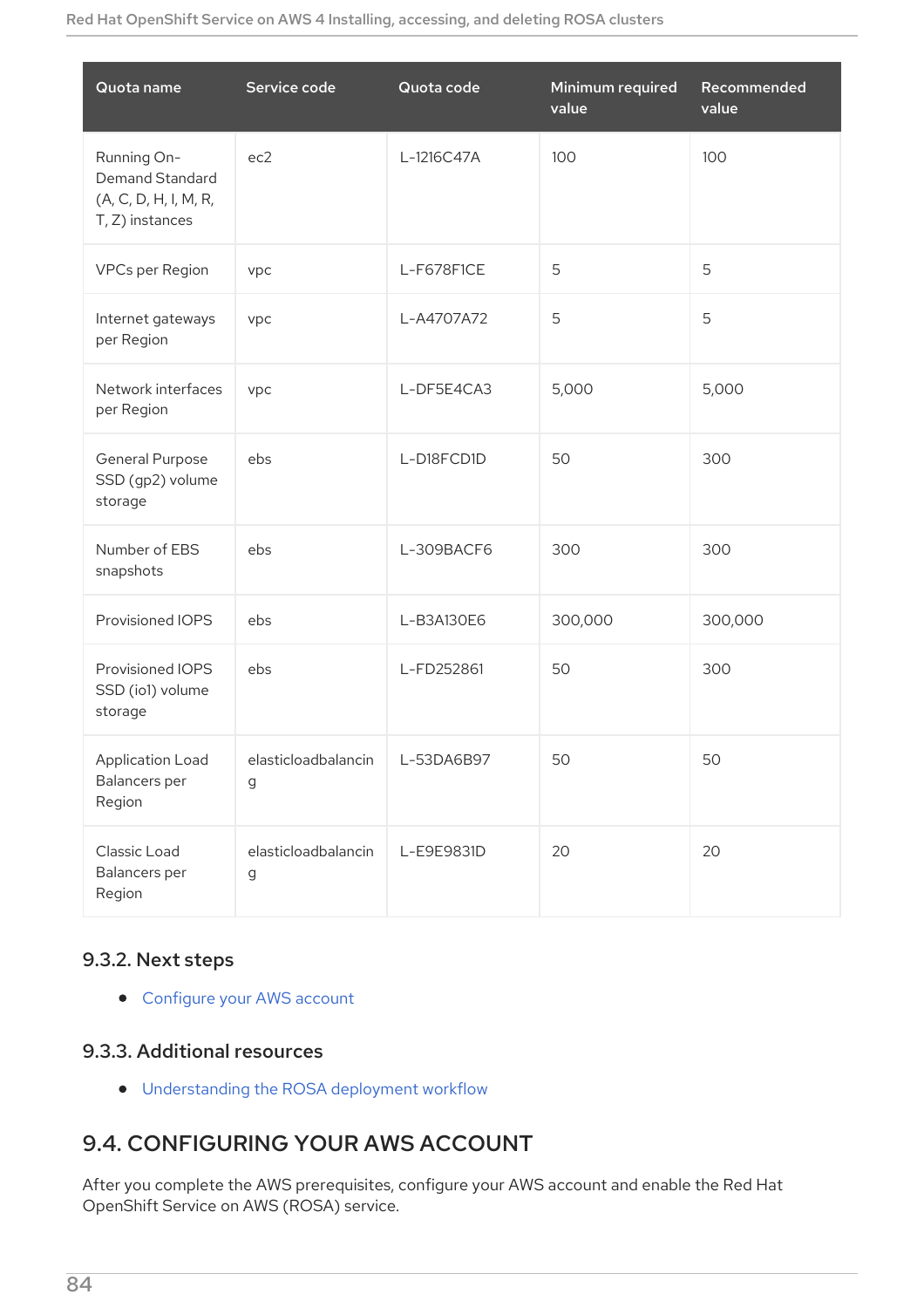# TIP

AWS Security Token Service (STS) is the recommended credential mode for installing and interacting with clusters on Red Hat OpenShift Service on AWS (ROSA) because it provides enhanced security.

# 9.4.1. Configuring your AWS account

To configure your AWS account to use the ROSA service, complete the following steps.

#### Prerequisites

- Review and complete the deployment prerequisites and policies.
- Create a Red Hat [account](https://cloud.redhat.com), if you do not already have one. Then, check your email for a verification link. You will need these credentials to install ROSA.

#### Procedure

1. Log in to the Amazon Web Services (AWS) account that you want to use. A dedicated AWS account is recommended to run production clusters. If you are using AWS Organizations, you can use an AWS account within your organization or [create](https://docs.aws.amazon.com/organizations/latest/userguide/orgs_manage_accounts_create.html#orgs_manage_accounts_create-new) a new one .

If you are using AWS Organizations and you need to have a service control policy (SCP) applied to the AWS account you plan to use, see AWS Prerequisites for details on the minimum required SCP.

As part of the cluster creation process,**rosa** establishes an **osdCcsAdmin** IAM user. This user uses the IAM credentials you provide when configuring the AWS CLI.



# **NOTE**

This user has **Programmatic** access enabled and the **AdministratorAccess** policy attached to it.

- 2. Enable the ROSA service in the AWS Console.
	- a. Sign in to your AWS [account](https://console.aws.amazon.com/rosa/home).
	- b. To enable ROSA, go to the ROSA [service](https://console.aws.amazon.com/rosa/) and select Enable OpenShift.
- 3. Install and configure the AWS CLI.
	- a. Follow the AWS command-line interface documentation to [install](https://docs.aws.amazon.com/cli/latest/userguide/cli-chap-install.html) and [configure](https://docs.aws.amazon.com/cli/latest/userguide/cli-chap-configure.html) the AWS CLI for your operating system. Specify the correct **aws\_access\_key\_id** and **aws\_secret\_access\_key** in the **.aws/credentials** file. See AWS [Configuration](https://docs.aws.amazon.com/cli/latest/userguide/cli-configure-quickstart.html) basics in the AWS documentation.
	- b. Set a default AWS region.



## **NOTE**

It is recommended to set the default AWS region by using the environment variable.

The ROSA service evaluates regions in the following priority order: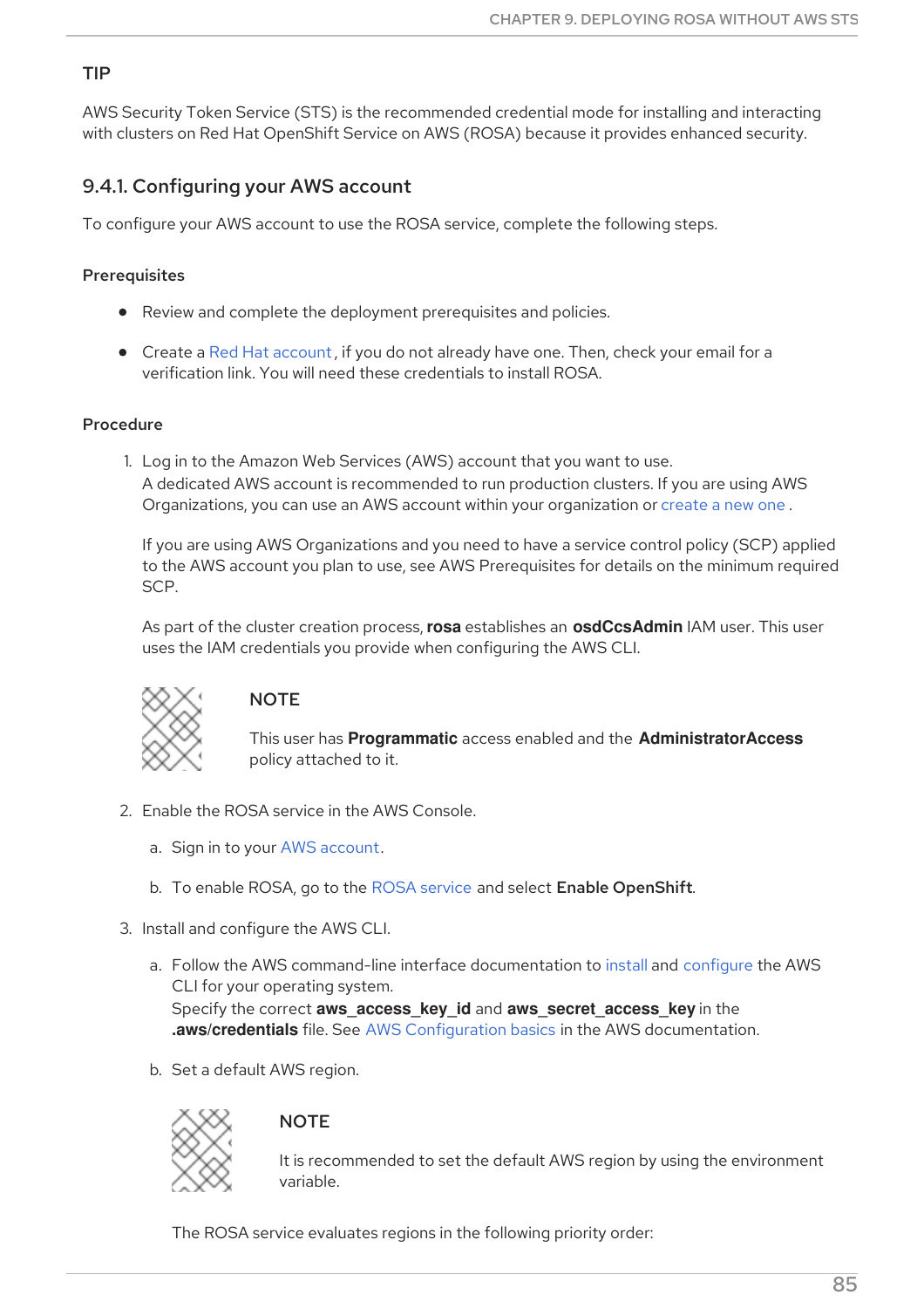- i. The region specified when running a **rosa** command with the **--region** flag.
- ii. The region set in the **AWS\_DEFAULT\_REGION** environment variable. See [Environment](https://docs.aws.amazon.com/cli/latest/userguide/cli-configure-envvars.html) variables to configure the AWS CLI in the AWS documentation.
- iii. The default region set in your AWS configuration file. See Quick configuration with aws configure in the AWS [documentation.](https://docs.aws.amazon.com/cli/latest/userguide/cli-configure-quickstart.html#cli-configure-quickstart-config)
- c. Optional: Configure your AWS CLI settings and credentials by using an AWS named profile. **rosa** evaluates AWS named profiles in the following priority order:
	- i. The profile specified when running a **rosa** command with the **--profile** flag.
	- ii. The profile set in the **AWS PROFILE** environment variable. See Named [profiles](https://docs.aws.amazon.com/cli/latest/userguide/cli-configure-profiles.html) in the AWS documentation.
- d. Verify the AWS CLI is installed and configured correctly by running the following command to query the AWS API:

\$ aws sts get-caller-identity

#### Example output

|                                                                          | GetCallerIdentity |        |                   |  |
|--------------------------------------------------------------------------|-------------------|--------|-------------------|--|
| Account                                                                  | Arn               | UserID |                   |  |
| <account_name>   arn:aws:iam<string>:user:name  </string></account_name> |                   |        | <userid></userid> |  |

After completing these steps, install ROSA.

## 9.4.2. Next steps

[Installing](https://access.redhat.com/documentation/en-us/red_hat_openshift_service_on_aws/4/html-single/installing_accessing_and_deleting_rosa_clusters/#rosa-installing-cli) the ROSA CLI

# 9.4.3. Additional resources

- **•** AWS [prerequisites](https://access.redhat.com/documentation/en-us/red_hat_openshift_service_on_aws/4/html-single/installing_accessing_and_deleting_rosa_clusters/#prerequisites)
- Required AWS service quotas and [requesting](https://access.redhat.com/documentation/en-us/red_hat_openshift_service_on_aws/4/html-single/installing_accessing_and_deleting_rosa_clusters/#rosa-required-aws-service-quotas) increases
- [Understanding](https://access.redhat.com/documentation/en-us/red_hat_openshift_service_on_aws/4/html-single/installing_accessing_and_deleting_rosa_clusters/#rosa-understanding-the-deployment-workflow) the ROSA deployment workflow

# 9.5. INSTALLING THE ROSA CLI

After you configure your AWS account, install and configure the ROSA CLI (**rosa**).

#### TIP

AWS Security Token Service (STS) is the recommended credential mode for installing and interacting with clusters on Red Hat OpenShift Service on AWS (ROSA) because it provides enhanced security.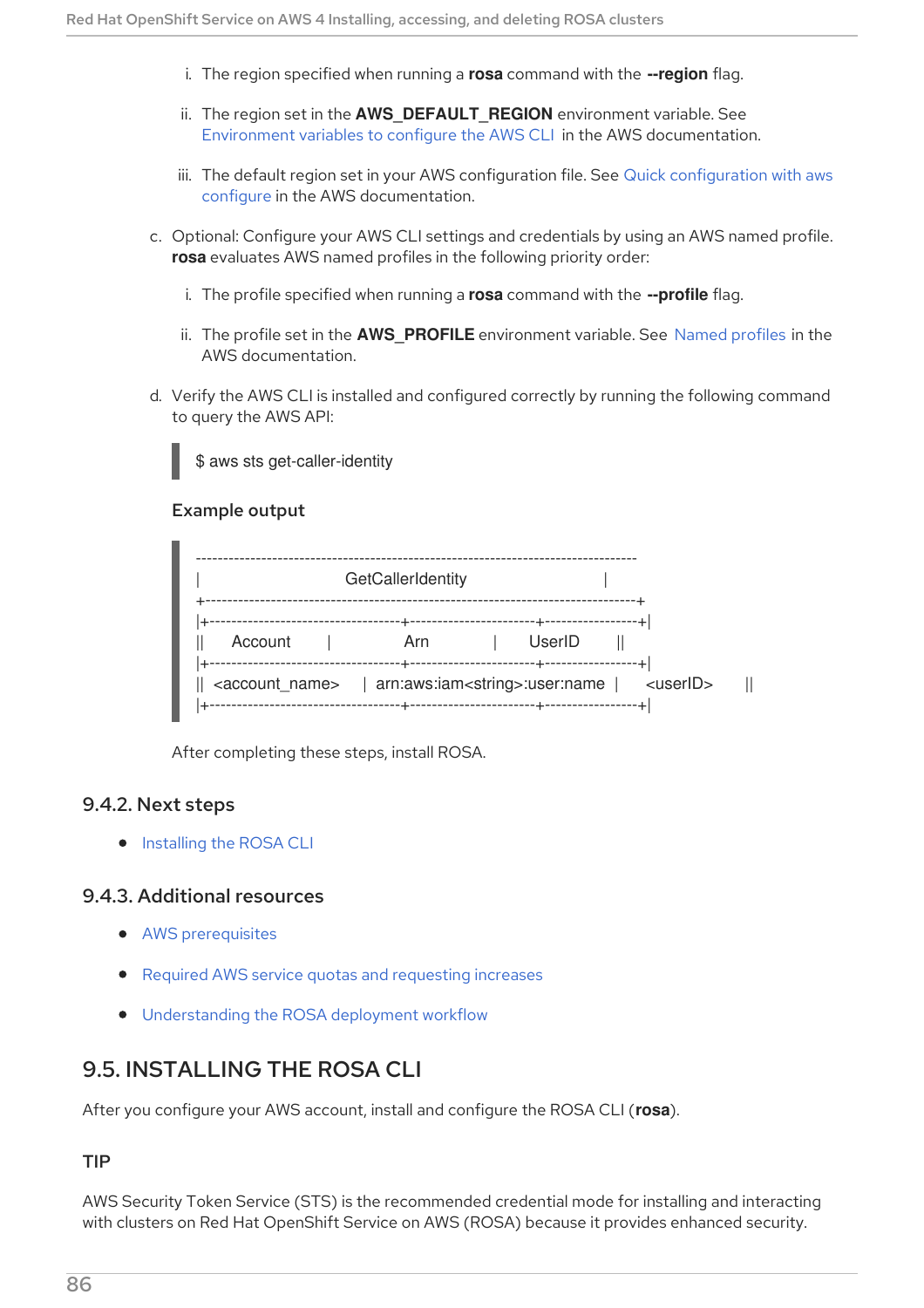# 9.5.1. Installing and configuring the ROSA CLI

Install and configure the ROSA CLI (**rosa**). You can also install the OpenShift CLI ( **oc**) and verify if the required AWS resource quotas are available by using the ROSA CLI.

#### Prerequisites

- Review and complete the AWS prerequisites and ROSA policies.
- Create a Red Hat [account](https://cloud.redhat.com), if you do not already have one. Then, check your email for a verification link. You will need these credentials to install ROSA.
- Configure your AWS account and enable the ROSA service in your AWS account.

#### Procedure

- 1. Install **rosa**, the Red Hat OpenShift Service on AWS command-line interface (CLI).
	- a. Download the latest [release](https://access.redhat.com/products/red-hat-openshift-service-aws/) of the **rosa** CLI for your operating system.
	- b. Optional: Rename the executable file you downloaded to **rosa**. This documentation uses **rosa** to refer to the executable file.
	- c. Optional: Add **rosa** to your path.

#### Example

\$ mv rosa /usr/local/bin/rosa

d. Enter the following command to verify your installation:



## Example output

Command line tool for ROSA. Usage: rosa [command] Available Commands: completion Generates bash completion scripts create Create a resource from stdin delete Delete a specific resource describe Show details of a specific resource edit Edit a specific resource help Help about any command init Applies templates to support Managed OpenShift on AWS clusters list List all resources of a specific type login Log in to your Red Hat account logout Log out logs Show logs of a specific resource verify Verify resources are configured correctly for cluster install version Prints the version of the tool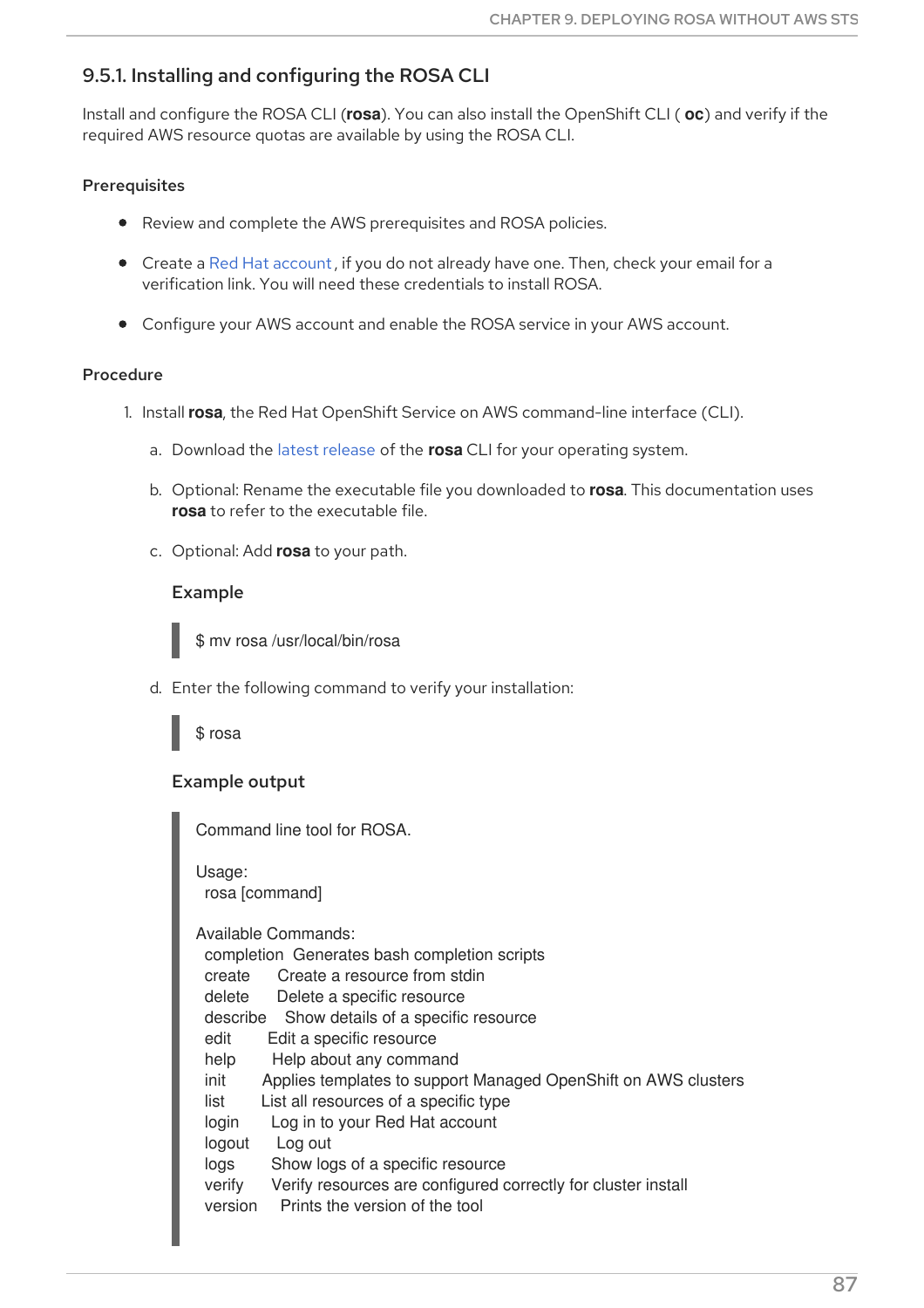#### Flags:

--debug Enable debug mode. -h, --help help for rosa -v, --v Level log level for V logs

Use "rosa [command] --help" for more information about a command.

e. Optional: Generate the command completion scripts for the **rosa** CLI. The following example generates the Bash completion scripts for a Linux machine:

\$ rosa completion bash | sudo tee /etc/bash\_completion.d/rosa

f. Optional: Enable **rosa** command completion from your existing terminal. The following example enables Bash completion for **rosa** in an existing terminal on a Linux machine:



\$ source /etc/bash\_completion.d/rosa

2. Enter the following command to verify that your AWS account has the necessary permissions.

\$ rosa verify permissions

#### Example output

I: Validating SCP policies... I: AWS SCP policies ok



## **NOTE**

This command verifies permissions only for ROSA clusters that do not use the AWS Security Token Service (STS).

- 3. Log in to your Red Hat account with **rosa**.
	- a. Enter the following command.



b. Replace <my offline access token> with your token.

#### Example output

To login to your Red Hat account, get an offline access token at https://console.redhat.com/openshift/token/rosa ? Copy the token and paste it here: <my-offline-access-token>

#### Example output continued

I: Logged in as 'rh-rosa-user' on 'https://api.openshift.com'

4. Verify that your AWS account has the necessary quota to deploy an Red Hat OpenShift Service on AWS cluster.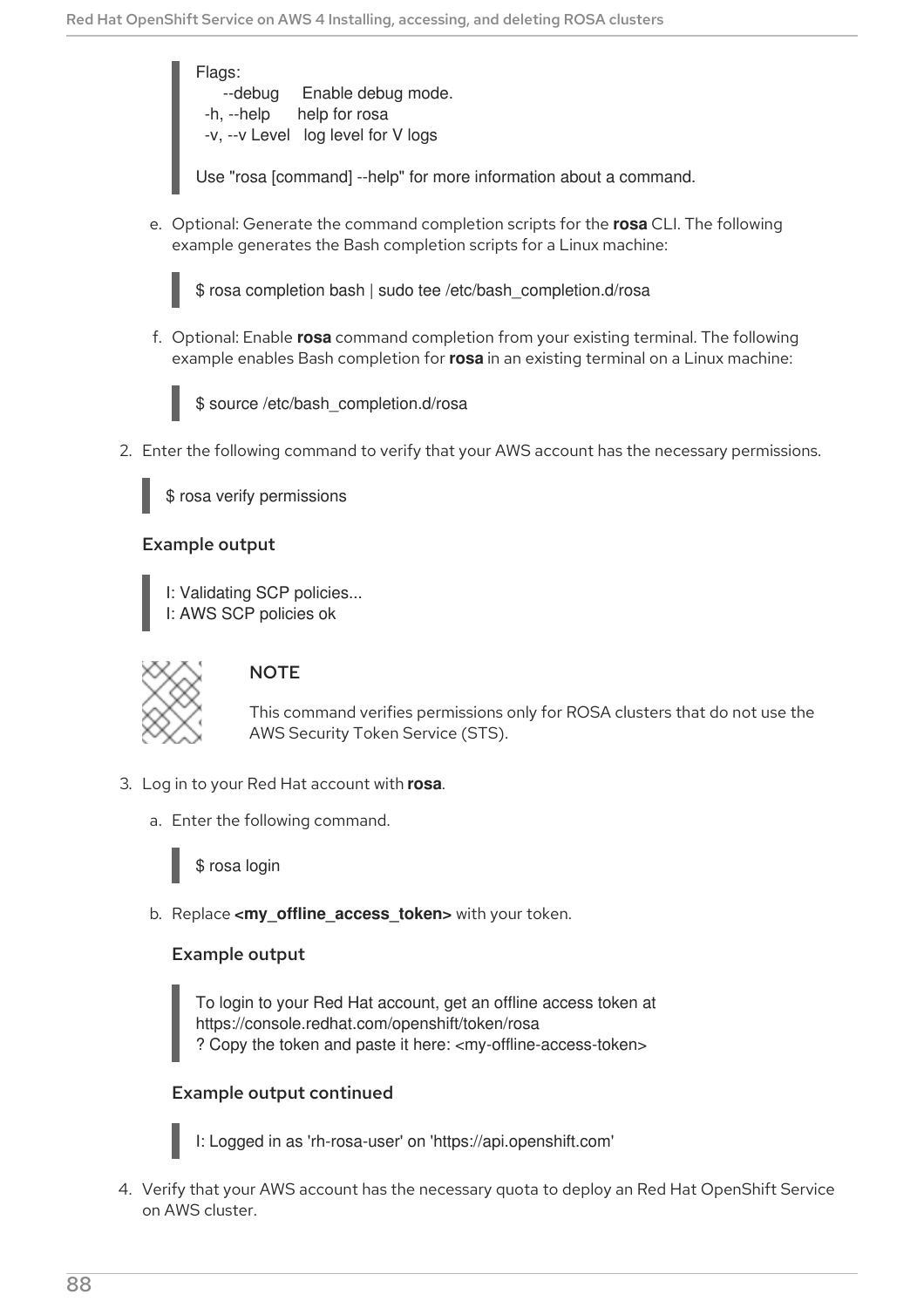\$ rosa verify quota --region=us-west-2

## Example output





## **NOTE**

Sometimes your AWS quota varies by region. If you receive any errors, try a different region.

If you need to increase your quota, go to your AWS [console,](https://aws.amazon.com/console/) and request a quota increase for the service that failed.

After both the permissions and quota checks pass, proceed to the next step.

- 5. Prepare your AWS account for cluster deployment:
	- a. Run the following command to verify your Red Hat and AWS credentials are setup correctly. Check that your AWS Account ID, Default Region and ARN match what you expect. You can safely ignore the rows beginning with **OCM** for now.



## Example output

| <b>AWS Account ID:</b>                | 000000000000                         |
|---------------------------------------|--------------------------------------|
| <b>AWS Default Region:</b>            | us-east-2                            |
| <b>AWS ARN:</b>                       | arn:aws:iam::000000000000:user/hello |
| <b>OCM API:</b>                       | https://api.openshift.com            |
| <b>OCM Account ID:</b>                | 1DzGldlhqEWyt8UUXQhSoWaaaaa          |
| <b>OCM Account Name:</b>              | <b>Your Name</b>                     |
| <b>OCM Account Username:</b>          | you@domain.com                       |
| <b>OCM Account Email:</b>             | you@domain.com                       |
| <b>OCM Organization ID:</b>           | 1HopHfA2hcmhup5gCr2uH5aaaaa          |
| <b>OCM Organization Name:</b>         | <b>Red Hat</b>                       |
| OCM Organization External ID: 0000000 |                                      |

b. Initialize your AWS account. This step runs a CloudFormation template that prepares your AWS account for cluster deployment and management. This step typically takes 1-2 minutes to complete.

\$ rosa init

## Example output

- I: Logged in as 'rh-rosa-user' on 'https://api.openshift.com'
- I: Validating AWS credentials...
- I: AWS credentials are valid!
- I: Validating SCP policies...
- I: AWS SCP policies ok
- I: Validating AWS quota...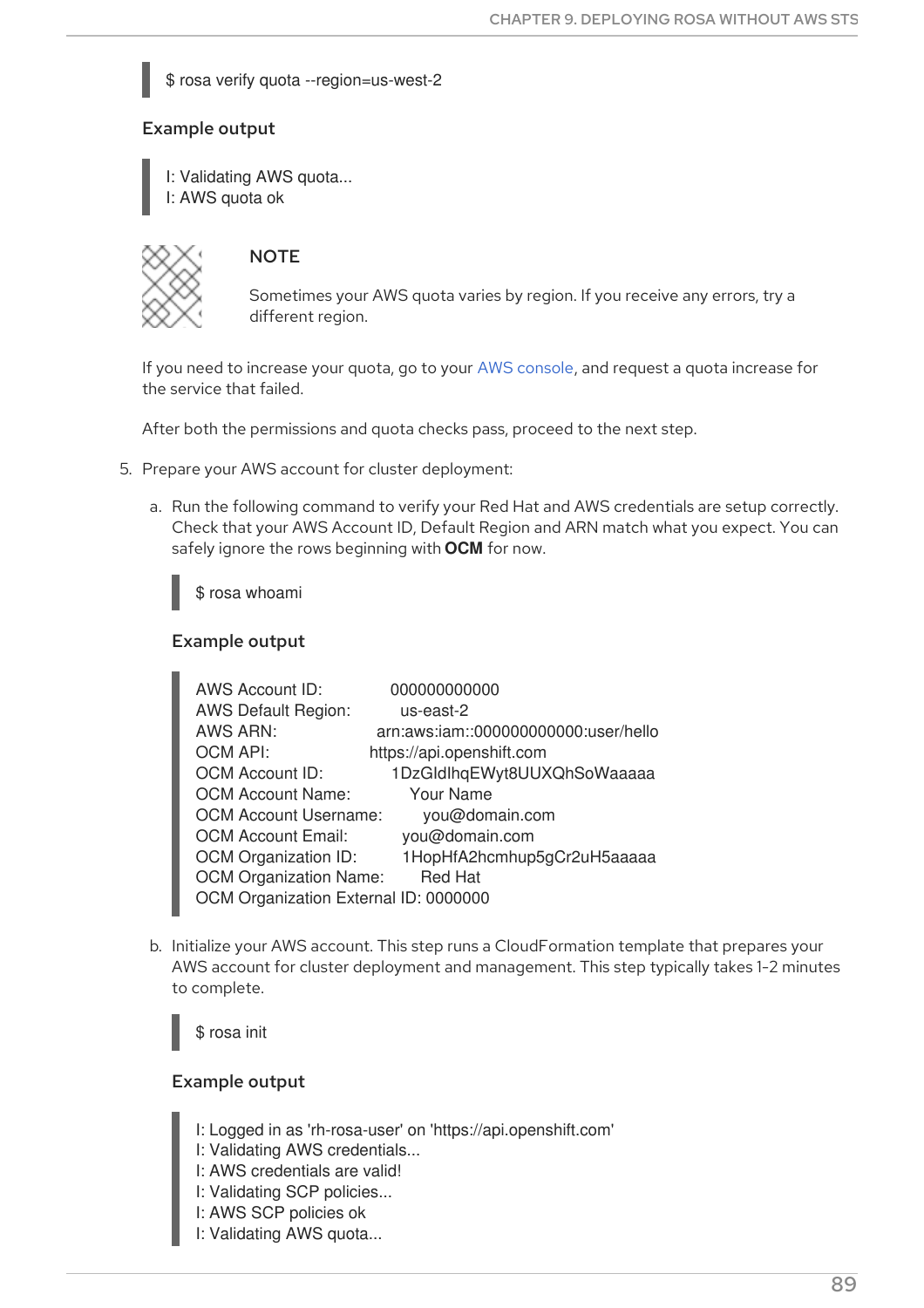I: AWS quota ok

I: Ensuring cluster administrator user 'osdCcsAdmin'...

I: Admin user 'osdCcsAdmin' created successfully!

I: Verifying whether OpenShift command-line tool is available...

E: OpenShift command-line tool is not installed.

Run 'rosa download oc' to download the latest version, then add it to your PATH.

- 6. Install the OpenShift CLI (**oc**) from the **rosa** CLI.
	- a. Enter this command to download the latest version of the **oc** CLI:

\$ rosa download oc

- b. After downloading the **oc** CLI, unzip it and add it to your path.
- c. Enter this command to verify that the **oc** CLI is installed correctly:



After installing ROSA, you are ready to create a cluster.

## 9.5.2. Next steps

[Create](https://access.redhat.com/documentation/en-us/red_hat_openshift_service_on_aws/4/html-single/installing_accessing_and_deleting_rosa_clusters/#rosa-creating-cluster) a ROSA cluster or Create an AWS [PrivateLink](https://access.redhat.com/documentation/en-us/red_hat_openshift_service_on_aws/4/html-single/installing_accessing_and_deleting_rosa_clusters/#rosa-aws-privatelink-creating-cluster) cluster on ROSA .

## 9.5.3. Additional resources

- **•** AWS [prerequisites](https://access.redhat.com/documentation/en-us/red_hat_openshift_service_on_aws/4/html-single/installing_accessing_and_deleting_rosa_clusters/#prerequisites)
- Required AWS service quotas and [requesting](https://access.redhat.com/documentation/en-us/red_hat_openshift_service_on_aws/4/html-single/installing_accessing_and_deleting_rosa_clusters/#rosa-required-aws-service-quotas) increases
- [Understanding](https://access.redhat.com/documentation/en-us/red_hat_openshift_service_on_aws/4/html-single/installing_accessing_and_deleting_rosa_clusters/#rosa-understanding-the-deployment-workflow) the ROSA deployment workflow

# 9.6. CREATING A ROSA CLUSTER WITHOUT AWS STS

After you set up your environment and install Red Hat OpenShift Service on AWS (ROSA), create a cluster.

This document describes how to set up a ROSA cluster. Alternatively, you can create a ROSA cluster with AWS PrivateLink.

#### TIP

AWS Security Token Service (STS) is the recommended credential mode for installing and interacting with clusters on Red Hat OpenShift Service on AWS (ROSA) because it provides enhanced security.

## 9.6.1. Creating your cluster

You can create an Red Hat OpenShift Service on AWS cluster using the **rosa** CLI.

## **Prerequisites**

You have installed Red Hat OpenShift Service on AWS.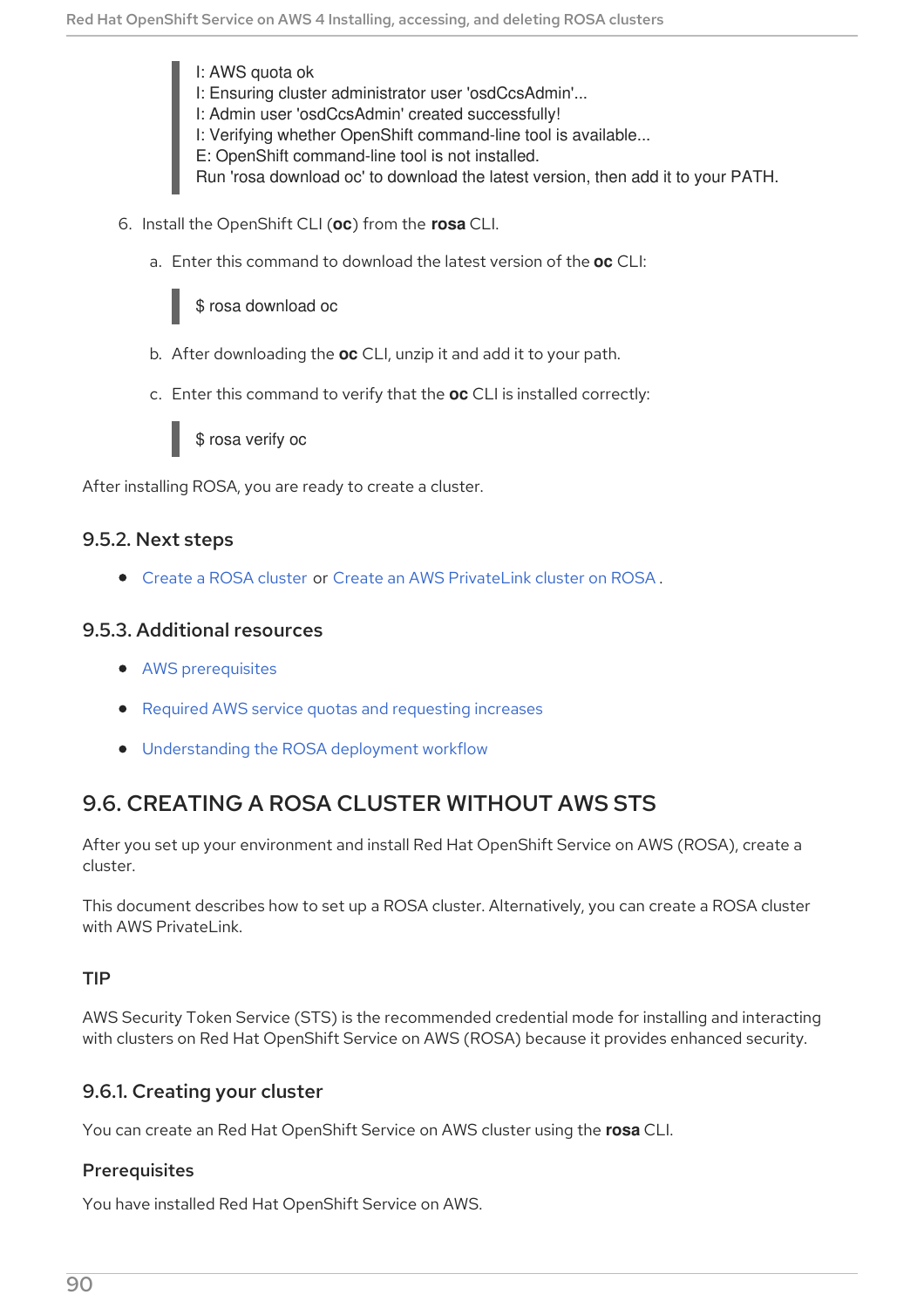

# **NOTE**

AWS [Shared](https://docs.aws.amazon.com/vpc/latest/userguide/vpc-sharing.html) VPCs are not currently supported for ROSA installs.

## Procedure

1. You can create a cluster using the default settings or by specifying custom settings using the interactive mode. To view other options when creating a cluster, enter **rosa create cluster - help**.

Creating a cluster can take up to 40 minutes.



## **NOTE**

Multiple availability zones (AZ) are recommended for production workloads. The default is a single availability zone. Use **--help** for an example of how to set this option manually or use interactive mode to be prompted for this setting.

To create your cluster with the default cluster settings:

\$ rosa create cluster --cluster-name=<cluster\_name>

#### Example output

I: Creating cluster with identifier '1de87g7c30g75qechgh7l5b2bha6r04e' and name 'rhrosa-test-cluster1'

I: To view list of clusters and their status, run `rosa list clusters`

I: Cluster 'rh-rosa-test-cluster1' has been created.

I: Once the cluster is 'Ready' you will need to add an Identity Provider and define the list of cluster administrators. See `rosa create idp --help` and `rosa create user --help` for more information.

I: To determine when your cluster is Ready, run `rosa describe cluster rh-rosa-testcluster1`.

To create a cluster using interactive prompts:

\$ rosa create cluster --interactive

- To configure your networking IP ranges, you can use the following default ranges. For more information when using manual mode, use **rosa create cluster --help | grep cidr**. In interactive mode, you are prompted for the settings.
	- Node CIDR: 10.0.0.0/16
	- Service CIDR: 172.30.0.0/16
	- Pod CIDR: 10.128.0.0/14
- 2. Enter the following command to check the status of your cluster. During cluster creation, the **State** field from the output will transition from **pending** to **installing**, and finally to **ready**.

\$ rosa describe cluster --cluster=<cluster\_name>

#### Example output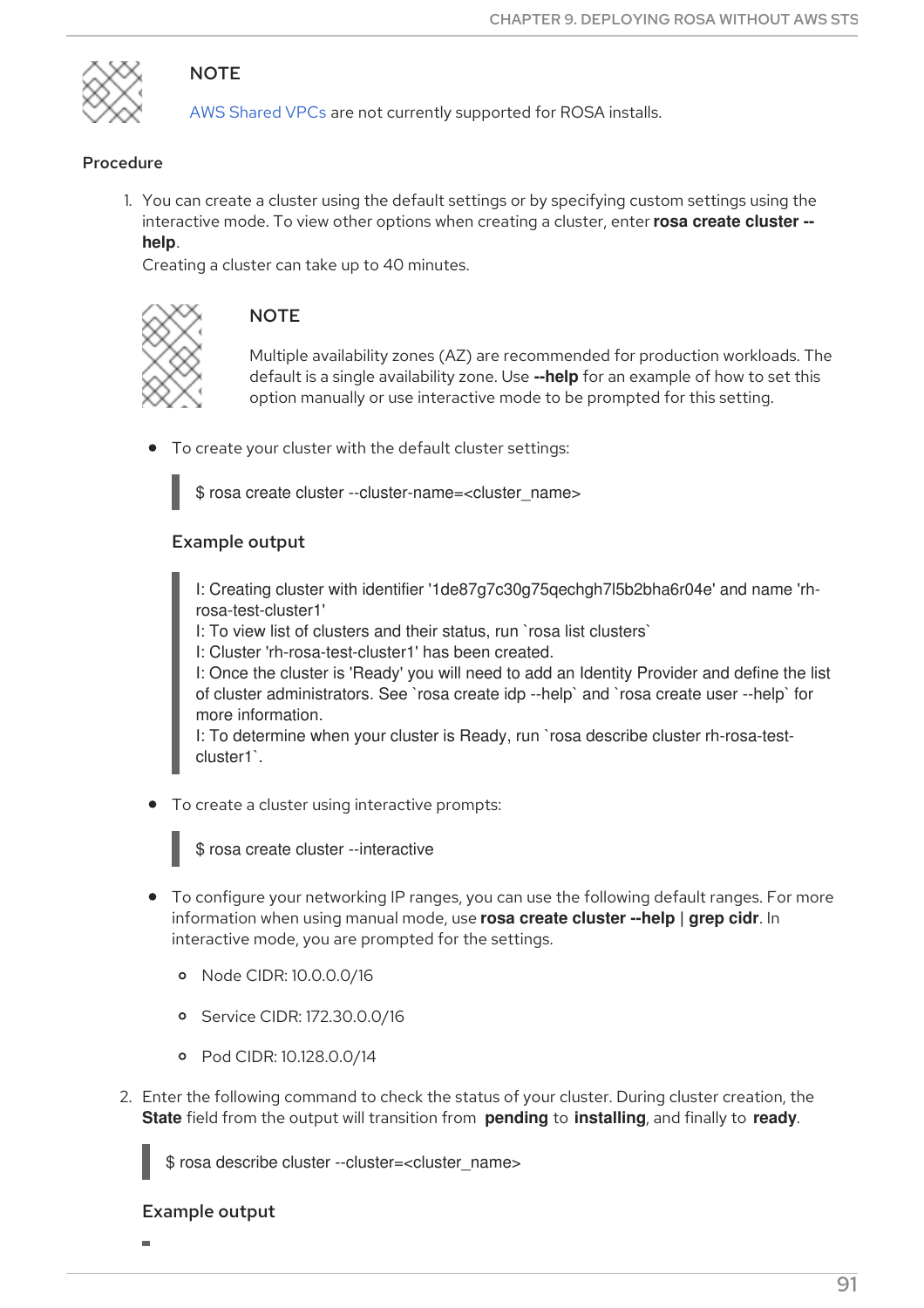Name: rh-rosa-test-cluster1 OpenShift Version: 4.6.8 DNS: \*.example.com ID: uniqueidnumber External ID: uniqueexternalidnumber AWS Account: 123456789101 API URL: https://api.rh-rosa-test-cluster1.example.org:6443 Console URL: https://console-openshift-console.apps.rh-rosa-test-cluster1.example.or Nodes: Master: 3, Infra: 2, Compute: 2 Region: us-west-2 Multi-AZ: false State: ready Channel Group: stable Private: No Created: Jan 15 2021 16:30:55 UTC Details Page: https://console.redhat.com/examplename/details/idnumber



## **NOTE**

If installation fails or the **State** field does not change to **ready** after 40 minutes, check the installation troubleshooting documentation for more details.

3. Track the progress of the cluster creation by watching the OpenShift installer logs:

\$ rosa logs install --cluster=<cluster\_name> --watch

# 9.6.2. Next steps

[Configure](https://access.redhat.com/documentation/en-us/red_hat_openshift_service_on_aws/4/html-single/installing_accessing_and_deleting_rosa_clusters/#rosa-sts-config-identity-providers) identity providers

## 9.6.3. Additional resources

- [Understanding](https://access.redhat.com/documentation/en-us/red_hat_openshift_service_on_aws/4/html-single/installing_accessing_and_deleting_rosa_clusters/#rosa-understanding-the-deployment-workflow) the ROSA deployment workflow
- [Deleting](https://access.redhat.com/documentation/en-us/red_hat_openshift_service_on_aws/4/html-single/installing_accessing_and_deleting_rosa_clusters/#rosa-deleting-cluster) a ROSA cluster
- ROSA [architecture](https://access.redhat.com/documentation/en-us/red_hat_openshift_service_on_aws/4/html-single/introduction_to_rosa/#rosa-architecture-models)

# 9.7. DELETING ACCESS TO A ROSA CLUSTER

Delete access to a Red Hat OpenShift Service on AWS (ROSA) cluster using the **rosa** command-line.

#### TIP

AWS Security Token Service (STS) is the recommended credential mode for installing and interacting with clusters on Red Hat OpenShift Service on AWS (ROSA) because it provides enhanced security.

## 9.7.1. Revoking **dedicated-admin** access using the **rosa** CLI

You can revoke access for a **dedicated-admin** user if you are the user who created the cluster, the organization administrator user, or the super administrator user.

Prerequisites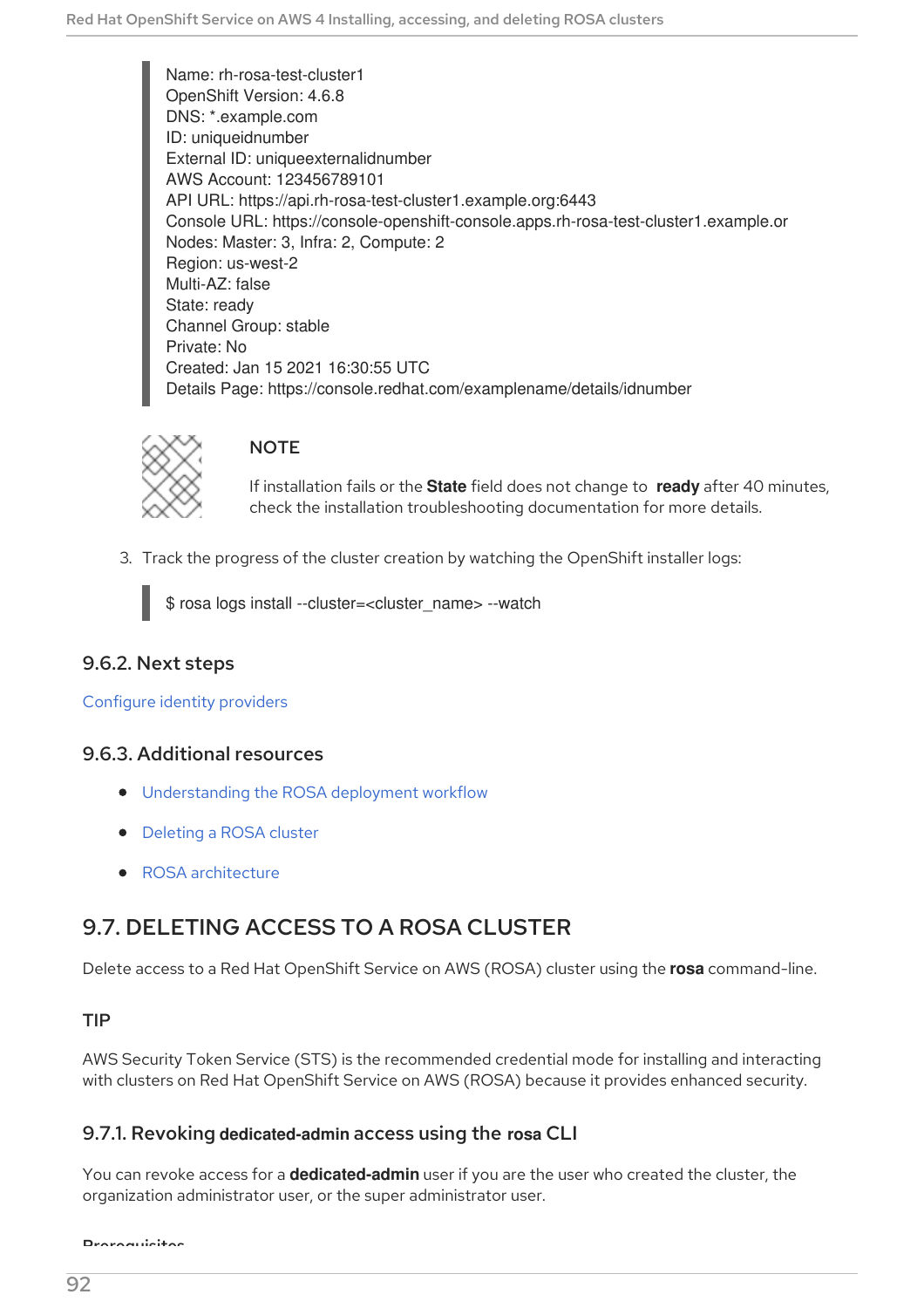#### Prerequisites

- You have added an Identity Provider (IDP) to your cluster.
- You have the IDP user name for the user whose privileges you are revoking.
- You are logged in to the cluster.

#### Procedure

1. Enter the following command to revoke the **dedicated-admin** access of a user:

\$ rosa revoke user dedicated-admin --user=<idp\_user\_name> --cluster=<cluster\_name>

2. Enter the following command to verify that your user no longer has **dedicated-admin** access. The output does not list the revoked user.

\$ oc get groups dedicated-admins

#### 9.7.2. Revoking **cluster-admin** access using the **rosa** CLI

Only the user who created the cluster can revoke access for **cluster-admin** users.

#### Prerequisites

- You have added an Identity Provider (IDP) to your cluster.
- You have the IDP user name for the user whose privileges you are revoking.
- You are logged in to the cluster.

#### Procedure

1. Enter the following command to revoke the **cluster-admin** access of a user:

\$ rosa revoke user cluster-admins --user=myusername --cluster=mycluster

2. Enter the following command to verify that the user no longer has **cluster-admin** access. The output does not list the revoked user.

oc get groups cluster-admins

# 9.8. DELETING A ROSA CLUSTER

Delete a Red Hat OpenShift Service on AWS (ROSA) cluster using the **rosa** command-line.

#### TIP

AWS Security Token Service (STS) is the recommended credential mode for installing and interacting with clusters on Red Hat OpenShift Service on AWS (ROSA) because it provides enhanced security.

# 9.8.1. Prerequisites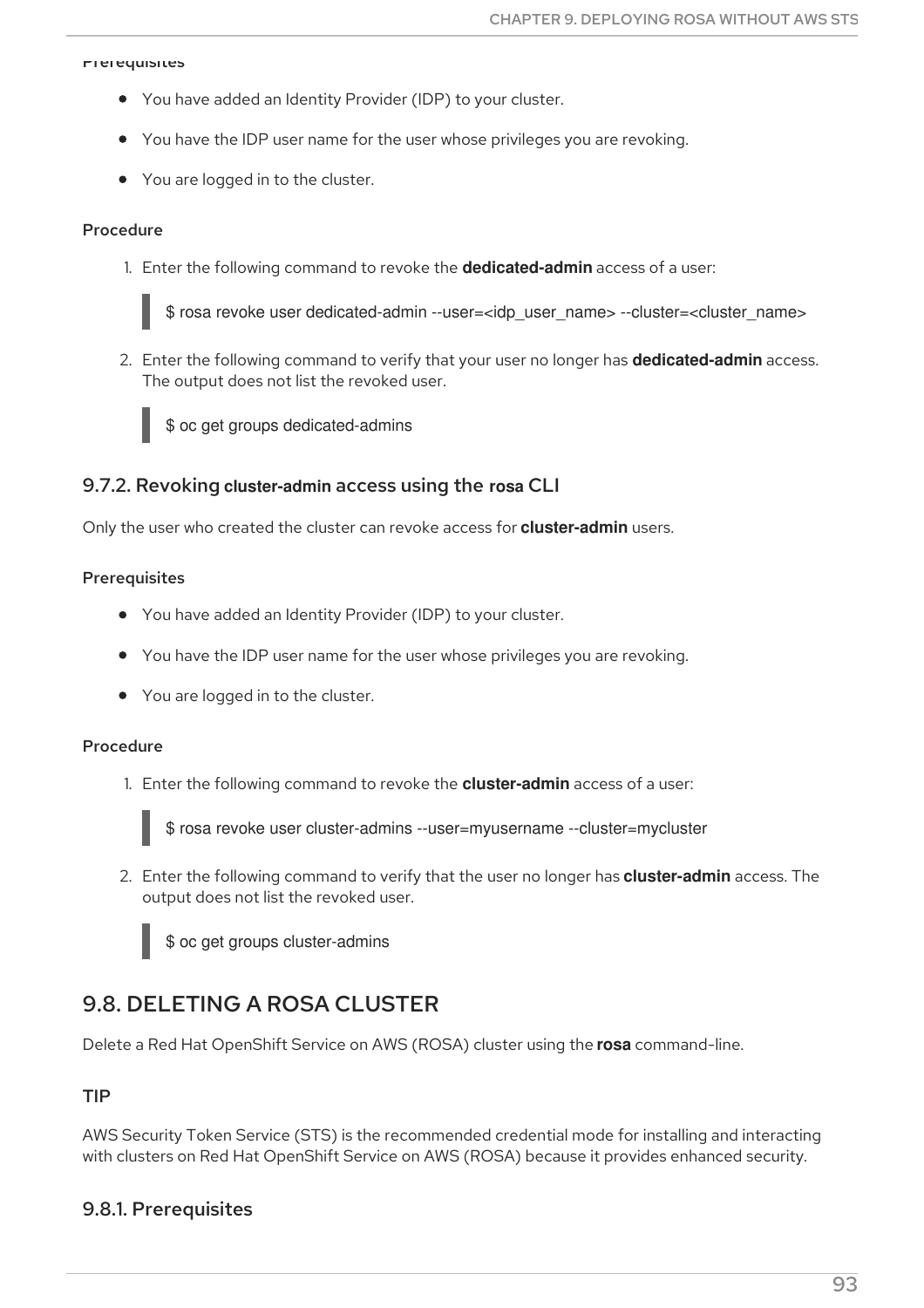- If Red Hat OpenShift Service on AWS created a VPC, you must remove the following items from your cluster before you can successfully delete your cluster:
	- Network configurations, such as VPN configurations and VPC peering connections
	- Any additional services that were added to the VPC

If these configurations and services remain, the cluster does not delete properly.

## 9.8.2. Deleting a ROSA cluster and the cluster-specific IAM resources

You can delete a Red Hat OpenShift Service on AWS (ROSA) with AWS Security Token Service (STS) cluster by using the ROSA CLI (**rosa**) or Red Hat OpenShift Cluster Manager.

After deleting the cluster, you can clean up the cluster-specific Identity and Access Management (IAM) resources in your AWS account by using the ROSA CLI (**rosa**). The cluster-specific resources include the Operator roles and the OpenID Connect (OIDC) provider.



## IMPORTANT

The cluster deletion must complete before you remove the IAM resources, because the resources are used in the cluster deletion and clean-up processes.

If add-ons are installed, the cluster deletion takes longer because add-ons are uninstalled before the cluster is deleted. The amount of time depends on the number and size of the add-ons.

#### **Prerequisites**

- You have installed a ROSA cluster.
- You have installed and configured the latest ROSA CLI (**rosa**) on your installation host.

#### Procedure

1. Obtain the cluster ID, the Amazon Resource Names (ARNs) for the cluster-specific Operator roles and the endpoint URL for the OIDC provider:



[1](#page-97-0)

\$ rosa describe cluster --cluster=<cluster\_name> **1**

<span id="page-97-0"></span>

Replace **<cluster\_name>** with the name of your cluster.

#### Example output

Name: mycluster ID: 1s3v4x39lhs8sm49m90mi0822o34544a **1** ... Operator IAM Roles: **2** - arn:aws:iam::<aws\_account\_id>:role/mycluster-x4q9-openshift-machine-api-aws-cloudcredentials - arn:aws:iam::<aws\_account\_id>:role/mycluster-x4q9-openshift-cloud-credential-operatorcloud-crede - arn:aws:iam::<aws\_account\_id>:role/mycluster-x4q9-openshift-image-registry-installercloud-creden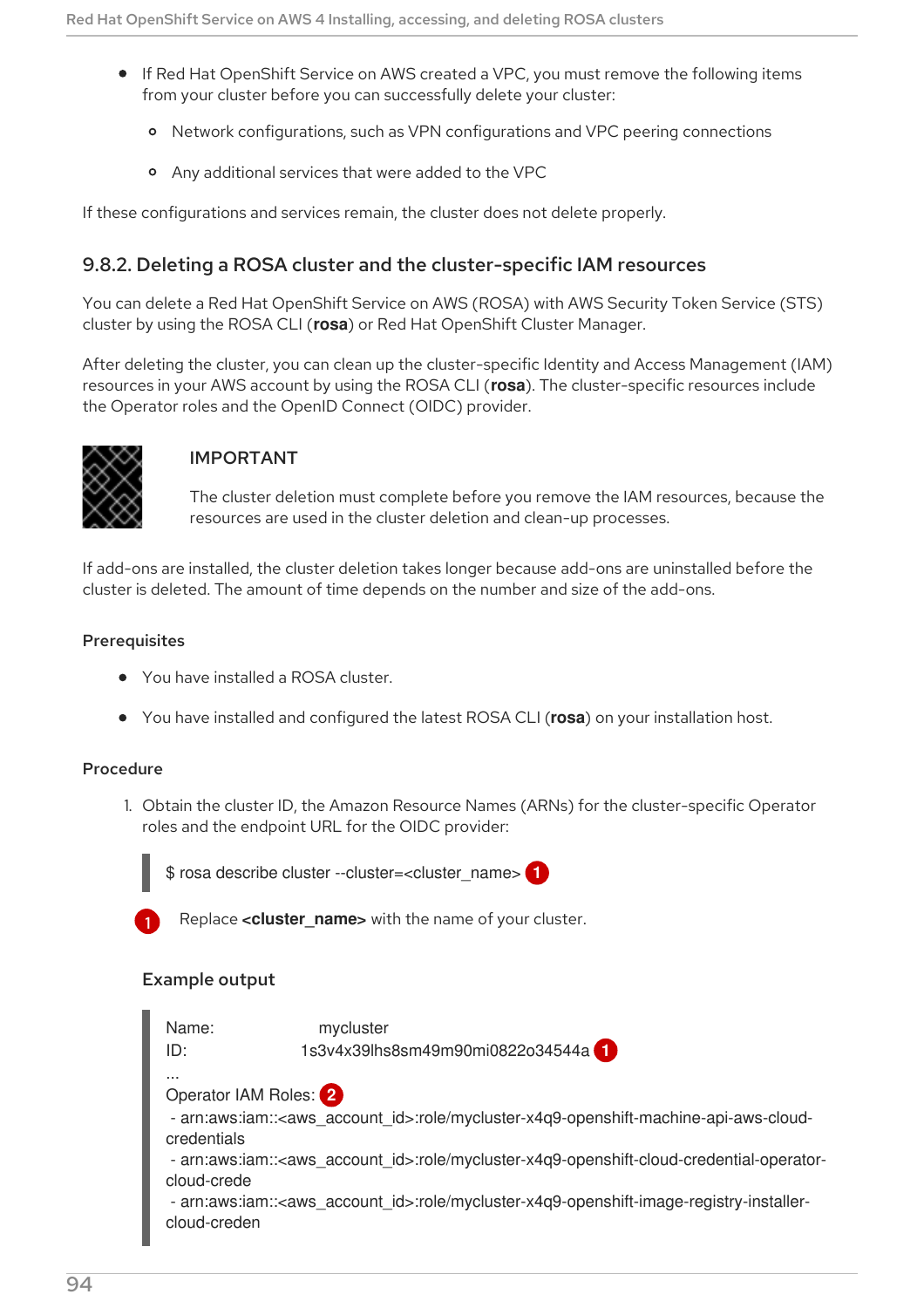<span id="page-98-1"></span><span id="page-98-0"></span>- arn:aws:iam::<aws\_account\_id>:role/mycluster-x4q9-openshift-ingress-operator-cloudcredentials - arn:aws:iam::<aws\_account\_id>:role/mycluster-x4q9-openshift-cluster-csi-drivers-ebscloud-credent - arn:aws:iam::<aws\_account\_id>:role/mycluster-x4q9-openshift-cloud-network-configcontroller-cloud State: ready Private: No Created: May 13 2022 11:26:15 UTC Details Page: https://console.redhat.com/openshift/details/s/296kyEFwzoy1CREQicFRdZybrc0 OIDC Endpoint URL: https://rh-oidc.s3.us-east-1.amazonaws.com/1s5v4k39lhm8sm59m90mi0822o31844a **3**



[2](#page-98-1)

<span id="page-98-2"></span>Lists the cluster ID.

Specifies the ARNs for the cluster-specific Operator roles. For example, in the sample output the ARN for the role required by the Machine Config Operator is **arn:aws:iam::** <aws account id>:role/mycluster-x4q9-openshift-machine-api-aws-cloud**credentials**.



Specifies the endpoint URL for the cluster-specific OIDC provider.



## IMPORTANT

You require the cluster ID to delete the cluster-specific STS resources using the ROSA CLI (**rosa**) after the cluster is deleted.

- 2. Delete the cluster:
	- To delete the cluster by using Red Hat OpenShift Cluster Manager:
		- a. Navigate to [OpenShift](https://console.redhat.com/openshift) Cluster Manager.
		-

b. Click the Options menu **next to your cluster and select Delete cluster.** 

- c. Type the name of your cluster at the prompt and click Delete.
- To delete the cluster using the ROSA CLI (**rosa**):
	- a. Enter the following command to delete the cluster and watch the logs, replacing **<cluster\_name>** with the name or ID of your cluster:

\$ rosa delete cluster --cluster=<cluster\_name> --watch



# IMPORTANT

You must wait for the cluster deletion to complete before you remove the Operator roles and the OIDC provider. The cluster-specific Operator roles are required to clean-up the resources created by the OpenShift Operators. The Operators use the OIDC provider to authenticate.